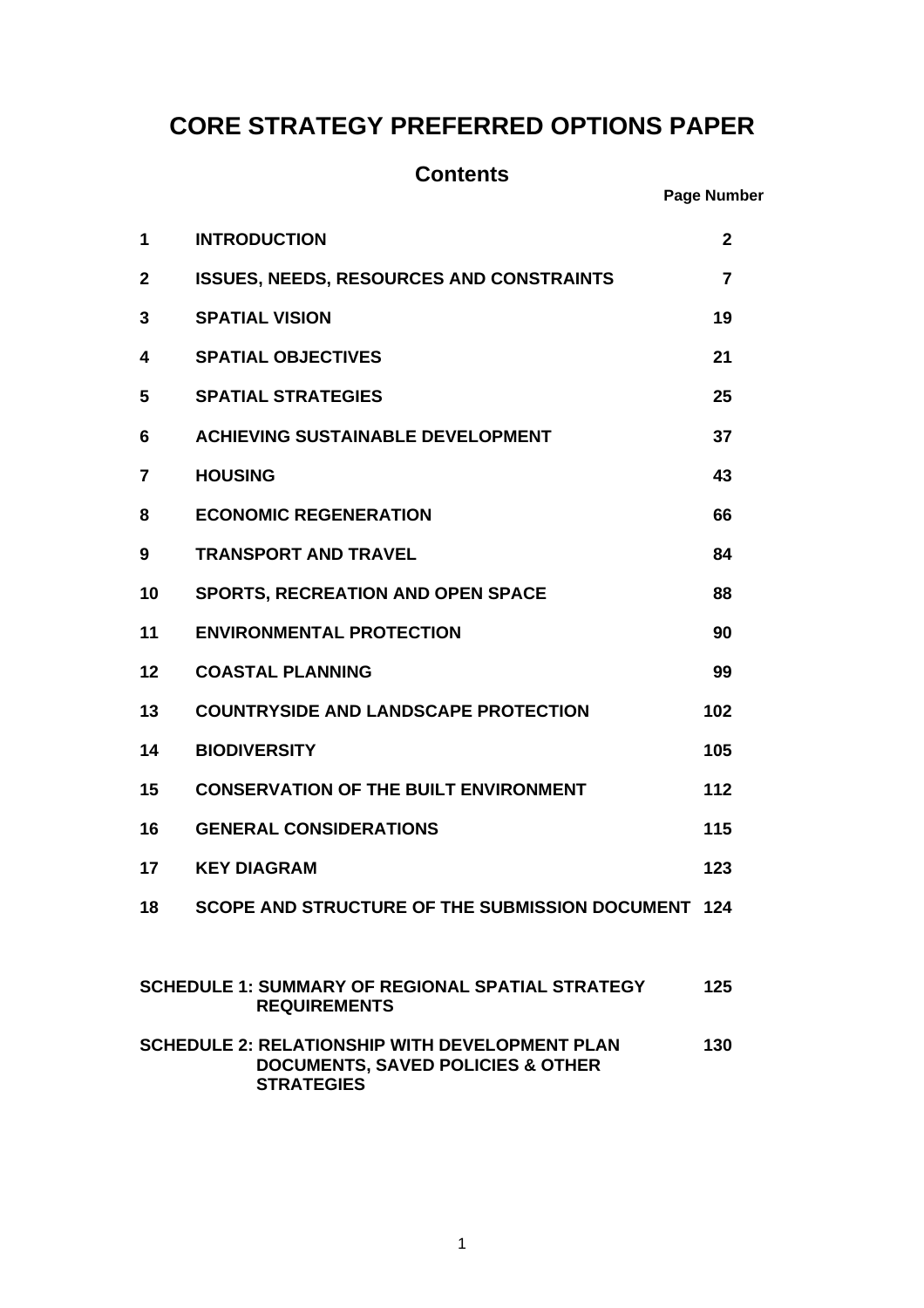# **1 INTRODUCTION**

# **What is the Preferred Options Paper?**

The purpose of the 'Preferred Options' stage is for the Council to seek the views of the community and stakeholders on the proposals it is recommending for the LDF Core Strategy. The aim is to encourage public involvement before decisions are made about the content of the final document which will be submitted to the Secretary of State in May 2007.

The Preferred Options Paper for the future development of the Borough is divided into four main themes. The first is the issues, needs, resources and constraints facing the Borough. The second element is the spatial vision, the objectives and strategies for the Borough. This includes strategies for each town and for the rural area. The document then outlines preferred policy options for the Borough, including development control policies. **This is where we need your comments and views.** Finally the key diagram is included, along with the scope and structure of the submission document, information on the Regional Spatial Strategy and links to other strategies.

A Sustainability Appraisal of the preferred options is available as a separate document.

# **Your comments on this document**

We welcome your comments on this document, and particularly on the preferred options put forward. You must put comments in writing and send them by post, fax or email so that we receive them no later than 12 noon on 20 November 2006.

We shall consider all comments received and, where we can, make changes to the document as a result. There is also the opportunity for objectors to make their views known at an Examination run by an independent Inspector. Once the Inspector issues his binding report we will be able to publish the document in its final form, towards June 2008.

# **The Local Development Framework**

The Borough Council is replacing the Local Plan with a new type of plan, known as the Local Development Framework (LDF). This will guide the use of land and new development throughout the Borough to 2021. It is being prepared under new Government legislation for development plans (the Planning and Compulsory Purchase Act 2004). The LDF will replace the Local Plan which was adopted in November 1998. The new LDF system is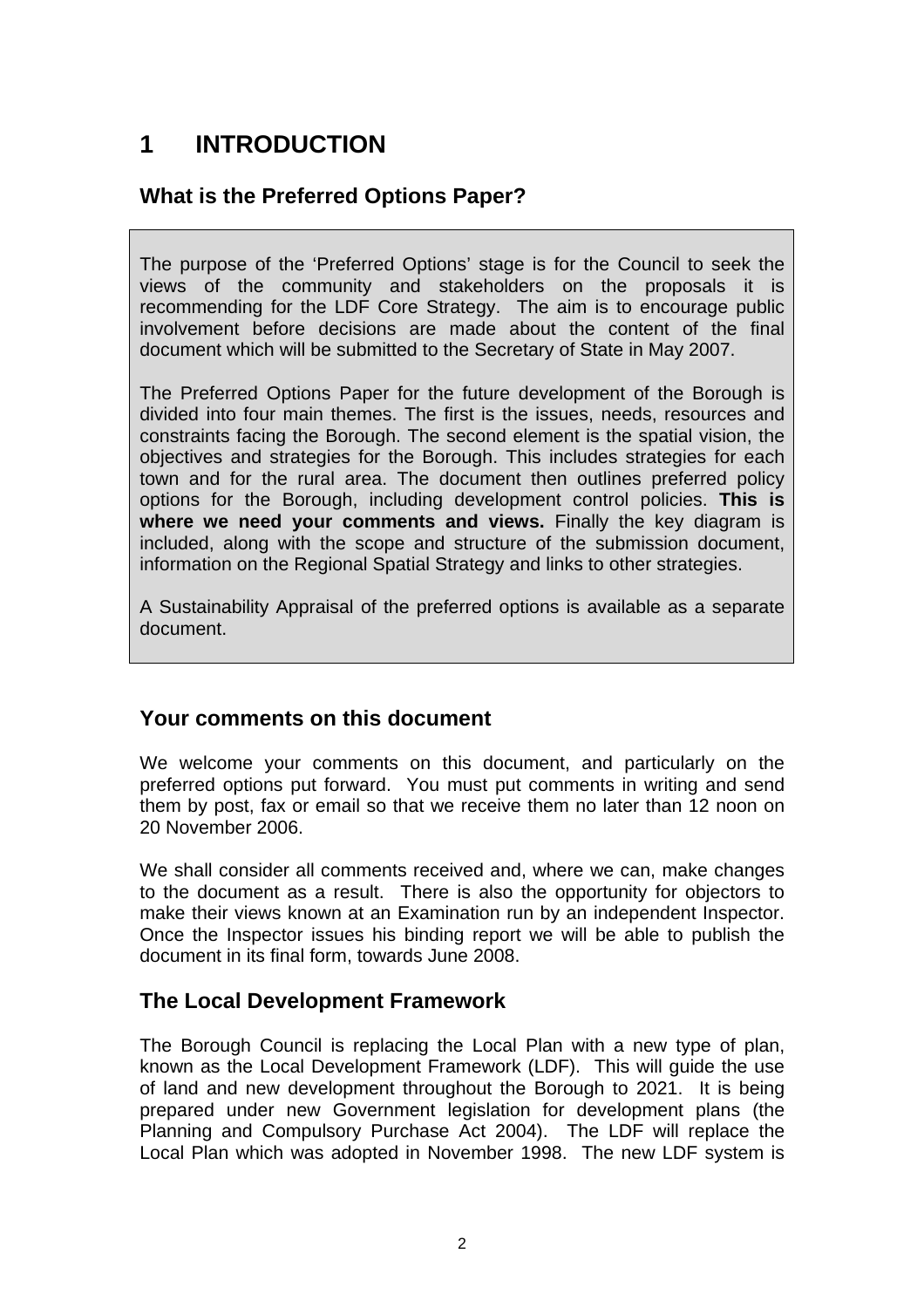described in more detail in a separate document entitled 'The Local Development Scheme' which can be viewed on the Council's website.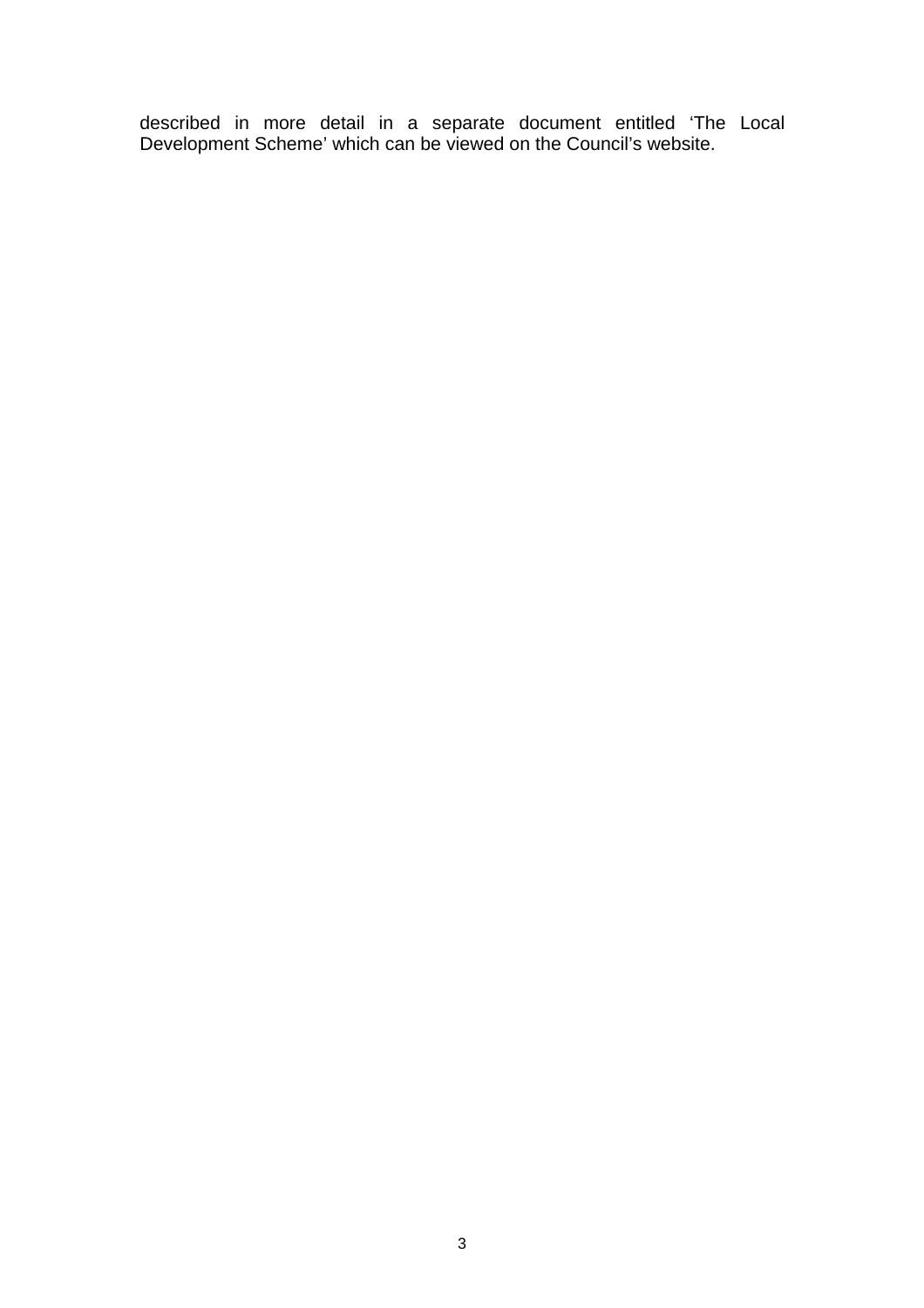# **The Core Strategy Development Document**



The Local Development Framework (LDF) "Folder"

Whereas the Local Plan was a single document, the LDF will be made up of a number of separate Local Development Documents **(the Core Strategy Development Plan Document is the LDF's key document)**. It will set out the spatial vision, objectives, policies and a monitoring and implementation framework for King's Lynn and West Norfolk. It is guided by sustainable development principles and linked to the sustainable communities agenda. It provides the framework for the broad location of new housing and other strategic development needs such as employment, retail, leisure, community, essential public services and transport development and for policies which will regulate the development and use of land in West Norfolk.

The core strategy will also set out:

- The Framework's role in delivering the long-term vision for the area, complementing the Council's Community Strategy;
- Clear objectives for the development and improvement of the physical environment;
- A strategy for delivering these objectives.

The Core Strategy includes the following key areas:

- **Strategic development policies;**
- **Visions for King's Lynn, Downham Market, Hunstanton and the rural areas;**
- **Development control policies which will apply across West Norfolk.**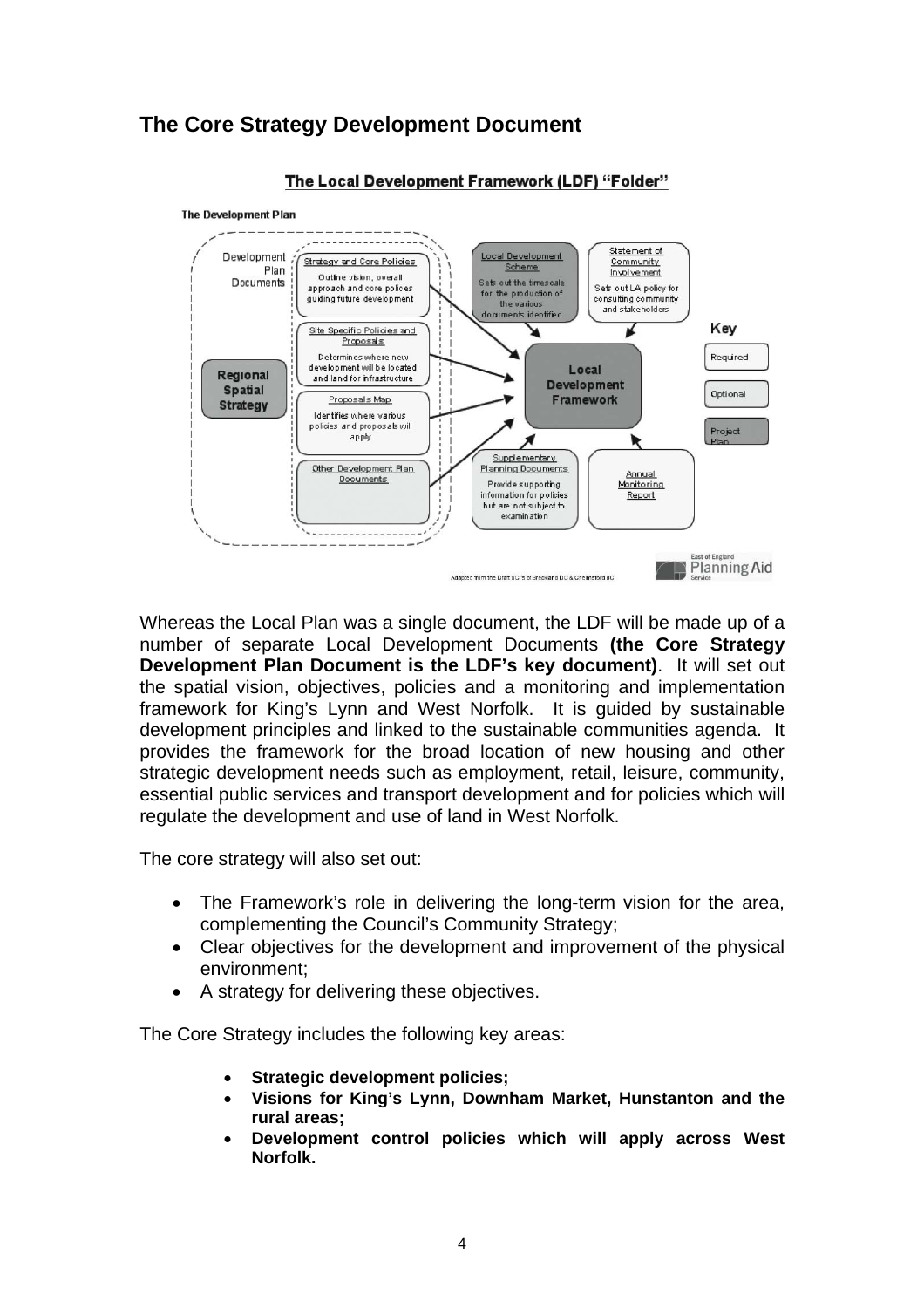The Core Strategy has to be in conformity with the East of England Regional Plan. This is summarised in Schedule 1. The Draft Plan was subject to an Examination in Public between November 2005 and March 2006. The panel's report was published in June 2006. Proposed changes are likely to be published in November 2006. The Core Strategy also has to take account of the Council's Community Strategy and many other local, County and Regional Strategies. The strategy context is set out in Schedule 2.

People may respond to the options proposed and bring forward alternative proposals, providing they meet the development plan document's objectives and are compatible with its spatial vision and spatial objectives. A formal sustainability appraisal report accompanies this preferred options document. Comments can be made on that report in the context of any representations submitted on the preferred options document.

# **Community Consultation**

Stakeholder and community involvement is a key requirement of the new planning system. Details of how the community and stakeholders have been involved in the preparation of this Local Development Document are contained in a separate document - the Statement of Community Involvement (SCI). This can be viewed on the Council's website.

Significant consultation work was carried out between December 2000 and March 2001. This included publicity and a series of events, including parish level workshops. The issues identified at that time are still largely relevant today and the results of that consultation were built on. In July 2005 the Council carried out widespread consultation with statutory bodies, local organisations and groups and individual citizens on the issues which the initial LDF should address and the opportunities for dealing with them. It published an 'Issues and Options Report' to stimulate discussion and debate. The comments have been considered and taken into account in this next stage of preparing this document - 'Preferred Options'.

The Core Strategy Issues and Options Document identified 3 spatial options. These options explored different ways of locating and accommodating future development. These were:

- **Option 1: Concentrated Strategy.** A concentrated development strategy, where King's Lynn would be developed as a sub-regional centre.
- **Option 2: Town Growth Strategy.** King's Lynn, Downham Market and Hunstanton would be areas for major growth.
- **Option 3: Geographic Spread.** Development would be more evenly distributed across the Borough.

There was a clear preference in the public consultation for Option 1.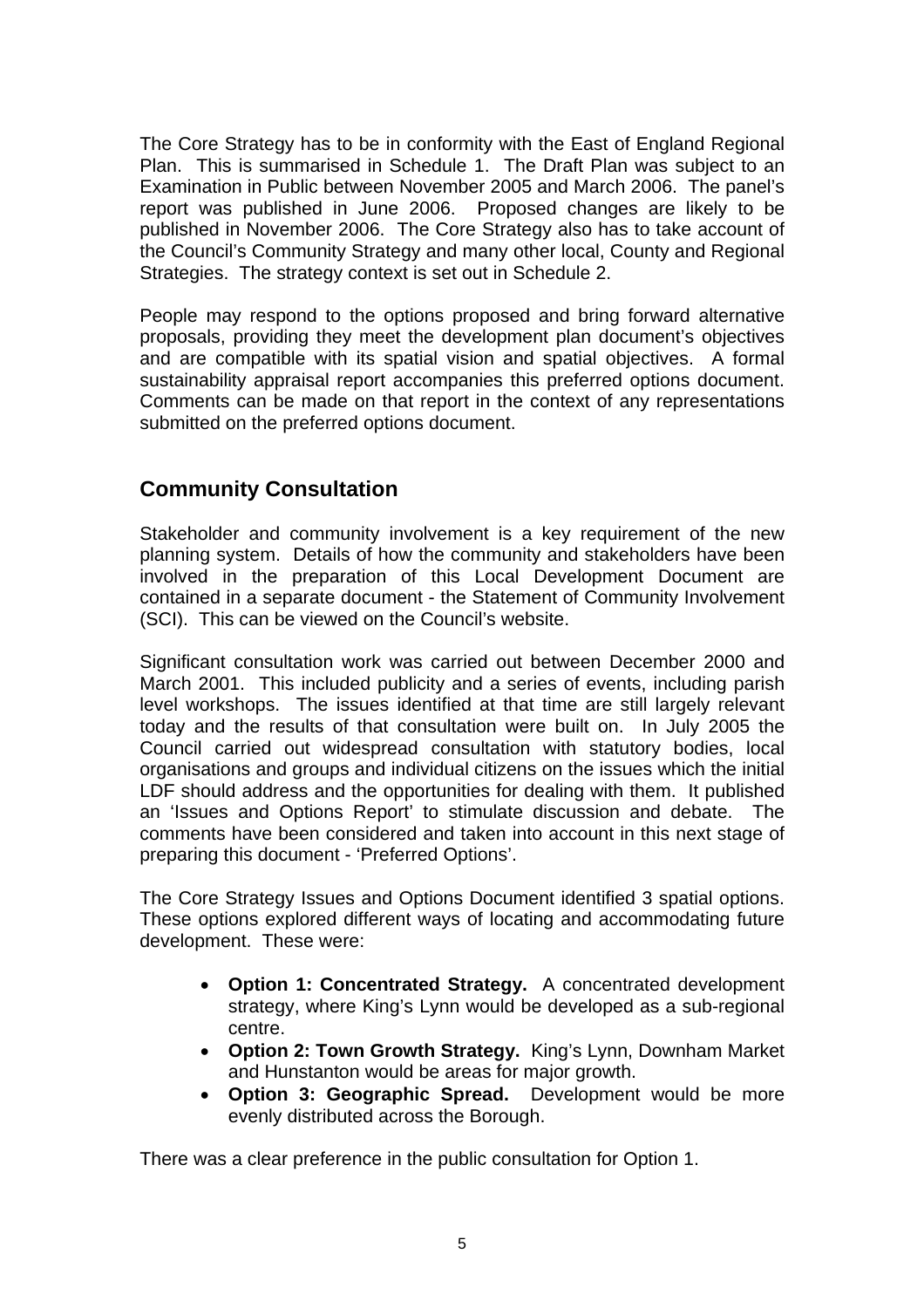# **2 ISSUES, NEEDS, RESOURCES & CONSTRAINTS**

# **The West Norfolk Context**

The Borough of King's Lynn and West Norfolk is about 100 miles north of London and stretches from the north Norfolk coast, along the eastern side of The Wash, through the Marshland, Fens and Brecks to the borders of Lincolnshire, Cambridgeshire and Suffolk.

The Borough covers an area of some 550 square miles (142,880 hectares). It is the sixth largest district council by area in England.

The main centre is King's Lynn, though the Borough also includes the market town of Downham Market and the coastal resort of Hunstanton. The Borough also has over 100 rural villages of varying sizes.

King's Lynn & West Norfolk's main transport routes include the A47 trunk road; three principal roads (A10, A17 and A134); a direct, electrified rail service to London and Cambridge; an extensive system of inland navigable waterways; and sea links to northern and eastern Europe. King's Lynn lies some forty miles from other regional centres in Cambridge, Norwich and Peterborough.

The European context is emphasised by the inclusion of the A47 trunk road, the London-King's Lynn railway, and the port of King's Lynn in the Trans European Network. Major investments in transport infrastructure have changed (and are changing) the Borough's relative geographical position and the free-standing nature of the town of King's Lynn enables it to retain a regional function within the emerging East of England Plan.

King's Lynn is the base for a wide range of national and international companies; an important shopping, tourism, commercial and educational centre; a regional centre for sports and recreation; and, reflecting its historic built heritage, the home of nationally respected music and arts festivals.

The main attractions of the area are the surrounding coast and countryside as well as its historic character. Inappropriate development would damage these qualities.

# **ISSUES AND NEEDS**

## **Sustainable Development**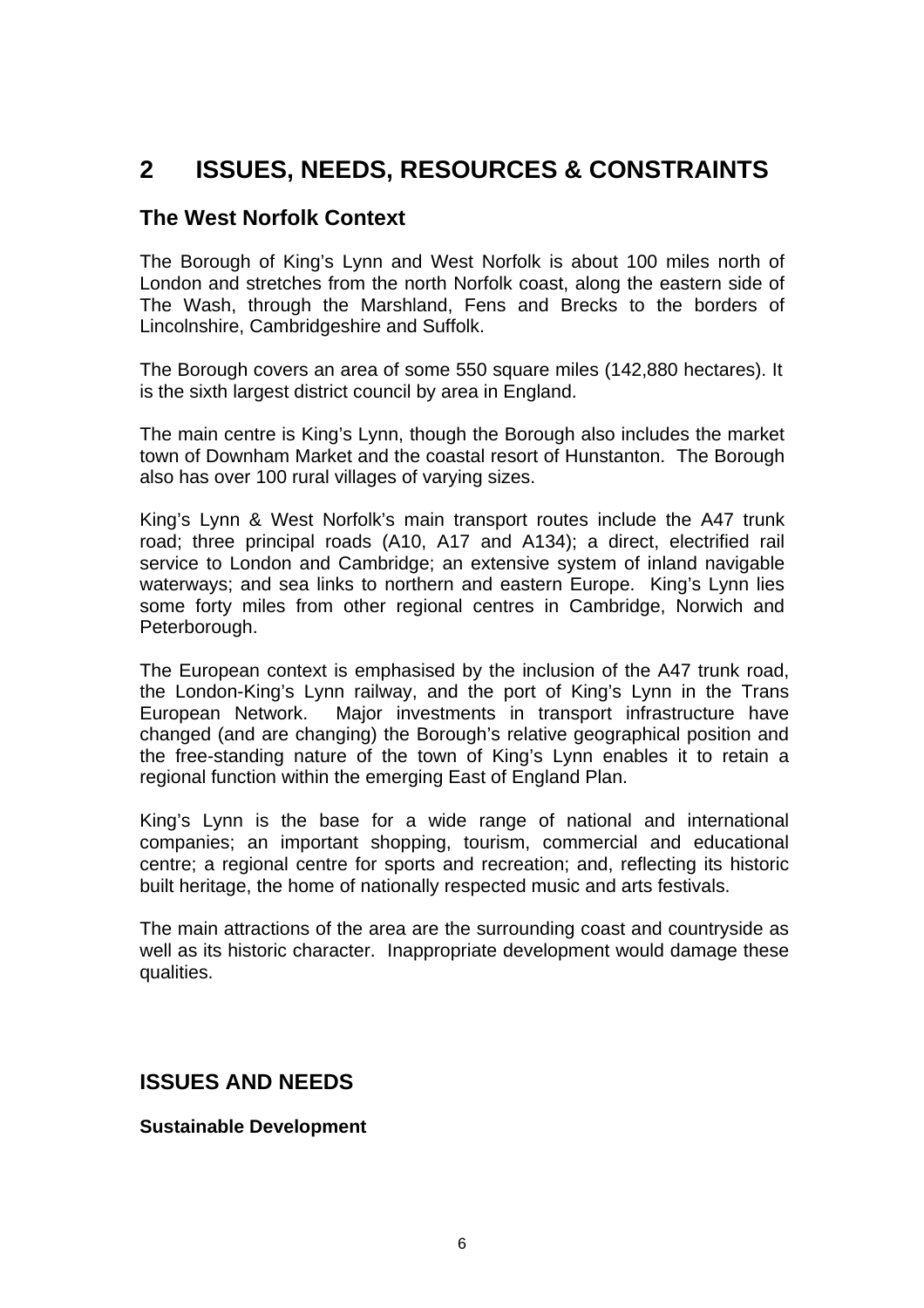The concept of sustainable development was defined in 1987 by the World Commission on the Environment and Development (the Brundtland Commission) as:

"…*development which meets the present needs without compromising the ability of future generations to meet their needs and aspirations."* 

The key issues for addressing sustainability in the Local Development Framework are:

- To mitigate against and adapt to climate change, realising the need to conserve non-renewable resources and through energy efficiency.
- To achieve a sustainable relationship between jobs, homes and services at the local level. This requires a sequential approach to the location of development which focuses development within existing urban centres on previously developed sites and buildings and where there is good public transport accessibility. The LDF should optimise the use for development of vacant urban land and reclaim and develop derelict or contaminated land. The next stage in the sequential approach is to develop extensions to existing urban areas, and finally other locations where there is good accessibility to public transport, or where proposed development can contribute to improving public transport access;
- To conserve the Borough's environment, quality of life, local character, biodiversity, agricultural, recreational and natural resource value.

There are certain principles that need to be taken into account in achieving and pursuing Sustainable Development:

- Decisions should be based upon the most up to date scientific information and research;
- Where there is uncertainty and potentially serious risks exist to the environment, the *'precautionary principle'* and approach to action to alleviate any risks may be necessary;
- Environmental impacts must be considered, particularly where resources are non-renewable or effects may be irreversible;
- Any cost implications of any actions which are adverse to either the environment, economy or well being of the Borough's population will be directed to the people responsible by establishing the *'polluter pays principle'*.

Overall, sustainable development does not mean the preservation of the environment at all costs; nor does it mean that development must always have priority because of its importance for wealth and job creation.

## **Renewable Energy**

The threats of climate change and rising sea levels coupled with a growing population means that sustainable ways of living need to be sought and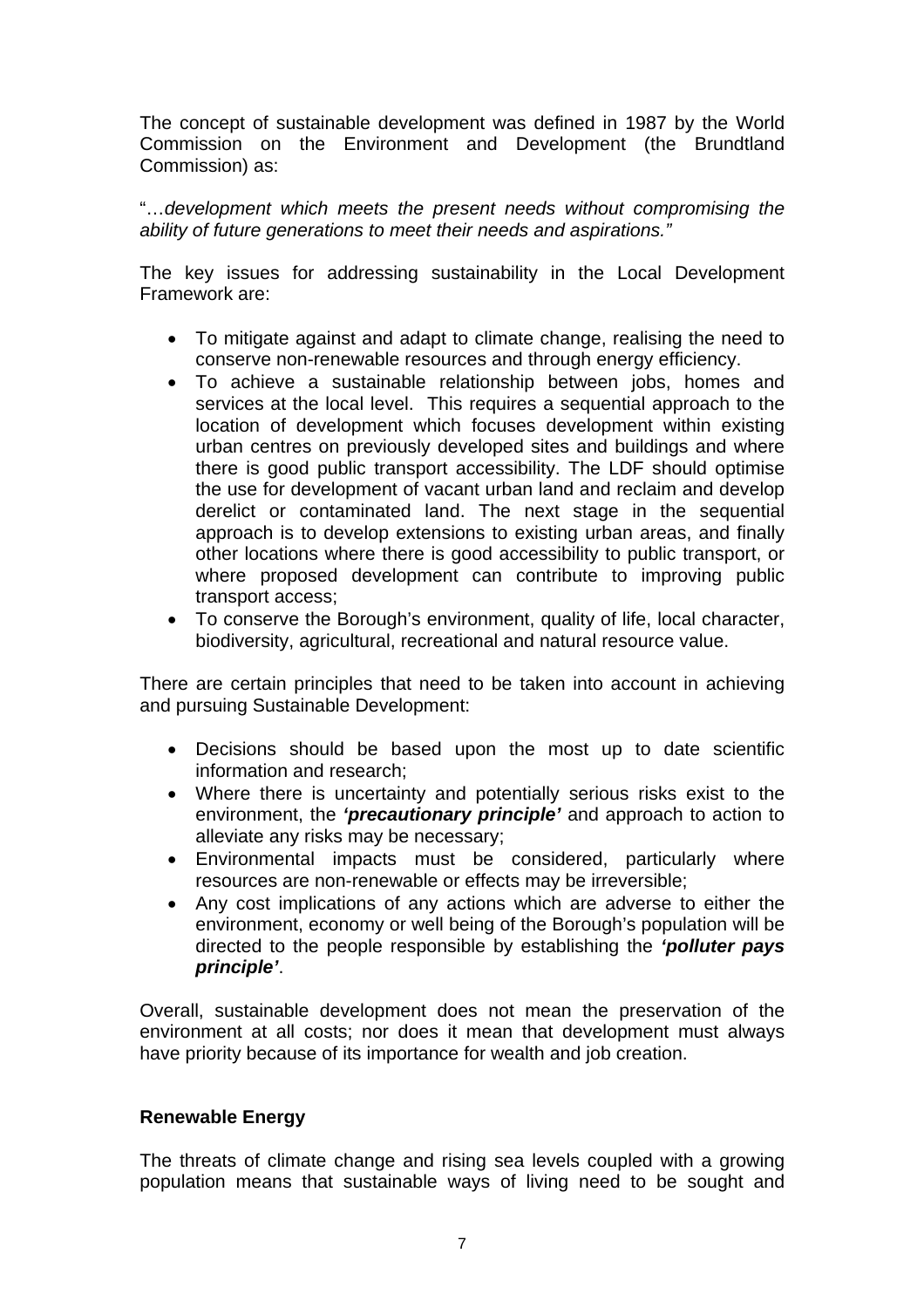encouraged through the planning system in order to protect our valuable and fragile environment.

Renewable energy is energy obtained from sources that are essentially inexhaustible, unlike, for example, the fossil fuels, of which there is a finite supply.

More can be done to address the issue of renewable energy in West Norfolk. Appropriate measures should be integrated into new developments but not at the expense of the visual quality of the landscape.

A study has been completed into the landscape impacts of wind farm developments and this will help to inform decision makers on how best to incorporate renewable energy facilities in the future.

## **Population and Housing**

In mid 2004, the population of King's Lynn & West Norfolk was estimated to be 139,100 (Source: West Norfolk Knowledge) with an average increase of 0.9% per annum, a growth rate which is expected to continue. This population increase brings with it pressures and challenges on the resources of the Borough to provide the necessary infrastructure to support the growing population.

The 1991 Census of Population indicated that there were 57,500 dwellings in the Borough. By 2001 this had increased to approximately 60,000 and further development is planned in the coming years to house the rising population. The major urban area is King's Lynn with approximately 16,000 dwellings. The remainder of the population is located in the towns of Hunstanton and Downham Market and the rural areas.

In line with national trends, West Norfolk's population is ageing and this is set to continue. The working age population will decrease as people born between 1945 and 1970 retire and are replaced by smaller numbers of people born since the mid 1970's.

Panel changes recommended to the East of England Plan state that King's Lynn and West Norfolk must provide for a net increase of **12,000** dwellings from 2001-2021. This equates to an annual house-building rate of 600 dwellings per annum.

In line with Government guidance for housing as set out in Planning Policy Guidance Note 3 (PPG3), Llewellyn Davies Yeang, in association with Atisreal, were commissioned to produce a study to estimate the potential for providing new homes in the towns and the key service centres of King's Lynn and West Norfolk over the period 2001 to 2021.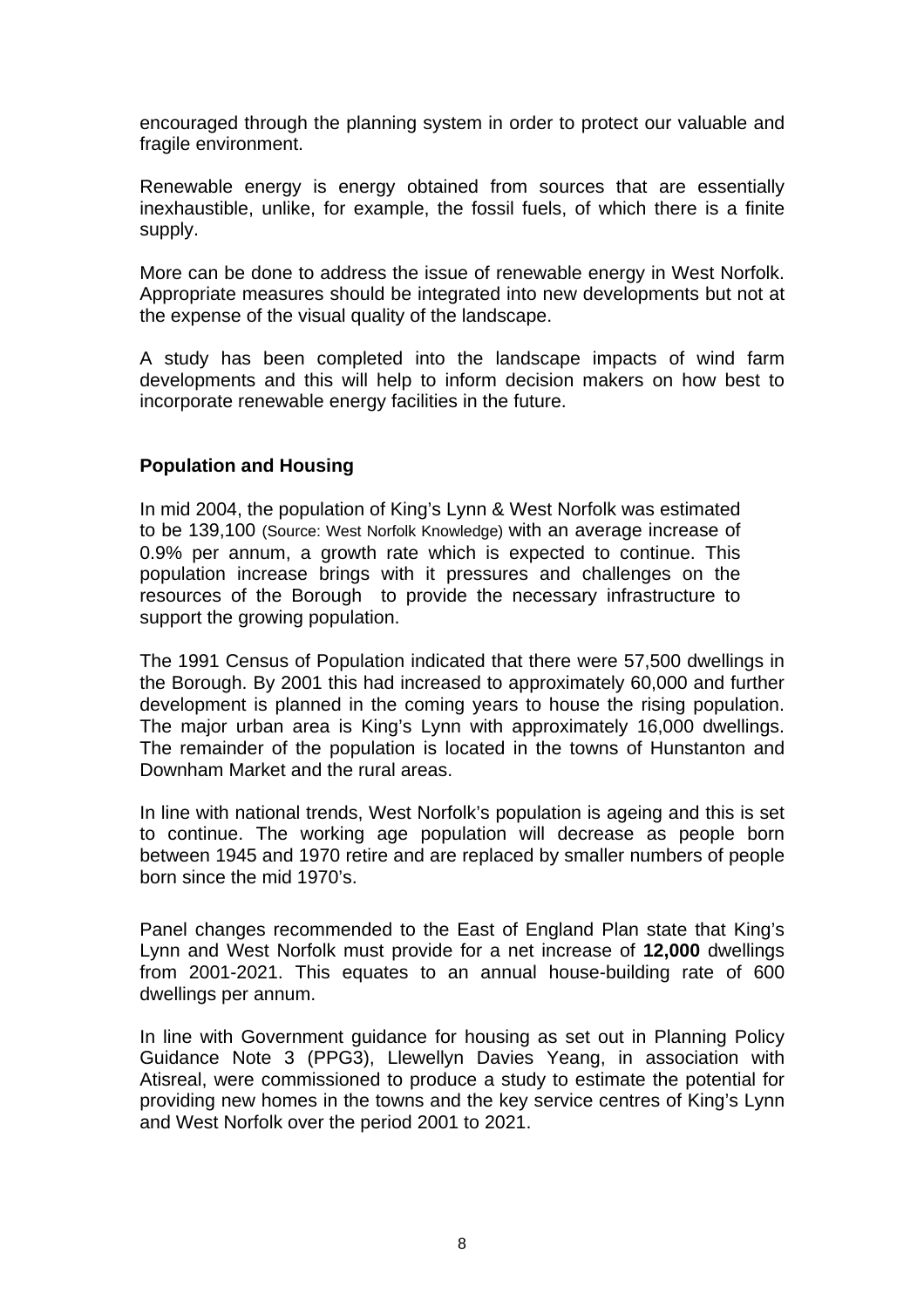A key thrust of current planning policy is that in meeting housing requirements, priority must be given to the re-use of previously developed land. The Government has set a national target: 60% of all new housing should be provided on previously developed-land and through conversions of existing buildings. The study primarily focused on the availability of previously developed land.

The study estimated that the potential to build on previously developed land within the towns and the key service centres amounted to approximately **10,210** dwellings, with 4,820 units available in King's Lynn. This means that a minimum requirement of **1**,**800** dwellings **may** need to be allocated on greenfield sites (undeveloped land) to meet the housing requirement to 2021. The amount of housing land available will be monitored and updated. Land will be allocated for development in the most sustainable locations, making use of brownfield sites (previously developed land). Greenfield sites will only be allocated where there are insufficient brownfield sites or potential brownfield sites are located in a significantly less sustainable location.

# **Affordable Housing**

There is a significant and quantifiable lack of affordable housing within West Norfolk. New development may well help reduce the need but the scale of the problem is significant as demand outstrips supply. The provision of affordable housing in the Borough needs to be addressed. The LDF should aim to deliver an increased number of affordable houses across West Norfolk, but the affordable housing should be provided in a way that does not unbalance the socio-economic make-up of localities and communities.

Due to the good transport links to London and Cambridge, people from those areas are choosing to live in West Norfolk, where the house prices are significantly lower, and commute to work. This has led to local people being unable to afford to buy houses in the area. There are also concentrations of second and holiday homes in parts of West Norfolk, which limits the scope for some groups such as first time buyers, young families and single professionals to purchase houses in the Borough. House prices in areas where prices are driven beyond the reach of local people due to second homes are very high and many of the young people who want to remain in the area are unable to afford property. People retiring and buying homes in villages are also reflected in the age structure of the population. All of these issues impact on the communities of the villages affected.

The 2002 Housing Needs Study showed that some parishes (Emneth and Sandringham) had up to 11% of all households living in unsuitable housing. This compared with South Wootton where only 5% of all its households were living in unsuitable housing. Of all the households living in unsuitable housing, 31% were living in King's Lynn.

A wider choice and a better mix in size, type and location of housing is required to meet the range of needs of the local population. New development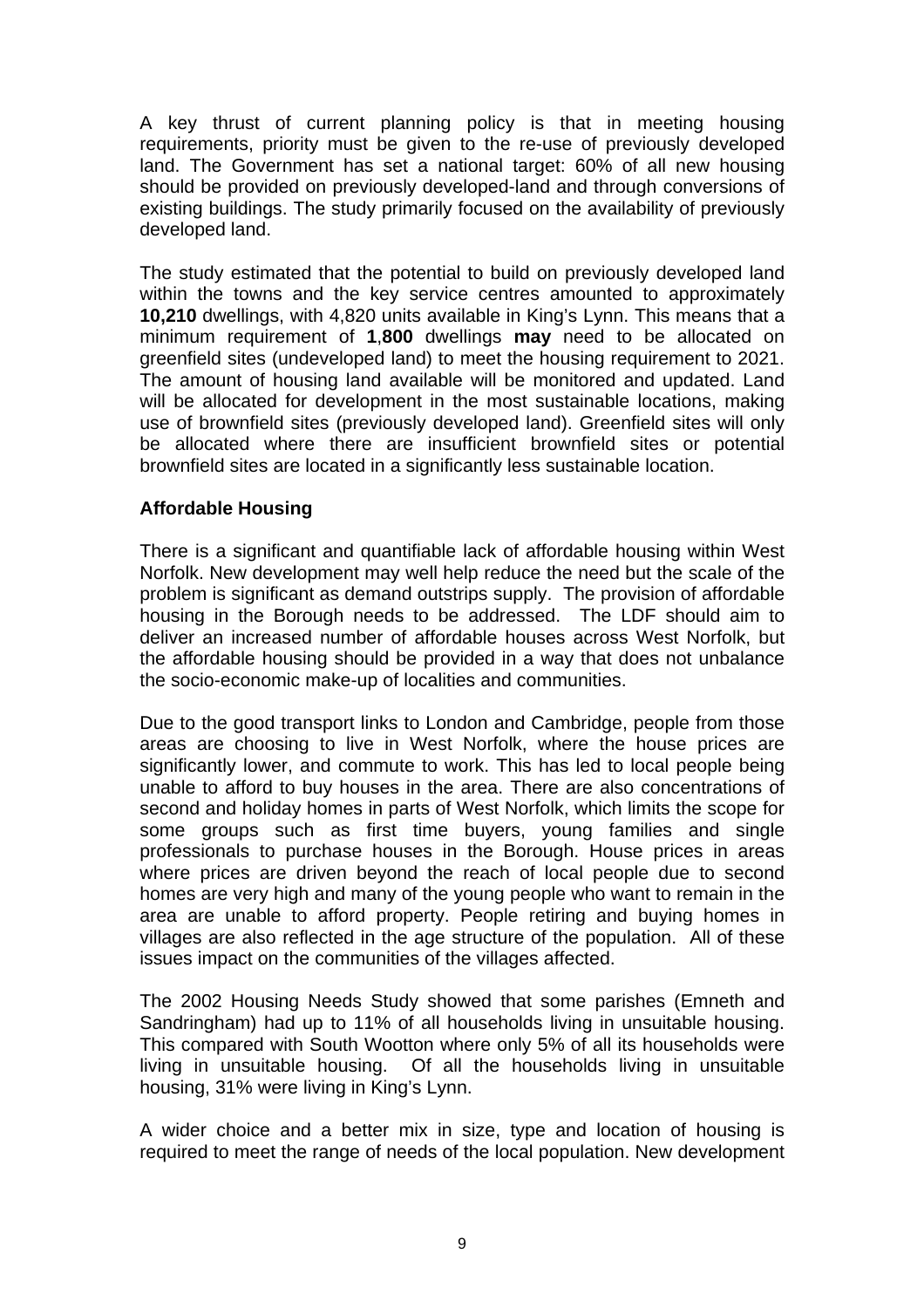which is well designed should be promoted to retain and enhance the character of the Borough and create high-quality living environments.

# **Economic Regeneration**

In 2001 total employment in the Borough comprised 58,000 jobs; tourism supports 19% of jobs (8% supported by staying visits, 11% by day trips).

Unemployment in King's Lynn & West Norfolk is low: about 2%, similar to the regional rate but lower than the national rate.

West Norfolk is over-represented in low growth sectors; 24% of jobs are in declining sectors (traditional manufacturing and land-based activities), often with low wages, compared to regional wage levels.

Educational attainment levels have improved in the Borough but the numbers of young people staying in full time education after 16, though increasing, are still below the national average. The number of people who are working and are qualified to NVQ level 4 is also low and there are significant numbers who have no qualifications at all. Support is needed to ensure more engagement and higher attainment in learning is reached, focusing on the Borough's schools, colleges and adult education facilities.

Like sustainable development, economic regeneration issues tend to cut across several aspects of the Local Development Framework. The following issues have been identified and these accord with the various overarching economic strategies:

- Need to recognise that the economy will grow from its strengths and not to set non-achievable goals. The strengths are in manufacturing – West Norfolk does not have the requirements for significant office based employment, and knowledge based/hi tech businesses, but needs to develop them.
- Lack of employment land a borough wide issue but particularly acute in King's Lynn and Hunstanton. A long term provision of sites is needed which will meet the requirements of business.
- Need to be able to provide a diverse range of employment related buildings which need to reflect both a mix of employment uses and the types and size of operation.
- Need for high quality business park type environments which have lower densities, higher landscape content and contain ancillary facilities and services. The location of such sites and types of uses permitted will be critical if this priority is to be met.
- Need to accommodate employment in rural areas recognising that not all employment should be or can be accommodated in the towns; and that existing rurally located businesses need to be able to accommodate growth. The precedent being to facilitate and accommodate this growth rather than seek to relocate to the towns.
- Need to accommodate employment uses in King's Lynn town centre other than just small scale office and retail, particularly uses in the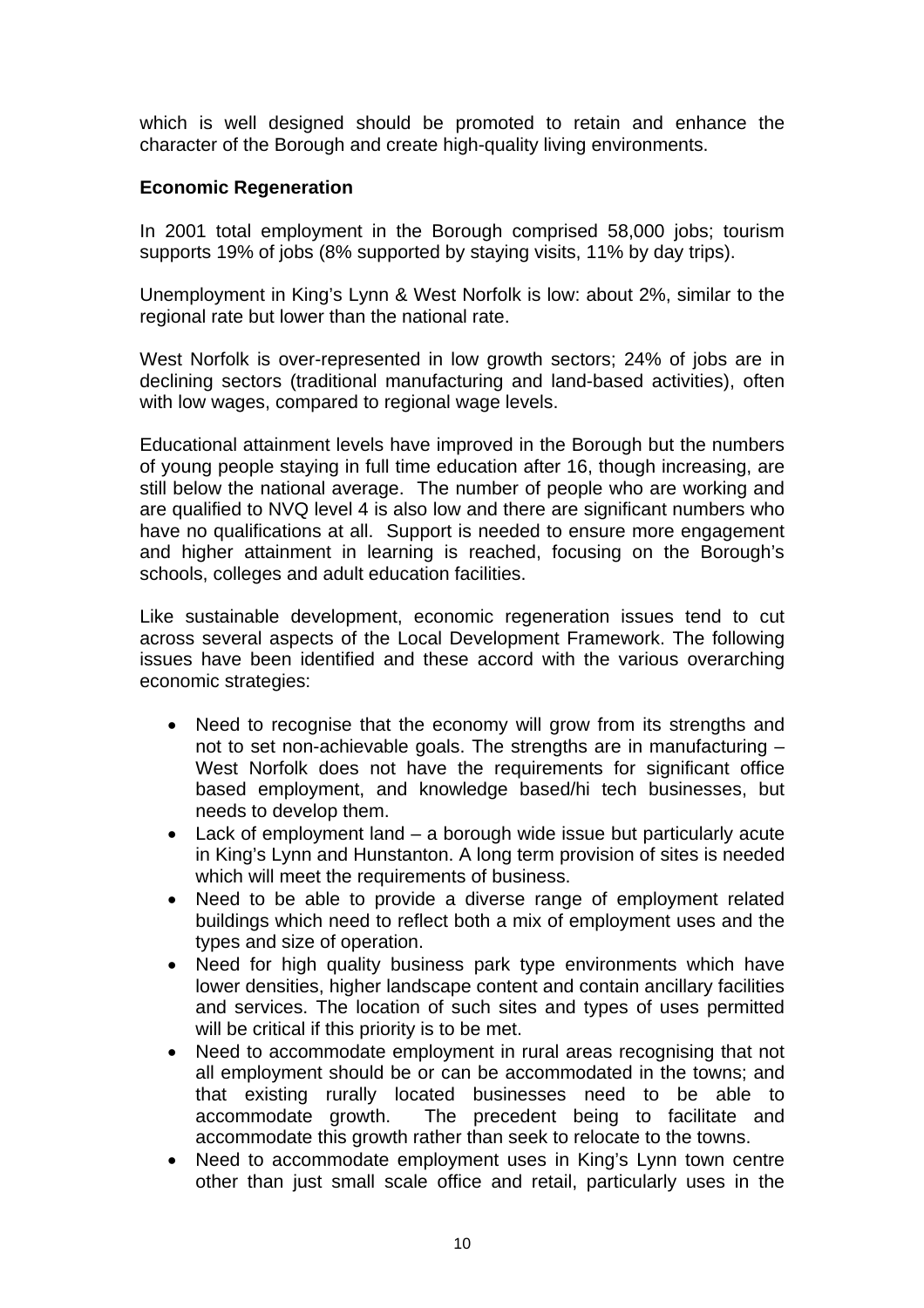leisure and cultural sectors. This will be critical to the aspiration for King's Lynn to become a quality visitor destination.

- Need to promote and make provision for alternatives to the car for personal use within the urban areas. However the policies need to recognise that the car may be the only realistic mode of transport for people in the rural areas so provision needs to be made in the towns to accommodate these – Park and Ride and strategically sited car parks.
- Road transport is the preferred mode for business and for many currently the only realistic mode. A shift to alternative modes will be longer term and may require significant infrastructural provision – rail freight yards, port facilities, rolling stock, etc which needs to be recognised in any policy provision.
- Need for higher skilled/higher paid employment opportunities this will not be delivered directly by a spatial plan but the LDF can help by ensuring provision of appropriate land and premises and the appropriate infrastructure, facilities, housing, etc that makes the area an attractive one to invest in.
- Improvement to and enhancement of the public realm public spaces, quality of the buildings and street environment, public art.
- Housing amounts of housing in particular encouraging housing in town centres through new build and conversion; broad range of types and size of housing where not all allocations are at higher densities; affordable and key worker housing in towns but also rural areas (particularly affordable housing).
- Retention of facilities in villages is key to both the sustainability and vitality of rural communities but also as part of the tourist/visitor product.
- Education and community facilities provision of the education campus as part of the Nar Ouse Regeneration Area but also the need to ensure that the number and location of 'community facilities' are appropriate for the scale of development.
- King's Lynn to function as a regional centre and main employment centre the provision of land and facilities needs to match the ambitions to grow the economy.
- Downham Market to complete its regeneration and strengthen the role of its town centre.
- Hunstanton need to find ways of protecting its role as a primary seaside destination but also to be able to strengthen its economic viability.

# **Transport**

There are substantial rural areas in West Norfolk which are isolated or some distance from local amenities and services and are therefore reliant on cars. The Norfolk Local Transport Plan identifies 11 geographical areas of concern for accessibility. Three of these areas include parts of the Borough. Due to the dispersed nature of settlements, there is difficulty in providing viable bus services in some places.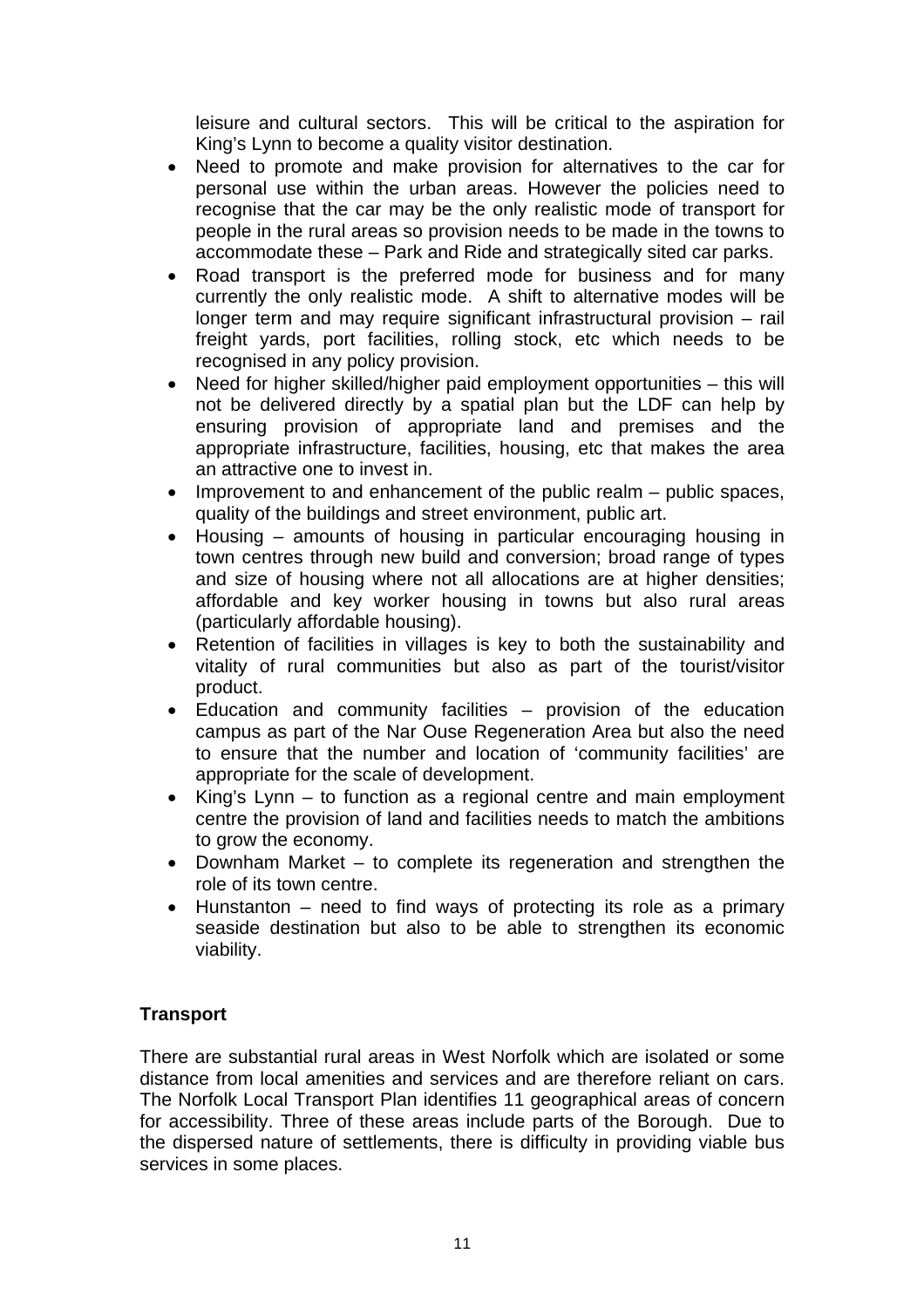Poor public transport infrastructure is likely to constrain new development in significant areas of the Borough. High car ownership and lack of alternative, reliable, viable transport solutions (including freight) have caused congestion problems notably in and around King's Lynn, as well as the coastal routes during busy seasonal periods. Historic environments will constrain the ability to accommodate transport solutions such as new roads and car parks.

There is a need to improve public transport, create and improve cycle paths and control speed limits. For many residents the car is an essential means of travel. Adequate provision needs to be made in the towns for convenient car parking.

Car dependence should be reduced, wherever possible, by facilitating more walking and cycling, by improving linkages by public transport between housing, jobs, local services and local amenities, and by planning for mixed use. Day to day facilities should be located in local centres so that they are accessible by walking and cycling. Footpaths and roads need to be maintained, avoiding over-urbanisation of rural routes. More sustainable transport choices for both people and for moving freight should be promoted.

The needs of disabled people must be taken into account in the implementation of traffic management schemes, and in the design of individual developments. Solutions on how best to reduce crime and the fear of crime and to seek, by the design and layout of developments and areas, to secure community and road safety are required.

## **Sports, Recreation and Open Space**

Llewellyn Davies Yeang produced a Borough wide assessment on sport, recreation and open space issues. This study is both recent (published April 2006) and wide ranging including consultation both with Parish Councils and selected groups of young people, and an assessment of recent MORI research polls.

The overall perceptions expressed by residents were:

- People across the Borough appear reasonably happy with the current levels of provision
- Sports and leisure have a relatively low priority, especially when compared to other issues e.g. crime, education, etc.
- A significant amount of the population do not use the facilities available
- Access to facilities is difficult from rural areas (for much of the Borough)
- Children's play space is insufficient and often poorly maintained

There is a significant shortage of children's play space within the Borough overall. If this shortfall were to be redressed a further 106 ha of play area would need to be provided on small sites at a local level – over 1,000 Neighbourhood Equipped Areas of Play, or more than 10,000 Local Areas of Play. Clearly, such a proposition would introduce insurmountable problems including the identification of appropriate sites, acquisition and construction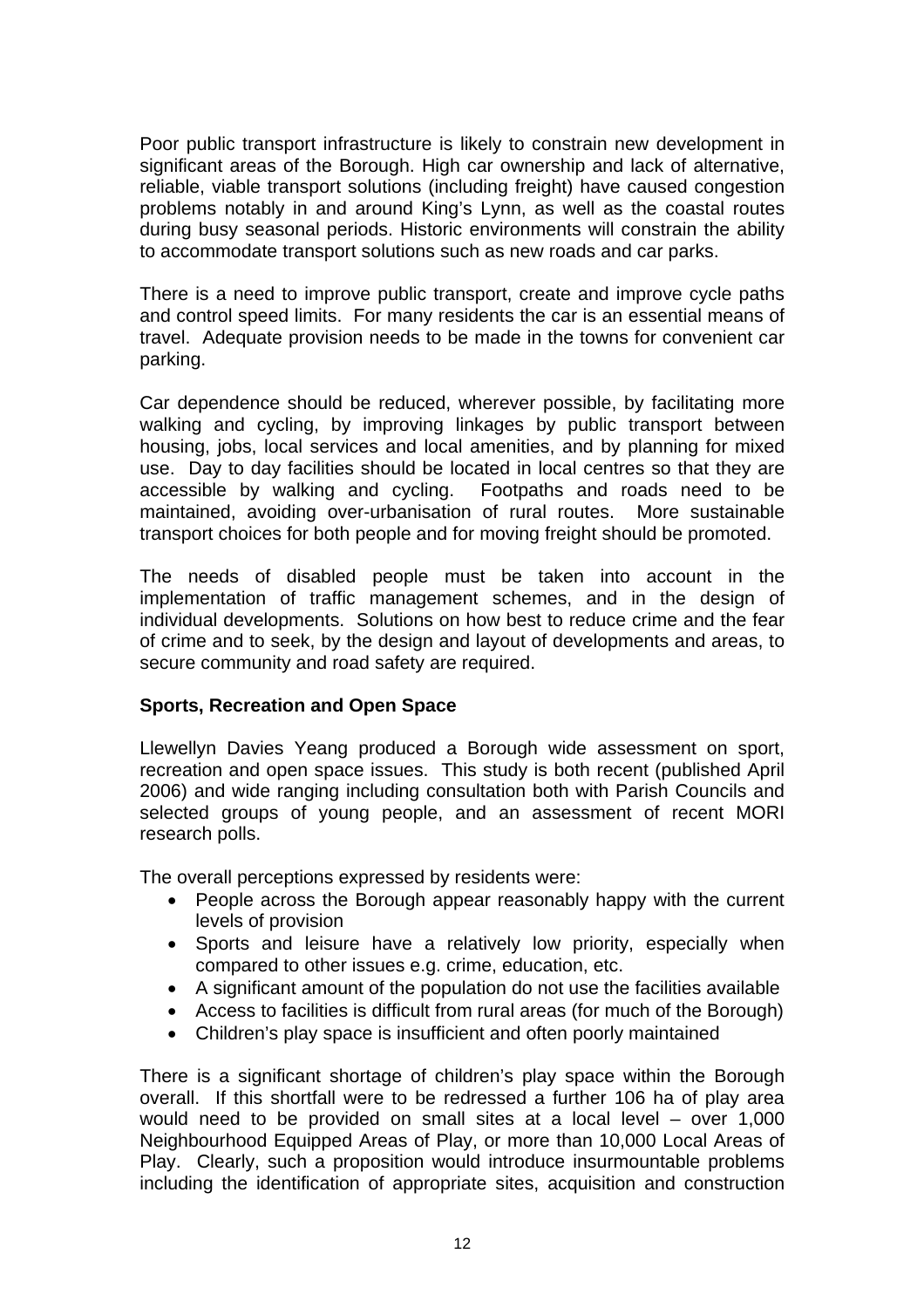costs, on-going maintenance costs and the inability of many small villages and hamlets to support such provision. However small scale improvements can be made by the Council and developers as opportunities arise.

There were no significant issues identified with other general open space, allotments, churchyards, cemeteries, nature reserves, outdoor and indoor sports/recreation facilities, or community town or village halls.

# **Protecting the Natural and Built Environment**

A healthy environment is a key factor in achieving a high quality of life. Therefore protection and enhancement of the Borough's landscape features, wildlife habitats, historic heritage, built form, and open space is a major concern. Many of the Borough's villages have a distinctive character, which needs to be protected from poor quality development.

As a result of **flood risk, coastal erosion and climate change** in some places land will be lost to the sea. The risk of droughts could be higher and rates of evaporation could increase over most of the UK (due to higher air temperatures). People may demand more water as a result, putting pressure on water resources. The risk of flooding might also increase. The planning system should avoid increases in the number of homes at risk of river or tidal flood hazards and protect historic environments and lowland ecosystems from inundation.

The Norfolk coastline is primarily composed of glacial deposits overlying chalk bedrock and is susceptible to erosion and flooding due to enhanced wave action from the North Sea. A history of storm surges along the east coast, coupled with increasing sea levels has created a coastline both dynamic and volatile to change.

West Norfolk has over 40km of coastline, most of which is low-lying. This coastline is a honey-pot for tourist activity, attracted by the naturalness and beauty of the area as a heritage coastline and for its conservation interests.

The present management of the coastline is established in the North Norfolk Shoreline Management Plan (SMP) (Sediment Sub cell 3A Snettisham Scalp to Sheringham). The current approach is to 'Hold the Existing Line' which basically means to retain the status quo, through either annual recycling and importing of beach material or continuous maintenance and reconstruction of existing defences. Predictions of future sea level rise and the pressures to adapt to climate change mean retention of this existing line is likely to be unsustainable in the long term. In some cases 'retreating the existing line' is already a stated medium-long term option. The SMP is pending a review in Winter 2006/07.

Government has recognised the need to develop a more strategic and integrated approach to managing coastal flooding and erosion risk management. 'Making Space for Water' is a 20 year Government strategy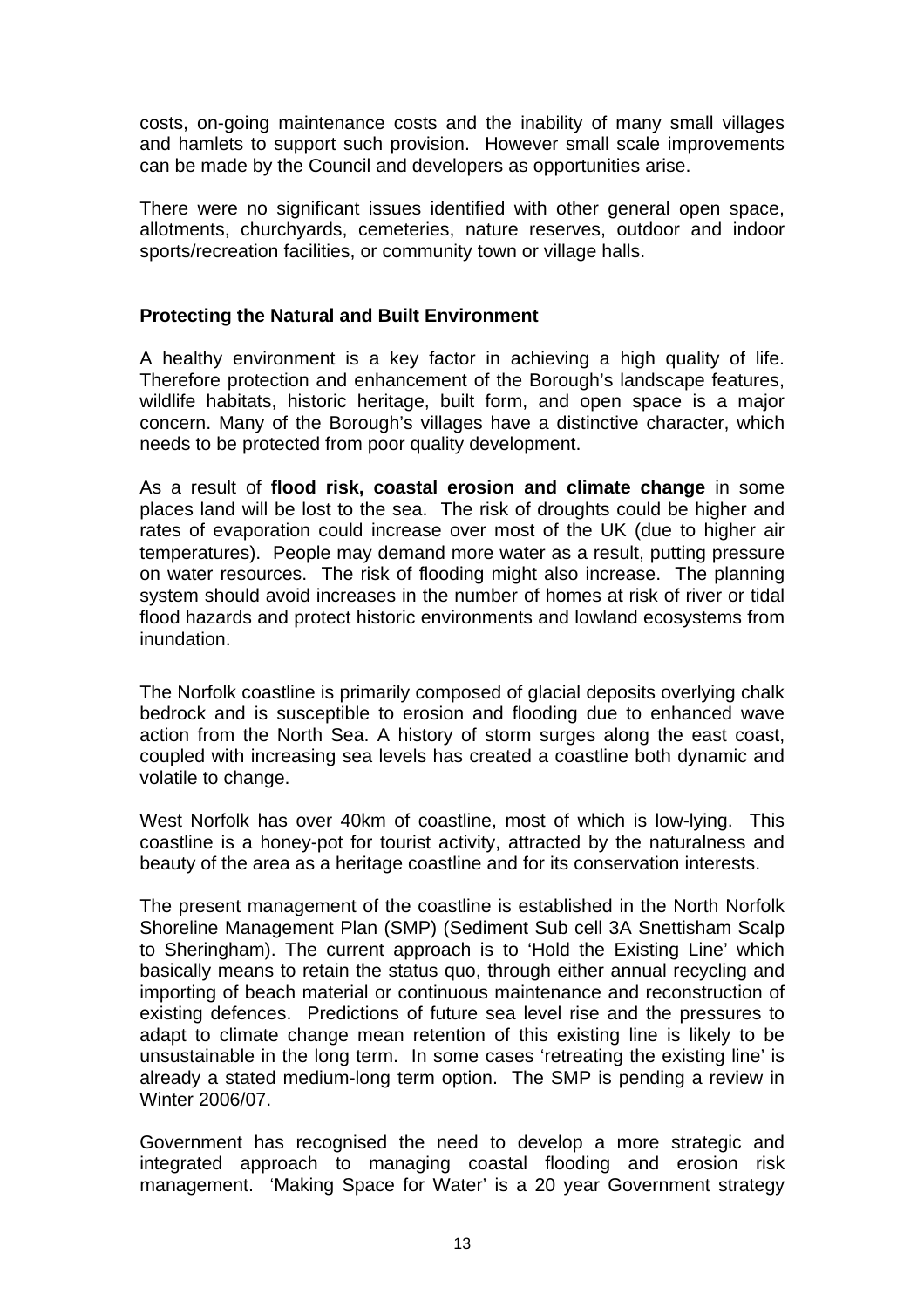that seeks to implement a more holistic approach to managing coastal erosion and flood risk, to reduce the threat to people and their property, and to deliver the greatest environmental, social and economic benefits in achieving the wider objectives of sustainable development.

**Pressure on the landscape** to accommodate new development is a constraint. A Landscape Character Assessment has been carried out in relation to wind turbine development. There are issues of capacity of the landscape to accommodate proposed levels of development, however further and more detailed landscape assessment is required. A further study into the detailed classification of landscape character in West Norfolk is ongoing and the result of this will inform the policy approach in the LDF.

**Biodiversity** influences all aspects of the quality of our lives, including the economy. From it we obtain fuel, medicine, cosmetics and construction materials. Shorelines, floodplains and wetlands help alleviate the effects of storms and floods and act as natural filters for pollutants, improving water quality. Biodiversity also provides and enhances the places where we live, providing exercise, recreation and relaxation. Therefore it is vital that biodiversity is protected and enhanced from an international through to local level. In 2001 Biodiversity workshops were held across the Borough, with the aim of promoting biodiversity and ways to sustain it.

In West Norfolk the towns, villages, countryside and coast of the area contain a wealth of habitats. Their importance is reflected in the fact that the Borough contains parts of the North Norfolk Coast, the East Anglian Plains, Fenland and the Brecks, all areas identified by English Nature as nationally important ecological areas. These habitats include salt marsh and coastal margins; estuaries; woodland; rivers; commons; brecks and heathland. Some of these are chosen for their merit by the Biodiversity Partnership for Norfolk, which aims to protect and manage these special habitats.

Over 300 local wildlife sites have been identified. These contain a richness, diversity and rarity of flora and fauna, making a valuable contribution to the wildlife heritage of the Borough. Many of these sites have been identified as County Wildlife Sites in the Norfolk Habitats Survey. Again some of the flora and fauna identified for their rarity and fragility are protected by law under the Wildlife and Countryside Act of 1981, the Countryside Rights of Way Act (of 2000) and by other organisations including English Nature, the Wildlife Trusts and the Biodiversity Partnerships.

In addition to the priority species and habitats the diverse landscape of West Norfolk also supports a large number of species and habitats which are not protected by law or any organisations but are distinctive in their own right. This wider biodiversity resource is of great importance and should be conserved.

There are continuing pressures on biodiversity including:

• Development and road building;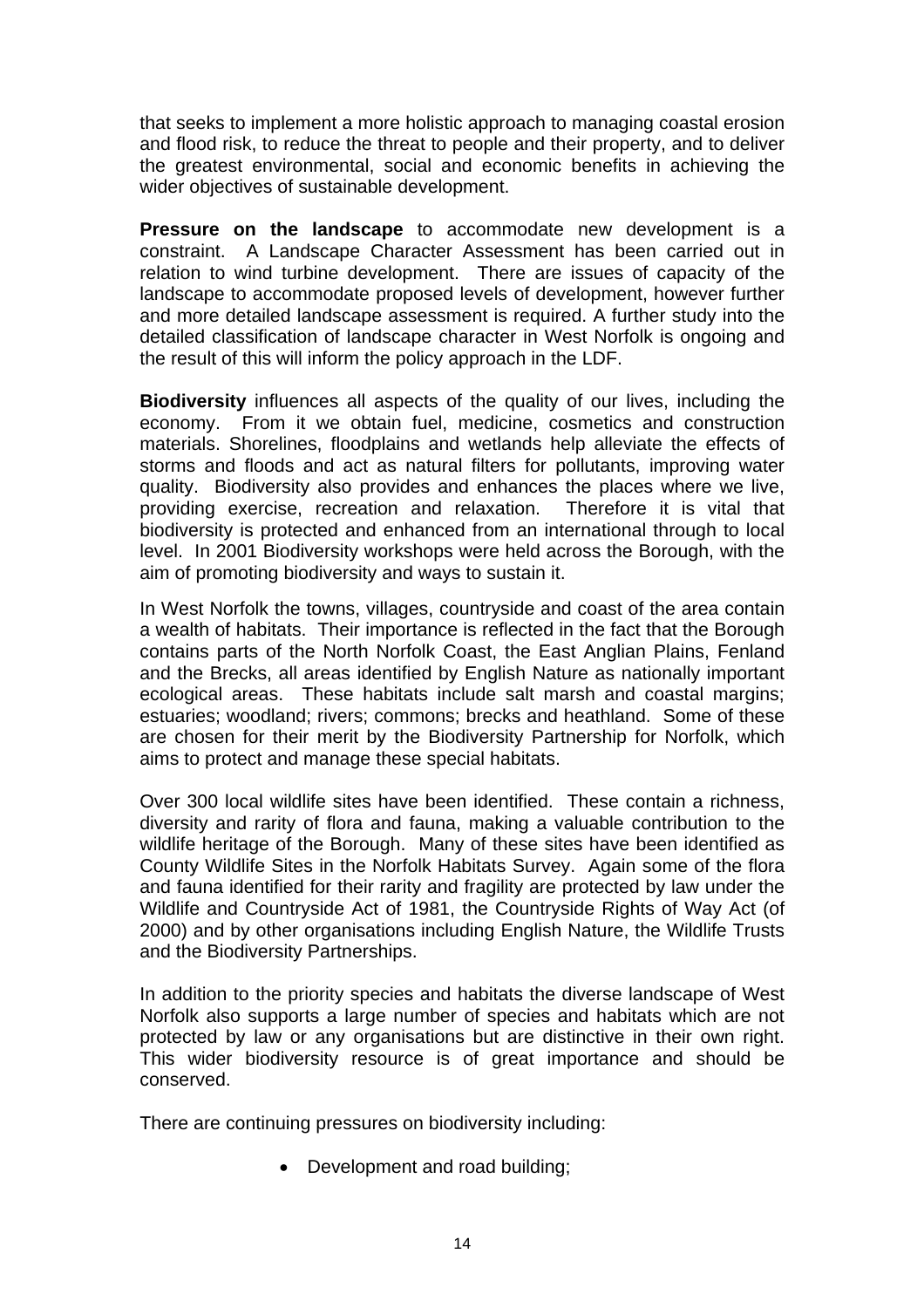- Insufficient water for wetlands (balanced with the needs of the Internal Drainage Boards);
- Decline in water quality;
- Lack of appropriate management;
- Agricultural intensification.

This pressure has left the remaining habitats and species increasingly fragmented and isolated in the wider landscape.

Increased pressure for development could result in the **erosion of the quality and distinctiveness of the built environment.** 

The Borough has 42 Conservation Areas, 1,900 Listed Buildings, 110 Ancient Monuments and 5 Historic Parks and Gardens. The historic environment comprises all past traces of human existence. It includes evidence of past environments, archaeological sites, historic buildings and the historic aspects of the wider landscape. These assets are unique and, once damaged or destroyed, cannot recover or be recreated. They are of value as repositories of evidence of human activity over millennia; for their contribution to landscape character, sense of place and community identity; and as economic assets which underpin leisure and tourism.

The Borough has a strong vernacular history shaped by its landscape but there is a strong local perception that the majority of new development is indistinguishable and lacks a true sense of place. The quality and distinctiveness of the built environment needs to be maintained through the LDF.

## **RESOURCES AND CONSTRAINTS**

## **Land, Air and Water**

The Borough has some of the best and most versatile agricultural land; this is demonstrated by the fact that it is mostly Grades 1 and 2 in the Agricultural Land Classification. This land needs to be protected. Some land has been subject to contamination from pollution and waste disposal and therefore the recovery of contaminated land needs to be encouraged through the LDF. There are also many important geological sites in the Borough, some of which are designated sites. These also need to be protected from development.

The Council's Updating and Screening Assessment of August 2003 concluded that the Air Quality Strategy objectives were likely to be met, by the required dates, for the following pollutants Carbon Monoxide, Benzene, 1, 3 – Butadiene, Lead, and Sulphur Dioxide. The Air Quality Strategy objectives were unlikely to be met, by the required dates, for the following pollutants: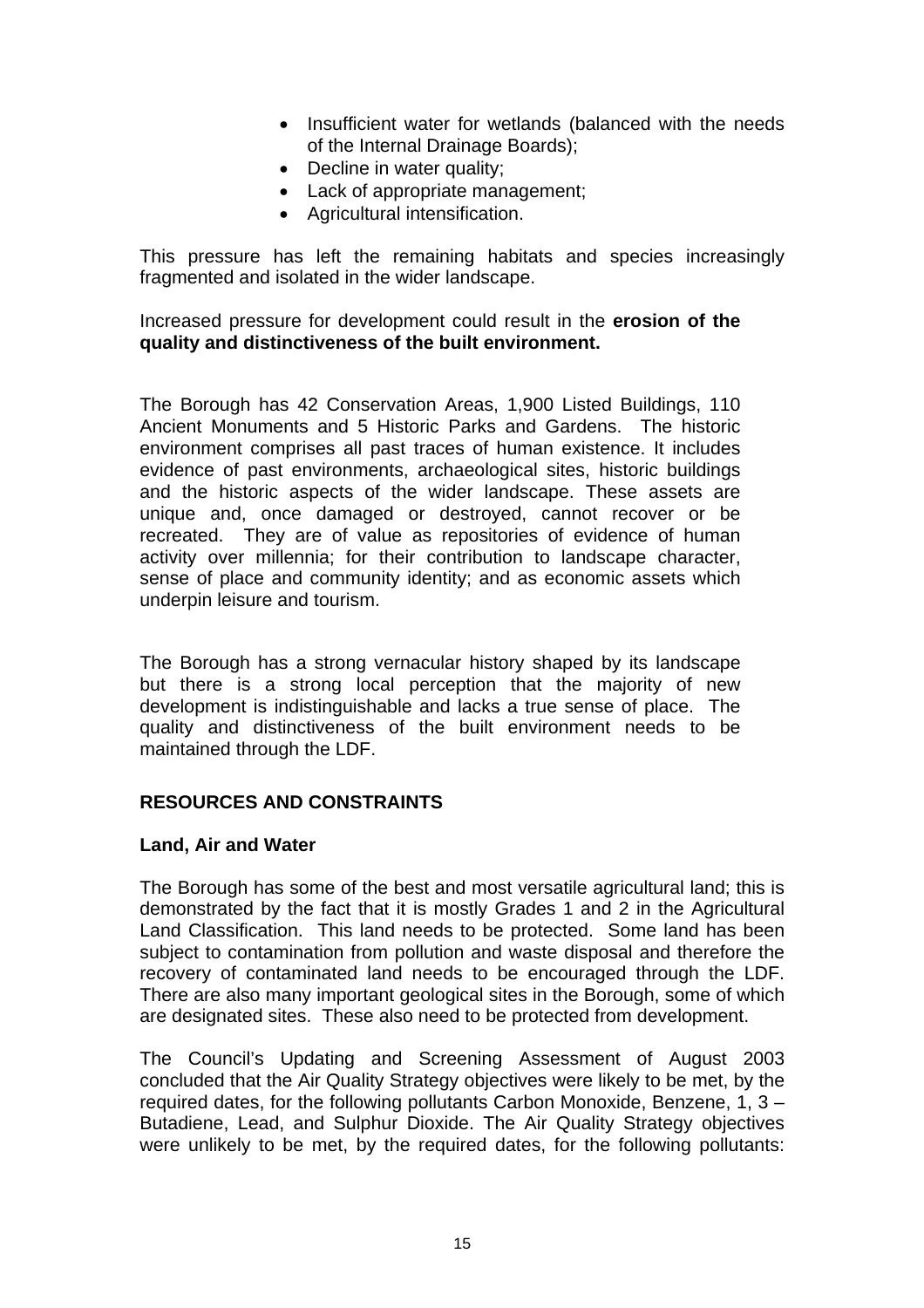Nitrogen Dioxide,  $PM_{10}$  Air quality management issues in the Borough will need to be addressed in the LDF to ensure that air pollution is controlled.

The General Quality Assessment (GQA) scheme was introduced by the Environment Agency to examine stretches of freshwater in terms of their chemical, biological, nutrient and aesthetic qualities. In the East of England:

90% of our rivers were of good or fair chemical quality;

99% of our rivers were of good or fair biological quality;

62% of our rivers have high concentrations of nitrate;

83% of our rivers have high concentrations of phosphate;

About 70% of rivers are good or fair aesthetically.

The extensive Relief and 'Cut off' Channels running from Denver to King's Lynn and Denver to Hockwold were designed to prevent the River Great Ouse from flooding as a result of surcharges of water from the rivers flowing into it from the east i.e. the Little Ouse and the Wissey. This also facilitates the transfer of water to Essex. There are concerns about the risk of siltation of our major waterways. The threat of depletion of underground water reserves is becoming an increasing problem. Large areas of the Borough rely on underground water that is already over-extracted. Water resources need to be carefully managed on behalf of West Norfolk residents in a cost effective and sensible way.

Studies predict a further 20-40 per cent decline in recharge to the UK's aquifers over the next 20 years. At the same time demand for water for crop irrigation in the UK is likely to rise by a third (International Association of Hydro geologists, 2005). This has wider implications for water supply in connection with housing, agriculture, horticulture and industry. The LDF process will need to address issues of potential water shortages in the future, maintaining adequate water supply and quality, and encouraging water conservation.

The Borough's coastal nature brings the requirement to seek Bathing Water Quality status from the Environment Agency. There are currently three sampling points at Heacham, Hunstanton Main Beach and Hunstanton Beach. The quality of the bathing waters within the Borough complies with mandatory standards and is of acceptable quality.

## **Waste**

As the costs of landfill increase, the demand for recycling grows. All of the household waste centres around the Borough have become recycling centres, where waste can be separated into recyclable elements prior to disposal.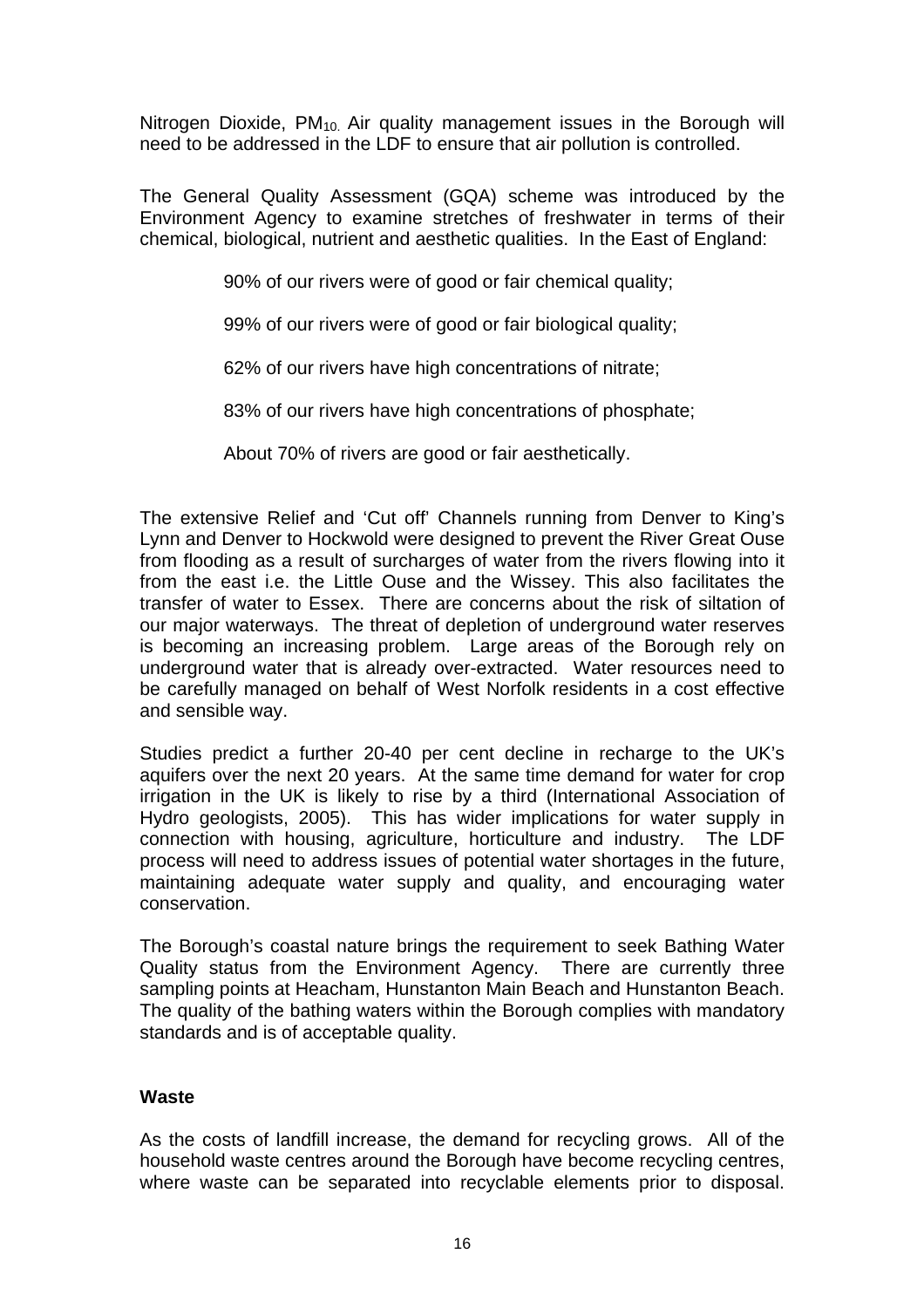Much recycling is now conducted at the household level, with recycling collections being made from individual households, as well as promoting composting as a means of reducing waste to landfill. Figures for the period 2004/05 show that the total amount of domestic waste generated reached 28,026 tonnes, with a recycling rate of 27% amounting to 7,567 tonnes being recycled with 20,459 tonnes going to landfill. It is essential that the amount of waste going to landfill is reduced. Through the LDF, policies focussing on the use of sustainable construction methods and the recycling of materials during construction will help reduce the level of waste from development.

## **Agricultural Practices**

The dominance of arable farming in the East of England creates specific challenges with regard to water resources and land quality that need to be dealt with carefully whilst ensuring that both the environment and the production of food for the country is protected. The changing climate will affect what farmers can grow. In the short term farmers could use the longer growing season to expand their range of crops. But they could struggle to find enough water to help traditional crop varieties survive in the changed climate. Eventually they may be forced to grow different crops that are suited to a warmer, drier growing season, or a wetter, milder winter season. Livestock farmers will also be affected. Climate change will affect the UK's plants and animals. A warmer climate may alter where certain habitats can exist and could create conditions where non-native species can thrive at the expense of UK species.

The Environmentally Sensitive Area (ESA) lies to the south and south east of the Borough and many of the farms in the Borough encapsulate designated landscapes. This brings its own constraints to farmers.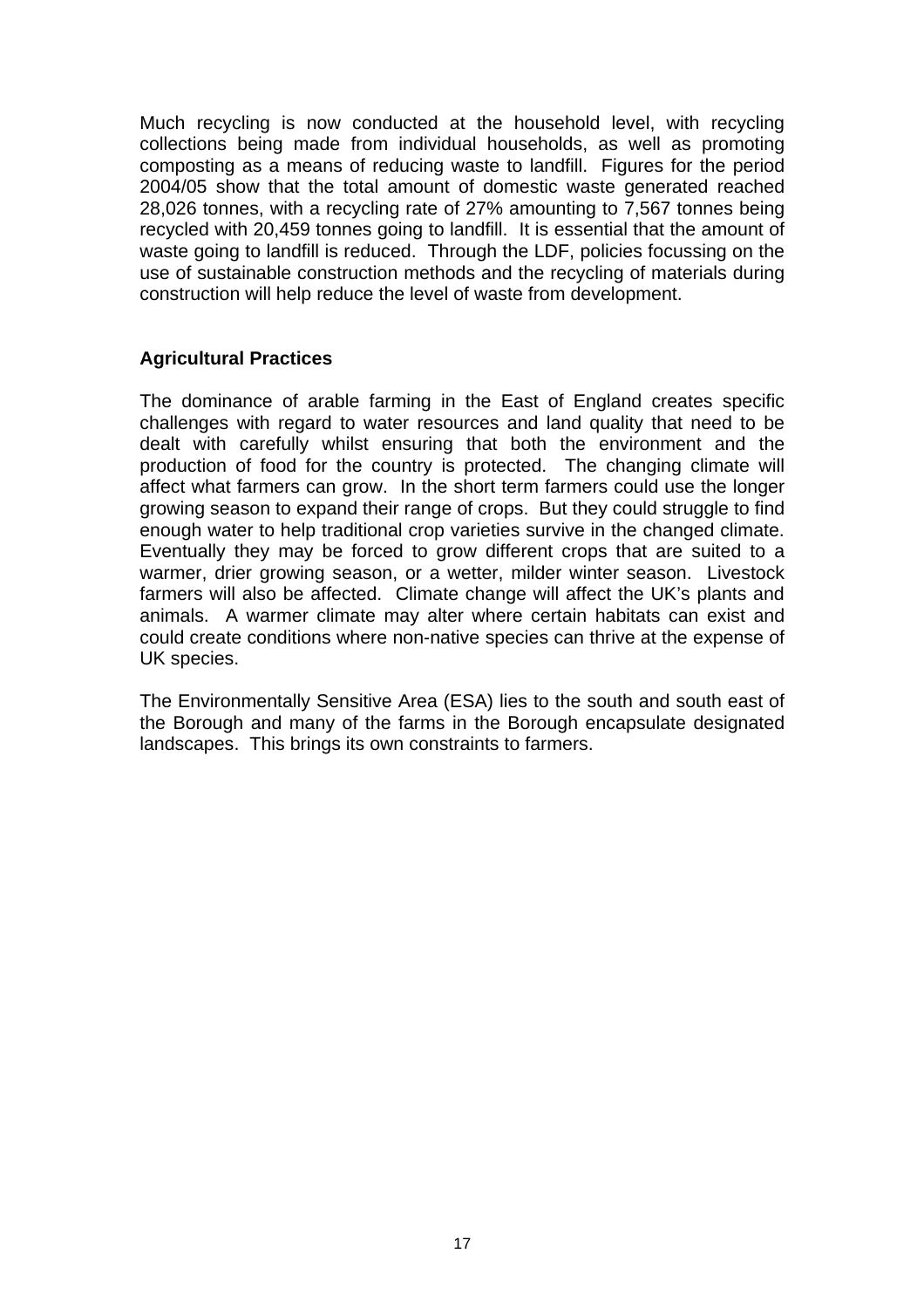# **3 SPATIAL VISION**

This spatial vision describes the proposed future development of the Borough until 2021. It goes beyond what can be achieved purely through the planning process, describing overall objectives which can be realised through a variety of delivery means. However the vision is founded on realistic, achievable goals developed through public consultation.

The towns, villages and rural areas all have different needs and aspirations. The key theme of the spatial vision is to recognise local distinctiveness. This means defining what makes places special and working with the local community to meet their aspirations for the future development of the Borough. Improvements in the quality of life and wealth of the residents are important but it is also important to protect what we have.

The Borough has to accommodate growth, the Panel Report following the Examination in Public (EIP) into the draft Regional Plan recommends 12,000 houses to be built within the Borough up to 2021. However, this growth can be channelled to where it is needed and sustainable. Following public consultation, the development of King's Lynn as a regional centre is a significant objective. The town needs to improve in terms of its vitality and viability. An urban renaissance of the town is needed. There are large areas of land within the town which could be developed for housing. This will lead to an increase in the population which will provide the critical mass to generate better facilities. However this needs to be carefully planned so as to lead to positive improvements in the town's environment. The Urban Development Strategy for King's Lynn provides a delivery framework. This shows a coordinated plan of investment in infrastructure which can enable large areas of the town to be regenerated. Urban extensions may also be required. However it is important to ensure that development is designed to a high standard in order for the town to become a more desirable place to live and work and act as an important tourist destination.

Downham Market is a significant market town and service centre in the south of the Borough. This function needs to be strengthened, with improvements in the range and quality of shops, an increase in employment opportunities and improvements in infrastructure. Environmental quality will be a key consideration. In recent years Downham Market has seen significant residential urban extensions; this should be avoided in the future where possible.

Hunstanton is the third largest town in the Borough and acts as an important tourist destination as well as a service centre. This dual role needs to be strengthened. It needs to develop as a quality tourist destination. Inward investment is needed to help create year round employment but development should respect the characteristics of the locality. Affordable housing may be allocated on the periphery of the town, in order to tie its allocation to local Hunstanton people.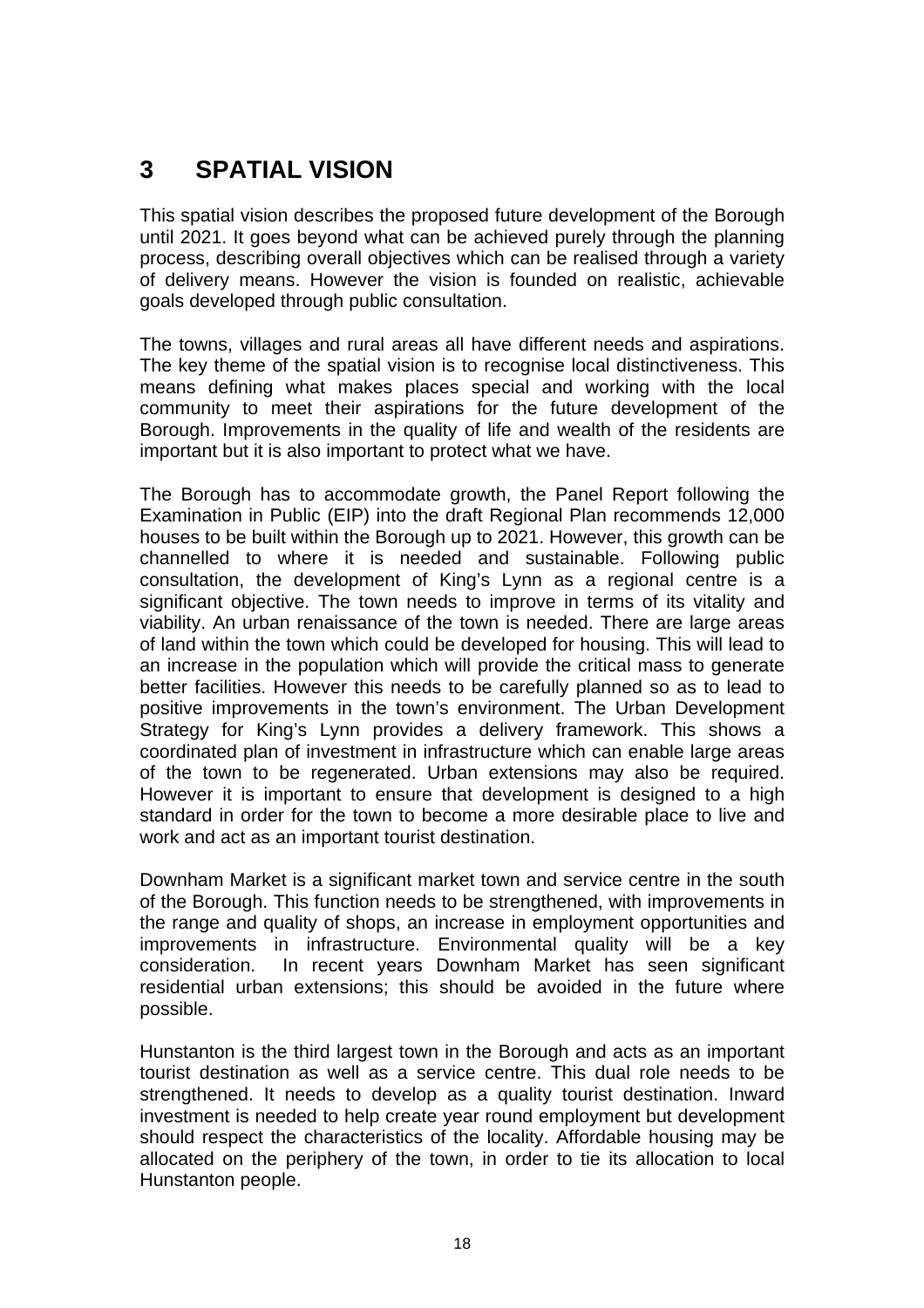The rural areas have many different communities with differing needs. However there are common themes. Changes in agriculture mean that the rural economy needs to bolstered. Village services need to be sustained and improved where possible. Affordable housing should be provided for local people and all development should respect the local characteristics of the area. In the key service centres, which are usually the larger villages, more development can take place. However, in the smaller villages there will be a policy of restraint on development, to protect their character and also the surrounding environment, except where it is needed to sustain the local community.

Conservation of the natural and built environment is a key theme of this plan. One of the most significant assets the Borough has is its environment. The protection of the countryside, the promotion of sustainable energy sources, recycling, sustainable development and taking account of the potential effects of climate change are all key themes. The north coast area is a popular tourist destination and it is vital to balance this source of income with the needs of the environment. The wealth of historic buildings and buildings of architectural value within the Borough need to be utilised to their full potential, protecting their integrity, but also promoting this rich heritage.

Of equal significance to the above, is community well-being. Developing strong and cohesive local communities is essential for the future of West Norfolk. It is vital that communities feel safe and have access to proper services and community facilities. Creating environments which allow community events to take place and people to socialise is at the centre of future planning. Proper access to high quality education and health facilities and the development of healthy communities are fundamental.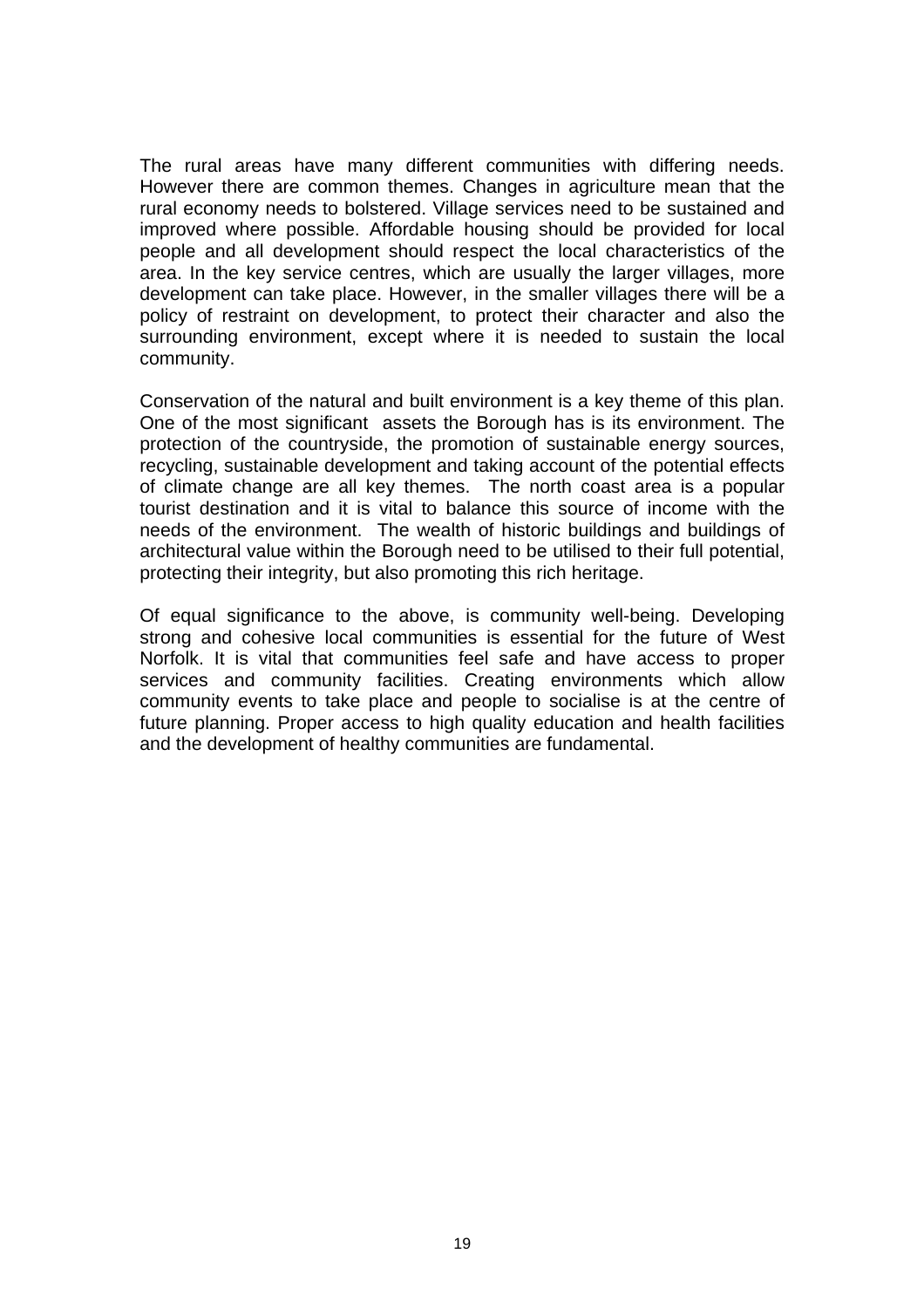# **4 SPATIAL OBJECTIVES**

The Spatial Objectives of the LDF are to:

**1. Maintain, protect and enhance the special qualities of the Borough that contribute towards our distinctiveness and quality of life, especially our coast, countryside, landscape, habitats, historical and architectural heritage.** 

The Borough has an impressive and varied landscape ranging from the soft coastline to the flat fenlands with their wide open skies, to the gently rolling upland, to the scenic beauty of the heaths and woodlands and the undulating parkland scenery of the Sandringham Sands belt. This countryside is criss-crossed by rivers which vary from slow moving fenland watercourses to lively spring fed chalk streams running through well defined valleys. Much of the open countryside is not only of high scenic value but also acts as a haven for wildlife and flora. The Borough is also famous for its rich built environment heritage, with many of the towns and villages containing buildings of historical significance and national importance.

The LDF can help to achieve this by:

- Restricting development in the most sensitive areas to that which is necessary to sustain local communities and improve their quality of life.
- Giving preference to development within or adjacent to key service centres, which have good services and facilities.
- Protecting and improving local biodiversity, directing development away from the most sensitive areas and establishing 'green' corridors.
- Protecting the environment by minimising pollution on land, in water and in the air.
- Enhanced preservation, interpretation and access to our heritage.

#### **2. Enable new development that respects the distinctiveness of our area while maximising the potential of our towns.**

The towns and villages within West Norfolk all have distinctive characteristics, needs and aspirations of their own and it is important to recognise this. King's Lynn has potential for significant growth in its economy, housing and its choice of services. Similarly, Downham Market and Hunstanton have potential for growth in terms of their economies and services but much less in terms of housing. The villages within West Norfolk need to be sustained and community services improved. It is important to produce policies which recognise that different places have different needs.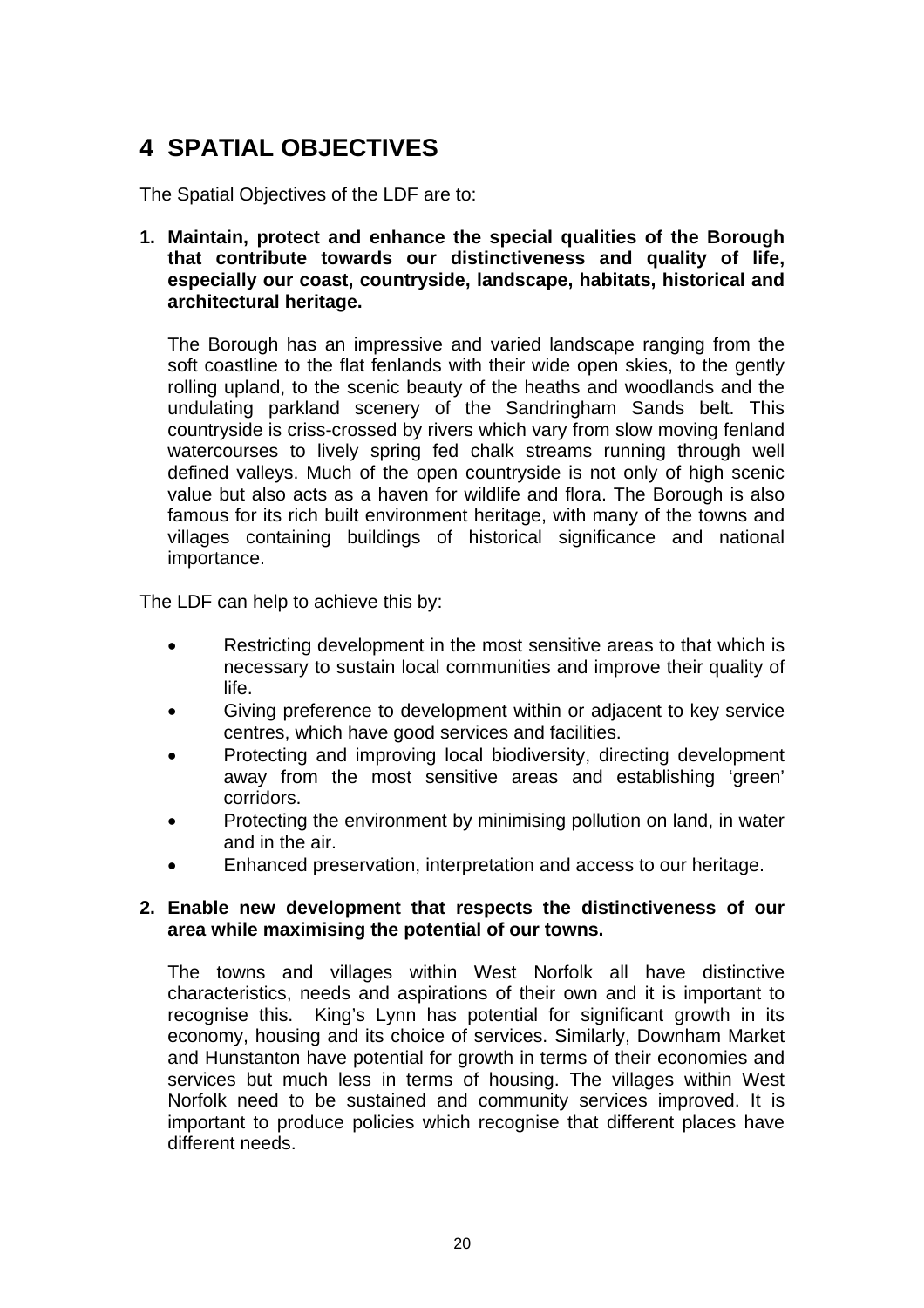The LDF can help to achieve this by:

- Recognising what makes places special and distinct.
- Ensuring development that is complementary in size, scale, density, and design to local characteristics and community needs.
- Ensuring a high quality of design in development.
- Protecting and enhancing what is special and ensuring that new development is sympathetic to these special qualities.
- Aiming to plan spatial development to reduce the need to travel and meeting local needs locally.
- Discouraging second–home ownership in areas where this is a problem.

## **3. Provide adequate and appropriate opportunities for housing, jobs, shopping, leisure and tourism activities and create a thriving and sustainable economy that generates wealth.**

 The LDF needs to ensure that there is a steady supply of land to facilitate new housing, services and economic development. This needs to be allocated appropriately making the best use of land. The type of development must take account of the needs of the local population. The development of a strong local economy with good quality jobs is a priority.

The LDF can help to achieve opportunities for housing by:

- Ensuring an adequate supply of housing sites, with a mix of size and types of housing.
- Providing a supply of affordable housing in our towns and villages.
- Allocating most new housing to previously developed land and buildings.
- Providing adequate sites for travellers.
- Fostering a sense of community.

The LDF can help to achieve opportunities for jobs and create a thriving economy by:

- Ensuring an adequate supply of employment sites.
- Encouraging a wide range of jobs and training opportunities benefiting a skilled and adaptable workforce.
- Encouraging a strong business community with positive links to local communities.
- Ensuring economically viable and attractive town centres, including our market towns.

The LDF can help to achieve opportunities for leisure and tourism by:

• Providing additional open space, parks and sports facilities where needed.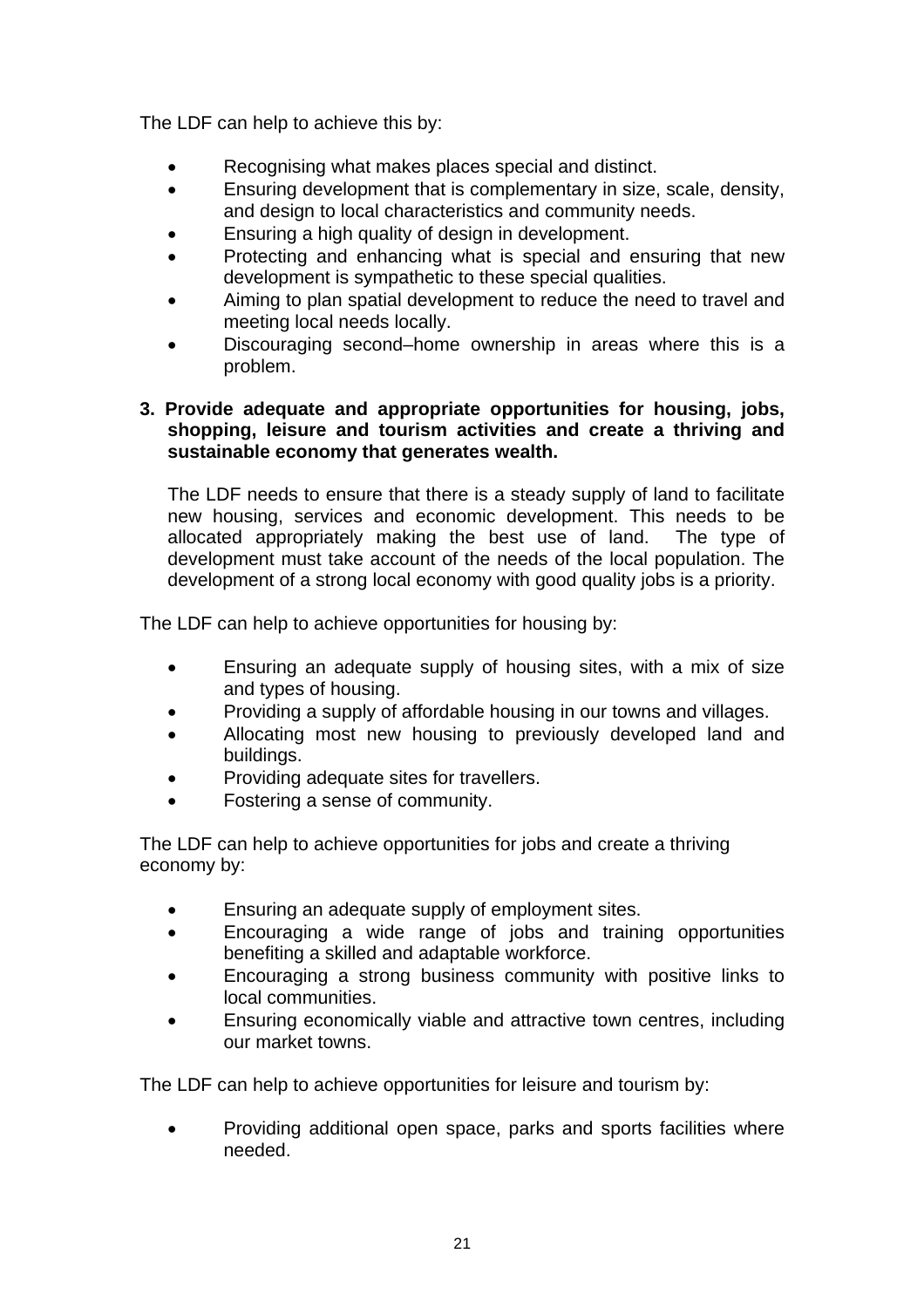- Promoting opportunities to access cultural and arts activities that build on the area's strong cultural links and encompass the aims of the Borough's Local Cultural Strategy.
- Assisting accessibility to opportunities for everyone through transport measures and through providing facilities for people with disabilities.
- Recognising what attracts tourists to West Norfolk, protecting and enhancing these attractions, while taking account of the needs of local people and climate change.

## **4. Develop King's Lynn as a regional centre – a major centre for housing, commercial, employment and leisure activities serving West Norfolk and surrounding areas.**

King's Lynn is the largest town in West Norfolk and is a regional centre. However in recent years the town has under performed in terms of the services it offers the surrounding area as well as the level and the quality of the development built within it. The town needs to continue the process of revitalisation by a coordinated development strategy.

The LDF can help to achieve this by:

- Incorporating the aims and objectives of the Urban Renaissance Strategy for King's Lynn
- Creating a lively, well-designed, efficient, well-balanced urban centre
- Concentrating the majority of housing development in the Borough within and around the periphery of King's Lynn.
- Creating an environment for its economic prosperity
- Improving transport and easing congestion.
- Reducing the need and desire to travel by car.

## **5. Promote sustainable development, using sustainable construction methods, making more use of previously developed land and using land more efficiently in locations with good services.**

Sustainable development is generally defined as meeting the needs of the present without compromising the needs of future generations. The LDF will achieve this through:

- Ensuring the use of energy efficient design, materials and layouts for new development.
- Encouraging water efficiency in design and minimising water demand.
- Encouraging the recovery of contaminated land and re-use of previously developed land before greenfield sites.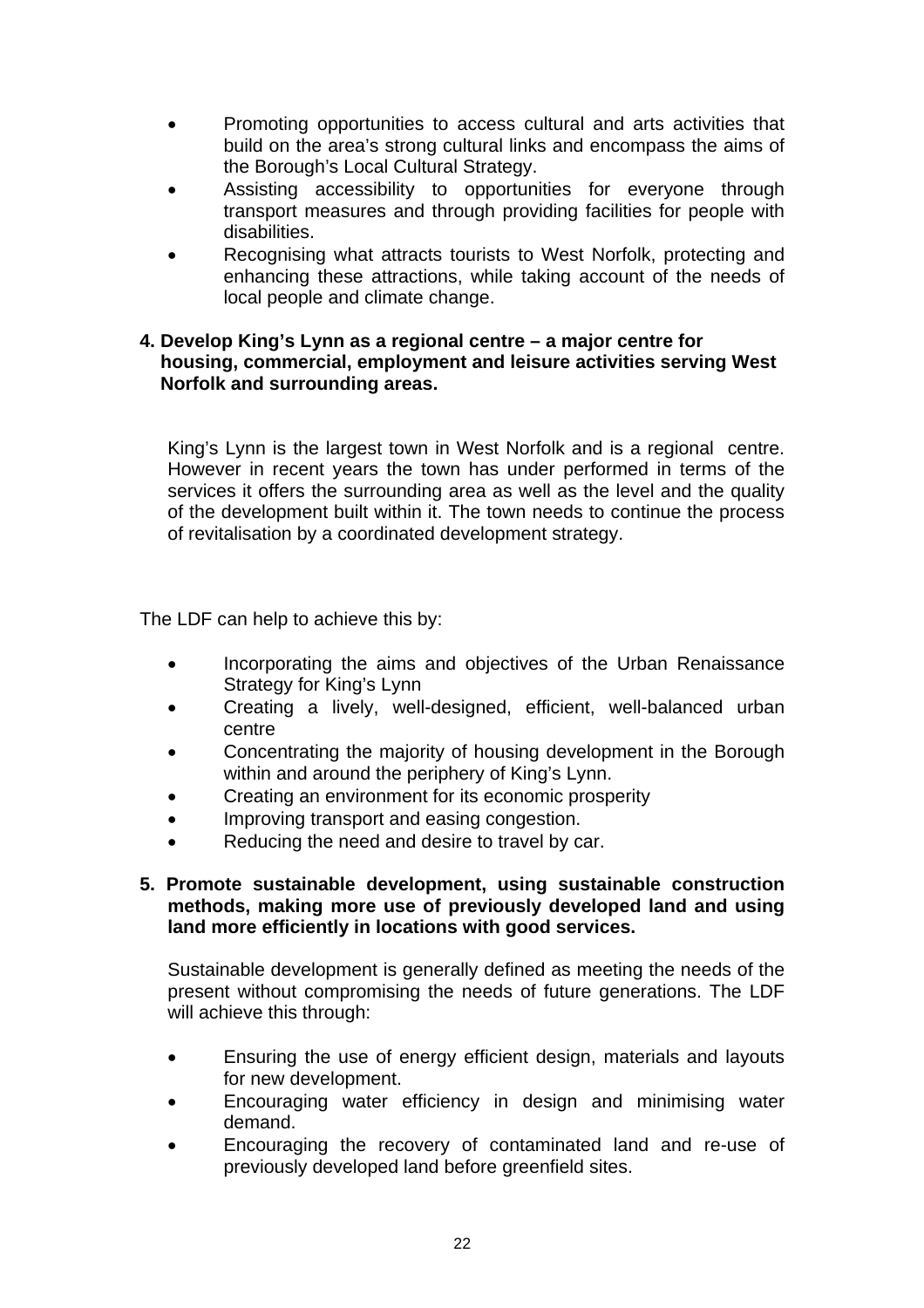- Promoting the use of renewable energy sources. Allowing windturbine development in areas where it has a minimal impact on the landscape.
- Seeking to reduce dependence on cars with facilities to encourage safe local walking and cycling and encouraging the use of public transport.
- Minimising waste production and promoting recycling.
- Directing development away from areas of flood risk except where these sites are of strategic importance and can be defended to the appropriate standard.
- Actively seeking to limit and adapt to climate change.

# **6. Help to develop sustainable and cohesive local communities.**

 Community well-being is at the heart of this document. It is important that people enjoy living in West Norfolk and want to contribute to their local communities.

The LDF can help to facilitate this by:

- Helping to provide a good range of local services and community facilities.
- Providing facilities which aim to improve the health of residents.
- Helping to facilitate the development of high quality local schools and further education institutions with opportunities for life long learning.
- Helping to create safer environments through the design and layout of new developments.
- Making our towns, villages, facilities and services more accessible by a range of means of transport in addition to the car.
- Recognising the particular needs of residents in the rural areas of the Borough.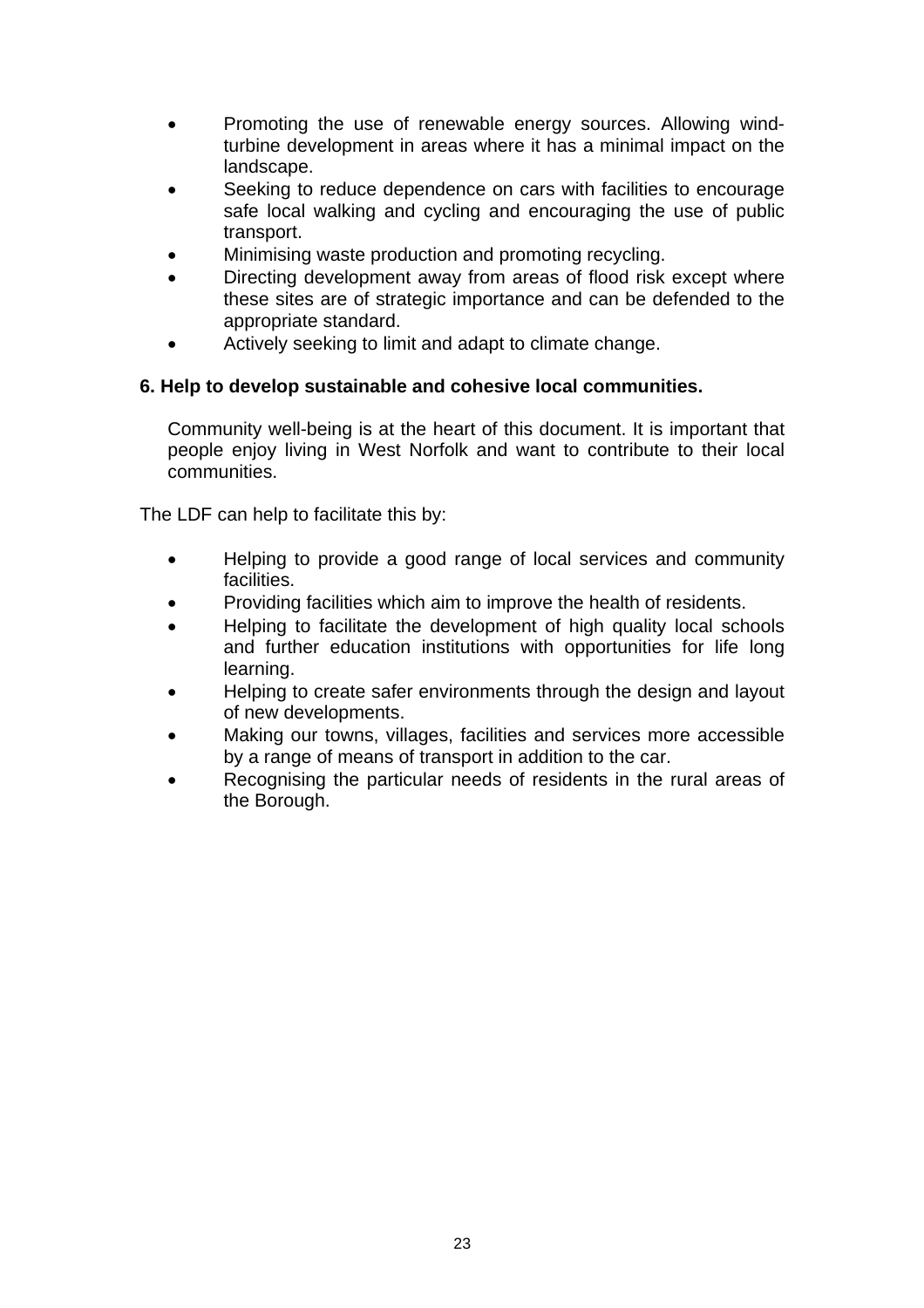# **5 SPATIAL STRATEGIES**

# **SPS1: SPATIAL STRATEGY FOR KING'S LYNN**

# **King's Lynn: A Renaissance Strategy**

King's Lynn is the largest town in West Norfolk and acts as a significant service centre. In recent years the town has under performed in terms of its potential for services, the economy, housing and a tourism destination. While it has most of the raw materials to achieve greater success, it has not made the most of them.

However this is an exciting time for King's Lynn; The Nar-Ouse Millennium community is starting to take shape. The Walks are being restored to their former glory, with other parks and public spaces to be improved. Plans for a marina, which will help transform how people think about King's Lynn, are emerging. Key sites that are derelict or under utilised are coming forward for development that will benefit the town as a whole, as well as those living in surrounding villages. Government planners have delivered a vote of confidence in the town: the draft Regional Spatial Strategy identified King's Lynn as a sub-regional centre and set out plans for continued growth, with a total of 11,000 homes to be built in the Borough by 2021. The Panel Report recommends changing the designation of King's Lynn to Key Centre for Development and Change (KCDC) with 12,000 houses to be built borough wide. These are just the changes that are already underway, or about to get under way, but the potential is far greater.

## **You told us**

Following a series of stakeholder and public consultation events a number of important issues were discussed. Overall, King's Lynn is regarded as a 'safe' place and one that is quite attractive. Getting the transport right in the future will be crucial. This encompasses the linked issues of parking, congestion and public transport provision. Traffic and transport have a significant effect on local people; not only on convenience but also quality of life, including our feelings of safety and our perceptions of how attractive places are.

King's Lynn needs to make better use of its waterfront and historic environment and encourage people to visit all areas of the town centre. The Walks and Tuesday Market Place are particularly important open spaces. The town centre and other facilities are viewed as 'standard' rather than special. The appearance of some places and the behaviour in public places of a minority of people create places that feel uncared-for and not valued and therefore less safe. There is insufficient provision in the town for younger people, particularly the teenage groups.

There should be economic diversification to jobs, in the service and knowledge-based sectors, that brings more 'added value', although the transition will not be easy. Economic niches and opportunities should be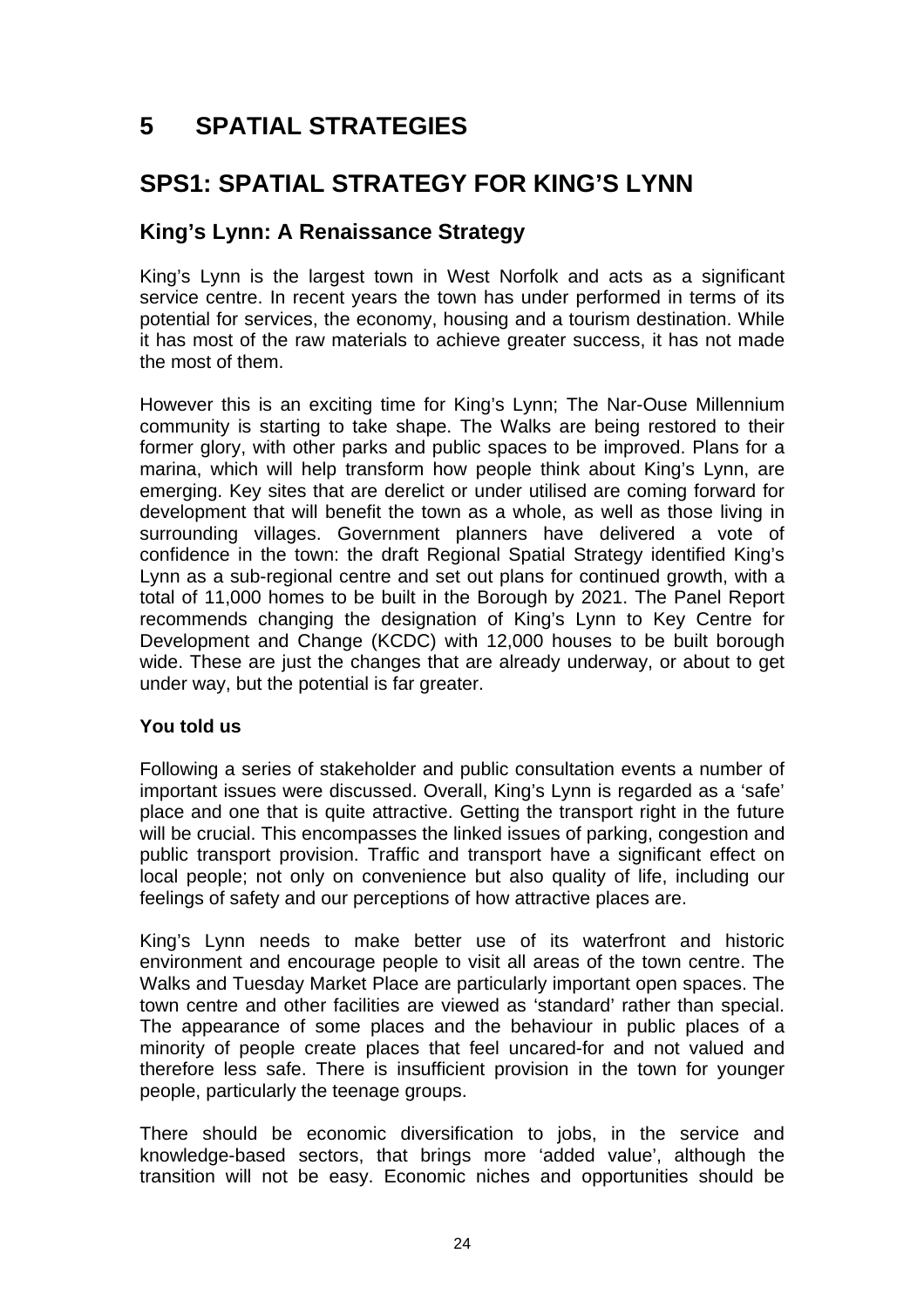explored. This economic element will have a strong impact on how land is used. The town centre should take more housing, although it needs to be sensitively provided and not be allowed to add to traffic problems. Excellence in design should be expected from all development, of both buildings and spaces between them.

# **So where now for King's Lynn**

King's Lynn needs to develop its role as a regional centre serving West Norfolk and the adjoining areas. It has to become **an attractive, vibrant and prosperous town, where people choose to live, work, visit and invest.** 

# **So how do we achieve this?**

The principles, or sustainable development objectives, are based upon a mix of national and international best practice and a thorough analysis of the issues facing the town. They form the basis for the urban renaissance of King's Lynn:

# **Built Environment**

Development, regeneration and the operational aspects of King's Lynn must:

- Provide opportunities for a lively waterfront;
- Be complementary and be well linked to the historic parts of the town centre;
- Introduce more housing to the town centre where appropriate (including high quality executive and senior executive housing);
- Create destinations for visitors to the town;
- Impress through its quality of design and construction;
- Be founded upon high quality public space;
- Provide a rich mix of town centre uses:
- Diversify the town's offer in terms of shopping, culture, leisure, housing and services;
- Balance the need for accessibility by motor vehicles with the needs of pedestrians and cyclists and a high quality walking environment;
- Fulfil the needs and aspirations of local people of all ages;
- Provide for the needs of villages which are located close to King's Lynn (i.e. North Wootton and South Wootton) by strengthening their rural character, respecting their scale, identity and distinctiveness and treating them in the same way as other rural parishes.

# **Transport and Movement**

Development, regeneration and the operational aspects of King's Lynn must:

- Organise parking more effectively to make better use of space;
- Reconfigure movement patterns and user behaviour to lessen congestion;
- Promote opportunities for people to choose public transport, including the railway, where practical;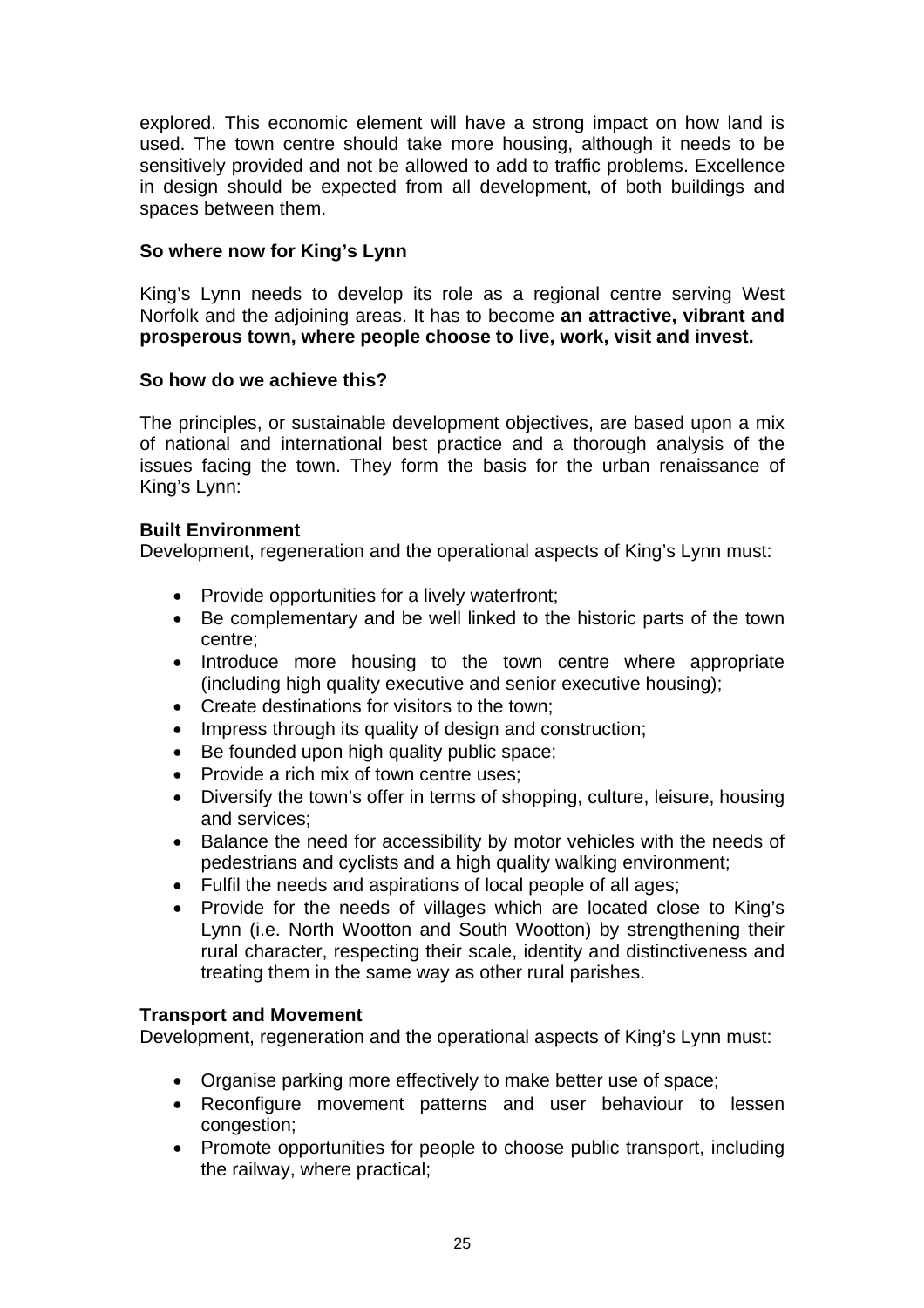- Establish a safe and attractive network of routes for pedestrians and cyclists;
- Promote the use and development of the railway, including further expansion of the King's Lynn railway station car park;
- Minimise the impact of traffic.

# **Economy**

Development, regeneration and the operational aspects of King's Lynn must:

- Provide opportunities for economic diversification, including newer under-represented knowledge-based sectors;
- Promote sustainable tourism:
- Create the kind of environment that will attract inward investment;
- Help to put the town 'on the map' by offering the right sort of business facilities and infrastructure;
- Strengthen the town's identity.

# **Social provision**

Development, regeneration and the operational aspects of King's Lynn must:

- Respond to the changing needs of the existing and growing population;
- Increase access to services and opportunities for education, training, health, work and leisure to retain its young talent;
- Reduce and prevent crime and the fear of crime particularly in areas where the community has been identified as feeling uncared for and unsafe;
- Be supported by local communities.

# **Viability**

Development, regeneration and the operational aspects of King's Lynn must:

- Be commercially viable;
- Be in line with market perceptions, but also help to change them by raising the quality property market profile of King's Lynn;
- Provide opportunities for retail, leisure and employment and other uses;
- Have a clear plan for its delivery through the Local Development Framework and the Urban Development Strategy for King's Lynn.

# **Sustainability**

Development, regeneration and the operational aspects of King's Lynn must:

- Minimise waste and encourage recycling;
- Re-use previously developed land where possible;
- Integrate green spaces into development, and limit the effects of development on neighbouring habitats;
- Acknowledge the risks of climate change:
- Direct development away from areas at flood risk or where development is needed, provide a minimum standard of flood defence;
- Increasing the quantity and quality of public open space, particularly in areas of the town where there is a shortfall.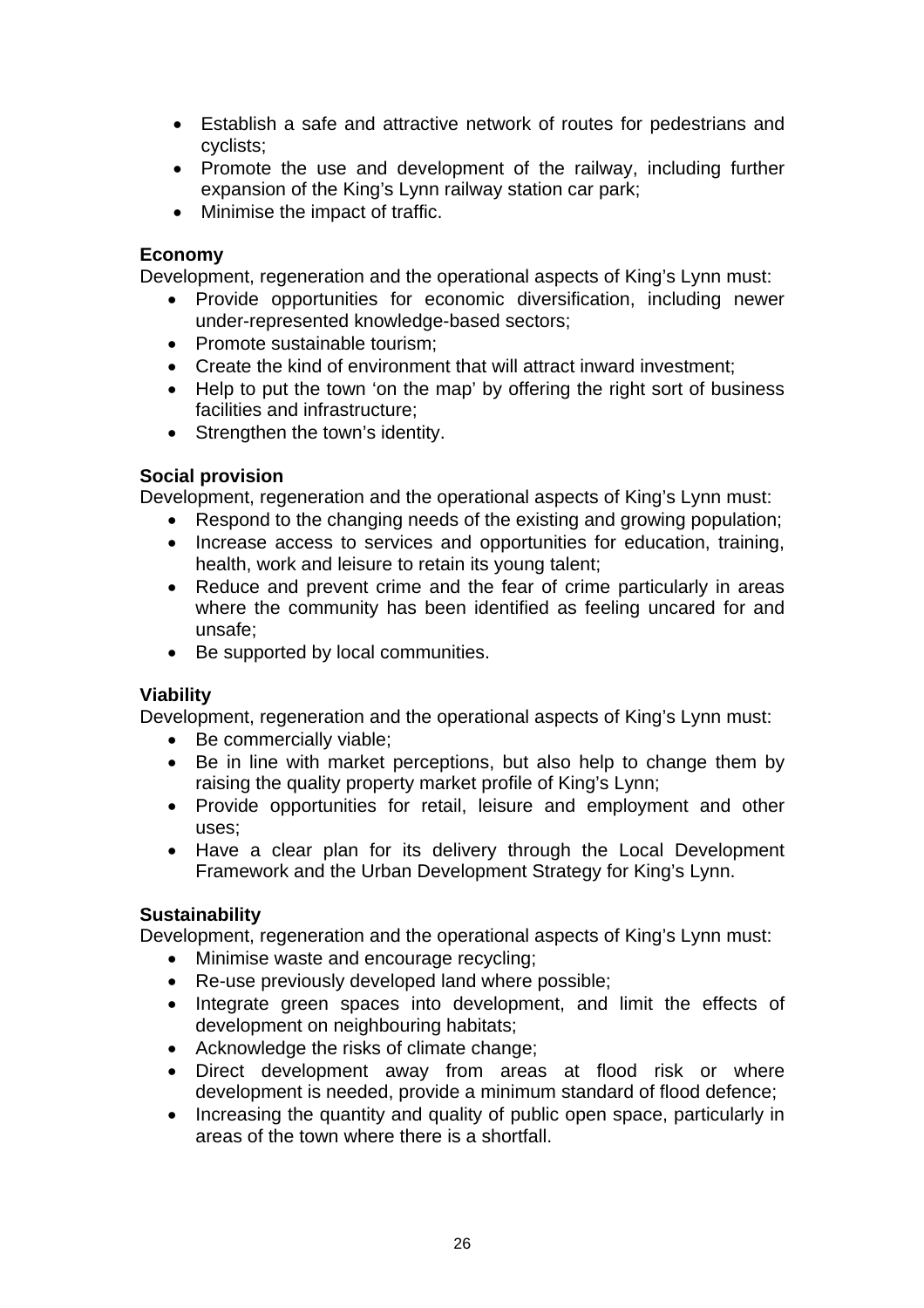The Urban Development Strategy for King's Lynn (2006) produced by Llewellyn Davies Yeang provided much of the background information for this spatial strategy for King's Lynn. That document also provides a process for achieving the above objectives.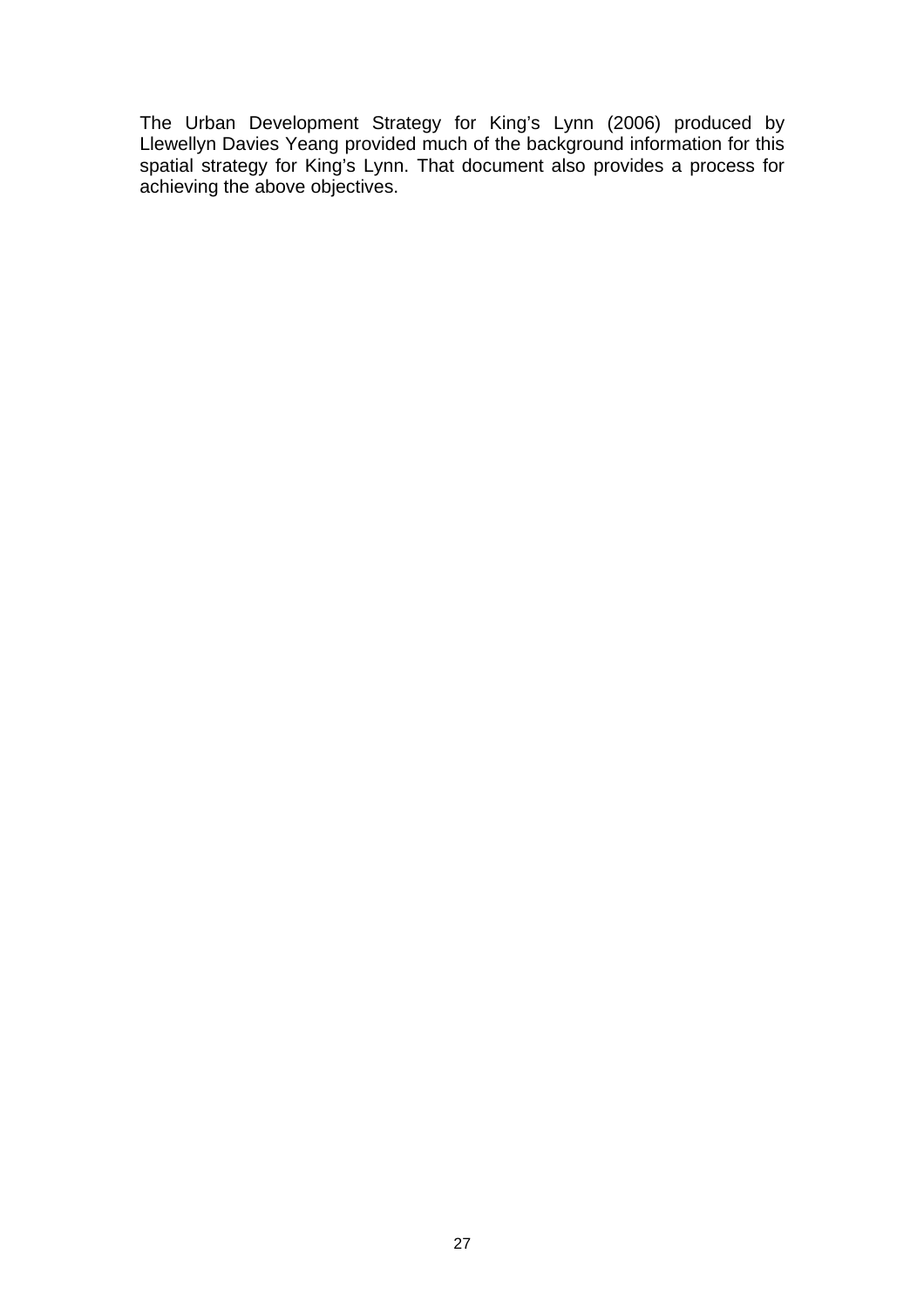# **SPS2: SPATIAL STRATEGY FOR DOWNHAM MARKET**

# **Downham Market Today: Redefining its Identity**

Downham Market is the second largest town within the Borough and any future development within the town must recognise its role as a service centre serving the surrounding rural area.

Its prime characteristic is that of a market town scale, reflected in its overall compact structure. However in recent years the town has undergone a dramatic programme of residential development. Subsequently the town has suffered for a number of years from under investment and is in need of a strategic approach to improve its visual amenity and to complete the regeneration of the economy and town as a centre for living and working, ensuring that its role as a significant market town within the locality, and status within the Borough is respected.

Downham Market has long excelled its characteristics of a compact market town to one of a server of the surrounding rural hinterland and Borough. Located alongside major transport corridors both by road and rail to regional centres such as Cambridge has brought its impetus for growth to the area in terms of a youthful, commuting and elderly range of residents. The rail link to Cambridge should be fully utilised and given the opportunity for future expansion for the important role this provides for commuters and visitors.

The state of the local environment affects and reflects the well-being of the people who live there. Whether it is the quality of the town centre, or the street where people live, it is important that they improve the quality of life and they are safe and attractive places.

# **You Told Us**

Following a series of consultation events in the town, you told us that you wanted a vibrant and viable market town with a varied town centre which is thriving and prosperous, which not only provides a desired shopping destination, but provides sustainable employment opportunities for all. Environmental quality is a key consideration, by making the most of the town's natural environment such as the potential waterfront development, whilst providing development which is sympathetic to the local character utilising the historic heritage of the town, retaining open space and 'greening' the townscape.

Transport both within and outside the town was considered important in making both a town safer for pedestrians and to promote regular, reliable, cheap and integrated sustainable transport system with good educational and health infrastructure that can cope with changing trends.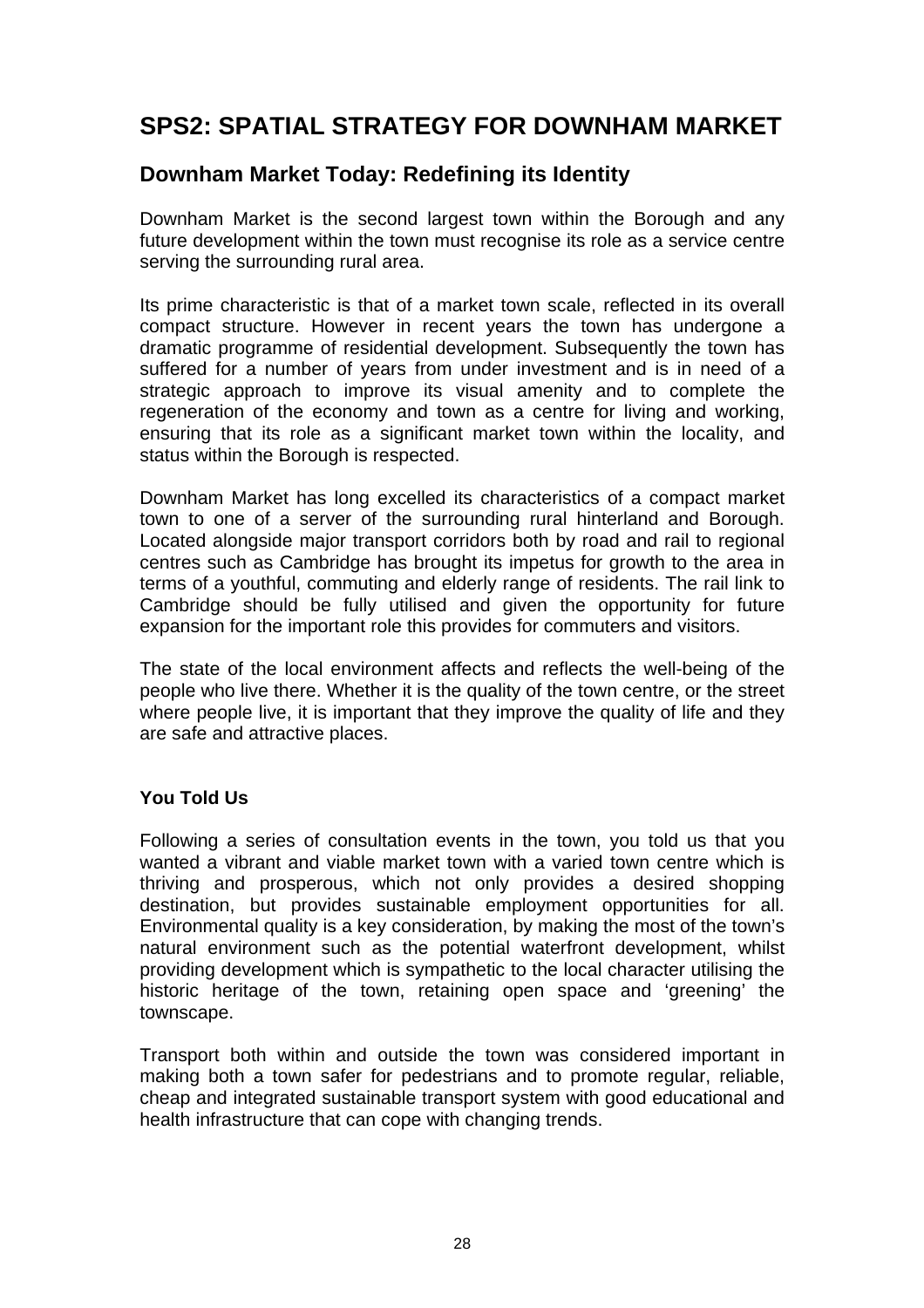# **So where now for Downham Market?**

The failure of services to keep pace with the rapid residential growth of recent years requires something of a step change in the way we plan, design, move about and use Downham Market if we are serious about Downham Market becoming **an attractive, vibrant and prosperous town, where people choose to live, work and visit, making the most of its natural and historic environment**.

## **So how do we achieve this?**

This spatial strategy is addressed through a variety of objectives:

#### **Regeneration**

- Regenerating Downham Market as a centre for living and working, reenforcing its role as a significant market town within the locality;
- Ensuring there is suitable supply of land and premises to meet the diverse needs of businesses;
- Ensuring there is suitable supply of housing to meet the needs of residents, but to concentrate this growth in a sustainable manner which prevents further large scale extensions to the boundaries of the town;

#### **Sustainability**

- Taking account of climate change and its long term effects on the locality;
- Encouraging the location of new dwellings and businesses in sustainable locations;
- Living in a sustainable way, this will mean re-using land, encouraging sustainable construction methods, re-cycling waste and encouraging the use of sustainable transport to include potential future expansion of the railway link and railway car park;
- Protecting areas of important wildlife and landscape quality;
- Acknowledging the possible effects of climate change and flood risk;

## **Improving Choice**

- Improving the range and quality of shops in Downham Market;
- Providing a choice of different types of housing;
- Improving access to recreational facilities:
- Providing good educational facilities.

#### **Improving Image**

- Encouraging innovation in design and layout which respects the character of the surrounding built and natural environment, but which also help to create local distinctiveness;
- Protecting and enhancing the historic built environment;
- 'Greening' the town by improving landscaping to create a sense of place and space;
- Promote 'Green' tourism.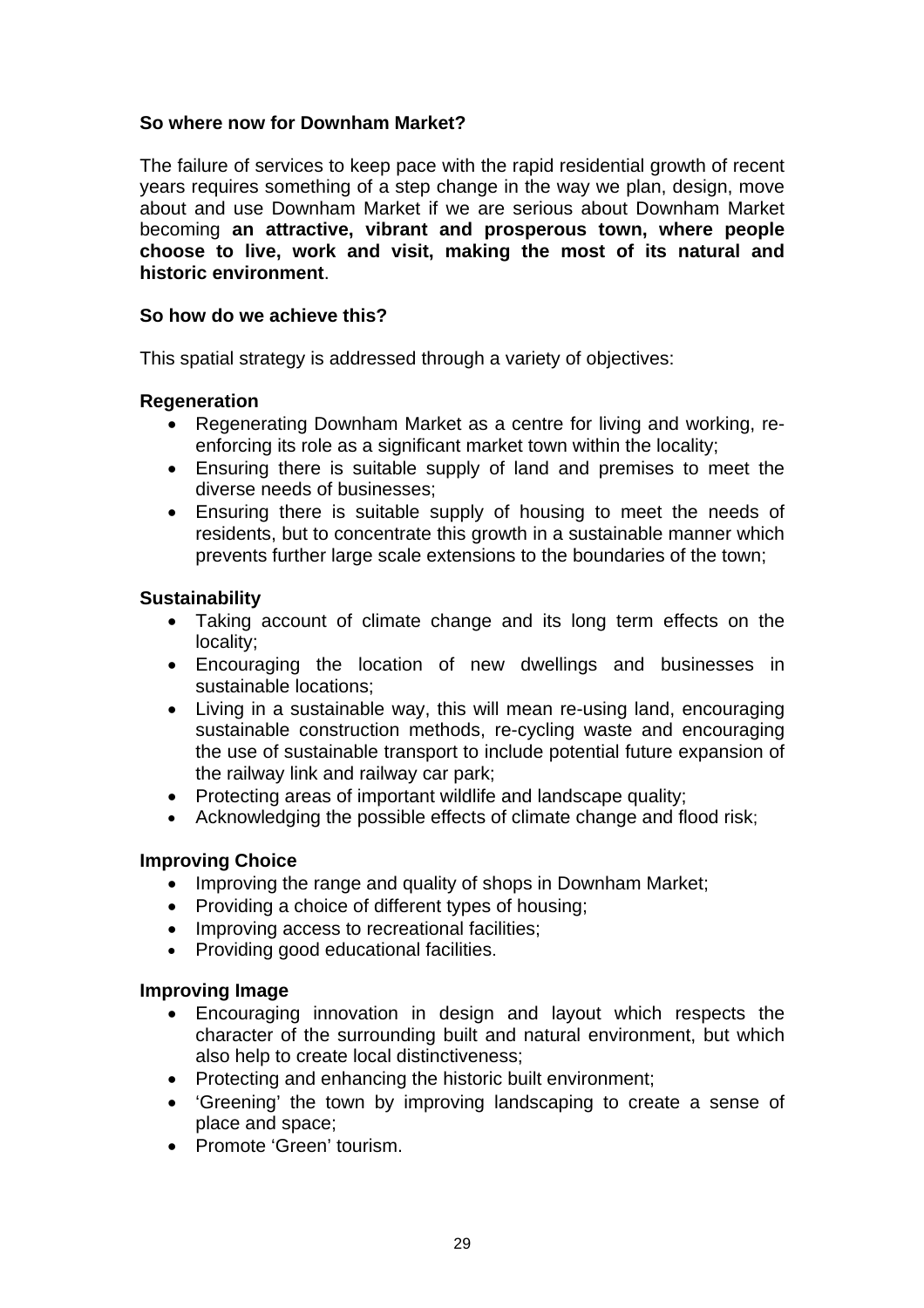# **Support and Enhance Social Provision**

- Securing the provision of affordable housing;
- Creating mixed and balanced communities;
- Improving access to education and health locating facilities in central, accessible locations.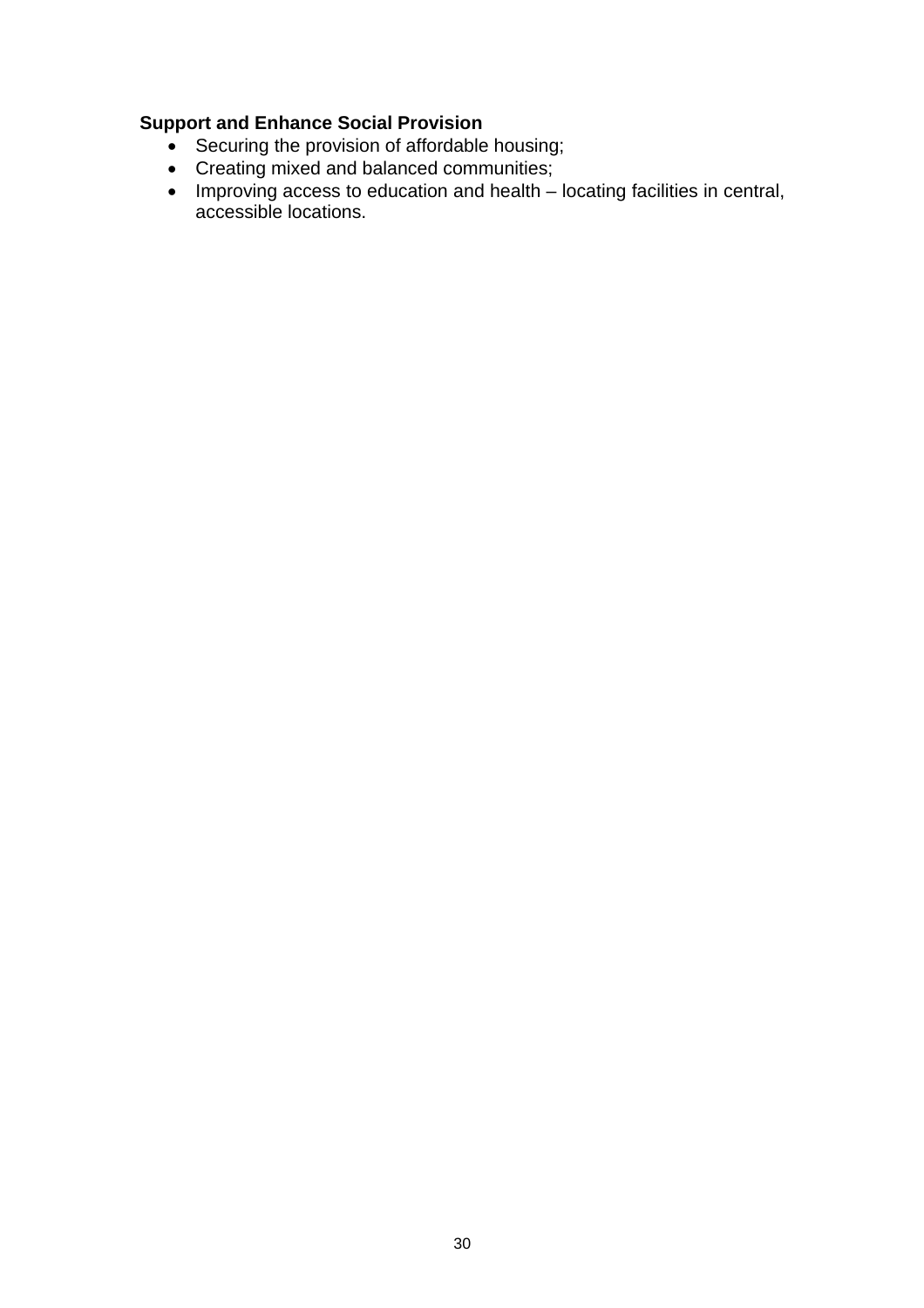# **SPS3: SPATIAL STRATEGY FOR HUNSTANTON**

Hunstanton has a dual function. The town is a seaside resort, but also acts as a service centre for year-round residents and the surrounding rural areas.

The seasonal nature of visitors to the town creates diverse seasons with variations in population and demands on local services, but tourism makes a vital contribution to the local economy. It is important that the dual functions of the town are respected. The town also has a significant retired population, which is reflected in the age structure of the resident population.

#### **You told us**

Following consultation with local stakeholders in the town, residents and young people it was felt Hunstanton should be a quality visitor destination, attracting new investment in the town while retaining and enhancing the unique characteristics of our environment.

The role as a tourist destination needs to be strengthened and we should support a pro-active approach to enhancing existing facilities, actively identifying potential sites for redevelopment and projects in the town. This tourist emphasis needs to be 'in harmony' with the residents of the town. While we would seek to enhance tourist facilities/ attractions, it is also important to aim to secure quality year-round employment in the town.

In terms of the quality of the environment there are valuable areas of the town and this character should be protected and improved, reflecting and enhancing its Victorian heritage.

#### **So where now for Hunstanton?**

**We will seek to encourage a sustainable and vibrant community in Hunstanton, reinforcing the role of the town as a quality tourist destination while protecting and enhancing its unique character.** 

#### **So how do we achieve this?**

The spatial strategy can be addressed through a range of objectives:

#### *The Environment*

- Ensure a controlled and clear approach to development in the town;
- Reinforce and improve the Victorian heritage of Hunstanton through conservation and innovative design;
- Retain and enhance open spaces;
- Protect and maintain the unique natural environment.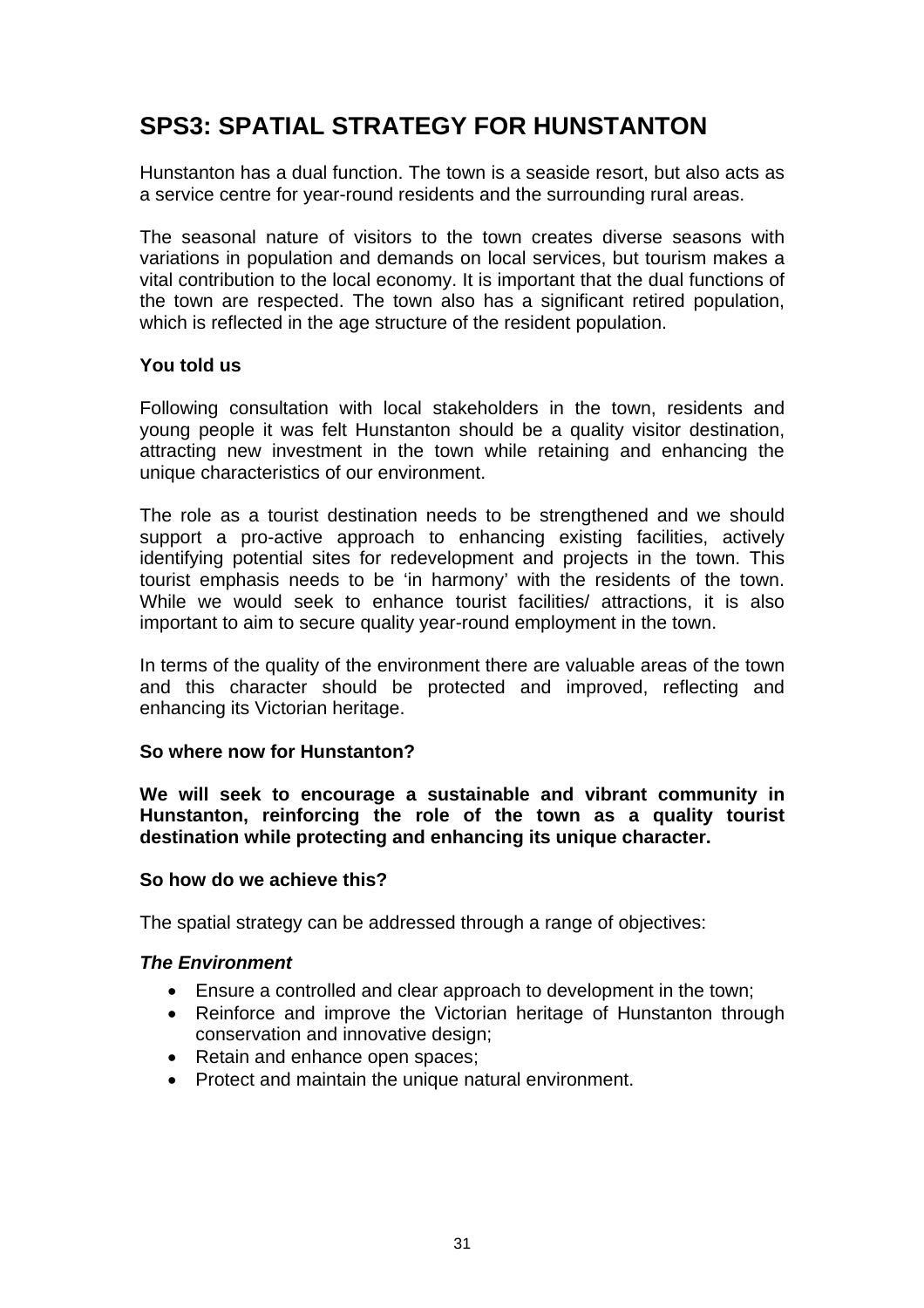# *Accessibility*

- Promote sustainable modes of transport, namely an efficient public transport system within Hunstanton and connecting to the wider Borough;
- Reintroduce the rail link from King's Lynn to Hunstanton
- Improve the cycle and pedestrian network within the town.
- Support improved access to the town by encouraging improvements to the A149, south of Hunstanton.

# *The Economy*

- Promote sustainable quality year round employment in the town;
- Create a viable and vibrant high street with a quality retail offer all year round;
- Promote and encourage year round leisure and retail facilities attractive to residents and visitors;
- Create opportunities for new investment in the town.

## *Our Community*

- Promote affordable housing (shared ownership and rental schemes);
- Work towards better communication between all stakeholders in the town;
- Support improvements to infrastructure, such as healthcare for example;
- Support the provision of facilities for young people.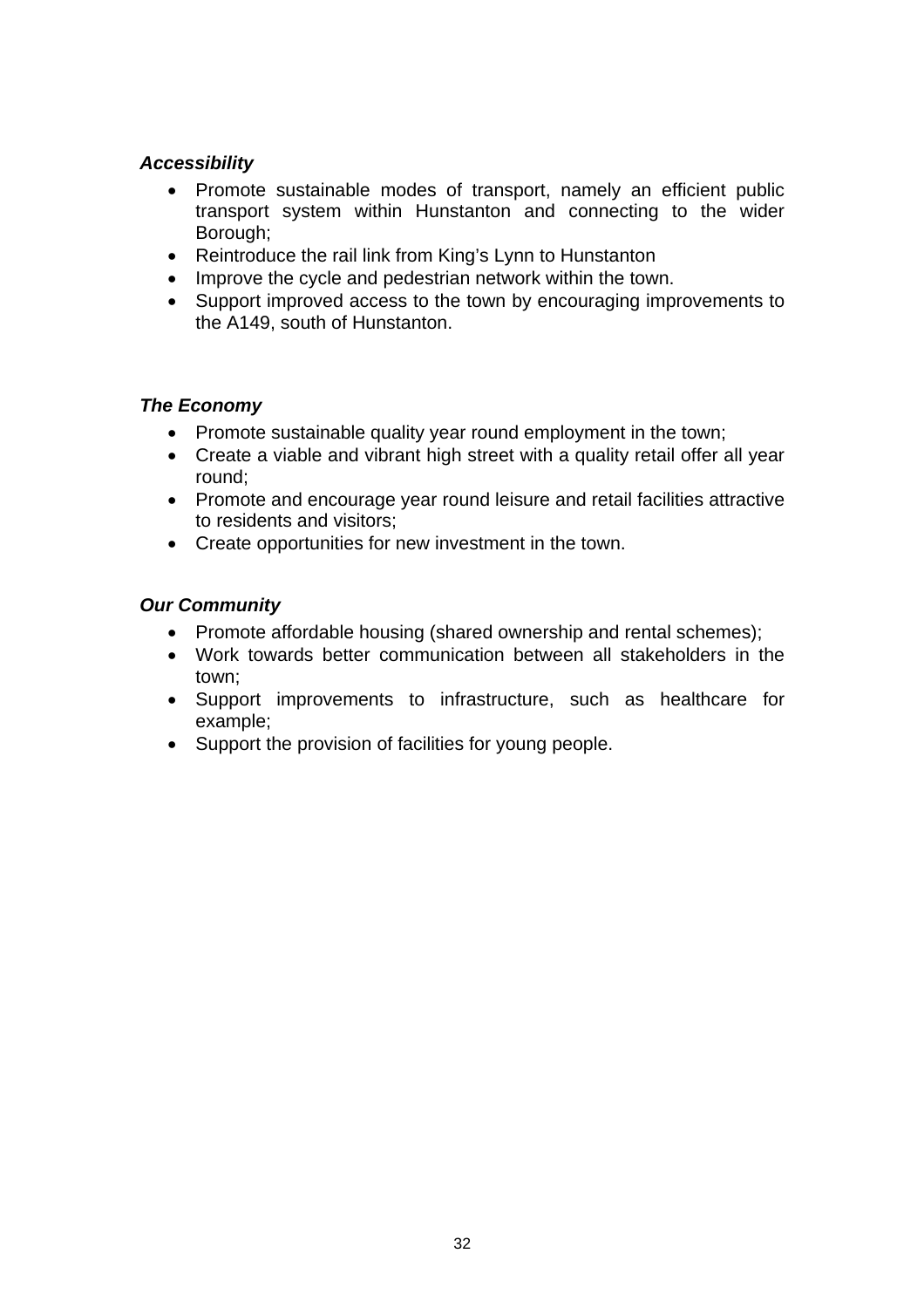# **SPS4: SPATIAL STRATEGY FOR THE RURAL AREAS**

The Borough of King's Lynn & West Norfolk has a large rural area with over 100 villages within its boundaries, each with its own distinctive character, needs and aspirations. The isolated rural nature of the Borough raises issues of accessibility to essential services and facilities.

The Borough has an impressive and varied landscape, which ranges from the Norfolk Coast Area of Outstanding Natural Beauty (AONB), to the Brecks, and includes large areas of fenland (see Map Page 53). Amongst this unique setting are found numerous international, national and local site protection and environmental designations. The Borough also has some of the best and most versatile agricultural land in the country.

The Borough has a typical rural economy that is based around agriculture and food related production which is also influenced by tourism. The economy is constantly evolving, influenced by changes in the agricultural sector. This brings an increasing need for rural diversification in many of our rural areas, both to retain traditional industry and employment, but also to recognise the need to allow the rural economy to diversify into other sectors.

Rural living is a desirable way of life and the demand for this puts increasing pressure on both housing development and service provision. Housing demand in these areas means that the provision of affordable housing becomes more of a priority. Some village locations are more sustainable than others and therefore may have some scope for further small-scale development. These have been identified as key service centres.

## **You told us**

Following a series of consultation papers and workshops you told us that you wanted protection of the countryside for its own sake, provision of housing which is affordable for young people, and provision of employment and opportunities for rural communities. Maintaining the character and quality of the existing rural environment with limited small-scale development, which reflects this character was also felt to be important.

## **So where now for the rural areas?**

**With outstanding natural beauty, a visibly unique natural and built heritage with special wildlife areas, the Borough should seek to preserve this quality environment. The Borough should promote strong and distinctive village and coastal communities. This will secure an improvement in the quality of life in the rural area of the Borough by maintaining and promoting thriving, balanced, viable, inclusive, and sustainable rural communities with access to services, whilst securing the protection and enhancement of its environmental resources.**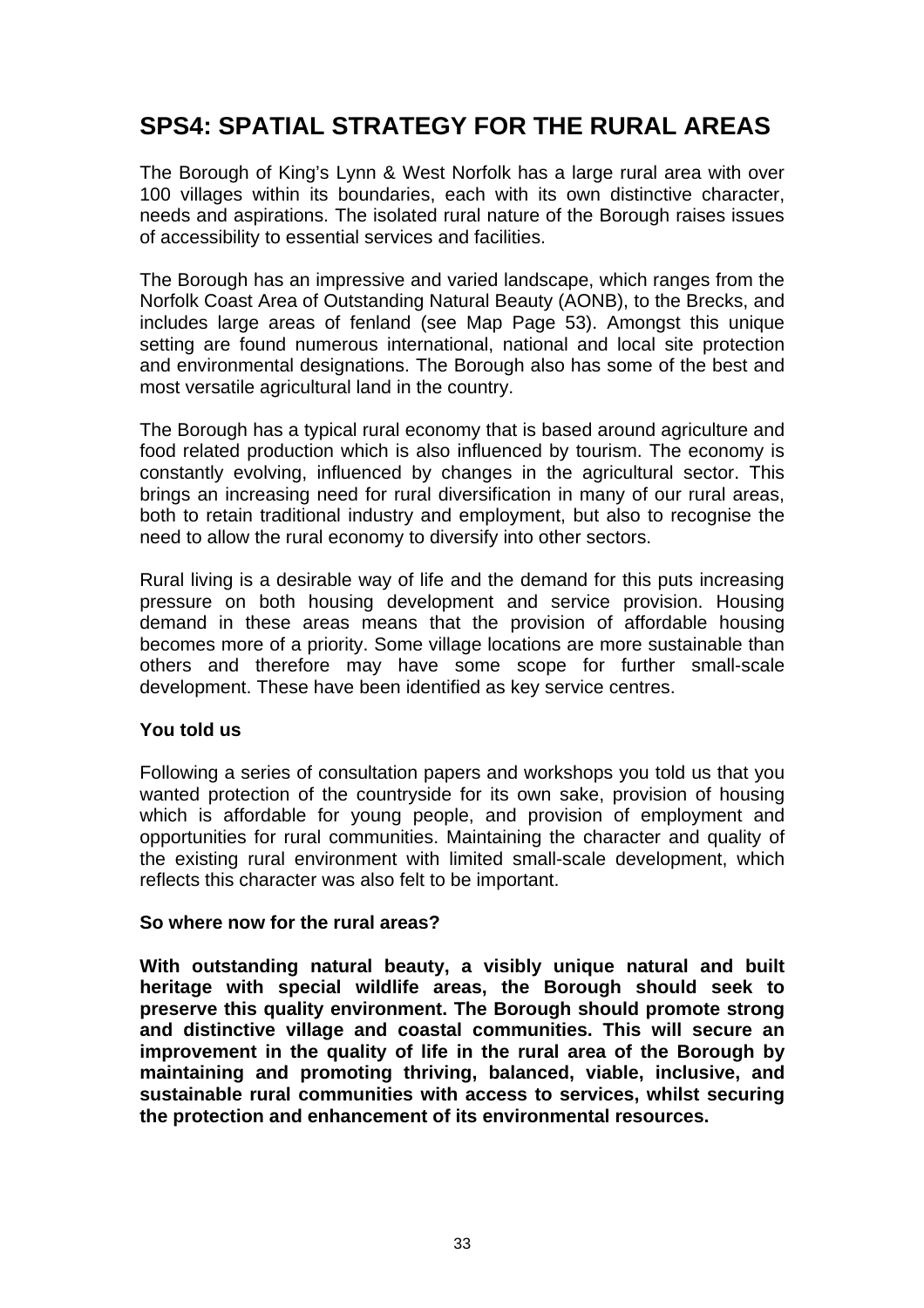# **So how do we achieve this?**

This spatial strategy is addressed through a variety of objectives:

## **Housing**

- Promote affordable housing for allocation to people living in the rural settlement in sustainable locations where there is a recognised need: without compromising the distinctive character of the environment.
- Provide some limited new market housing where it is needed, focussed around key service centres.
- Introduce policies which discourage second home ownership in areas where this is a problem.

#### **Employment**

• Retain existing rural employment and encourage new sustainable growth to the rural economy, which is appropriate in scale to their location, whilst protecting the environment.

## **Sustainability**

- Support the development of sustainable transport in rural areas.
- Promote the use and development of the railway, including the expansion of Watlington Station car park.
- Encourage the development of technically-efficient renewable energy sources wherever they have prospects of being economically viable, and environmentally and socially acceptable.

## **Environmental Enhancement**

- Protection of the best and most versatile agricultural land.
- Protection and enhancement of the natural, historic and built environment.
- Protect the diversity of wildlife and distinctive landscape character including the coast from conflicting development proposals.
- Respect the zonal approach of the AONB Management Plan.
- Protect the rural and coastal environment as a visitor destination and support green tourism initiatives, which can be shown to be sustainable with a low environmental impact.
- Recognise the unique characteristics of individual villages and the needs of different rural areas.

## **Improving Choice**

- Promote the retention of, and enhancement of local services and facilities.
- Seek to provide for local community services and facilities in key locations to increase social provision and improve health and community pride and effective, viable centres all through high quality design which respects the local environment.

These are overall objectives to reflect the distinctiveness of the Borough's rural areas. Consultation told us that we no longer could have a *'one size fits*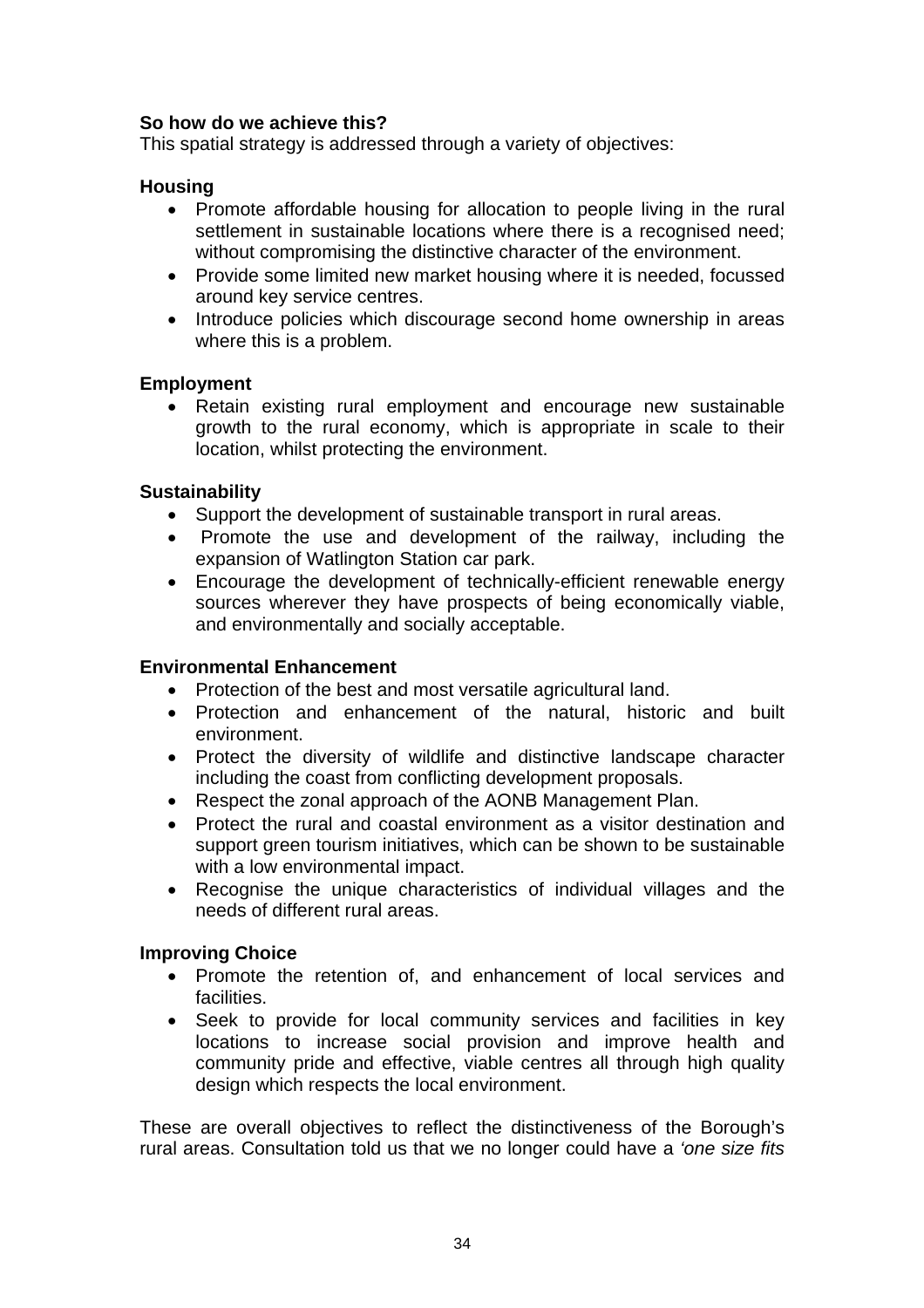*all'* approach to rural area policies, but to differentiate between groups of rural settlements with similar characteristics.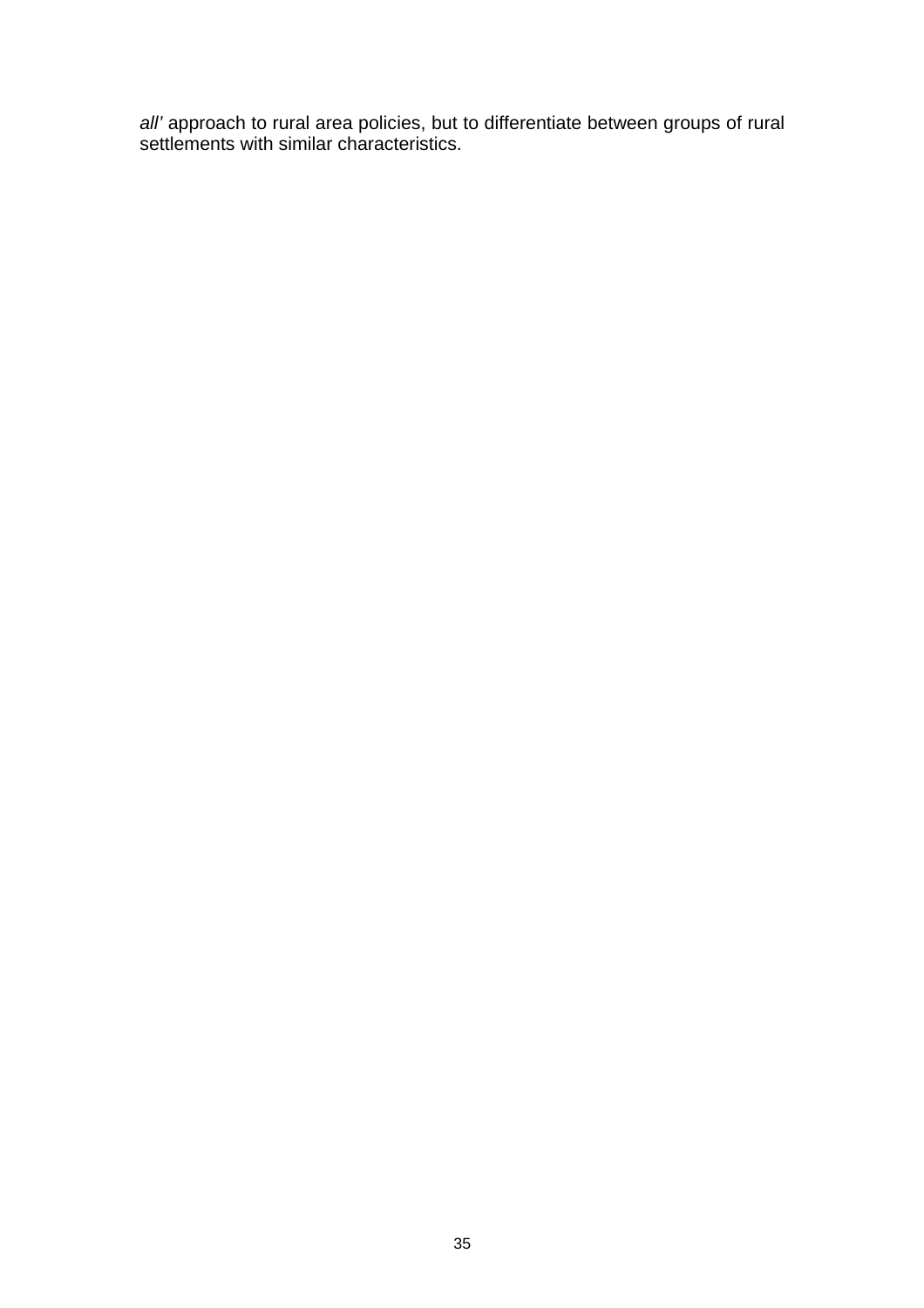# **6 ACHIEVING SUSTAINABLE DEVELOPMENT**

The concept of sustainability is becoming increasingly important in our future planning in securing the Government's agenda for Sustainable Communities. The importance of achieving sustainable development through our plan making ensures that our actions today, in terms of promoting future development, do not compromise our environmental, economic or social resources for the future.

# **Tackling Climate Change**

The impacts of climate change are a present and increasing threat to the normal operation of our society. It will be essential for new developments and changes in land use to incorporate adaptations in response to these impacts.

# **1. Preferred Policy Option: Tackling Climate Change**

Policies in the plan will:

- Promote the highest standards of resource and energy efficiency in new development so as to reduce carbon dioxide  $(CO<sub>2</sub>)$  emissions arising from construction and use.
- Encourage land-use patterns that seek to reduce the need to travel by car.
- Promote small and large scale renewable energy projects.
- Encourage adaptation to the harmful impacts of climate change, such as accelerated flooding and coastal erosion.
- Encourage all development, either new build or conversion, with a floorspace of 500m<sup>2</sup> or more, or one or more residential unit, to incorporate onsite renewable energy equipment to generate 10% of the energy demand by renewables.
- Encourage all new development, whether new build or conversion, to demonstrate that it does not add any net carbon dioxide emissions over the life-cycle of its operation. Developers may adopt a range of technological approaches to achieve this objective, including:

- A zero waste, zero carbon standard for any large scale housing development;

- A minimum of EcoHomes 'Good' or equivalent recognised Standard for any housing development of one unit or more;

- A minimum of BREEAM 'Good' for any commercial development.

- The development of on-site renewable energy generation capacity.

- It will be for the developer to decide which approach is the most appropriate to deliver a zero net carbon standard in their specific proposal.

- The applicant must demonstrate, through a development appraisal, if the adoption of such an approach results in an undue burden on the viability of the scheme.

- In addition, there will be a presumption against any development which results in a significant net increase in carbon dioxide emissions.

# **Explanation**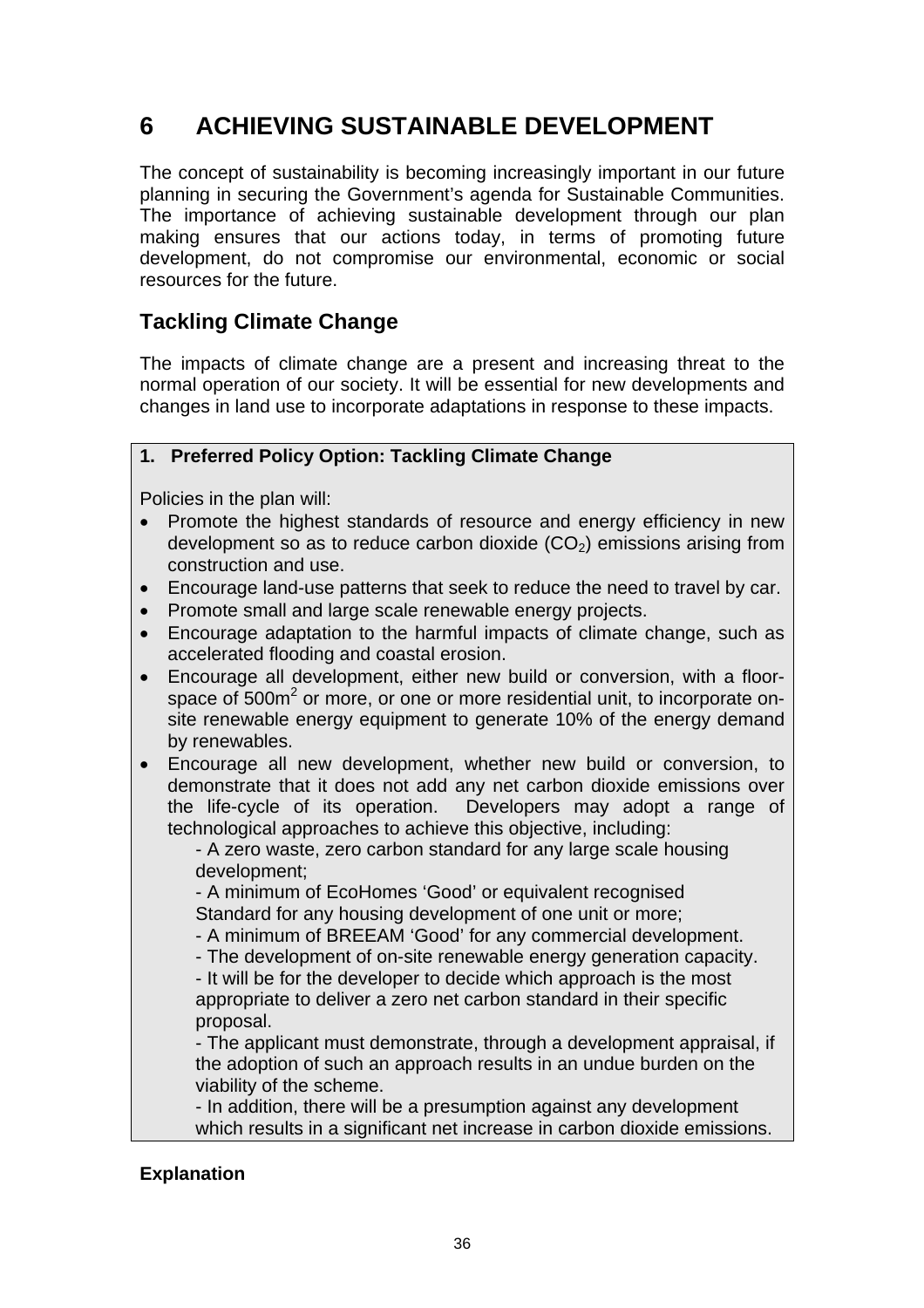There are several indications that the climate in the UK is already changing, so action needs to be right down to the local level. The Borough Council needs to assess its area's vulnerability to climate change so it can plan appropriate mitigation strategies and try to minimise future emissions of greenhouse gases by appropriate planning policies for future development.

In order to assist in the achievement of carbon reduction targets, policies will include and encourage measures to achieve low carbon developments, and wherever possible, zero carbon development.

### **Rejected Options:**

The above policy is in line with Government guidance and no alternative options were considered.

# **Renewable Energy**

National planning policy encourages the provision of renewable energy schemes unless the environmental impacts of allowing the proposal would outweigh the wider social, economic and environmental benefits derived from it. The need at the local level is to introduce both small and large scale renewable energy developments. These should not only contribute to the locality, but should also provide a challenging target to achieve sustainable construction methods. This will reduce dependency on the generation of nonrenewable energy sources and to cut carbon dioxide emissions within the wider overarching principle of sustainable development.

# **2. Preferred Policy Option: Renewable Energy Development**

Policies in the plan will indicate that:

- Proposals for renewable energy development will be permitted provided they do not cause severely adverse effects to conflict with landscape character, nature conservation or local amenity interests, which cannot be mitigated.
- Renewable energy developments (such as wind, biomass, solar systems) will be supported in principle (either individually or cumulatively) provided they are encouraged to locate where the scale, siting or cumulative effect of the proposal does not adversely affect the environmental, social and economic benefits.
- Technically efficient renewable energy schemes will be encouraged.
- Approved structures should be removed when redundant.

#### **Explanation**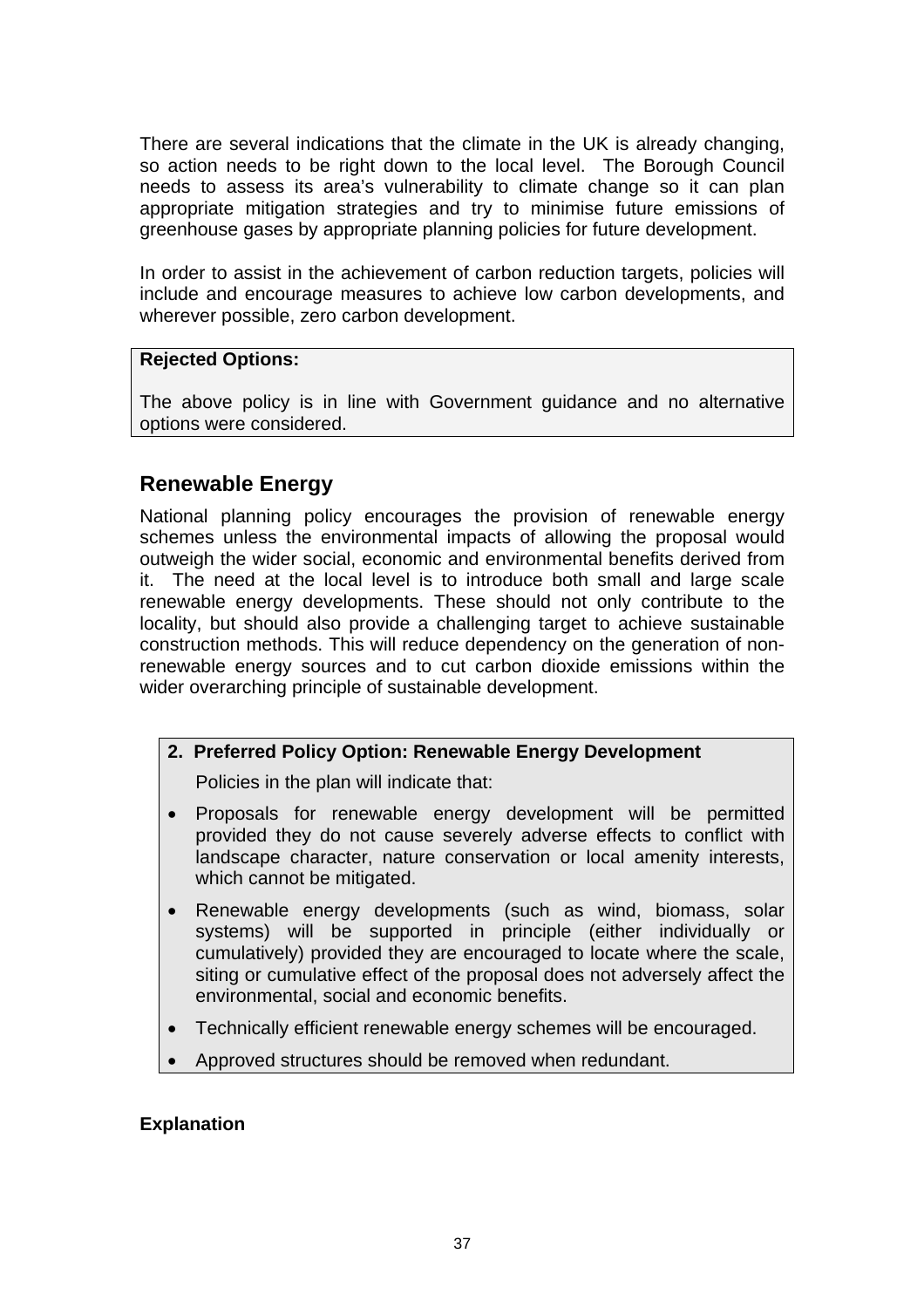In developing renewable energy sources it is necessary to balance the national framework for renewable energy with the importance of environmental protection.

Whilst there needs to be encouragement of renewable energy generation, this should contribute to the energy needs without unacceptably damaging acknowledged environmental or ecological interests. A landscape character assessment has been undertaken and will inform policy.

#### **Rejected Options:**

The above policy is in line with Government guidance and no alternative options were considered.

#### **3. Preferred Policy Option: Energy and Water Efficiency**

- Through sustainable construction methods, new development should provide at least 10% of their predicted energy requirements from onsite renewable technology by 2010, rising to 15% by 2015 and 20% by 2021.
- Proposals for new development should seek to maximize the potential for energy efficiency by achieving an energy efficiency level by good design and construction which is the equivalent to at least a 20% reduction in carbon dioxide emissions (in excess of that required by Building Regulations) and by seeking to become carbon neutral developments. Energy efficiency should be achieved through design, construction, layout, orientation, and internal design, the materials used in construction, insulation, and heat recovery (combined heat and power).
- Water efficiency devices will be required within all new developments.

#### **Explanation**

The Government's energy policy aims to cut carbon dioxide emissions by 60% by 2050. A target to generate 10% of UK electricity from renewable energy sources by 2010 and 20% by 2020 is set out in the Energy White Paper. In West Norfolk the threshold for operating this policy needs to be set at one or more dwelling unit and for non-residential development a scheme of 500 square metres or 0.5 hectares. Water efficiency is also paramount given the finite water resources available.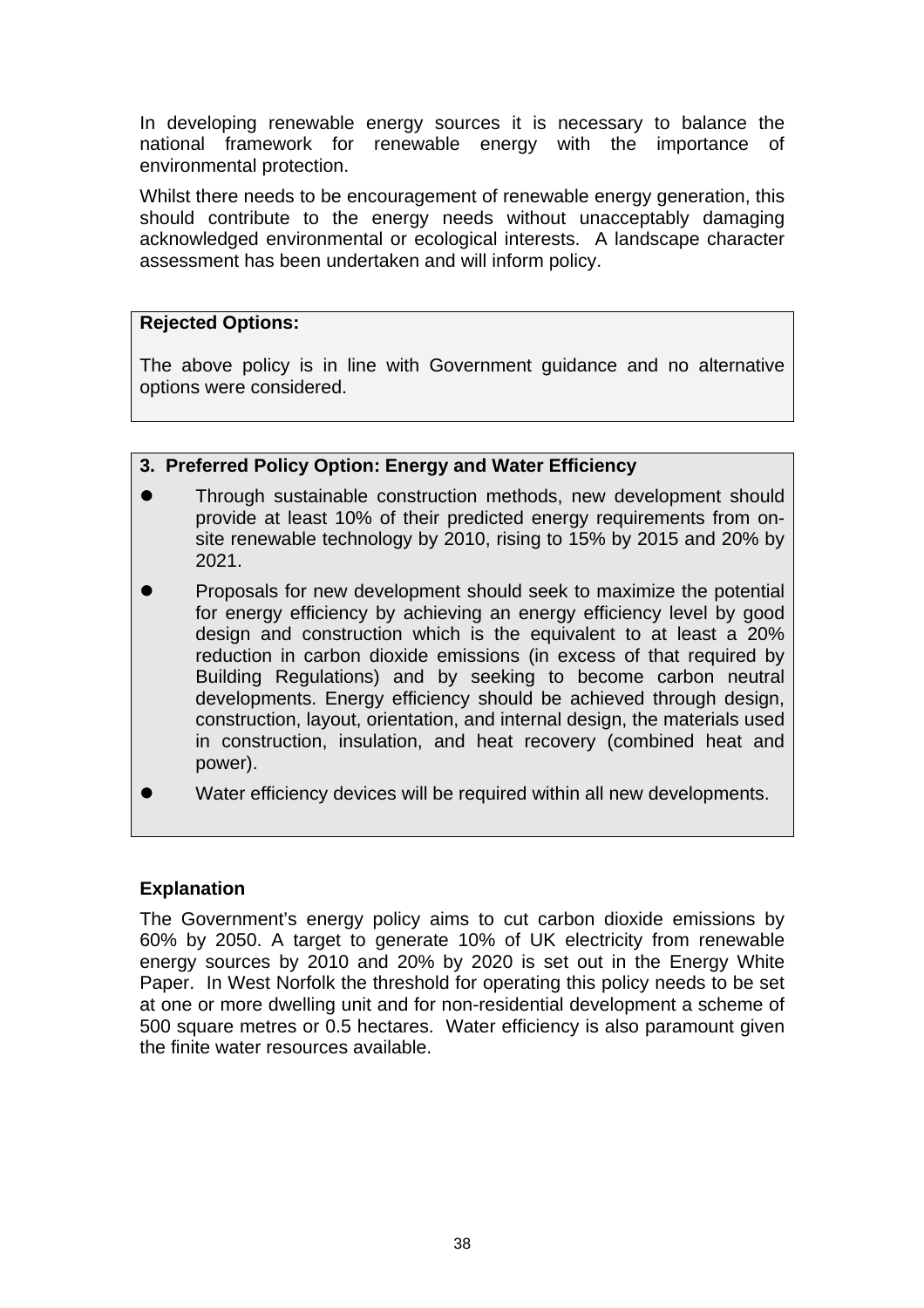#### **Rejected Options:**

The above policy is in line with Government guidance and no alternative options were considered although it is intended to apply this approach at a lower threshold than that contained in the draft Regional Plan (the Panel Report recommends deleting these detailed requirements).

# **Location of Development**

The development and use of land, which is of a scale and nature appropriate to a particular settlement or location and which contributes to making the settlement more sustainable, will be supported.

Most new development should take place within the urban areas, with major developments located in the largest settlement of King's Lynn. In other urban areas including Downham Market and Hunstanton the scale of development should reflect the settlement's size and function.

In key service centres limited development may take place to increase sustainability by enhancing the level of services, facilities and jobs provided, or to meet the needs of the settlement and its immediate area.

In settlements identified as villages or hamlets only small scale development which supports rural diversification, creates community facilities, meets identified local needs or maintains the viability of existing services should take place. Development should be confined within the existing boundaries of the settlement, except where rural exception site policies are being used to provide affordable housing for that settlement's residents.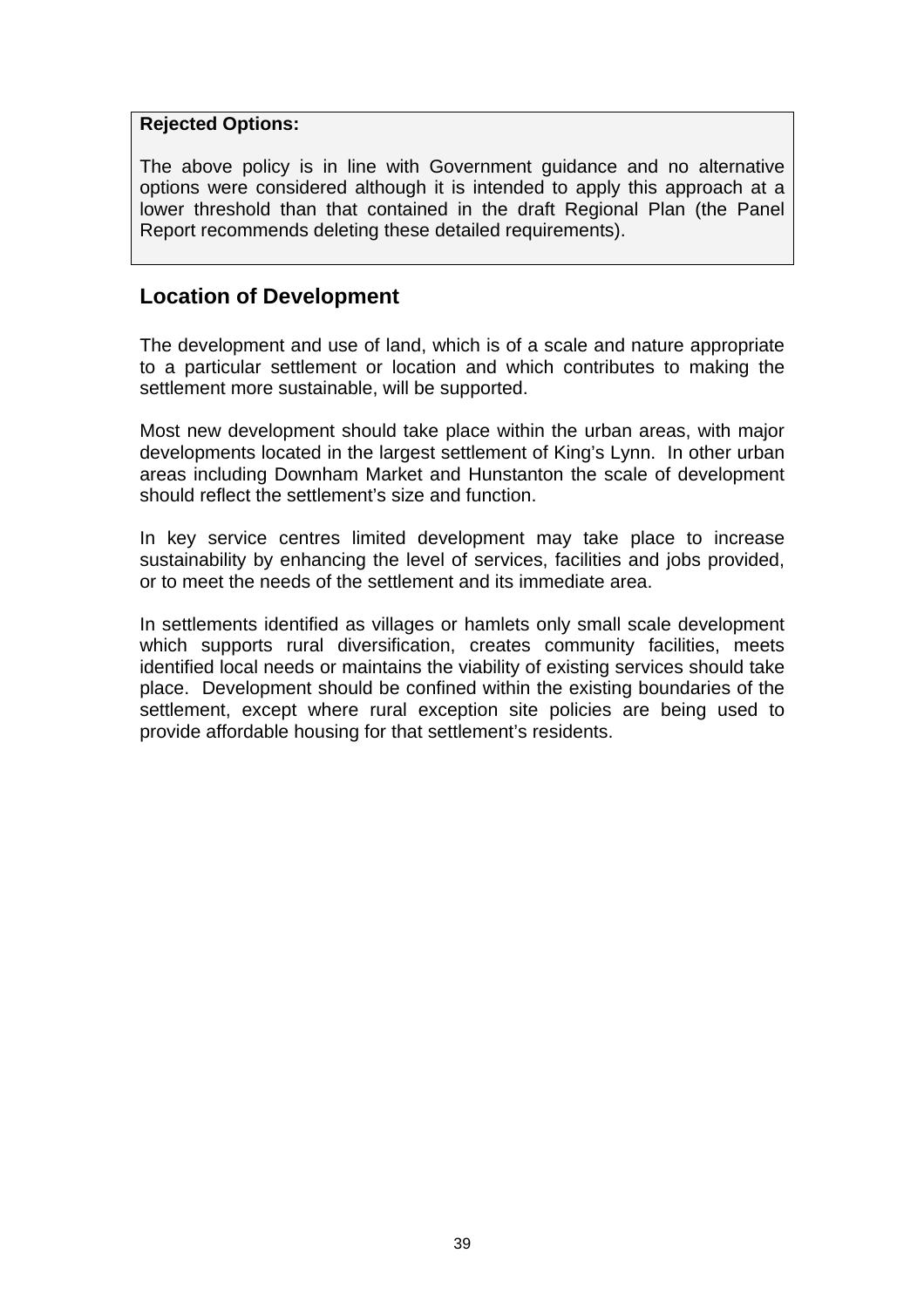# **4. Preferred Policy Option: Location of Development**

Suitable locations for development will be assessed by:

- Adopting a 'sequential approach' to meeting development needs, giving highest priority to land and buildings within urban areas and key service centres. Where needs cannot be met in this way, consideration should then be given to sites which extend these settlements and are accessible by good quality public transport and finally, if necessary, to sites around nodes in good quality public transport corridors;
- In each of the locations in sequence, giving first priority to the re-use of previously developed land and buildings before the use of suitable greenfield land is considered;
- Giving priority to sites which are accessible by public transport, walking and cycling and by rail and water for uses generating large freight movements;
- Avoiding sites which have an adverse impact on the Borough's environmental assets and resources.

#### **Explanation**

The Spatial Vision for the Borough is to concentrate major development within the towns and thereafter limited development in key service centres.

#### **Rejected Options:**

The above policy is in line with Government guidance and no alternative options were considered.

# **Establishing Key Service Centres**

The Plan will seek to accommodate new development within the rural areas which is sympathetic to the local character and of an appropriate scale and nature to accommodate local employment and local housing need. This will also seek to assist the viability and sustainability of agriculture and other rural economic activities, the diversification of the rural economy, the provision of housing for local needs, and to support the sustainability of local services. Key service centres are large villages or groups of villages with a good level of services which serve the wider adjoining hinterland. Villages which have very limited or non-existent local services are dependent upon these key service centres and main urban areas for their everyday needs.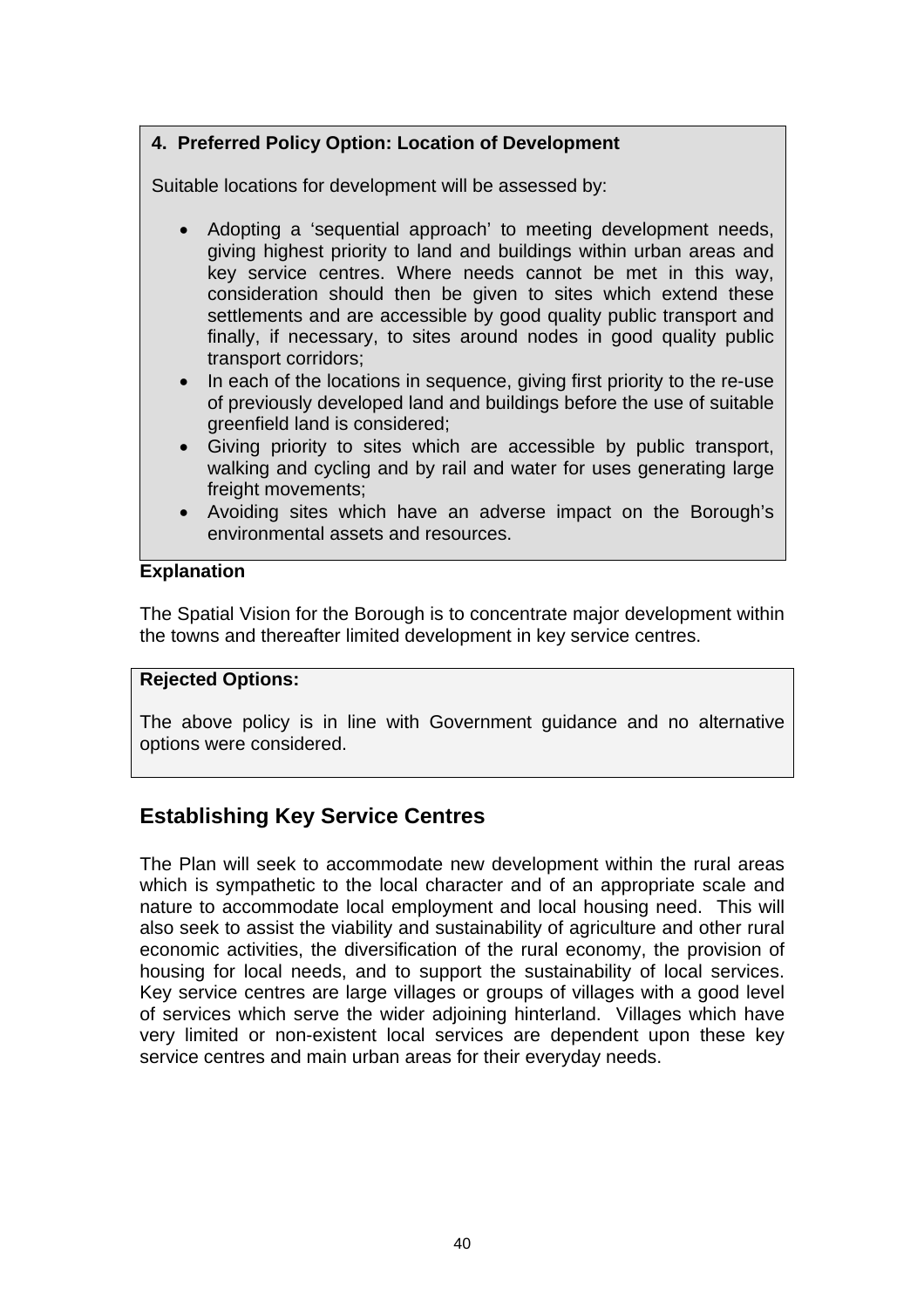# **5. Preferred Policy Option: Establishing Key Service Centres**

The designation of villages as key service centres will be based on them having all of the following:

- a primary school within the settlement and a secondary school within the settlement or accessible by public transport;
- a doctor's surgery;
- a good range of retail and service provision capable of meeting day-to-day needs, in particular for convenience shopping;
- local employment opportunities;
- frequent public transport links for work and leisure.

Within the Borough, using the criteria above, the following suggest themselves as possible key service centres: Dersingham; Emneth, Upwell, Outwell – combined grouping; Heacham; Methwold, Stoke Ferry – combined grouping.

# **Explanation**

Decisions about the growth of key service centres do not simply take account of settlement size and levels of service. Growth needs to respect the local character and be concentrated and directed to locations where it will have the greatest benefits for rural sustainability. The reason for defining key service centres is that many villages have very limited or non-existent local services. Therefore these settlements become dependent upon key service centres and market towns/main urban areas for everyday needs. **The villages mentioned above are only indicative.** 

#### **Rejected Options:**

There are no alternatives if selection is in accordance with the criteria listed above.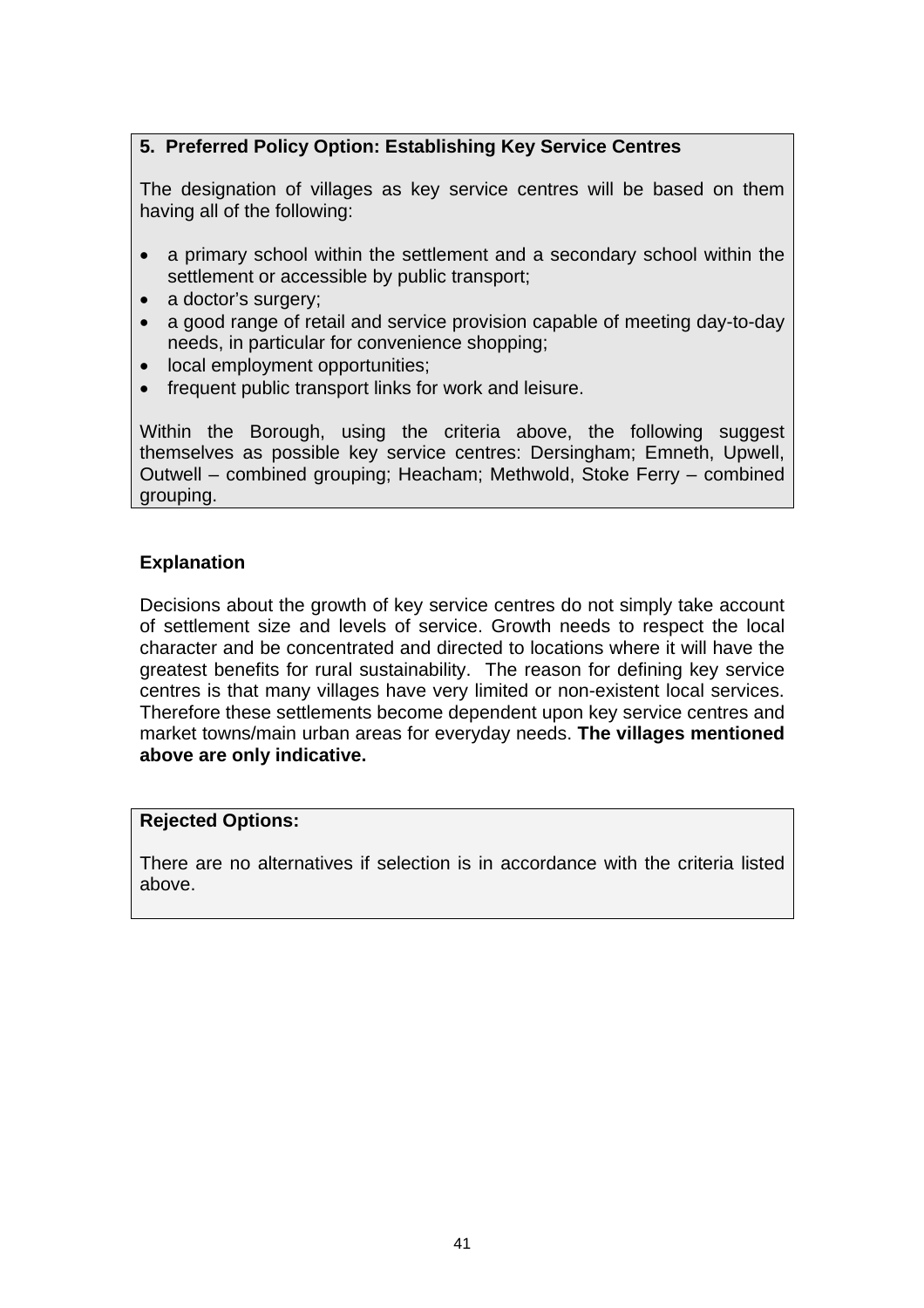# **7 HOUSING**

# **Housing Distribution**

# **6. Preferred Policy Option: Housing Distribution**

Policies in the plan will indicate that:

- Land will be allocated for housing on brownfield sites in:
	- King's Lynn and Downham Market.
	- Urban extensions will then be considered on the edge of King's Lynn and Downham Market. Priority will be given to urban extensions on the edge of King's Lynn in order for it to develop as a regional centre.
- The priority will be to allocate brownfield sites.
- Exceptionally land may be allocated in or adjacent to settlements with a defined settlement boundary in the Local Development Framework to sustain the local community or to meet regeneration needs.
- Affordable housing sites will be allocated on the basis of local need, taking into account sustainability criteria, in or adjacent to any defined settlement boundary.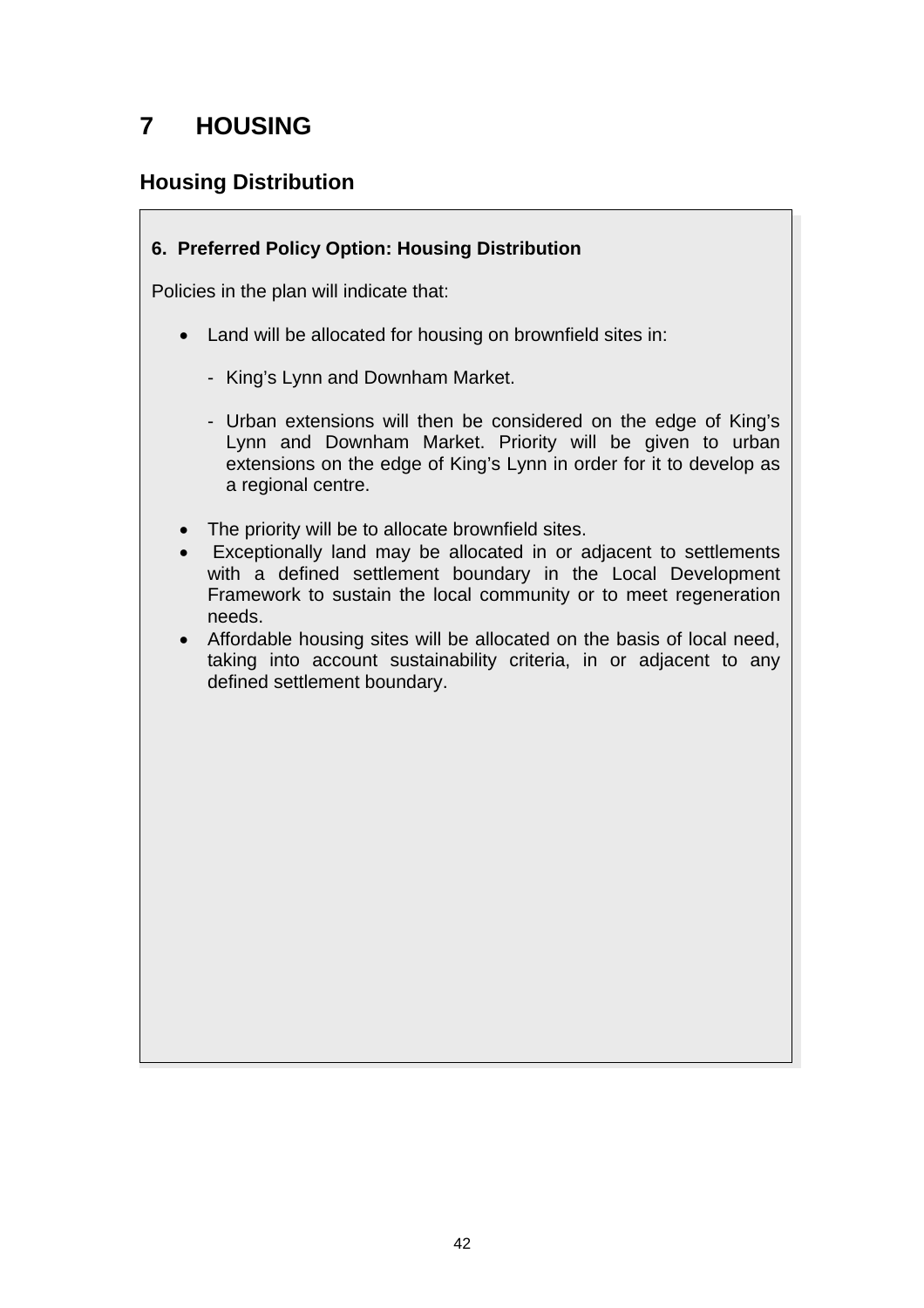#### **Explanation**

The above policy will mean that land will be allocated for housing on brownfield sites in King's Lynn and Downham Market. These are centres with significant transport links, a range of facilities, services and good access to jobs, schools, and shopping. King's Lynn will be developed as a regional centre and will be the major focus for housing development, mainly in the town centre but with a limited amount of greenfield land being allocated. Downham Market will also receive housing allocations on brownfield sites within the settlement boundary, with greenfield sites only being allocated where necessary. However, settlements other than King's Lynn and Downham Market, are unlikely to receive housing allocations unless absolutely necessary to sustain them, for example affordable housing for local people. Settlements without defined boundaries will not receive a housing allocation. This policy only deals with the formal allocation of housing sites. Many sites will still be developed within the towns and villages as and when opportunities arise, subject to policy. However it is important to formally allocate land for housing to secure a minimum five year housing supply.

#### **Rejected Options:**

(1) Allocate land for housing on brownfield sites in the larger villages. This option could allow for the development of land for housing in sustainable locations. However, the level of development would have a significant impact on the character of these villages, while contributing only a small amount to the overall housing supply.

(2) Allocate land on brownfield sites in Hunstanton. The amount of housing land available on brownfield sites in Hunstanton is quite limited. Formal allocations of land for housing would have a very limited impact on housing supply and could possibly detract from its role as a tourist destination.

(3) Town growth strategy: This would involve a more even distribution of the housing allocation between King's Lynn, Hunstanton and Downham Market. This would certainly mean that significant amounts of greenfield land would have to be used and would not re-use the land available in King's Lynn. The level of housing development proposed for Hunstanton could change its character as a tourism destination and Downham Market would undergo further major expansion. The potential role of King's Lynn as a regional centre would be undermined and there may not be enough development proposed in King's Lynn to provide the necessary services and facilities that would help regenerate West Norfolk as a whole.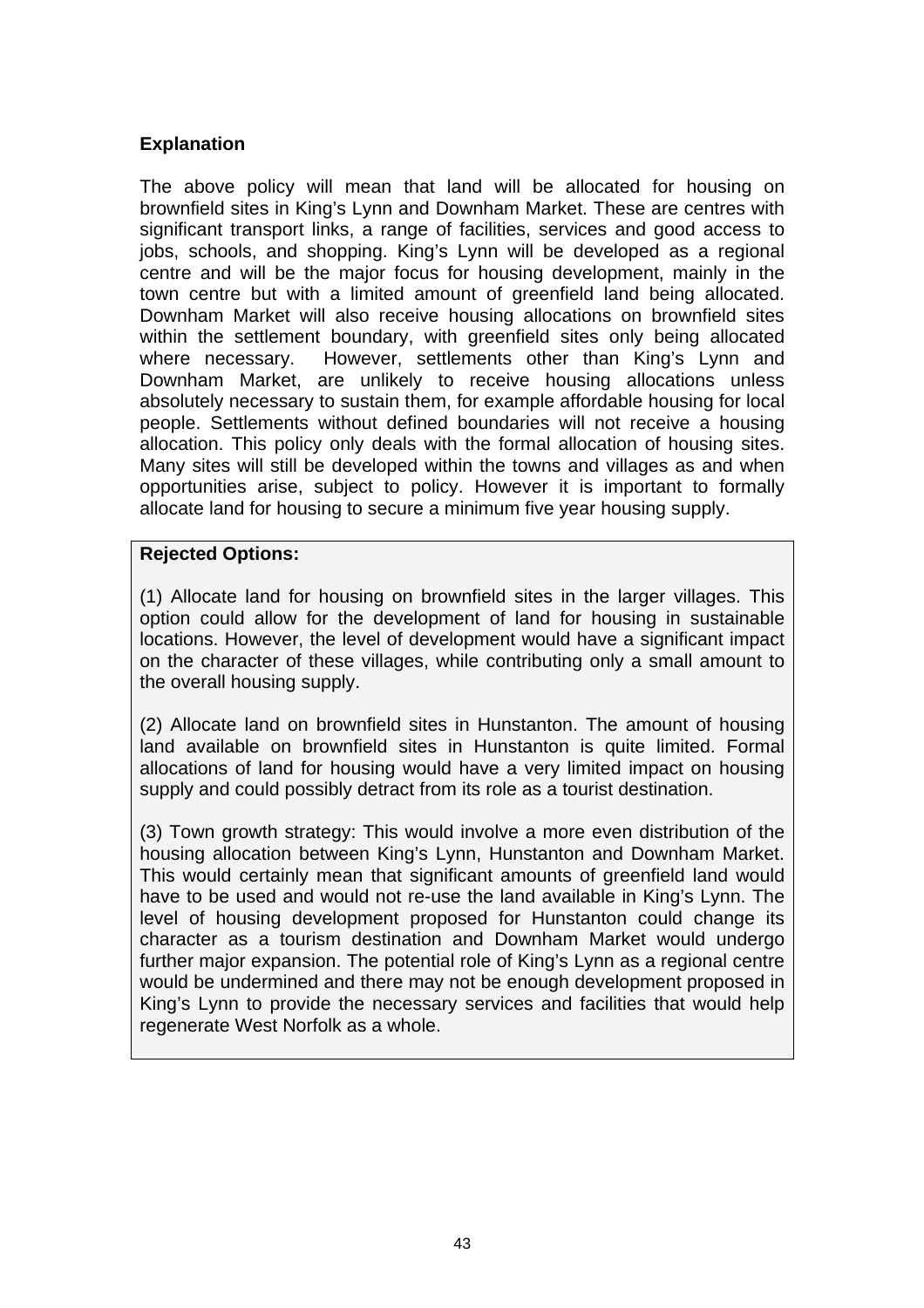# **Affordable Housing**

### **Introduction**

The shortage of affordable housing is a serious issue throughout West Norfolk. A household is generally not eligible for a mortgage if it has a gross household income less than one third its mortgage requirement and a household is unable to afford private rented housing if renting privately would take up more than 30% of its net household income. Overall household incomes in West Norfolk have not kept pace with the cost of housing. The King's Lynn and West Norfolk Housing Needs Survey (July 2002) estimated that 5,242 households (8.5% of all households) were living in unsuitable housing and estimated an annual shortfall of 466 affordable dwellings, which need to be provided. The Housing Needs Survey also considered the scope for reducing housing need with housing negotiated under the relevant Government guidance. It stated that 'analysis suggests that low-cost market housing cannot meet any housing need'. Social rented and intermediate housing is the only provision which can realistically meet the need for affordable housing. A Housing Market Assessment is being undertaken and this will inform the production of future policies.

# **7. Preferred Policy Option: Affordable Housing**

Policies in the plan will:

 Define affordable housing as non-market housing, provided to those whose needs are not met by the market through renting or purchase of property at a cost which they can afford.

- State the types of housing which are affordable as:
- Social rented housing. Rents are controlled by the Housing Corporation and kept at an affordable level.
- Intermediate housing. Housing provided at prices or rents above those of social-rental but below market prices or rents. This includes shared equity housing and intermediate rents (i.e. rents above social-rented level but below market rents). Rents charged for intermediate housing should not exceed 30% of the net median household income in West Norfolk. In the case of shared equity schemes, the total cost of the shared equity scheme to the householder should not exceed 30% of the gross median household income in West Norfolk. Low-cost market housing is not regarded as intermediate housing.
- Key workers will qualify for intermediate housing based on their occupation.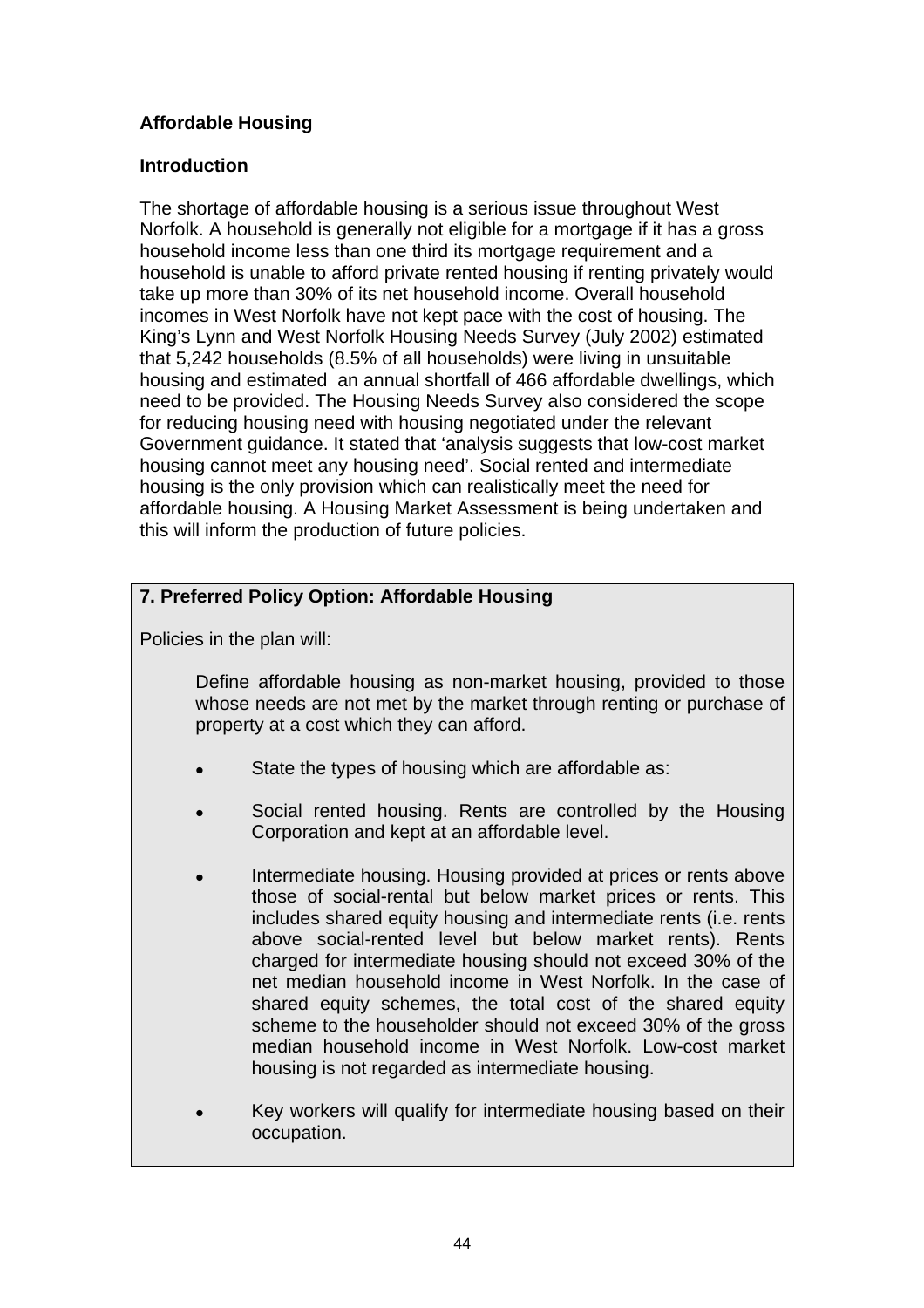- State that the latest housing needs survey carried out by the Borough Council or Parish Council will be used to determine the type of affordable housing which needs to be provided.
	- Ensure that there is a mix of affordable housing, including flats and large family houses to cater for the differing needs of the community.
	- Ensure that the benefits of affordable housing will be enjoyed by the initial and successive occupiers (see explanation below).
	- Require a high standard of design which is at least the equivalent of market housing being constructed. The incorporation of energy efficient materials and features will be required within the development.

While planning policy will try to ensure that affordable housing remains affordable, properties owned by Registered Social Landlords are subject to the 'right-to-buy' legislation. This allows the occupiers of affordable property to acquire the whole property in certain circumstances.

#### **Rejected Options:**

The above policy is in line with Government guidance contained in PPG3 and no alternative options were considered.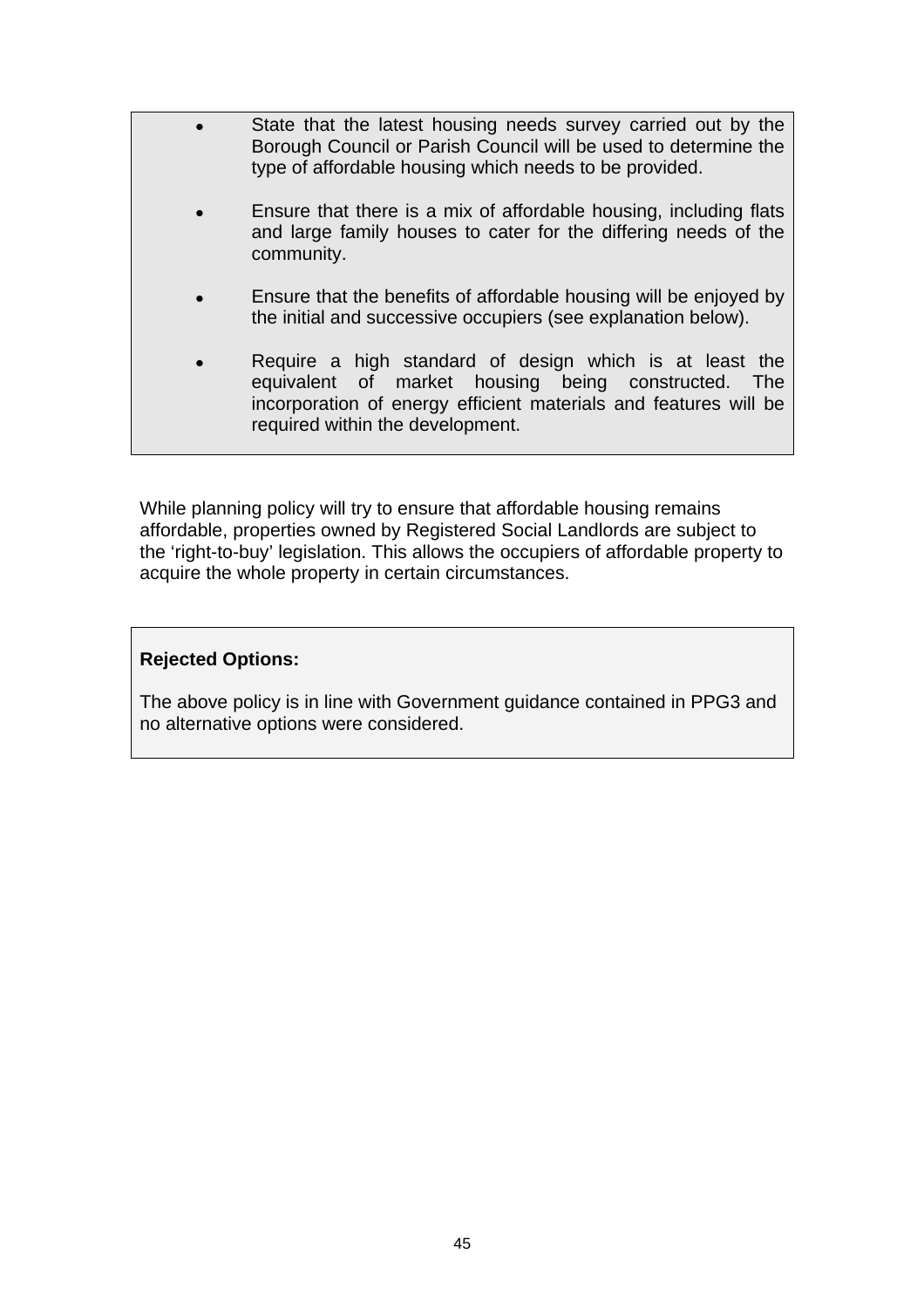# **8. Preferred Policy Option: Affordable Housing**

Policies in the plan will:

- Negotiate 30% built affordable housing units on sites capable of accommodating 15 or more dwellings (or residential sites of 0.5 hectare or more) in King's Lynn and Downham Market.
- In all other settlements negotiate 30% built affordable housing units on sites capable of accommodating 10 or more dwellings (or residential sites of 0.33 hectare or more
- Permissions will be regulated by condition or legal agreement to ensure that the benefits of affordable housing will be enjoyed by the initial and successive occupiers
- Ensure that affordable housing is 'pepper-potted' throughout the development site.

# **Explanation**

Panel Report changes recommended to the East of England Plan state that affordable housing must constitute at least 35% of housing supply in the Region overall. Higher or lower targets may be set in Local Development Documents (LDDs) based on local assessments. The Housing Needs Survey (July 2002) stated that a proportional target of 40% could be justified given the level of need. However, development is being directed through policy to reuse brownfield land which inevitably has higher costs associated with the development. A large proportion of development is also being directed to King's Lynn. In order to accommodate this development, a higher house building rate will be required in King's Lynn than has historically been the case. To provide the number of dwellings required, supply the number of affordable units, protect our towns and villages from inappropriate development as well as meeting the regeneration aspirations within the Borough, a 30% affordable housing requirement is appropriate. The consultation paper on the new Government Planning Policy Statement 3 suggests a minimum size threshold of 15 dwellings when affordable housing must be provided as part of the development. This is an appropriate figure in the main towns in the Borough which would encourage house building but also supply affordable housing. As there is a general policy of constraint on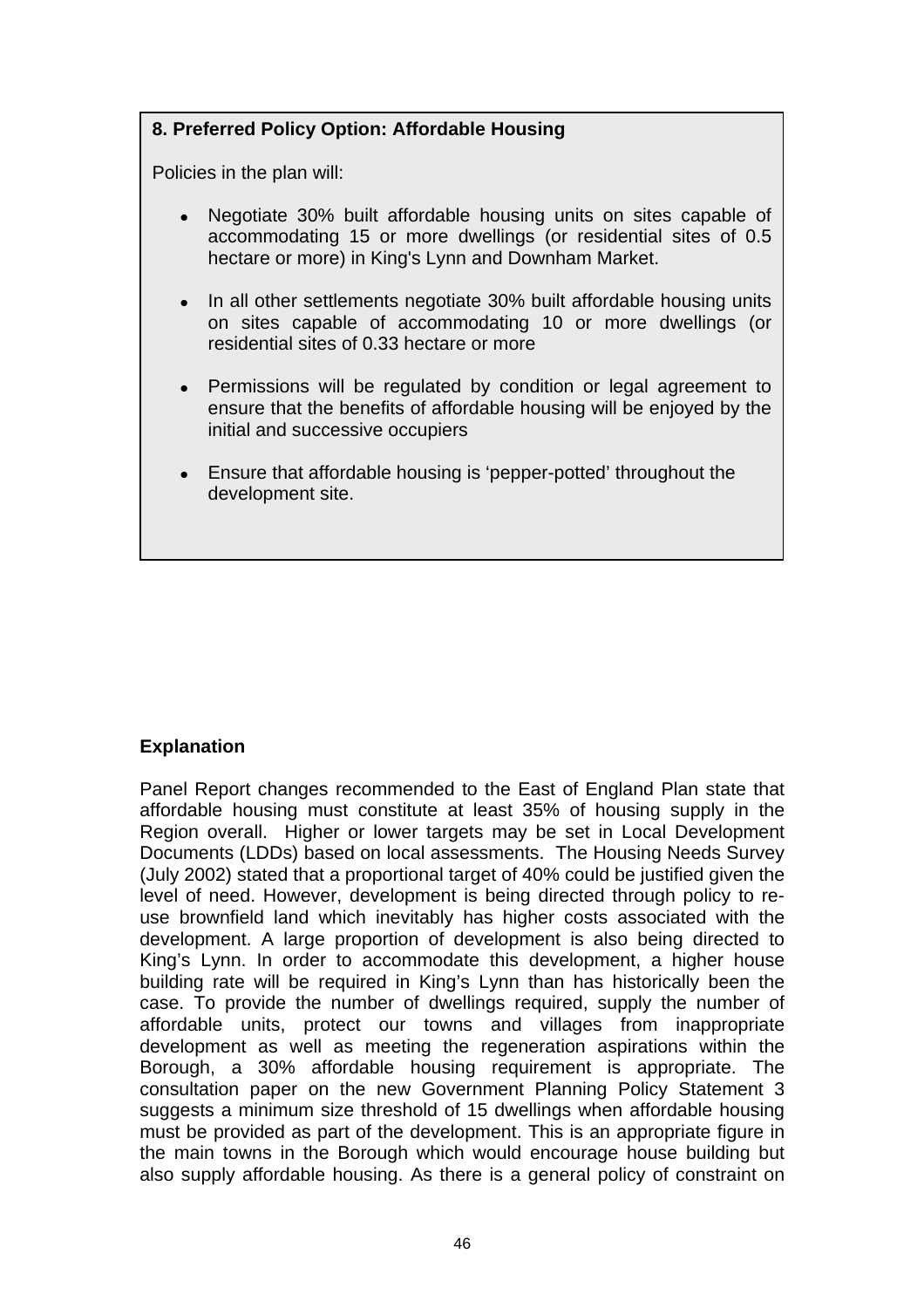house building in rural areas, a threshold of 15 dwellings when affordable housing needs to be provided by the developer would rarely be used and thus the supply of affordable housing in rural areas would not be as high as it could be. The threshold has therefore been lowered to 10 or more units to increase this supply, while maintaining a policy of constraint on development in rural areas.

In most circumstances, in order to provide an appropriate mix of tenure there will be a requirement for 70% of the affordable housing to be social rented and 30% shared equity. To achieve 'pepper-potting' where practicable affordable housing should be in groups of not more than 4 houses together. To complement other policies the Council will ensure that the policy produces built units.

# **Rejected Options**:

1. Seek the provision of 40% affordable units on appropriate sites. This may be achieved but could significantly lower the house building rate within the Borough. The interest in investing and developing in King's Lynn has been steadily increasing. If directed towards the major towns and key service centres, this can positively contribute to regenerating these areas and meeting the aspirations of the local population in terms of housing and services. The emphasis on using brownfield land is an added cost to the developer. In order to maintain the regeneration programme within the Borough in a sustainable manner, a 40% housing quota would be unjustified at this stage, but may be used in the future should this be necessary. Lower thresholds when affordable housing is to be supplied as part of the development have been used to partly compensate for a lower percentage requirement.

2. Standardise thresholds at 15 dwellings (or 0.5 hectare) or more when affordable housing is to be provided. This figure is appropriate to urban areas where regeneration is a priority and substantial house building takes place. However in the rural areas, policy constrains development and as such the number of sites which are developed in excess of 15 dwellings is limited. Therefore a lower threshold is appropriate.

3. Lower thresholds in the rural area to 3 dwellings. This would increase the supply of affordable housing significantly. However, this policy may be too onerous and could have a significant impact on the overall supply of housing in rural areas.

**Rural Exception Sites**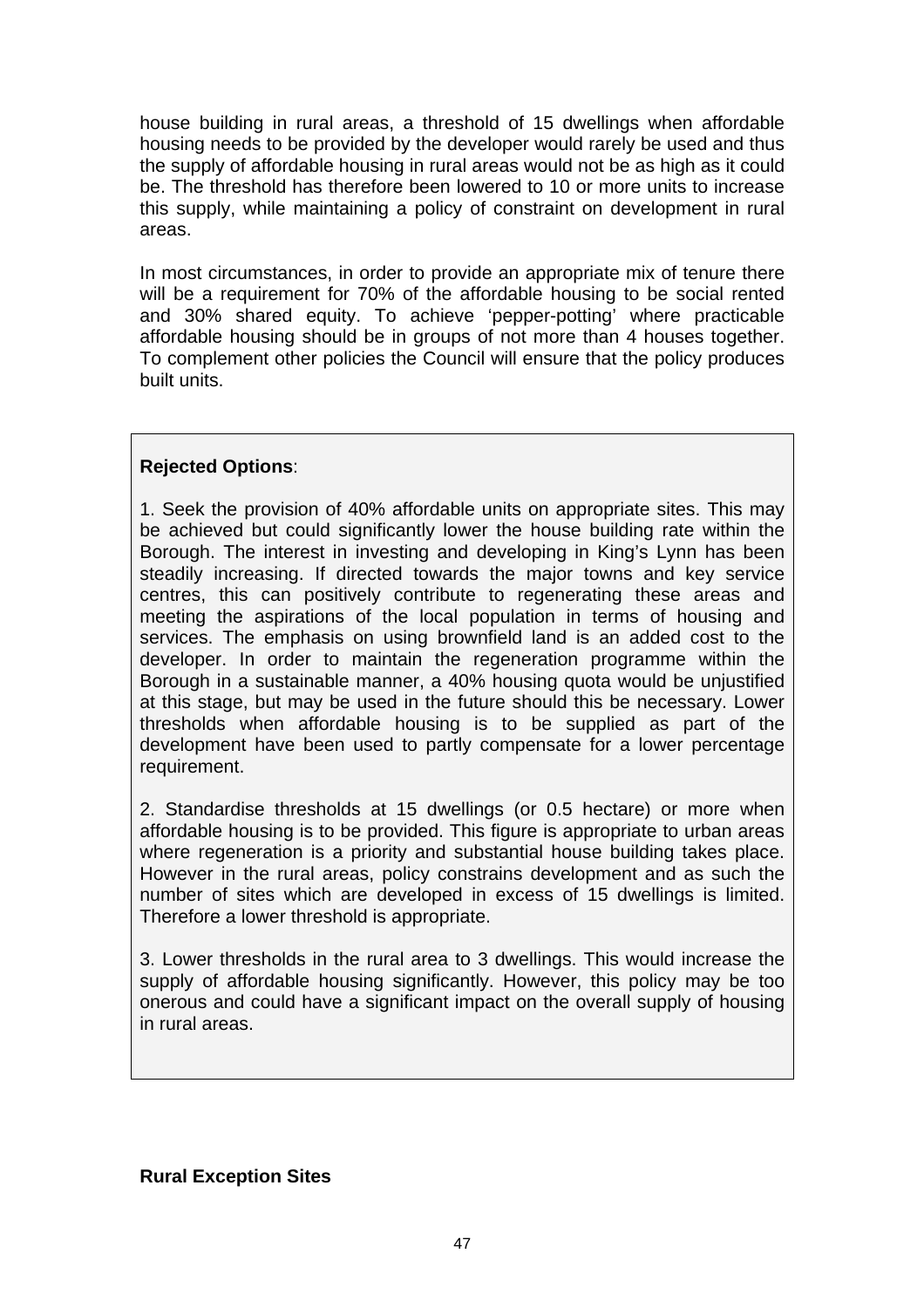The Government advises that support will be given for planning policies which allow the construction of low cost rural housing to meet local needs on small sites both within and on the edge of villages which would not normally be released for general housing. Government advice identifies such "rural exceptions" policies as valid planning considerations.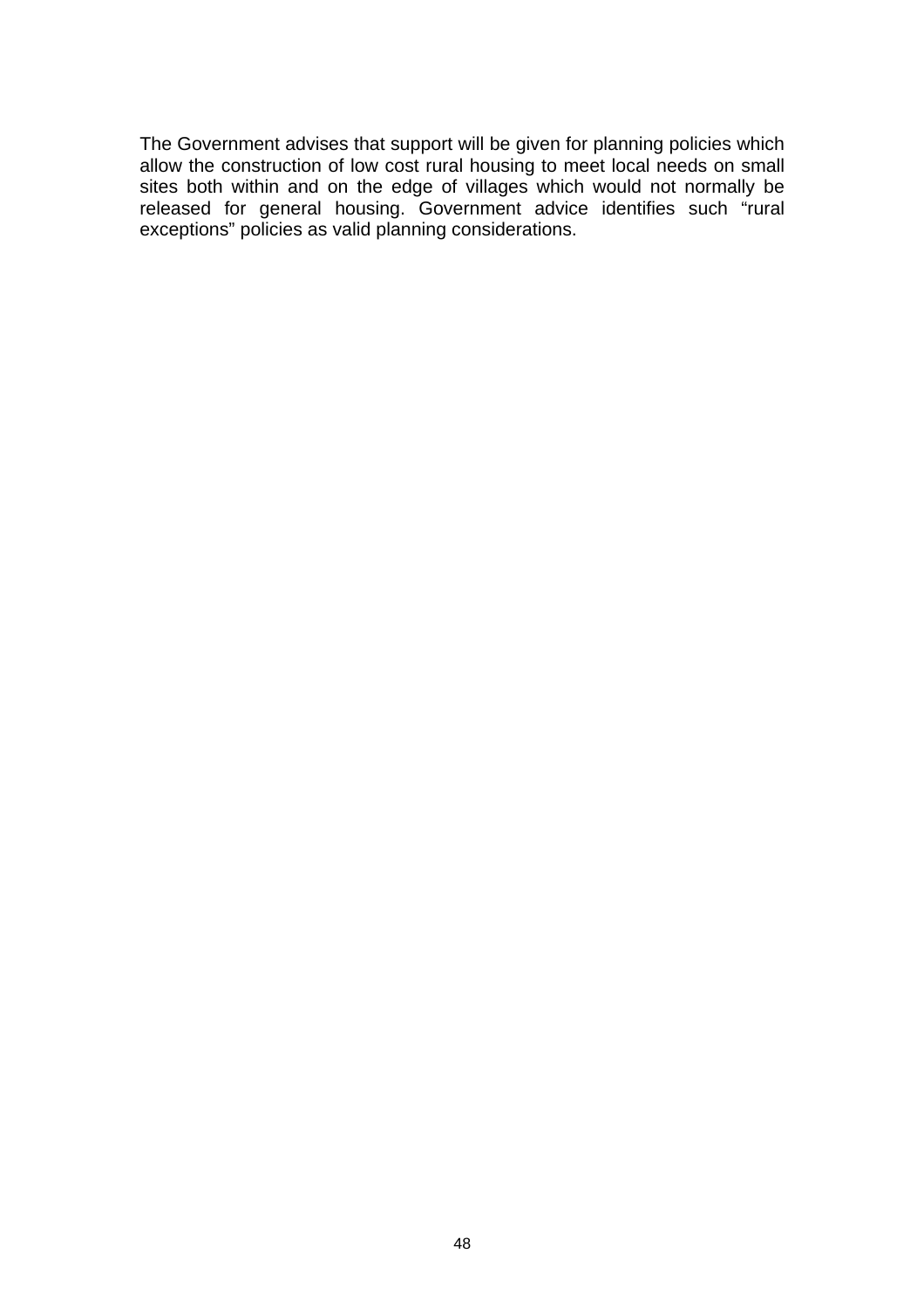# **9. Preferred Policy Option: Rural Exception Sites**

Policies in the plan will state:

- Permission may be granted on land which would not otherwise be appropriate for residential development for affordable housing which meets a genuine local need.
- Local need will be defined by reference to the following criteria:

 1. Existing residents who have lived in the village for more than 12 months needing separate or alternative accommodation.

2. Past residents of the village who lived in the village for minimum period of 5 years and who moved away within the last 3 years because no suitable accommodation was available.

3. People who need to live in the village due to their permanent employment or offer of permanent employment.

4. People who are not resident in the village that need to live near family members currently residing in the village.

5. Existing residents of adjoining villages.

6. Existing residents who have lived in the Borough Council of King's Lynn and West Norfolk for a period of 5 years or more.

- Permissions will be regulated by condition or legal agreement to ensure that the benefits of affordable housing will be enjoyed by the initial and successive occupiers. Legal agreements will ensure that all those in housing need in criteria 1 are housed, then successively those meeting criteria 2,3,4,5 and 6.
- Sites should be in or adjacent to villages with defined boundaries as shown in the Local Development Framework and should not exceed 15 units.
- Development should not unacceptably impair planning interests of acknowledged importance.
- The village should contain a basic level of services.

#### **Explanation**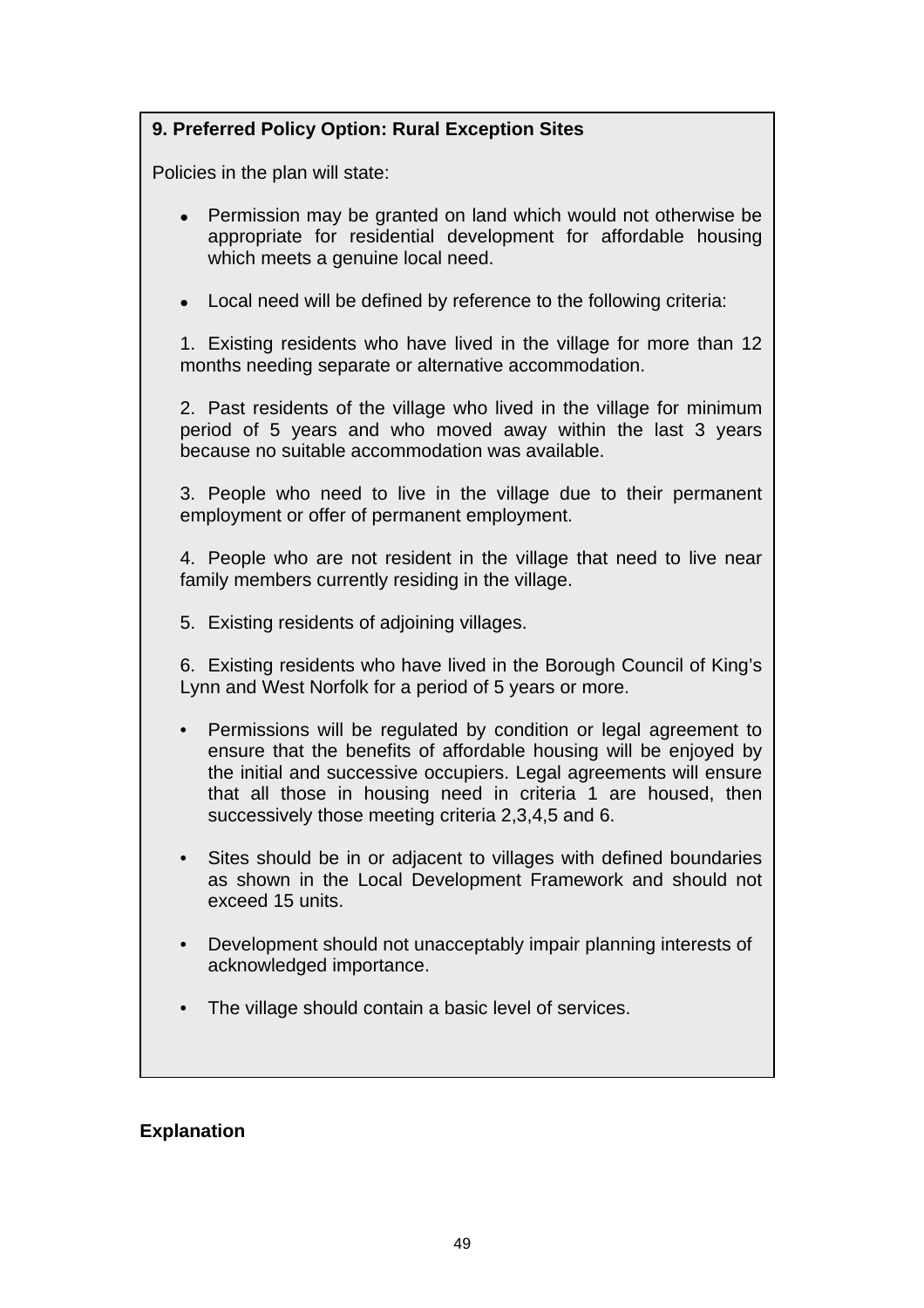Need will be established through a housing market assessment undertaken by the Borough Council or local survey undertaken by a housing enabler on behalf of the Parish Council. The maximum area within which need is considered "local" is the single civil parish where the development is proposed and the adjoining parishes. Generally, to maintain balanced communities, housing developments should not exceed 15 dwellings in any one place.

#### **Rejected Options:**

The above policy is in line with Government guidance contained in PPG3 and no alternative options were considered.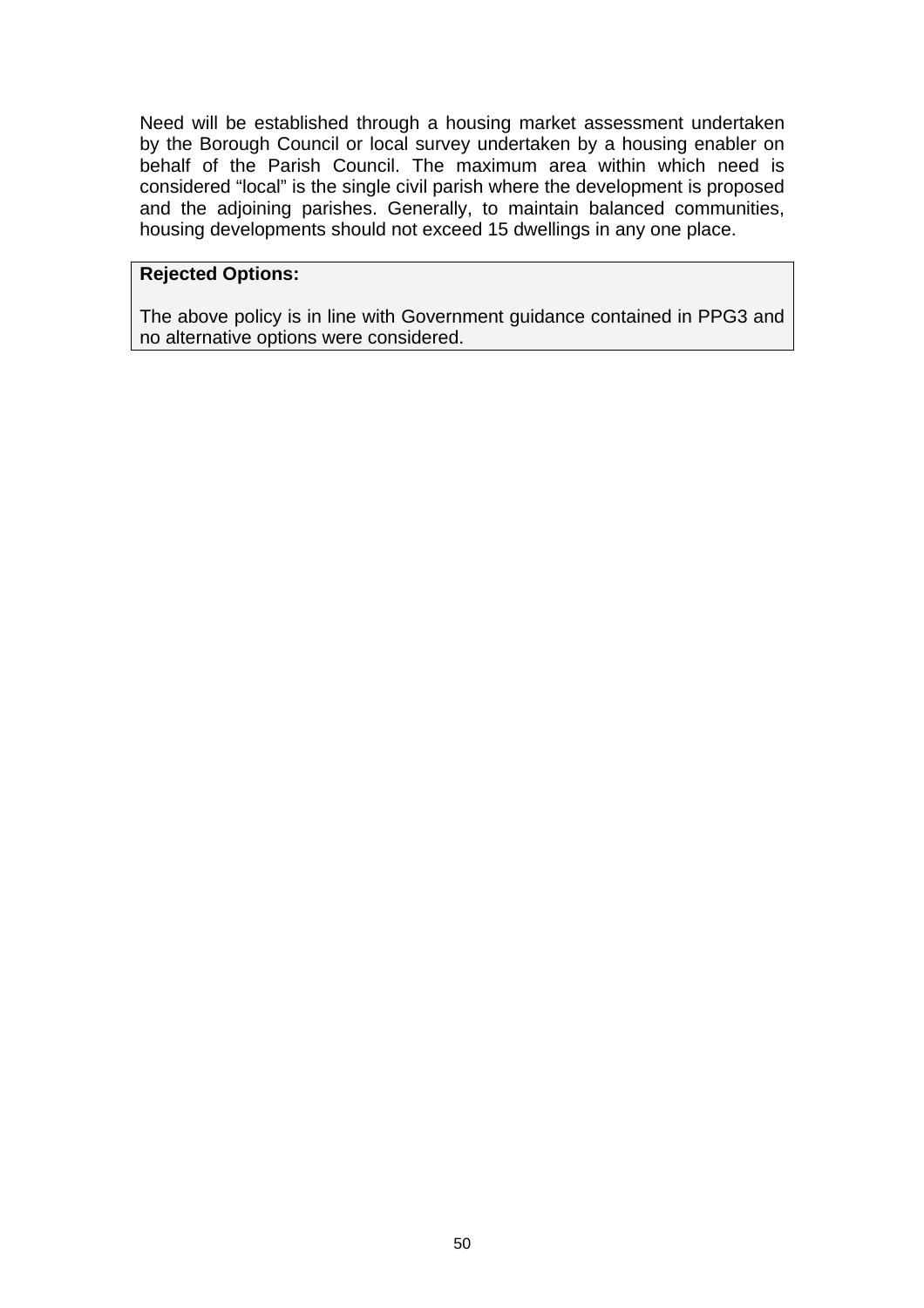# **New Housing in the Area of Outstanding Natural Beauty**

### **Introduction**

The Area of Outstanding Natural Beauty (AONB) is an area of local and national importance. It is vital to protect this area of countryside for future generations to enjoy.

### **10. Preferred Policy Option: New Housing in the Area of Outstanding Natural Beauty**

In parishes, or individual villages or settlements within the West Norfolk AONB, where the percentage of second homes (including holiday homes run as businesses) exceeds 25% of the total housing stock new housing will be limited to people who have a local need.

- Local need is defined by reference to the following criteria:
- 1. People who have been permanently resident in the AONB for at least five years and who can prove they need new accommodation or
- 2. People who do not live in the AONB but have a current and longstanding link to the local community including a previous period of residence of over 5 years or
- 3. People with an essential need arising from age or infirmity to move to a village to be near close relatives who have been permanently resident within the AONB for at least the previous 5 years or
- 4. People who have an essential need to live close to their work in the parish or adjacent parishes within the AONB.
- All applicants will need to demonstrate to the satisfaction of the Borough Council that the needs of the identified proposed occupants are genuine, that the proposal represents the most practical and sustainable solution to meet the need identified and why the existing housing stock cannot meet their needs.
- Affordable housing resulting from and complying with Preferred Options 7, 8 and 9 will be allowed.
- Permissions will be regulated by a condition on the planning permission or a legal agreement attached to the planning permission to ensure that the properties continue to meet local need.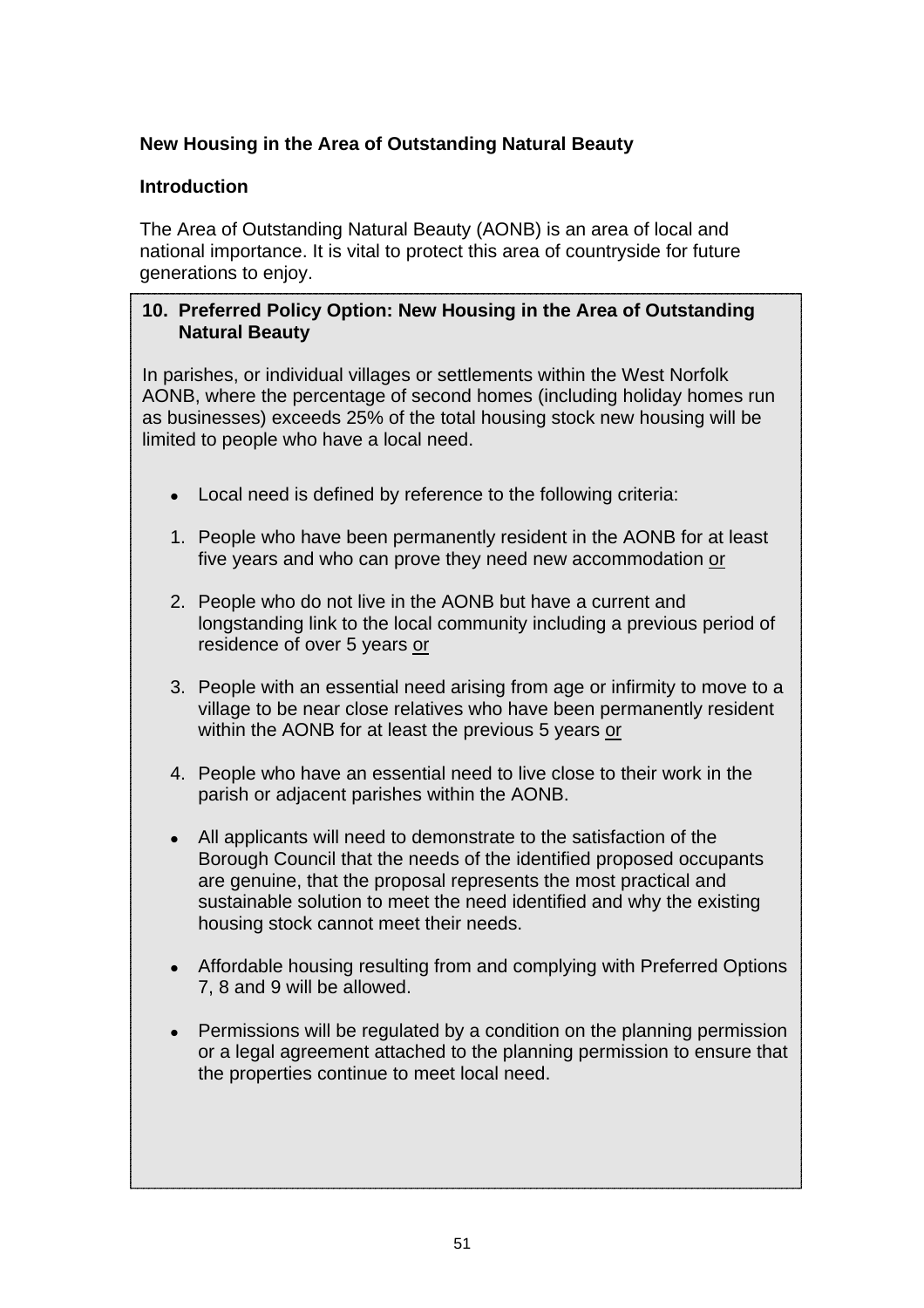

### **Map showing Area of Outstanding Natural Beauty.**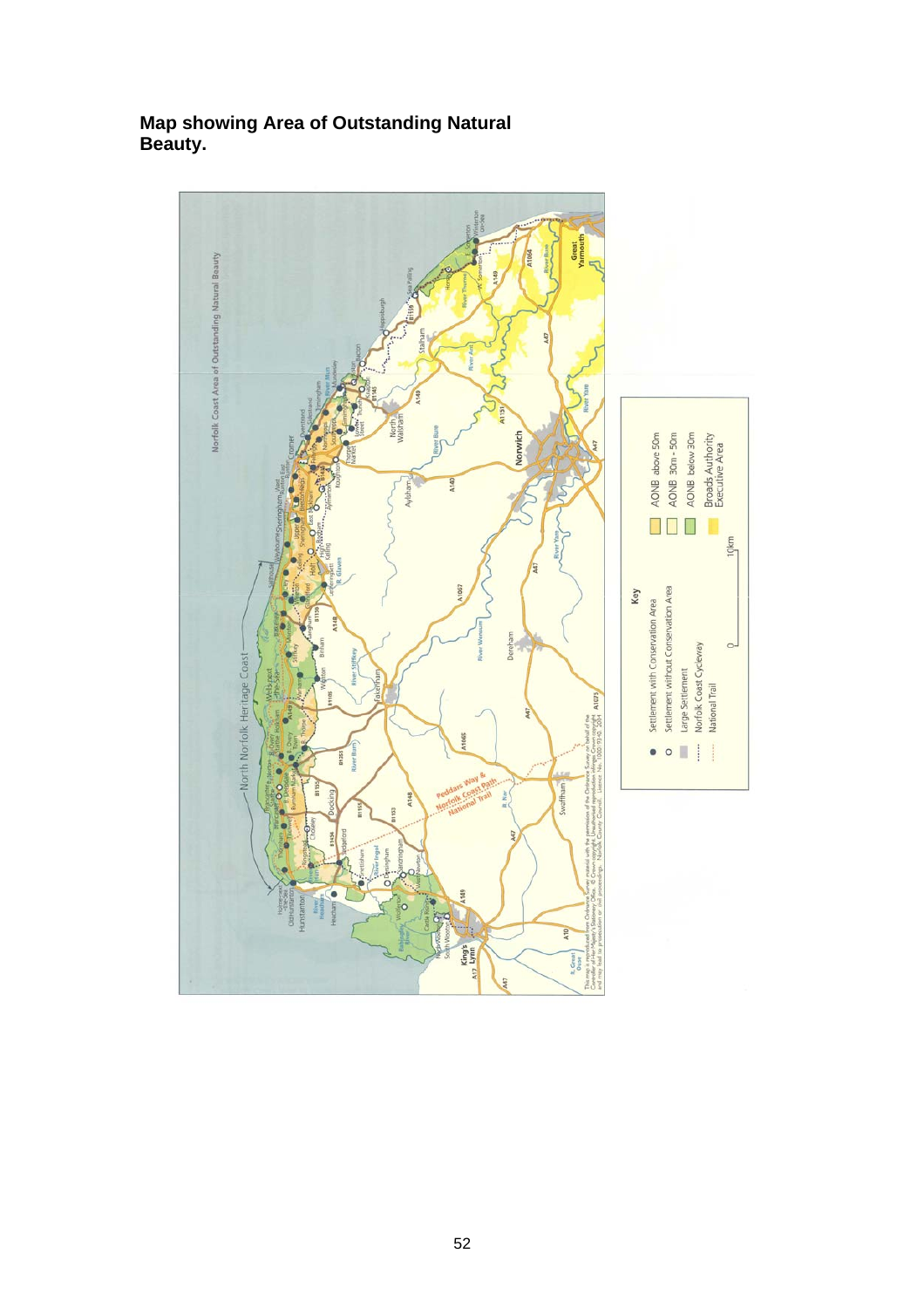### **Explanation**

This preferred approach is based on policies currently being applied in the North York Moors National Park. It aims to protect the AONB from incremental development and intensification and sustain village communities. Over recent years the pressure for development within the AONB has been intense. This has resulted in the villages becoming increasingly over developed, with many important spaces which add to the amenity of the locality being lost. The Norfolk Coast AONB Management Plan states the additional impacts of housing development on the AONB as being:

- The reduction in water resources and adverse effects on natural features dependant on these
- The need to increase capacity of sewerage and sewage treatment systems and the possible consequent effects on water quality
- The need to improve transport infrastructure and the negative effects on the environment associated with additional traffic
- The increase in light pollution
- The tranquillity of the area being affected.

The average house price within the AONB in 2004 was £224,229, however 40% of households in the AONB have an annual income of under £20,000. Therefore to protect the AONB from unnecessary development and to keep this natural resource of national importance intact, a policy of allowing housing which meets local need is considered necessary. The number of second homes within the AONB in West Norfolk will be surveyed each year and be stated in the Annual Monitoring Report. This will be the statistical basis for the implementation of the above policy.

#### **Rejected Options:**

1. To have no restriction on second home ownership. This will mean that in many settlements, where second home ownership has become a problem, they will gradually become less sustainable, in terms of services, the environment and community cohesion.

2. Impose a higher threshold. In response to community consultation undertaken, many people commented on the problem of second homes within their settlement with second home ownership below the threshold of 25%.

3. Impose a lower threshold. It is important that this policy is only used as a last resort, when any further development of second homes would cause damage to the infrastructure, the environment and social well being of the settlement.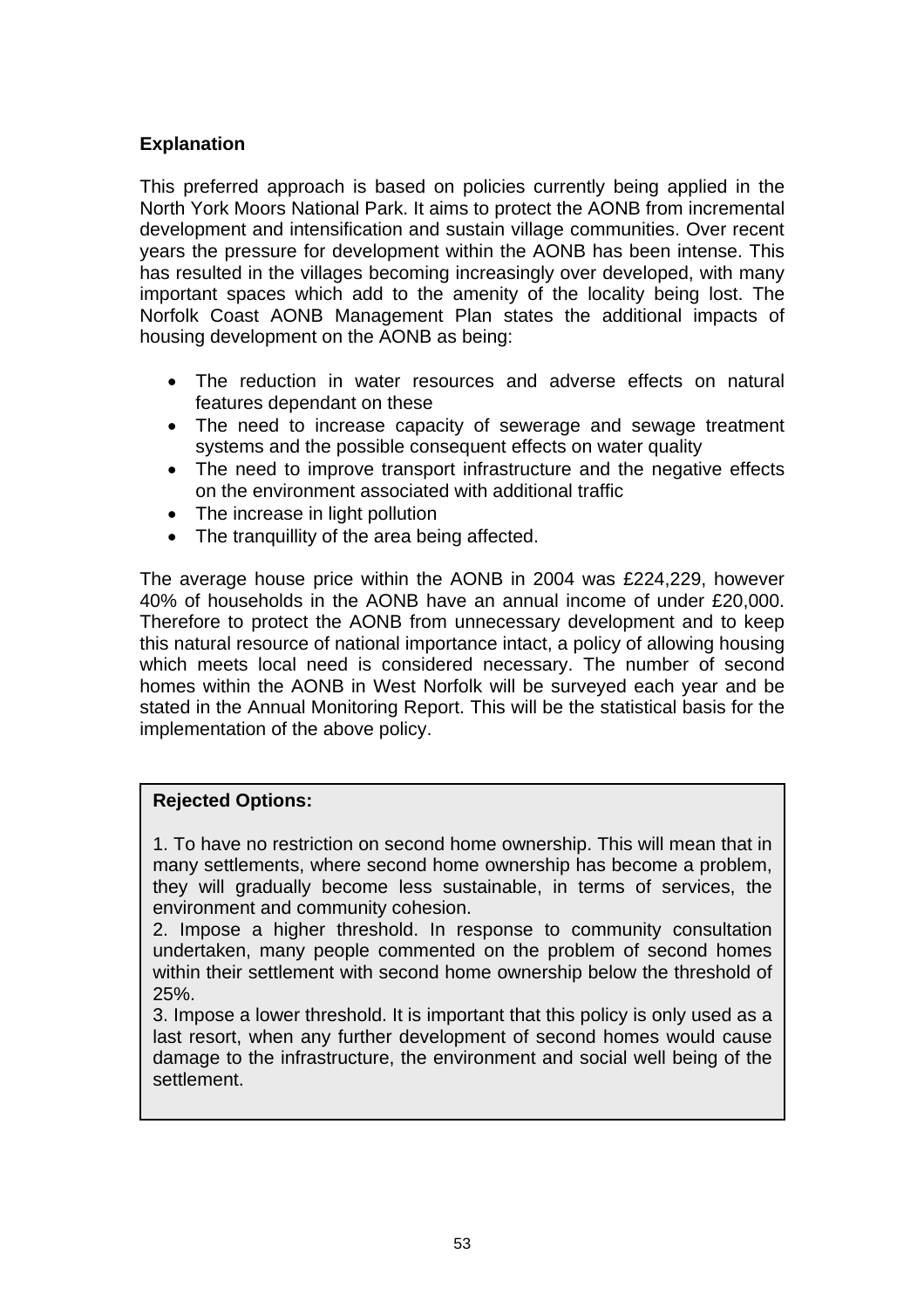# **Second Home Ownership**

### **Introduction**

Second home ownership has become an important local issue within the Borough. While it is important to provide facilities for tourists and local people alike, it is also important to protect the unique characteristics of our rural area for everyone to enjoy.

# **11. Preferred Policy Option: Second Home Ownership**

Policies in the plan will state that:

- In settlements, outside the AONB, other than the towns of King's Lynn and Downham Market, where 30% or more of the houses are second homes or holiday homes, new housing development will only be permitted where the development will provide accommodation for people who have a local need.
- Local need will be defined by reference to the following criteria:
- 1. People who have been permanently resident in the Parish or Town for at least five years and who can prove they need new accommodation or
- 2. People who do not live in the Parish or Town but have a current and longstanding link to the local community including a previous period of residence of over 5 years or
- 3. People with an essential need arising from age or infirmity to move to a village to be near close relatives who have been permanently resident within the Parish or Town for at least the previous 5 years or
- 4. People who have an essential need to live close to their work in the Parish, Town or adjacent parishes.
- All applicants will need to demonstrate to the satisfaction of the Borough Council that the needs of the identified proposed occupants are genuine and that the proposal represents the most practical and sustainable solution to meet the need identified.
- Affordable housing resulting from and complying with Preferred Options 7, 8 and 9 will be allowed.
- Permissions will be regulated by a condition on the planning permission or a legal agreement attached to the planning permission to ensure that the properties continue to meet local need.
- Settlements are those towns or villages with defined boundaries in the Local Development Framework.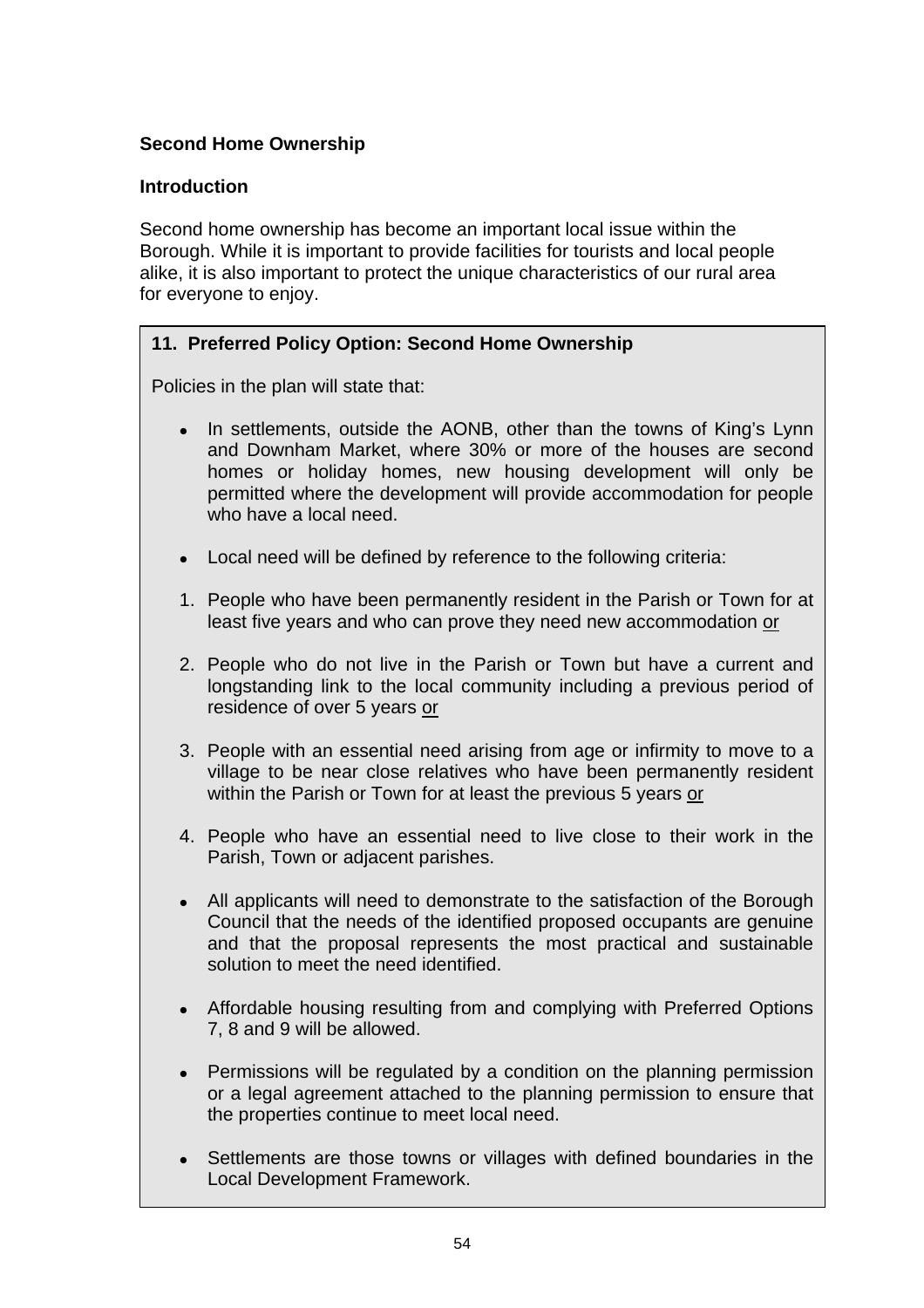### **Explanation**

The number of second and holiday homes is becoming an increasingly important issue in some parts of the Borough. As much as 40% of the stock is second (or holiday) homes in some settlements. This has a significant effect on the sustainability of those settlements and therefore their long term future. It is important to protect these settlements and maintain communities. Additional housing is needed, but only where it will contribute to sustaining the settlement. The number of second homes in settlements with defined boundaries, outside the AONB in West Norfolk, will be surveyed each year and be stated in the Annual Monitoring Report. This will be the statistical basis for the implementation of the above policy.

#### **Rejected Options:**

1. To have no restriction on second home ownership. This will mean that in many settlements, where second home ownership has become a problem, they will gradually become less sustainable, both in terms of services and community cohesion.

2. Impose a higher threshold. In response to community consultation undertaken, many people commented on the problem of second homes within their settlement with second home ownership well below the threshold of 30%.

3. Impose a lower threshold. It is important that this policy is only used as a last resort, when any further development of second homes would cause damage to the infrastructure and social well being of the settlement.

# **Dwelling Types**

# **12. Preferred Policy Option: Dwelling Types**

Policies in the plan will indicate that:

Housing schemes should provide a mix of dwelling types in terms of size, type and tenure.

#### **Explanation**

The above policy enables an appropriate mix of dwelling types to be provided and provides a flexible approach to assessing current housing needs. The latest Housing Market Assessment (currently underway) will be the basis for assessing the above.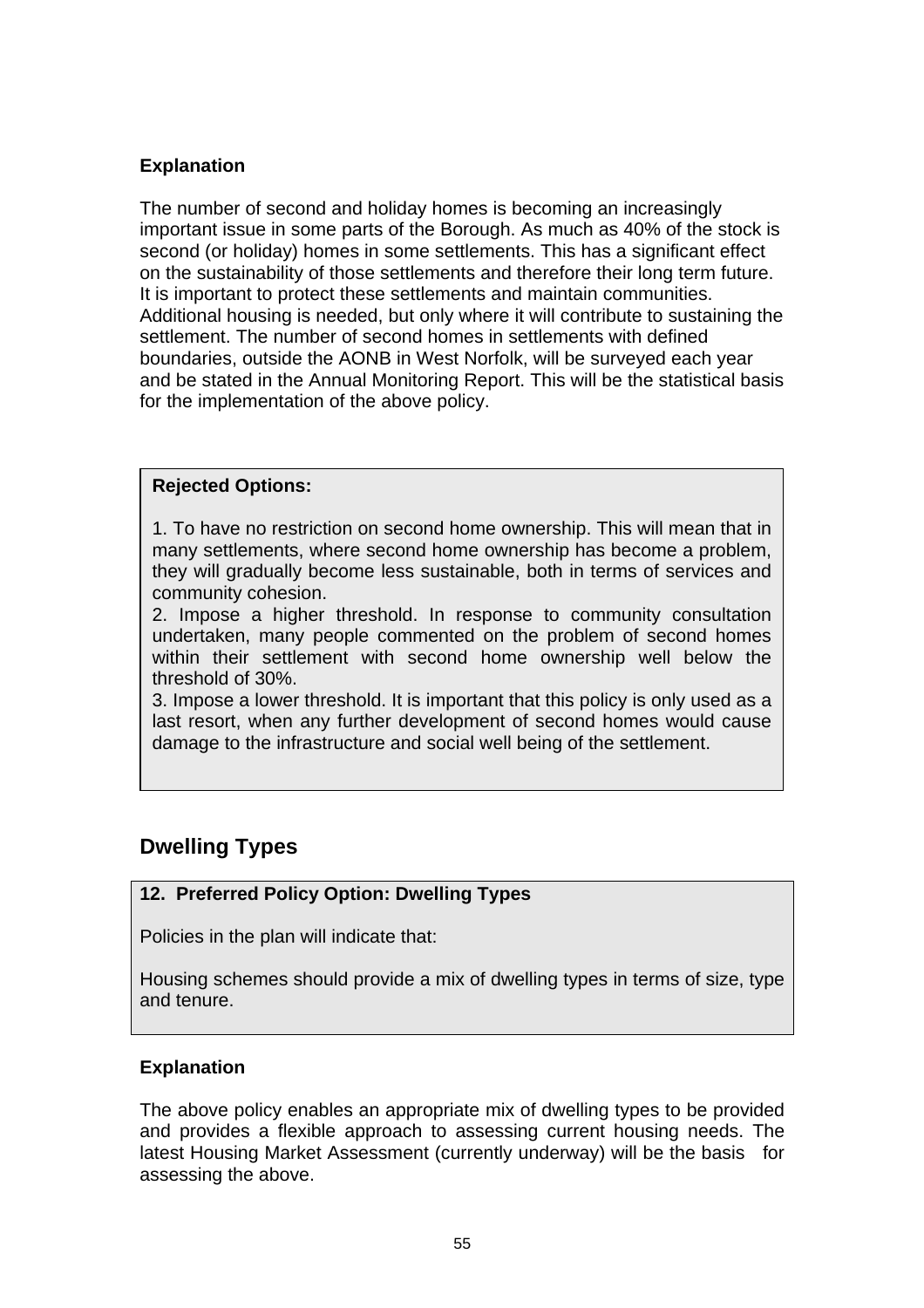#### **Rejected Options:**

1. No policy. Frequently developers build too much of one housing type resulting in an in-balance in the supply of housing to meet differing needs. As a result, people have to purchase larger properties when smaller dwellings would meet their needs. This is not sustainable and does not produce cohesive and balanced communities.

2. State a precise mix of housing types. This would provide the necessary dwelling mix required and provide certainty to developers. This option will be reviewed when the latest Housing Market Assessment is produced in December 2006. However, as the Housing Market Assessment is constantly monitored and updated, on balance, the mix of dwelling types would be better undertaken through negotiation at the time of the planning application.

# **Residential Mobile Homes**

#### **13. Preferred Policy Option: Residential Mobile Homes**

Policies in the plan will indicate that applications for residential mobile homes (park homes) will be treated as if they were for permanent housing and will therefore be subject to the same policies and criteria.

#### **Explanation**

Mobile homes provide low cost accommodation for small households. Planning conditions and the site licence system provide effective ways of controlling both the impact of sites on the surrounding areas and conditions on sites themselves. However, this type of housing requires all the social and physical services of conventional dwellings. There is a need therefore to ensure that applications for new mobile home sites or residential caravans are treated as if they were for permanent dwellings although they may be appropriate on land otherwise unsuitable for buildings.

#### **Rejected Options:**

The above policy is in line with Government guidance contained in PPG3 and no alternative options were considered.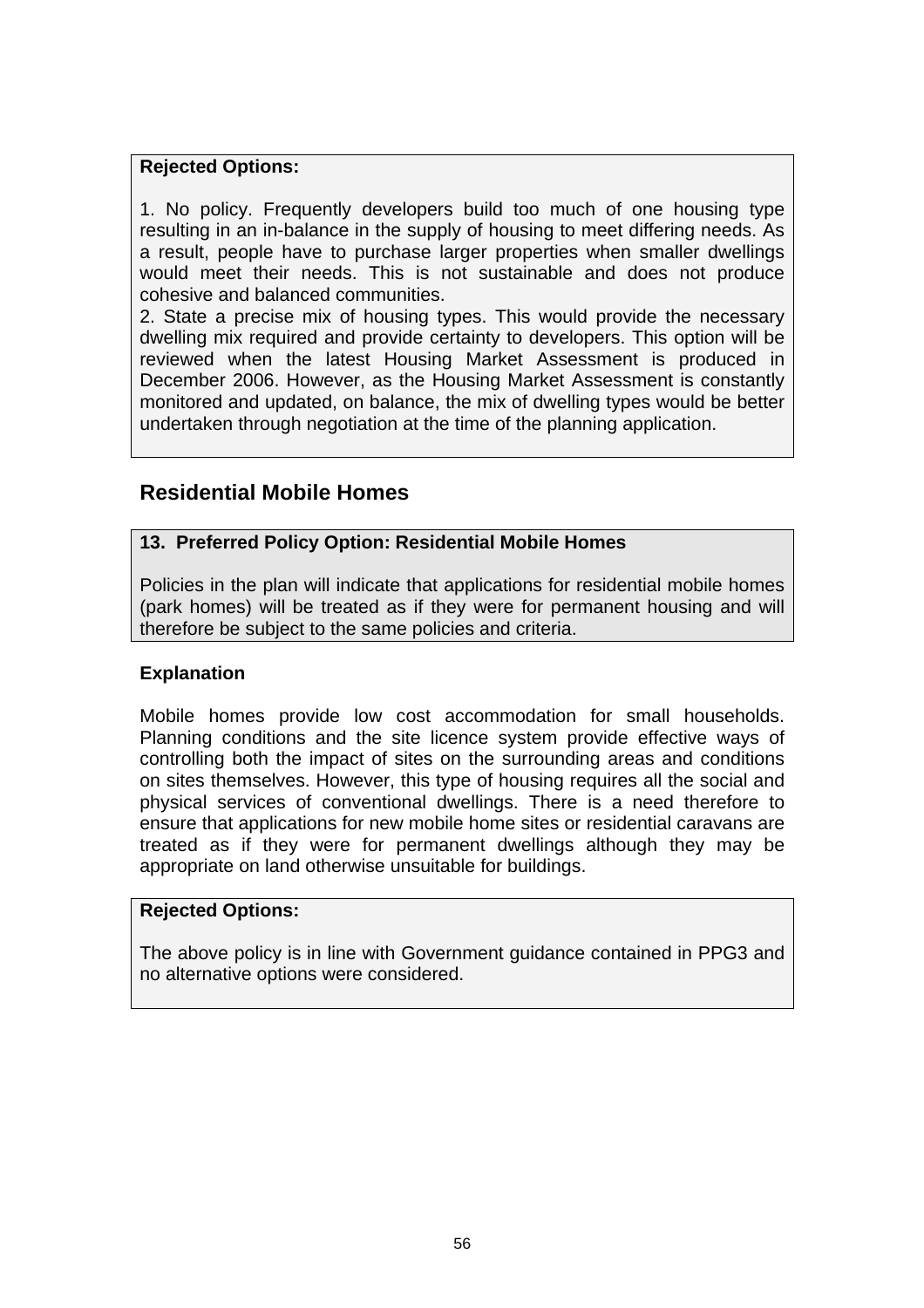# **New Dwellings in the Countryside**

### **INTRODUCTION**

The construction of new dwellings in the countryside to meet the housing needs of workers in agriculture and related land-based occupations requires special justification; it is important to avoid sporadic development in the countryside, and often it will be possible for such workers to live in a nearby town or village.

This policy approach sets out the criteria to be employed where a new dwelling in the countryside is claimed as being necessary. The requirements for clear evidence of need and an appropriate size of dwelling are there to prevent possible abuse of the policy, and comply with national guidance in Planning Policy Statement 7.

**14. Preferred Policy Option: New Dwellings in the Countryside** Policies in the plan will indicate that in general no new dwellings will be permitted in the countryside, as designated on the Proposals Map. In the exceptional circumstance where a new dwelling is allowed, policy will set out the criteria that will be used to assess such proposals, including the requirements that:

- provision on-site (or in the immediate vicinity) is necessary for the operation of the rural enterprise.
- no suitable accommodation exists (or could be made available) in established buildings on the site or in the immediate vicinity
- the proposal does not involve replacing a dwelling disposed of recently as general market housing
- the dwelling is no larger than that required to meet the operational needs of the business
- the siting and landscaping of the new dwelling ensure that any impact upon the character and appearance of the countryside is minimised
- A temporary dwelling may be permitted where these circumstances apply, but the activity has been established recently and needs time to demonstrate that it is financially sound.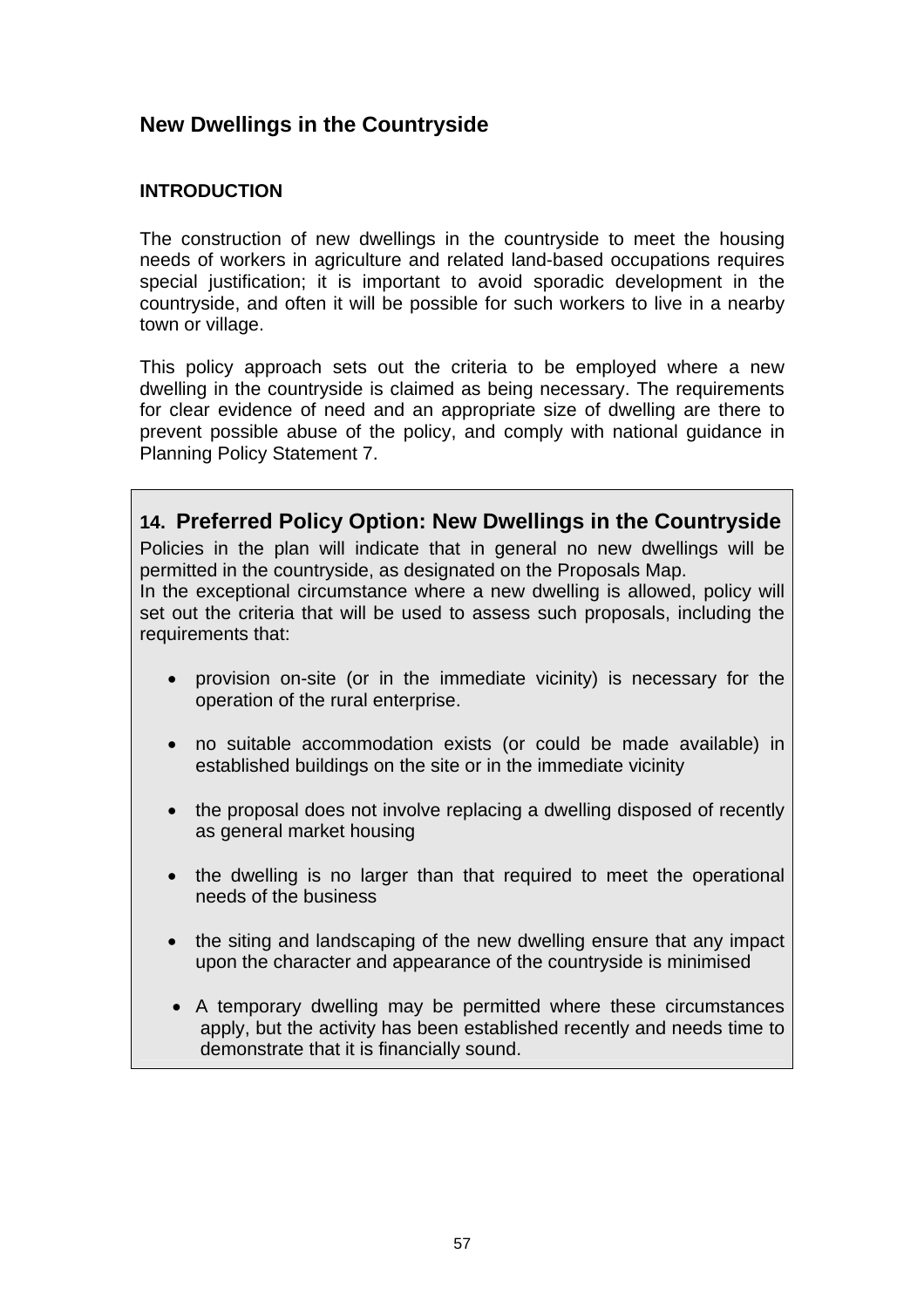#### **EXPLANATION**

Permission may be granted in exceptional circumstances for accommodation for full-time workers in agriculture, horticulture and forestry, where it has been proven that there is an essential need for a dwelling to support the business. In such cases it has to be proven that it is essential for the proper functioning of the farm or forestry enterprise that people live at or very close to their work e.g. for security or feeding of livestock.

Such development should only be permitted on the basis of a need in rural activity. Therefore the property should remain within that essential need and where the permission is subject to occupancy restrictions this condition should not be removed. This condition should retain the property for meeting the essential need upon which the permission was justified.

### **Rejected Options:**

The above policy is in line with Government Guidance contained in PPG3 and PPS7 and therefore no alternative options were considered.

# **Removal of Agricultural Occupancy Conditions**

Agricultural occupancy conditions are imposed when a dwelling is given planning permission because it has been proven that it is essential and necessary to the running or operation of an existing agricultural business and for that reason can be permitted in the open countryside.

However problems arise when the purpose for the construction of the dwelling means it is no longer required and the dwelling could potentially be sold off for market housing where the occupants often have no connection to the rural need the property was originally granted for. Requests for the removal of such conditions should be assessed against the fact that the permission was granted originally as an exception to meet an essential rural need.

#### **15. Preferred Policy Option: Removal of Agricultural Occupancy Conditions**

Policies in the plan will indicate that:

• Permission will not be granted for the removal of agricultural occupancy conditions where there is evidence of a continuing requirement for such accommodation to meet the farming needs of the locality in which the dwelling is situated, including the provision of accommodation for people retired from full time farming.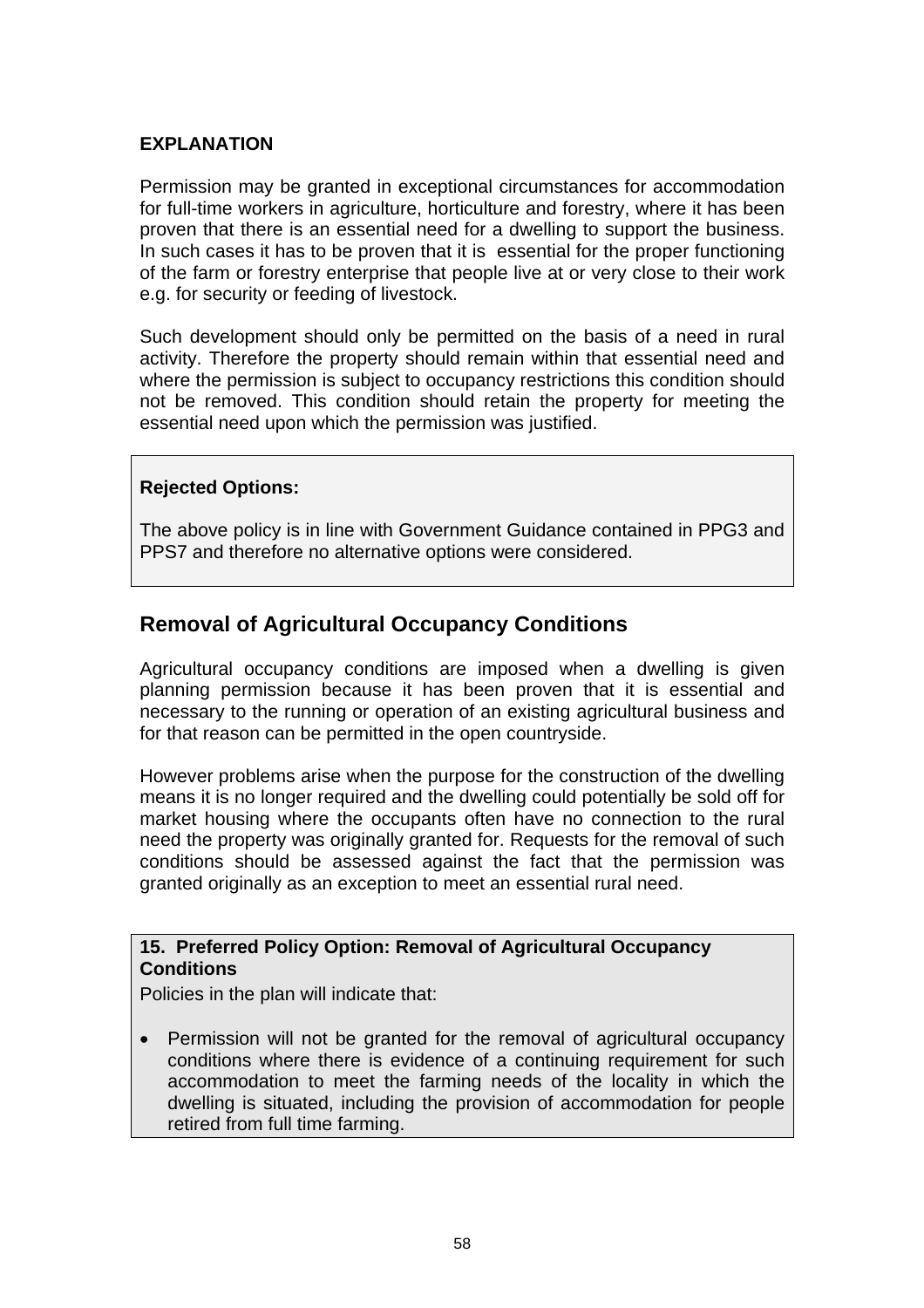- In the event of the following criteria being satisfied, planning permission will be granted for the removal of an agricultural occupancy condition provided:
- (i) The dwelling was first occupied in accordance with the terms of the planning permission granted more than 5 years previously; and
- ii) The Council is satisfied that the agricultural need to justify granting of planning permission for the dwelling in the first place is no longer applicable.
- In deciding paragraph (ii) above the Council shall have regard to:
- (a) Whether the dwelling had been offered for sale for not less than 12 months at a price considered by the Council's Property Services to be reasonable to reflect the existence of the condition. The applicant can provide evidence from a qualified Chartered Surveyor which will be taken into account in determining whether the property has been marketed at a reasonable price; and
- (b) Whether any reasonable offer (bearing in mind the above) has been made for the property.
- Details of all offers made, together with copies of the sales particulars (which should show the existence of the condition) must be submitted with the application.
- In normal circumstances the applicant would also be expected to show personal occupation of the dwelling for a period of 5 years prior to the application.

If the above criteria are fulfilled and the agricultural occupancy condition is successfully removed and the dwelling reverts to a residential dwelling with unrestricted occupancy, only small scale extensions would ever be permitted to the dwelling to minimise the adverse impact this development may have given its location within the countryside.

# **Explanation**

No alternative options were considered, as it remains important to recognise the existing justification for the exceptional circumstances which gave rise to these dwellings in the countryside. Wherever possible, the retention of the agricultural occupancy conditions attached to such dwellings should remain where the need exists. If the conditions are removed, any further development associated with the dwelling should be carefully controlled to minimise the adverse impact of the dwelling on the character and/or appearance of the countryside.

#### **Rejected Options:**

The above policy is in line with Government guidance contained in PPG3 and PPS7 and therefore no alternative options were considered.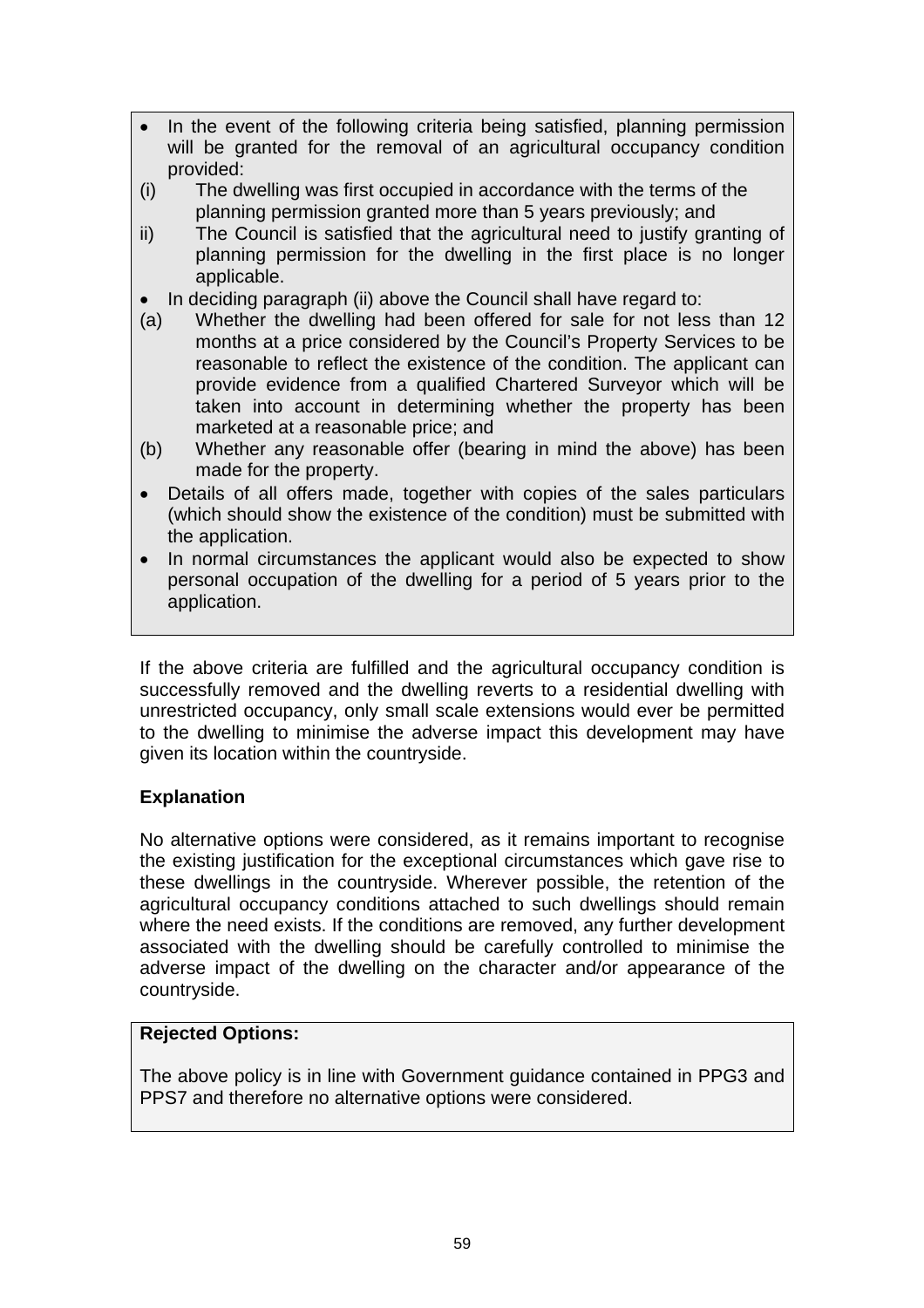# **Re-use of Buildings in the Countryside for Housing**

#### **16. Preferred Policy Option: Re-use of Buildings in the Countryside for Housing**

Policies in the plan will indicate that proposals to re-use existing buildings in the countryside will only be allowed where:

- A business use would either not be viable, or would generate a significantly greater number of vehicular movements in a location remote from existing settlements.
- It would not necessitate the substantial reconstruction of the building concerned.
- The buildings are of historic or visual interest which adds to the amenity of the countryside.
- The proposal employs landscape and boundary treatments that minimise the impact of domestic use upon the building's setting.
- The proposal takes account of the fact that any residential development permitted will have permitted development rights withdrawn to allow the Council to have control over any further extensions or expansions of the building(s).
- Sufficient amenity space is provided.

#### **Explanation**

King's Lynn and West Norfolk, given the rural nature and activity of the area, contains large numbers of buildings in the open countryside associated with agriculture and related industries. Changing farming and commercial practices have made some of these buildings redundant. While there is considerable demand for converting the more attractive structures into housing, in general a re-use for business purposes is preferable. Residential conversions can cause more harm to the character of historic structures, conflict with the objective of limiting residential development in the countryside and utilise premises that might otherwise provide local employment opportunities.

Nevertheless, there are limited circumstances in which converting a building in the countryside for business purposes is not possible, or is undesirable due to the volume of traffic that might be generated. This policy approach sets out appropriate criteria for judging proposals in those limited circumstances where a residential re-use may be acceptable.

Applicants will be required to demonstrate that re-use or redevelopment for business purposes is not viable or would generate significantly more vehicle movements than a residential use. Where a building is in a ruinous condition, or only its site remains, rebuilding for residential purposes will not be permitted (as this would be tantamount to constructing a new house in the open countryside).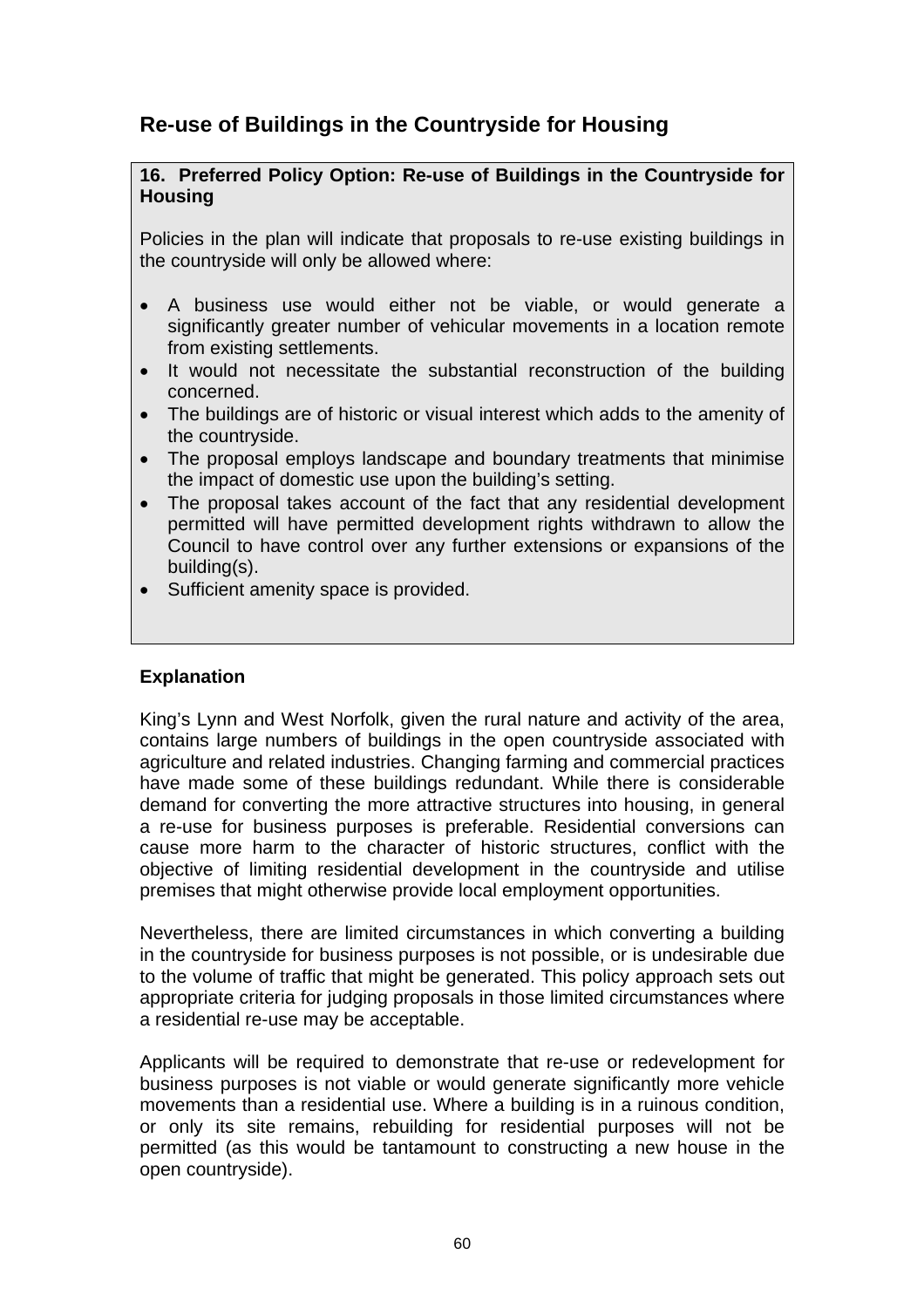Proposals that provide garden or amenity land for the re-use of buildings in the countryside will not be permitted where the garden or amenity land impairs the setting of the building or is likely to give rise to an unacceptable form of domestication. In those instances where the provision of garden or amenity land is acceptable careful consideration of the use of boundary walls and fences will be required. Permitted development rights will be withdrawn to control the construction of incidental buildings and the formation of hard paving.

#### **Rejected Options:**

The above policy is in line with Government guidance contained in PPG3 and no alternative options were considered.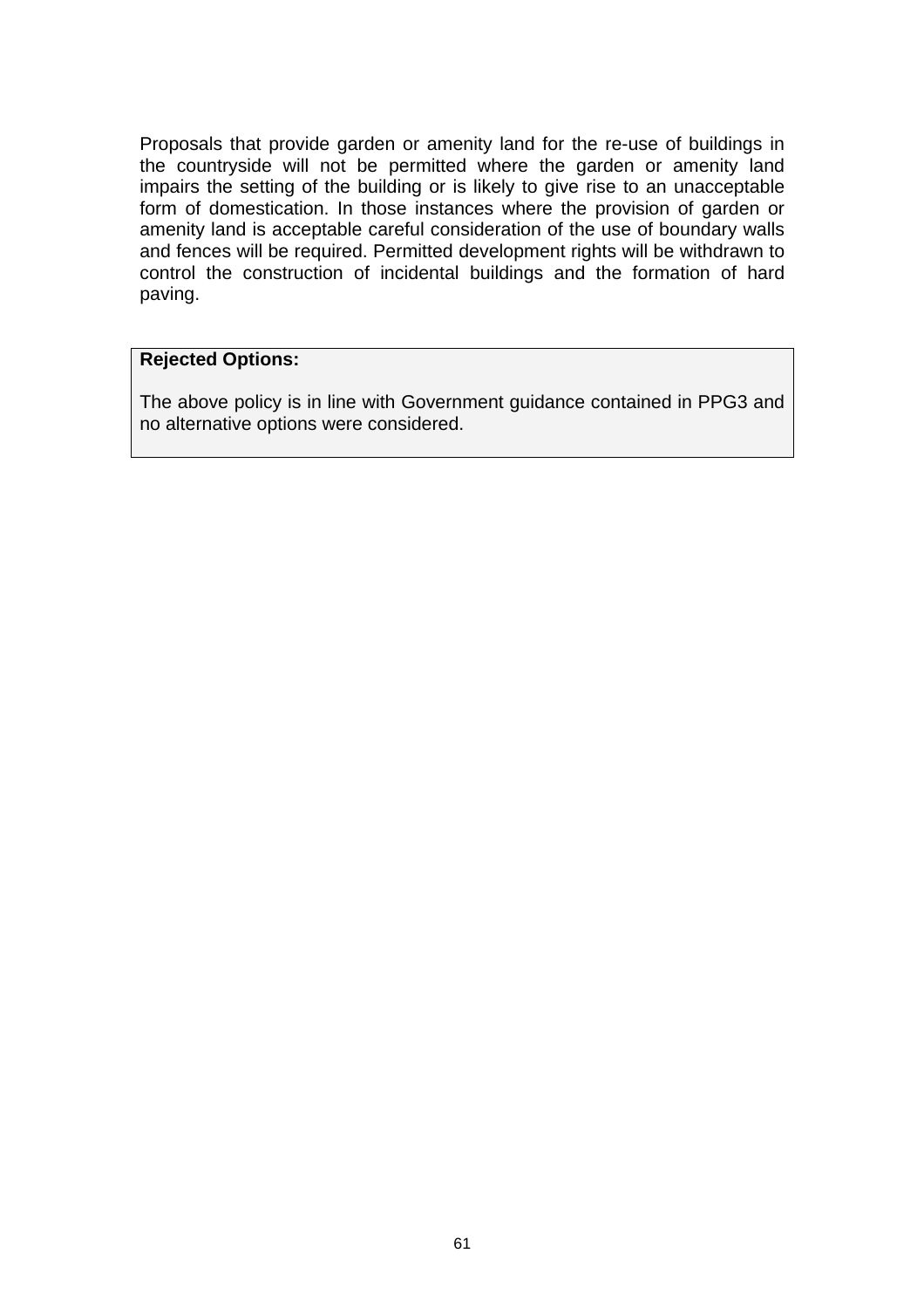# **Alteration or Replacement of Existing Dwellings in the Countryside**

#### **17. Preferred Policy Option: Alteration or Replacement of Existing Dwellings in the Countryside**

Policies in the plan will indicate that proposals to alter, extend or replace an existing dwelling in the countryside should:

- Not result in a significant increase in the height, footprint or massing of the existing dwelling;
- Not entail development where only the site of a previous dwelling remains;
- Replacement dwellings should reflect their surroundings.

### **Explanation**

The purpose of this policy is to help conserve the character of the countryside; limits need to be placed upon the extent to which existing dwellings may be enlarged. Otherwise, the ability to create much larger properties on existing plots could increase the intrusiveness of built development in countryside locations. For the same reason, new dwellings will be resisted where a previous residential use has in effect been abandoned, such that only the site of the previous dwelling remains.

#### **Rejected Options:**

There could be a case for stipulating a percentage increase in the size of the property e.g. 25% on the original footprint of the dwelling. This has the advantage of providing precise guidance to the applicant; however the negative aspects are that it may be too prescriptive.

# **Provision for Gypsies and Travellers**

#### **Introduction**

Historically there have been problems in trying to meet the needs of gypsies and travellers both in terms of providing suitable sites and their integration into the surrounding villages and communities. However there is a continuing need to find additional sites for gypsies and travellers.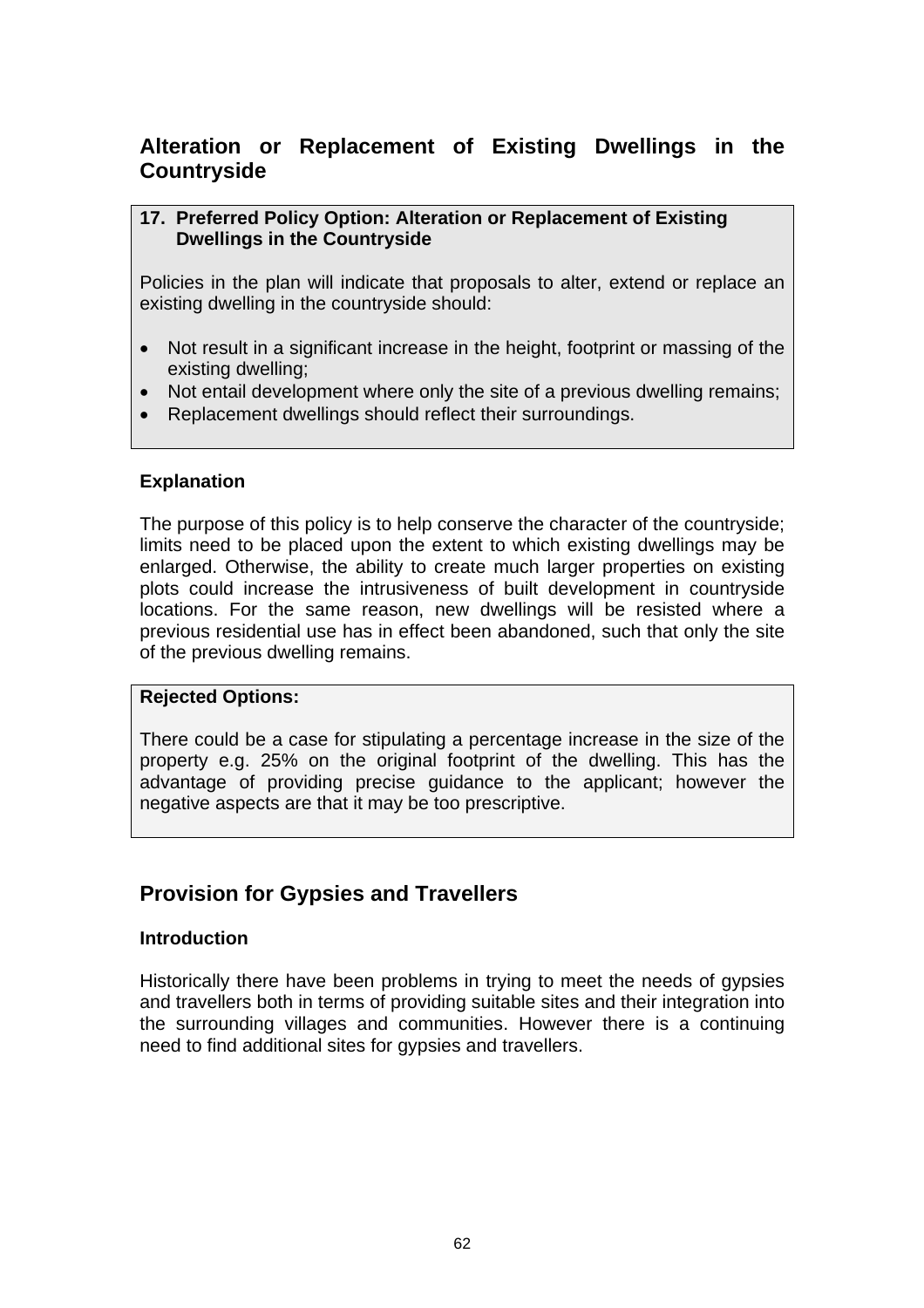# **18. Preferred Policy Option: Provision for Gypsies and Travellers**

Policies in the plan will:

Indicate that development in the countryside to meet the accommodation needs of gypsies or travelling show people may be allowed, where a local need for the scale and nature of development proposed is demonstrated.

• Not allow more than one site near a particular village.

Set out the criteria that will be used to assess such proposals, including the requirements that:

- i) the intended occupants pursue (or have pursued) a travelling lifestyle for a significant portion of the year, for the purpose of making their living.
- ii) adequate schools, shops and other community facilities are within reasonable travelling distance, and can be reached by foot, cycle or public transport.
- iii) the site is served (or can be served) by adequate water and sewerage connections
- iv) there would be no significant adverse effect on the amenity of nearby residents or operators of adjoining land uses.
- v) the siting and landscaping ensure that any impact upon the character and appearance of the countryside is minimised, and the development can be assimilated into its surroundings.

Ensure appropriate provision for gypsies and travellers identifying specific sites for gypsies and travellers in the Site Specific Development Plan Documents (DPDs).. However, if specific sites cannot be located the suitability of sites will be tested against a criteria based policy which would include the need to be sensitive to adjacent land uses, including the viability of business and communities' quality of life, as well as the need for adequate infrastructure facilities and proximity to public transport. The number of units should not be disproportionate to the size of the nearest village and in any case should not be more than 15.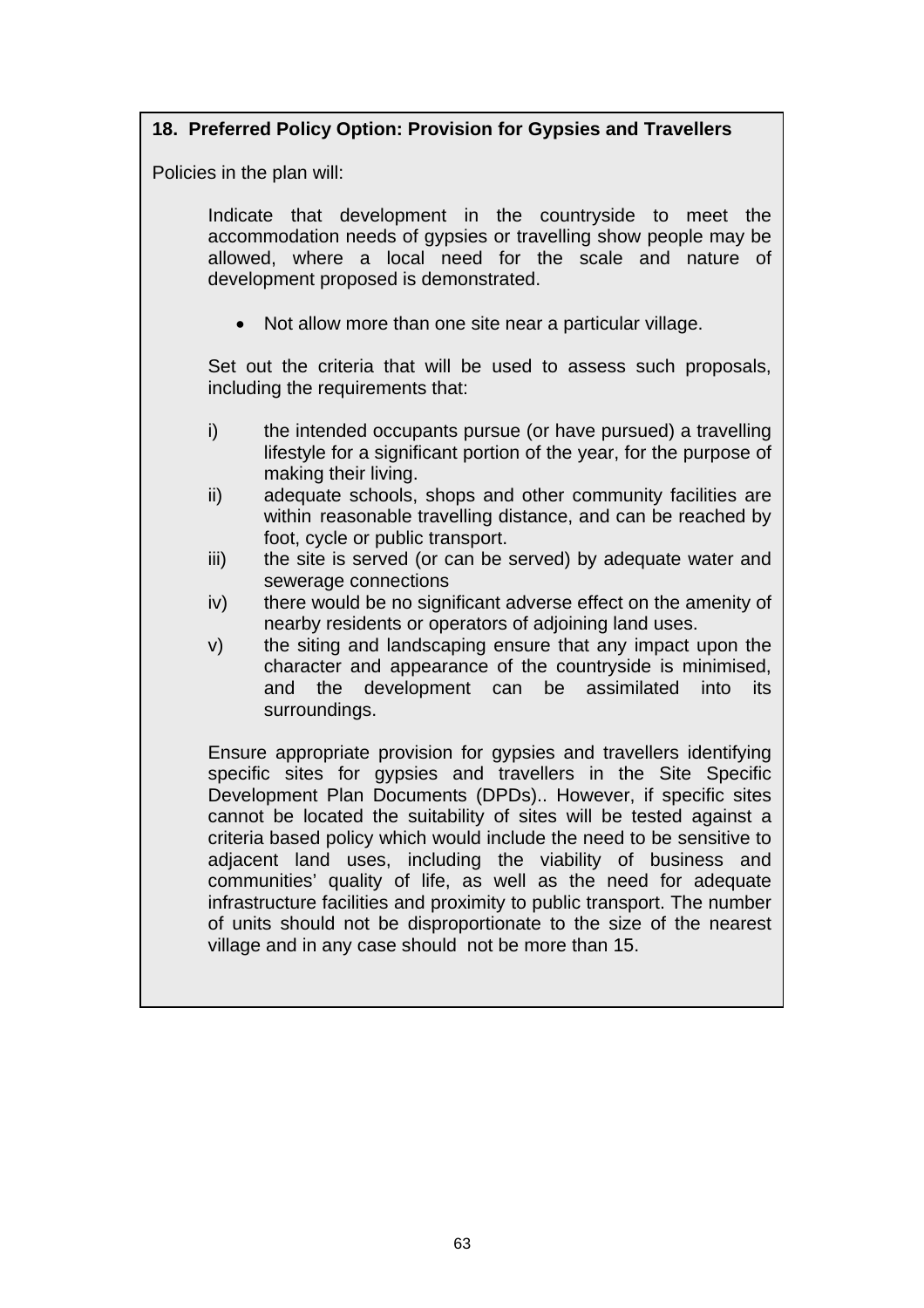### **Explanation**

The approach reflects the need to sustain suitable and appropriate sites for the gypsy and travelling communities across the Borough.

# **Rejected Options:**

The above policy is in line with Government guidance contained in Circular 1/06 and no alternative options were considered.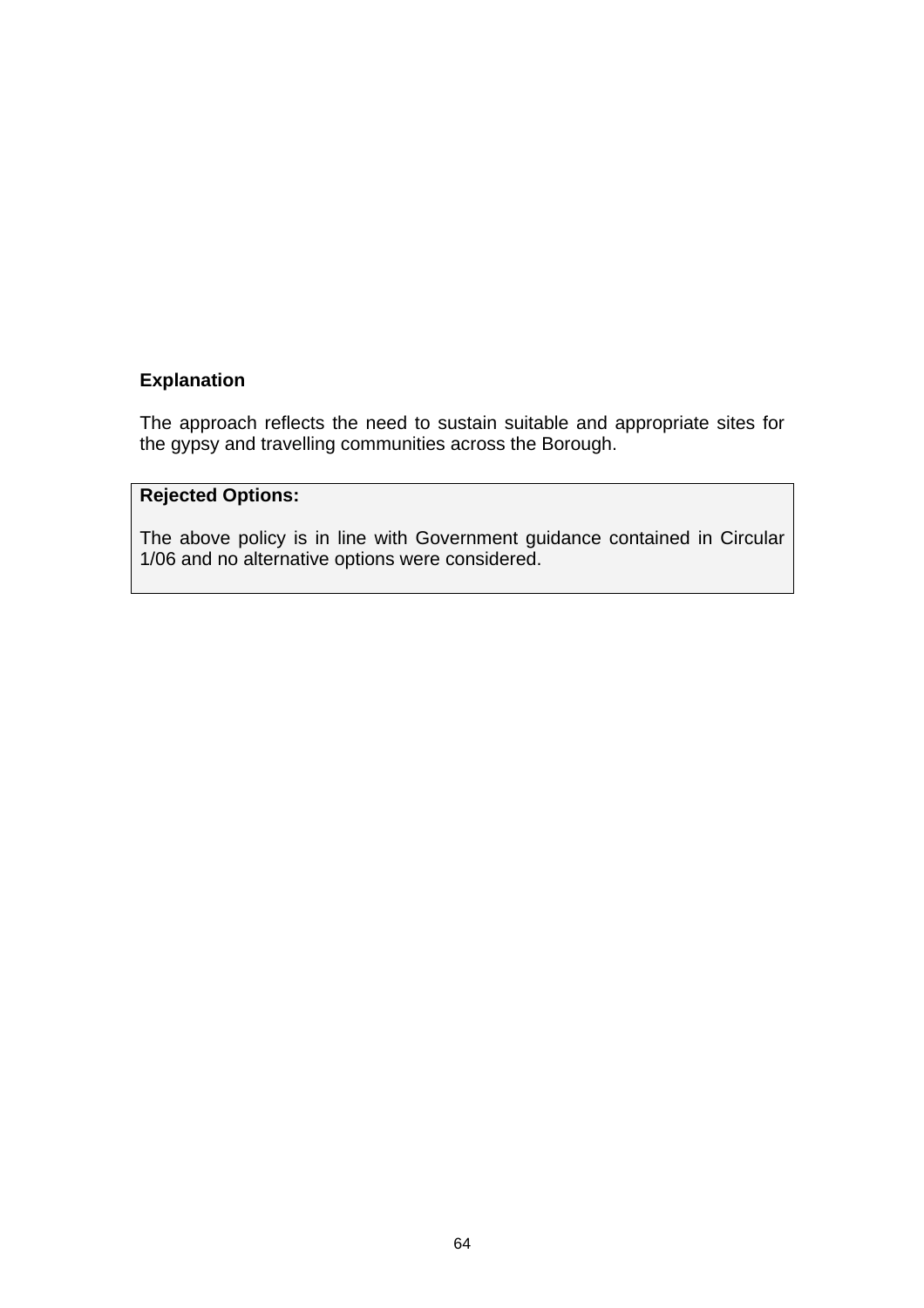# **8 ECONOMIC REGENERATION**

The Regional Spatial Strategy Panel Report encourages King's Lynn to develop as a Key Centre for Development and Change to provide local access to services, reducing the need to travel to larger centres such as Norwich, Peterborough or Cambridge. The Council must continue to plan for growth and will seek to foster the local economy by promoting sustainable economic development including retail, employment, long-stay tourism, recreation, leisure and cultural services in accessible locations within the Borough.

# **Location of Economic Development, Retail and Tourism**

#### **Introduction**

In locating economic development, a balance must be sought between providing local services and facilities that offer convenience and reduce the need for residents to travel, otherwise consumers will become over-reliant upon the larger towns/cities outside the Borough. Failure to plan for growth can only stifle the local economy. Lost investment in the local economy will result in stagnation within local services and possible reduction of choice, increased difficulty in accessibility and reduced employment opportunity.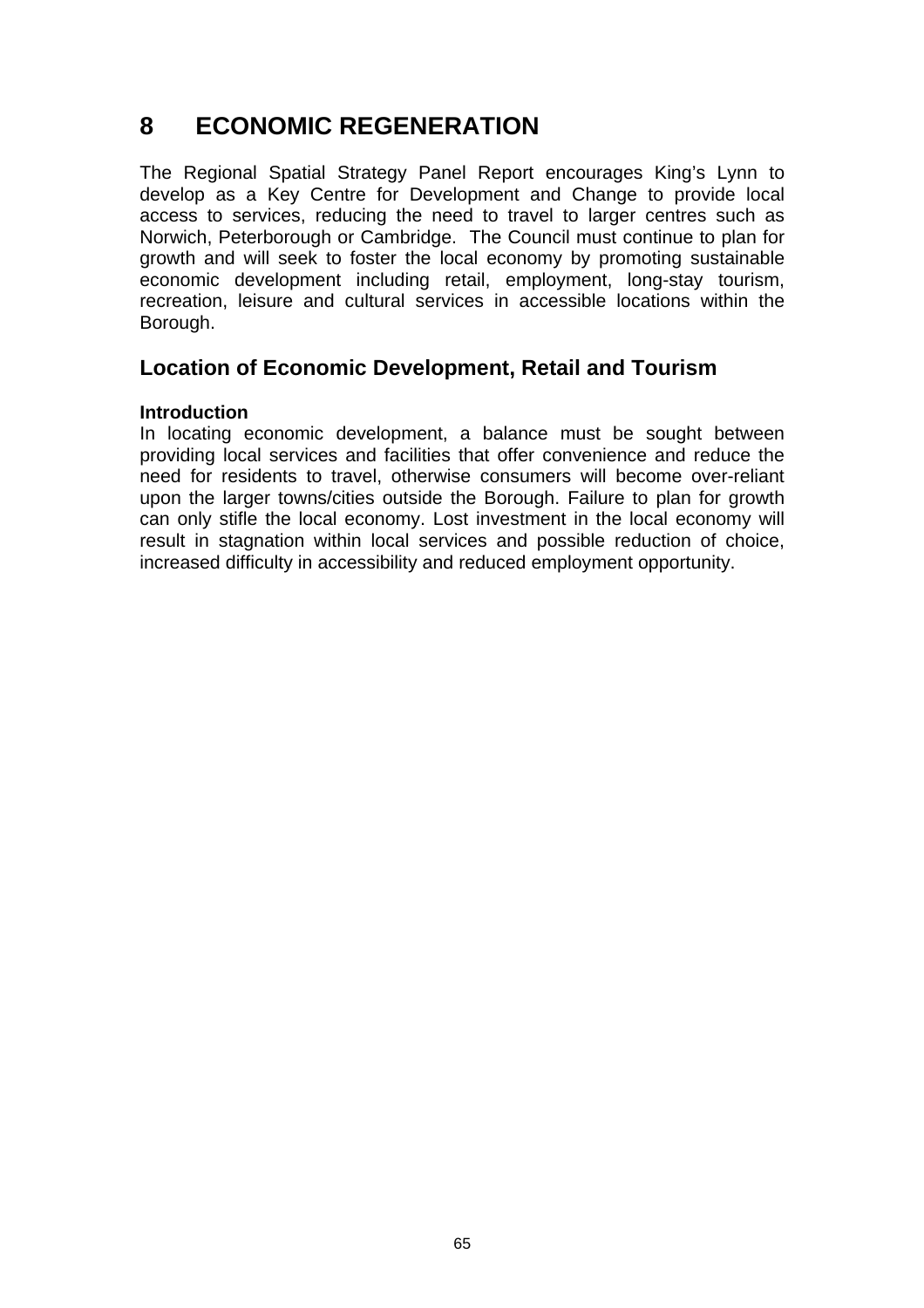#### **19. Preferred Policy Option: Location of Economic Development, Retail and Tourism**

Policies in the plan will indicate that::

Accessibility to services will be improved by focusing appropriate development within **King's Lynn**, **Downham Market** and **Hunstanton** town centres where a choice of means of transport can be maintained or improved in attractive and safe environments. Preference shall be given in particular to locations where services are accessible on foot and by bicycle.

Elsewhere within the urban areas, local centres may provide for small scale convenience shopping. Proposals for retail development exceeding 500 sq.m. trading floorspace and assembly users and other similar uses attracting large numbers of people outside the existing town and Gaywood district centre will be assessed with particular regard for evidence of:

- i) their impact on the development plan strategy;
- ii) whether the applicant adopted a sequential approach to site selection and the availability of alternative site
- iii) the impact, including cumulative impact with other recent or permitted development, on the vitality and viability of existing centres;
- iv) their accessibility by a choice of means of transport including pedestrians and cyclists;
- v) their effect on overall travel and car use;
- vi) any significant environmental impacts.

# **Explanation**

New and improved businesses, services and facilities must be appropriately located in locations which are sustainable, offer ease of accessibility by a choice of transport not simply for the convenience of reduced journey times, but also to minimise the need for separate journeys and to reduce greenhouse gas emissions. Location ultimately influences consumer choice beyond the realm of comparison goods; poor location effectively limits accessibility to the range of services otherwise available.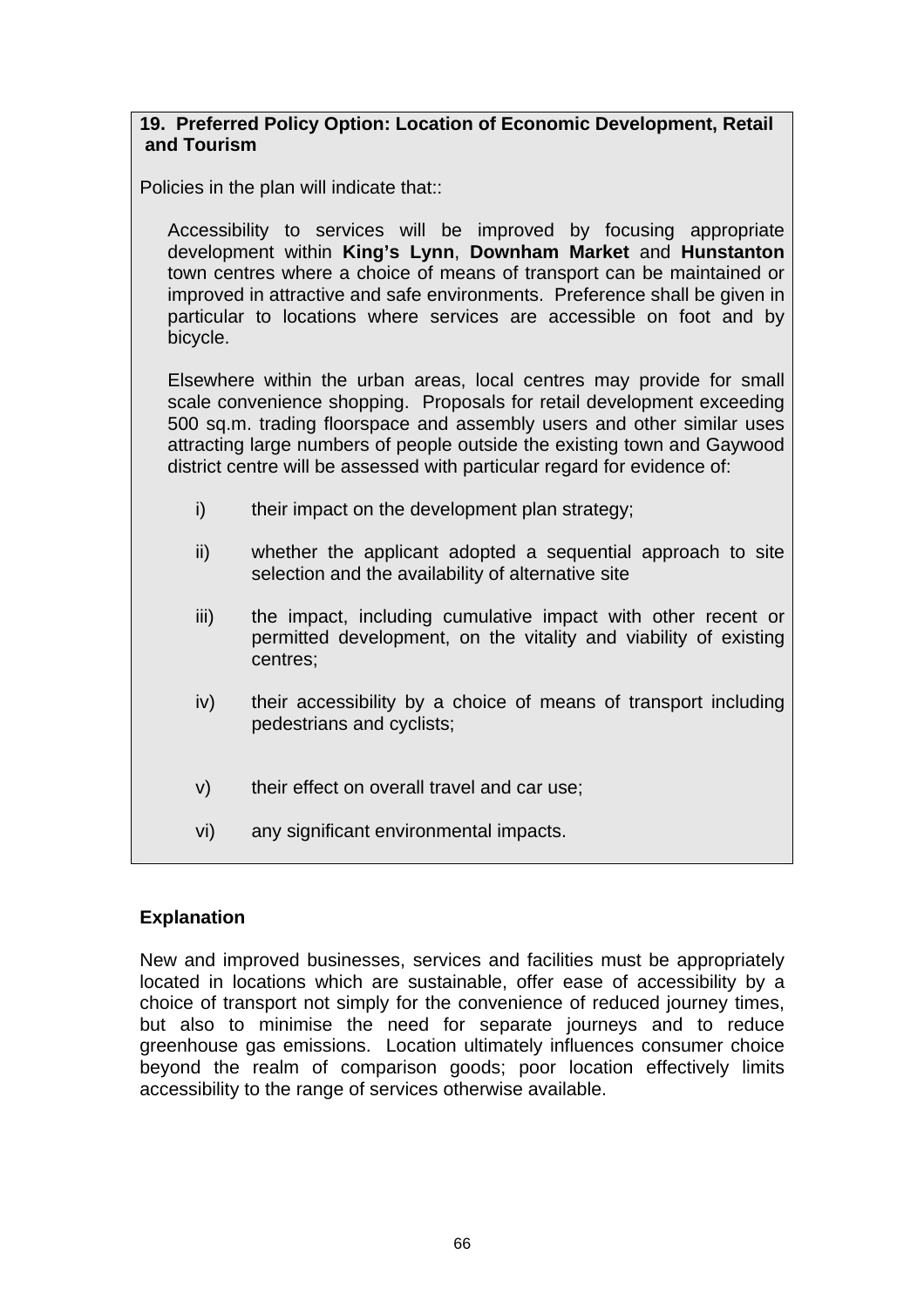# **Rejected Options:**

Unplanned growth of economic development, retail and tourism facilities in locations, which are unsustainable, not easily accessible to consumers leading to a stifling economy.

# **Growth of Towns and Gaywood District Centre**

### **Introduction**

The Council will identify a capacity for growth in the range of shopping, leisure and associated local services within the towns and the Gaywood district centre. This capacity will be defined with regard to:

- identified deficiencies in the range and mix of services, open space and scope for community and civic activity;
- availability of appropriate sites:
- accessibility by means other than the private car, particularly access for pedestrians and cyclists;
- regeneration and environmental improvement;
- employment skills;
- safety and social provision;
- ensuring high quality design in the public realm;
- the need to protect the historic town centres and character of settlements.

Current Local Plan policies advocate a trading floorspace limitation of 500 sq.m. This figure is subject to further investigation.

### **20. Preferred Policy Option: Growth of Towns and Gaywood District Centre**

- New capacity for retail, leisure and services shall be accommodated on brownfield sites in locations that can be realistically developed within the time frame of the over-riding plan without adversely affecting the character of the landscape or built environment, or the amenities of those who live or work in or near those areas.
- All new development proposed within these locations is expected to fully integrate within sustainable transportation strategies including, in particular, appropriate pedestrian and cyclist movement to and from the existing centres.

# **Explanation**

The over-arching intentions of this approach are to strengthen King's Lynn's future role as a regional shopping centre and also to improve the accessibility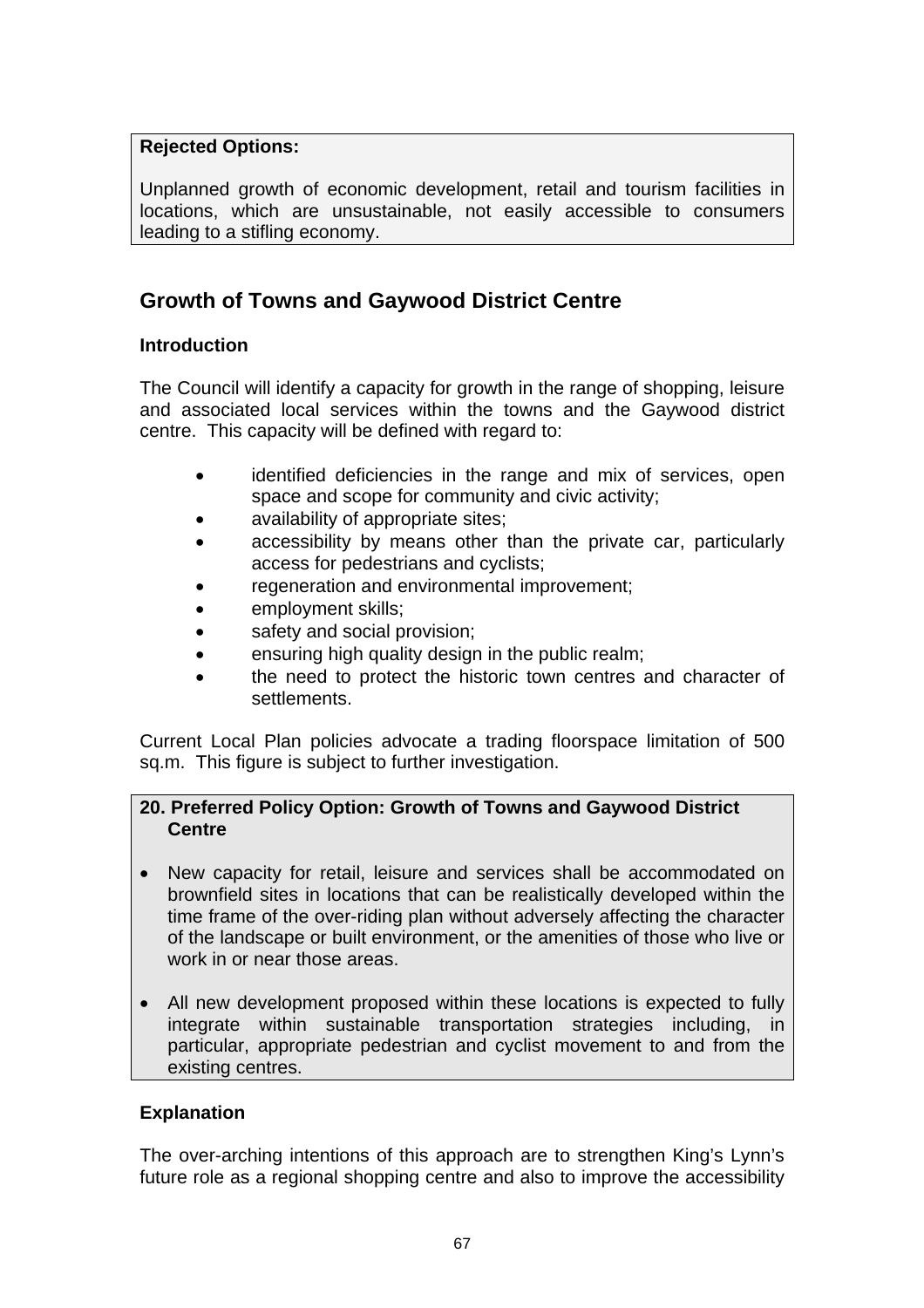and integration of edge of centre development. Most retail development will continue to be concentrated in the King's Lynn Retail Zone and, subject to appropriate sequential testing, the present Mixed Use Zones.

In both Downham Market and Hunstanton there will be continued provision for shopping and associated uses within the Town Centre Zones to support their continued role in providing a range of facilities and services for their rural catchment areas.

Proposals for general industry, and storage and distribution unsuited to town centre locations shall generally be restricted to the existing employment areas to optimise the choice of means of transport available, enable improvements to transportation strategies and minimise the need for extensive travel between settlements.

As far as possible, sequential testing will ensure new sites outside of these areas are well related to the centres to maintain the choice of means of travel and avoid the disaggregation and dispersal of services available. In the villages and rural areas, the needs of the local communities will be supported with appropriate small-scale businesses where these will reinforce community facilities and services or tourism, and there is ease and convenience of access by a choice of means of travel. However, this development should not result in the loss of productive agricultural land and should avoid the loss of undeveloped land unless there are overriding reasons to develop in these areas.

#### **Rejected Options:**

Continued expansion of out of town retail centres without careful sequential testing is disregarded as being contrary to current Government guidance (PPS6).

# **Employment Sites and Premises**

#### **Introduction**

The Core Strategy policy approach seeks to develop employment opportunities with a particular focus on existing industrial and commercial land in the three main settlements of King's Lynn, Downham Market and Hunstanton. Where proposals relate to the redevelopment of existing industrial and commercial land outside these settlements and the Borough's villages, the Council will have regard to national policies relating to the protection of the countryside.

The strategy is based on the need to sustain and enhance the Borough's economic performance. The provision of appropriate, well-located additional employment floorspace is essential to ensuring the Borough's future economic well being. We are committed to ensuring that, where appropriate, local businesses have the opportunity to expand or relocate within the Borough.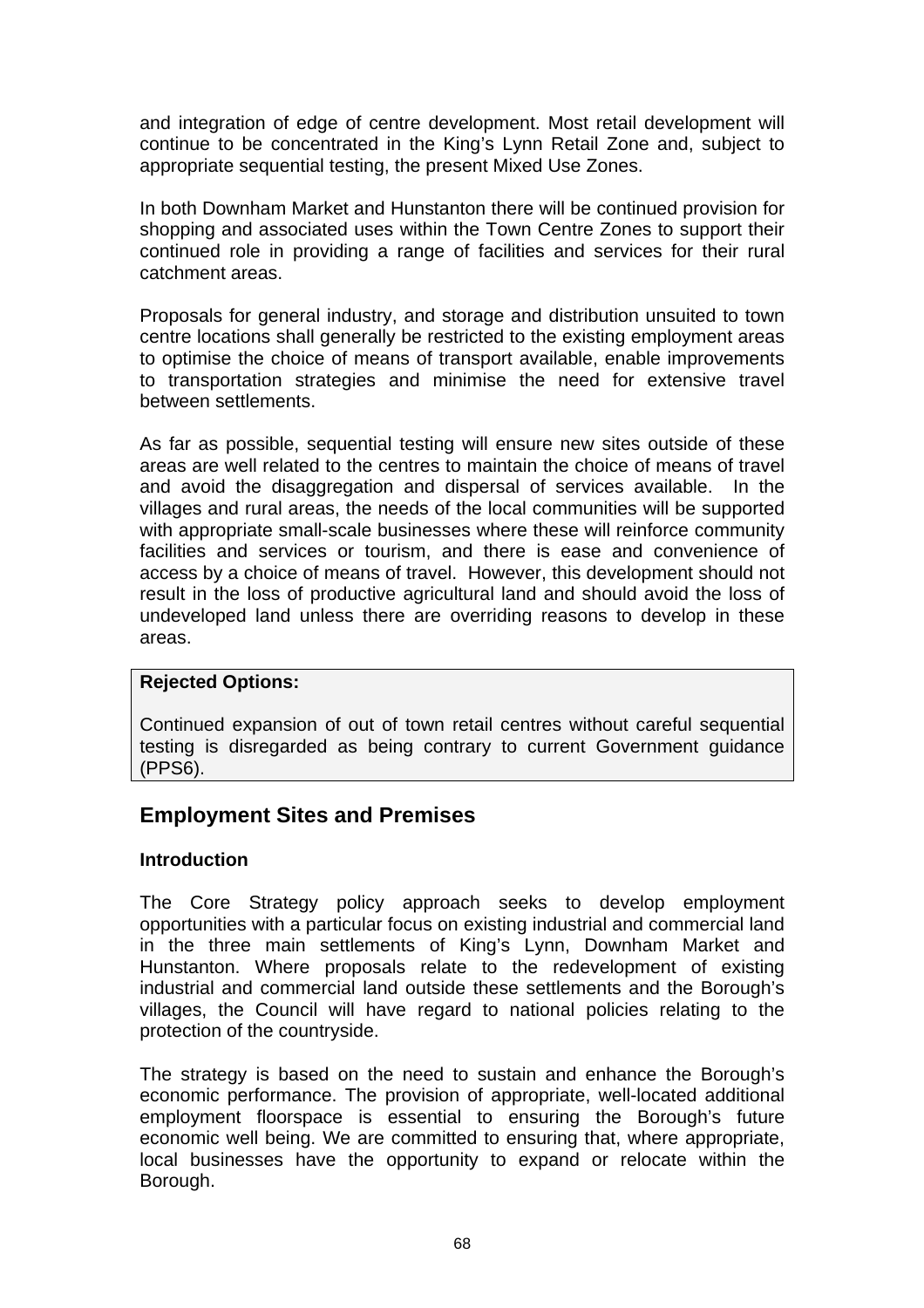# **21. Preferred Policy Option: Employment Sites and Premises**

A range of locations, types and sizes of employment premises and sites will be provided to meet the needs of the economy, particularly having regard to the needs of specific sectors of the business community within the period 2006-2021. This includes:

- Existing commitments in the form of sites with planning permission or completed since 2006.
- New allocations for employment land where recommended in the Employment Land Review.
- Development for business, industry or warehousing on existing sites, including extensions, redevelopment or intensification of use.
- Development as part of the regeneration and redevelopment package of sites identified in the Urban Development Strategy.
- The use of agricultural or other rural buildings within the objectives of the rural areas strategy.

The Preferred Option is to locate new employment development in the three main towns in order to address the balance between jobs and housing, in locations that have good access by public transport, walking and cycling, and primarily on previously developed land. Undeveloped land should only be developed where there is an overriding reason for its development, taking all sustainability factors into account.

# **Explanation**

The expansion of the West Norfolk economy can only be assured if there is sufficient quantity and quality of industrial/warehousing/office land and sites available to meet needs. The allocation of new employment sites to meet clearly identifiable requirements over the plan period is an important part of this. The preferred option is considered to be the most sustainable option that will meet the objectives.

#### **Rejected Options:**

This is in line with guidance in Planning Policy Guidance Note 4 – Industrial, Commercial Development and Small Firms. There are no alternative options.

# **Location of Office Development**

#### **Introduction**

Office buildings tend to be used more intensively than other types of business premises. It is important to locate office developments where there is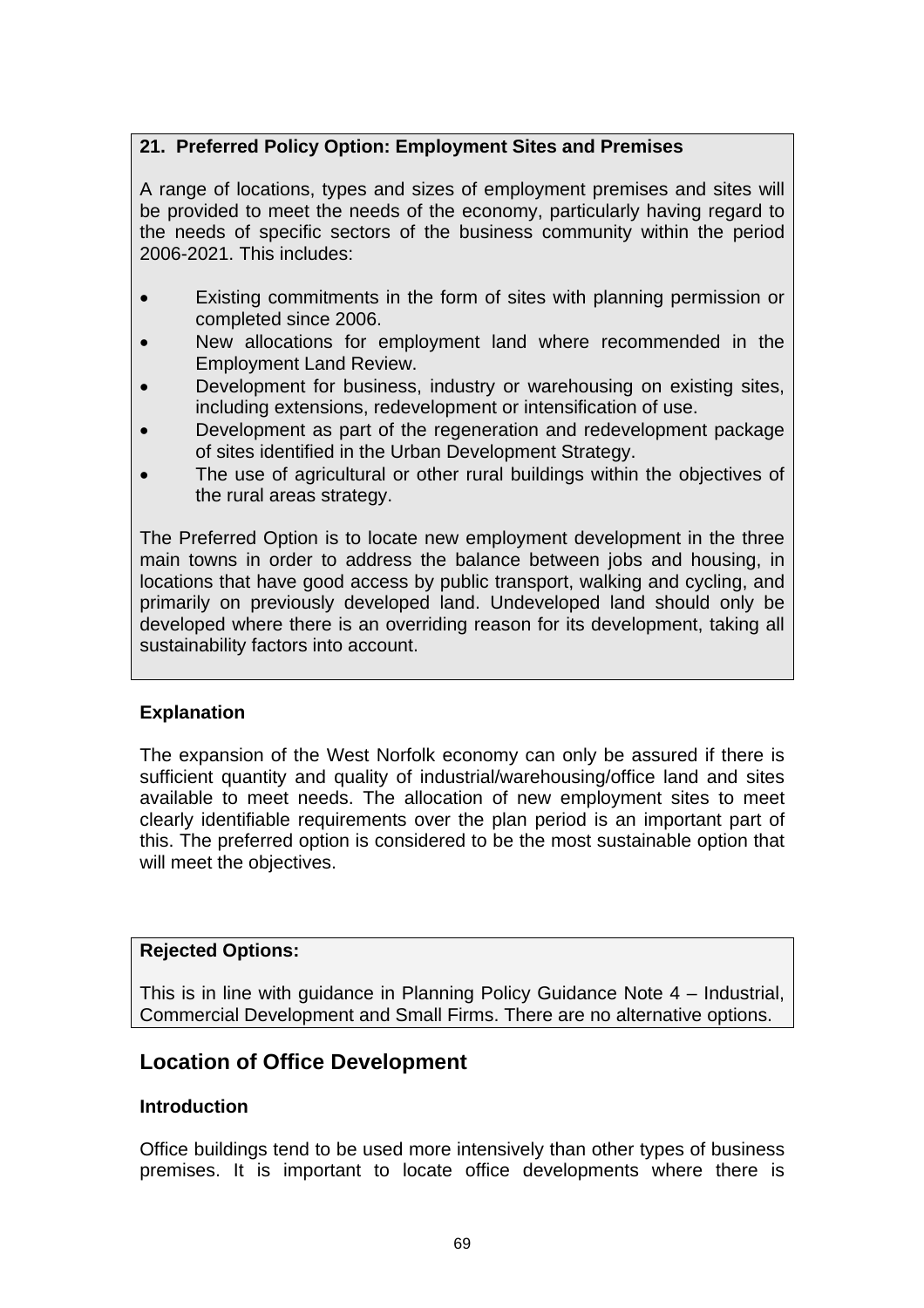relatively good access by public transport, to reduce the need to travel by private car.

### **22. Preferred Policy Option: Location of Office Development**

Policies in the plan will indicate that:

- Proposals for large-scale office development (of at least 500 sq. m. floorspace or 0.5 hectare in area) on unallocated land should be limited to sites within the settlement boundaries of towns, and situated in town centres where there is capacity and where this is in keeping with the character and function of the centre.
- Where large-scale office developments cannot be accommodated within the town centres, it should be demonstrated that no sequentially preferable site is suitable or available (starting with edge of centre sites and locations with good access to high quality public transport, then out-of-centre locations).
- Proposals for minor office developments (of less than 500 sq. m. floorspace, or 0.5 hectare in area) will be allowed within the settlement boundaries where this is appropriate to the scale, function and character of the settlement.

# **Explanation**

National guidance suggests that such proposals are most appropriately located in town centres wherever possible. As well as being accessible locations this can help to support the vitality and viability of other town centre uses such as shops and restaurants. Where a suitable town centre location is not available, the policy approach would steer proposals to the next most accessible location.

The requirement to follow a sequential approach does not apply to small office schemes as it is recognised that modest employment-generating uses can help to provide jobs in rural areas, and does not generate the same number of trips. Nonetheless it will be important to ensure that any increase in traffic generated does not have an adverse impact upon the rural road network. It is therefore proposed that small-scale office development may be appropriate within the defined settlement boundaries of key service centres and other villages. Live–work units will be also encouraged especially in the villages.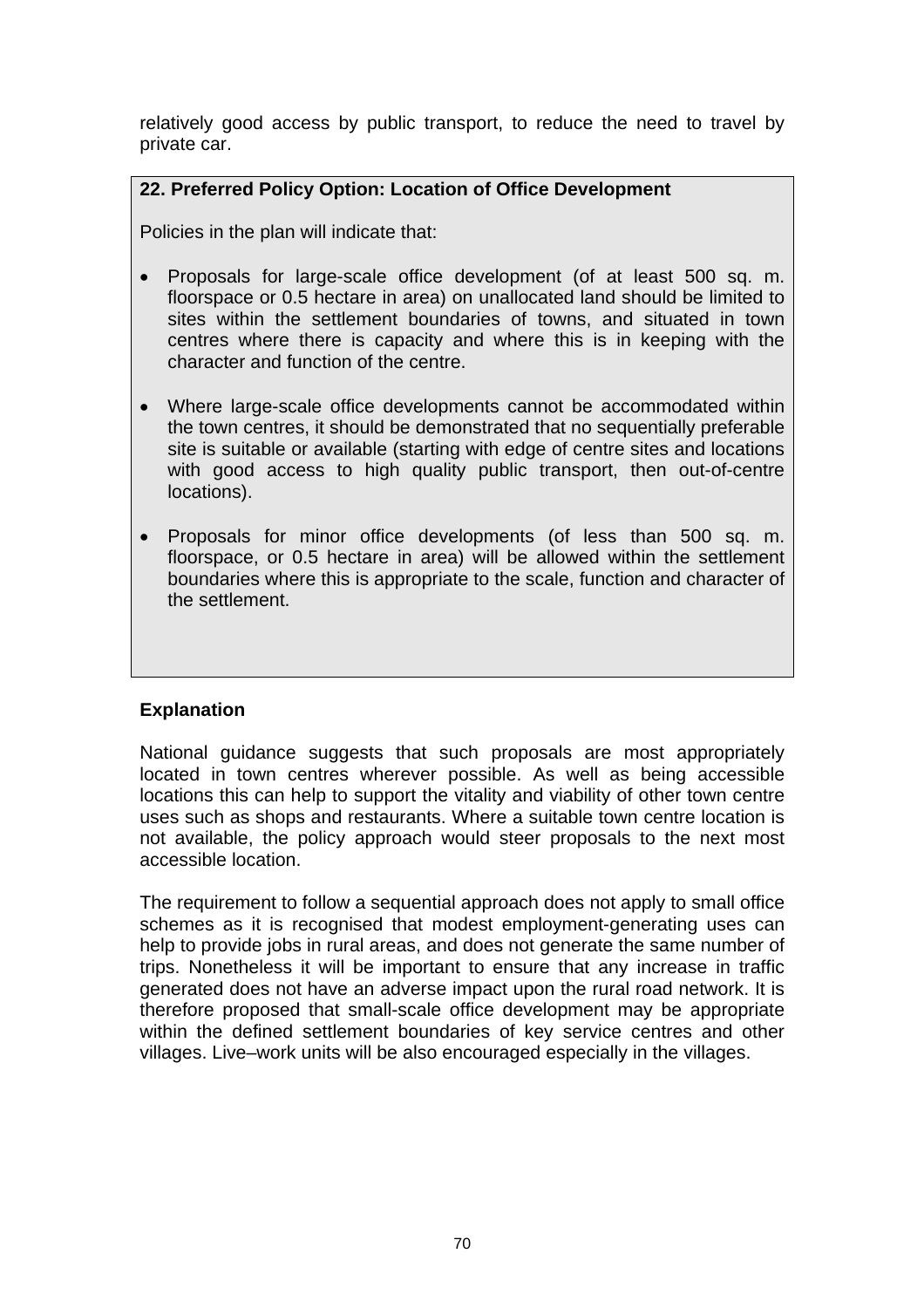#### **Rejected Options:**

The option of having no differentiation between larger and smaller scale sites is rejected. This option would allow large-scale development in rural areas, which is likely to face limitations on infrastructure and would be out of scale and character with the locality. While the Council recognises the need for rural employment opportunities, it would be unsustainable to locate large-scale development in such locations.

# **Location of industrial and warehouse development**

#### **Introduction**

Industrial and warehouse developments are less well suited to town centre locations, due to the generation of heavy vehicle movements. However planning guidance emphasises the importance of focusing large-scale employment development in sustainable locations.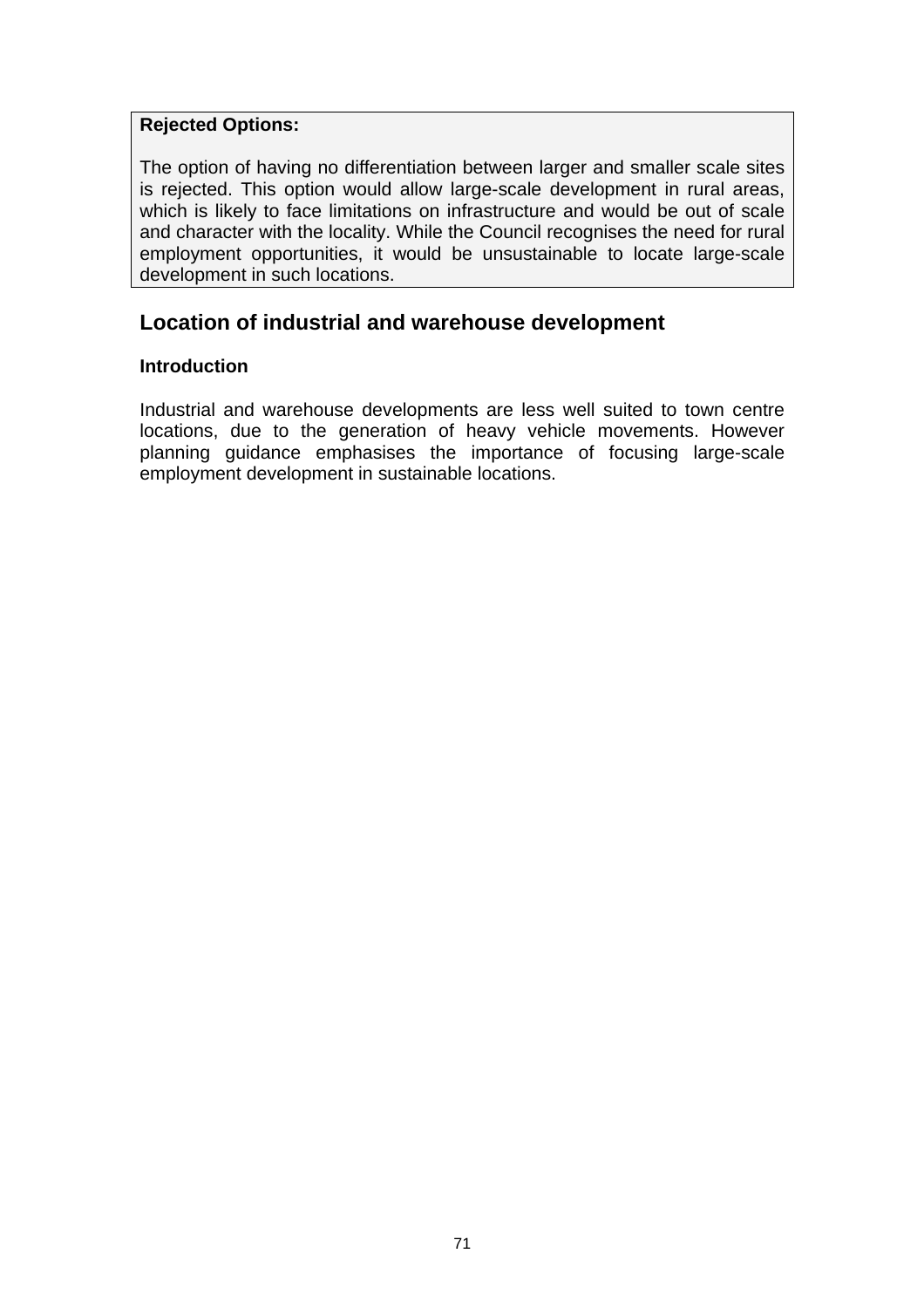### **23. Preferred Policy Option: Location of industrial and warehouse Development**

Policies in the Plan will indicate that:

Proposals for large scale industrial or warehouse developments (of at least 500 sq m floorspace or 0.5 hectare in area) should be limited to:

- i) sites within the defined limits of the towns and key service centres;
- ii) sites within established industrial estates, distribution and business parks;
- iii) situations where an existing firm requires additional space in order to expand providing that:
- a) the proposal does not harm the character and the appearance of the building or the locality
- b) the proposal is in scale with the location, particularly in relation to the amount and nature of traffic generated; or
- c) where it involves the conversion or redevelopment of suitable existing buildings in the countryside.

Proposals for minor industrial or warehouse developments (of less than 500 sq m floorspace or 0.5 hectare in area) will be allowed in the same locations, and an additionally:

- i) on sites within the defined boundaries of key service centres and other villages; or
- ii) as part of appropriate farm diversification schemes provided for elsewhere in the plan.

# **Explanation**

Focusing such development within the towns and key service centres and on previously developed sites will prevent inappropriate development in the countryside.

As with office developments a more flexible approach is appropriate for small industrial and warehouse schemes, which can provide jobs in rural areas and boost the rural economy. The proposed approach also reflects Government support for existing businesses in the countryside and for the business re-use or re-development of appropriate rural buildings. However it will be important to ensure that even small schemes will not have an adverse effect on the local character, environment or the rural road network.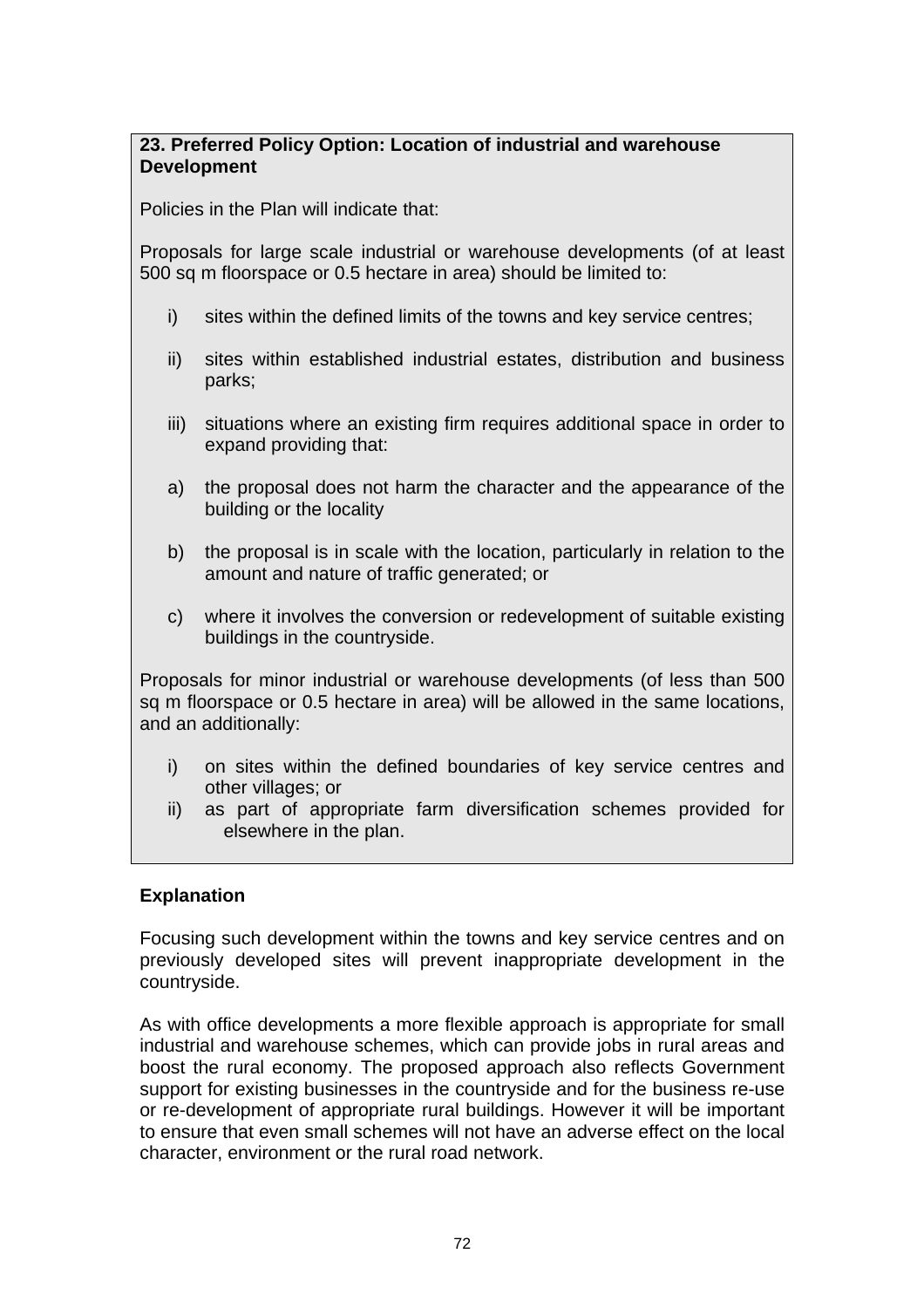## **Rejected Options:**

The option of having no differentiation between larger and smaller scale sites is rejected. This option would allow large-scale development in rural areas, which is likely to face limitations on infrastructure and would be out of scale and character with the locality. While the Council recognises the need for rural employment opportunities, it would be unsustainable to locate large-scale development in such locations.

# **Redevelopment of office, industrial and warehouse sites**

## **Introduction**

It is essential to ensure that adequate provision of employment land and buildings are made, ensuring an appropriate selection of employment sites to provide a sufficient choice to meet foreseeable needs.

#### **24. Preferred Policy Option: Redevelopment of office, industrial and warehouse sites**

Industrial and employment land which has a sustainable location will be safeguarded vigorously and development proposals should not entail the loss of established industrial estates, distribution and business parks, or of other sites used (or last used) for such purposes, unless it can be demonstrated that:

- Continued use of the site for B1, B2 or B8 purposes is no longer feasible, taking into account the site's characteristics and existing/potential market demand; or
- Use of the site for B1, B2 or B8 purposes gives rise to unacceptable environmental or traffic problems; or
- An alternative use or mix of uses offers greater potential benefits to the community in meeting local business and employment needs.

Redevelopment of employment sites in town centres will include an appropriate mixture of uses.

The only restriction on their reuse will be for uses that cause traffic, noise or other environmental effects that may cause adverse impact on neighbouring uses. Consideration should be given to redevelopment sites outside employment allocations and Built Environment boundaries; where the nature of the use needs to be located outside of towns and villages.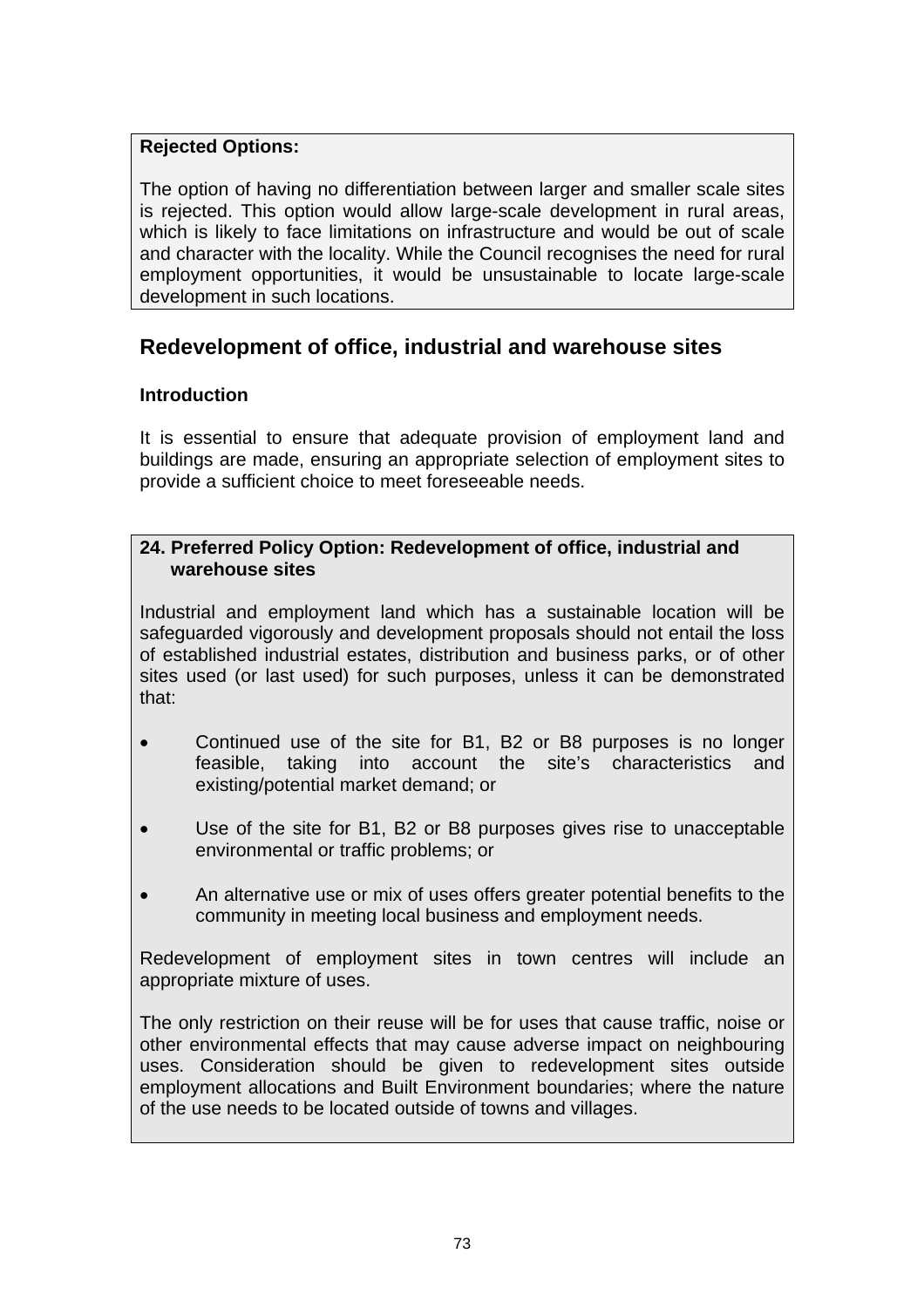The Council will review employment land allocations through its Annual Monitoring Report and will allocate surplus or unsuitably located employment land for alternative purposes where appropriate.

## **Explanation**

Where established employment locations come under development pressure, this pressure can pose a threat to existing employment uses. The preferred option is considered to give a reasonable level of protection for sites for employment use but will not be too restrictive so that vacant land and buildings become derelict or previously developed land is not re-used.

The preferred approach is considered to offer the best outcome in terms of achieving a balance between recycling well-located previously developed land, protecting the amenity of surrounding areas and meeting the employment needs of the Borough.

## **Rejected Options:**

An alternative option would not include the restrictions on the redevelopment of employment sites for other uses, which could result in the loss of quality employment sites. This is contrary to PPG4 and regional and borough-wide strategies. This approach would have a significantly detrimental effect on the economy of the Borough and the region. There is not considered to be an alternative option for consideration in terms of the location of uses that cause traffic, noise or other environmental effects.

# **Promoting Tourism**

## **Introduction**

Tourism makes a significant contribution to the economic vitality of the area and it can be difficult to separate this from retail and other similar activities. Tourist attractions can exist side by side with specialist shopping and individual attractions may even incorporate shopping facilities. Many uses happily co-exist in town centres without any adverse effect; other tourist activities can introduce tensions between the seasonal demands of trade and the year round provision of routine services to those who live and work permanently in the area. Similarly, the specific demands of tourism may threaten the wider enjoyment of the countryside particularly in sensitive areas such as the Area of Outstanding Natural Beauty.

The historic towns of King's Lynn and Downham Market have particular interest as tourist facilities containing both a wealth of historic fabric, and, in the case of King's Lynn, a riverside frontage. These aspects of King's Lynn are highly regarded in the Urban Development Strategy.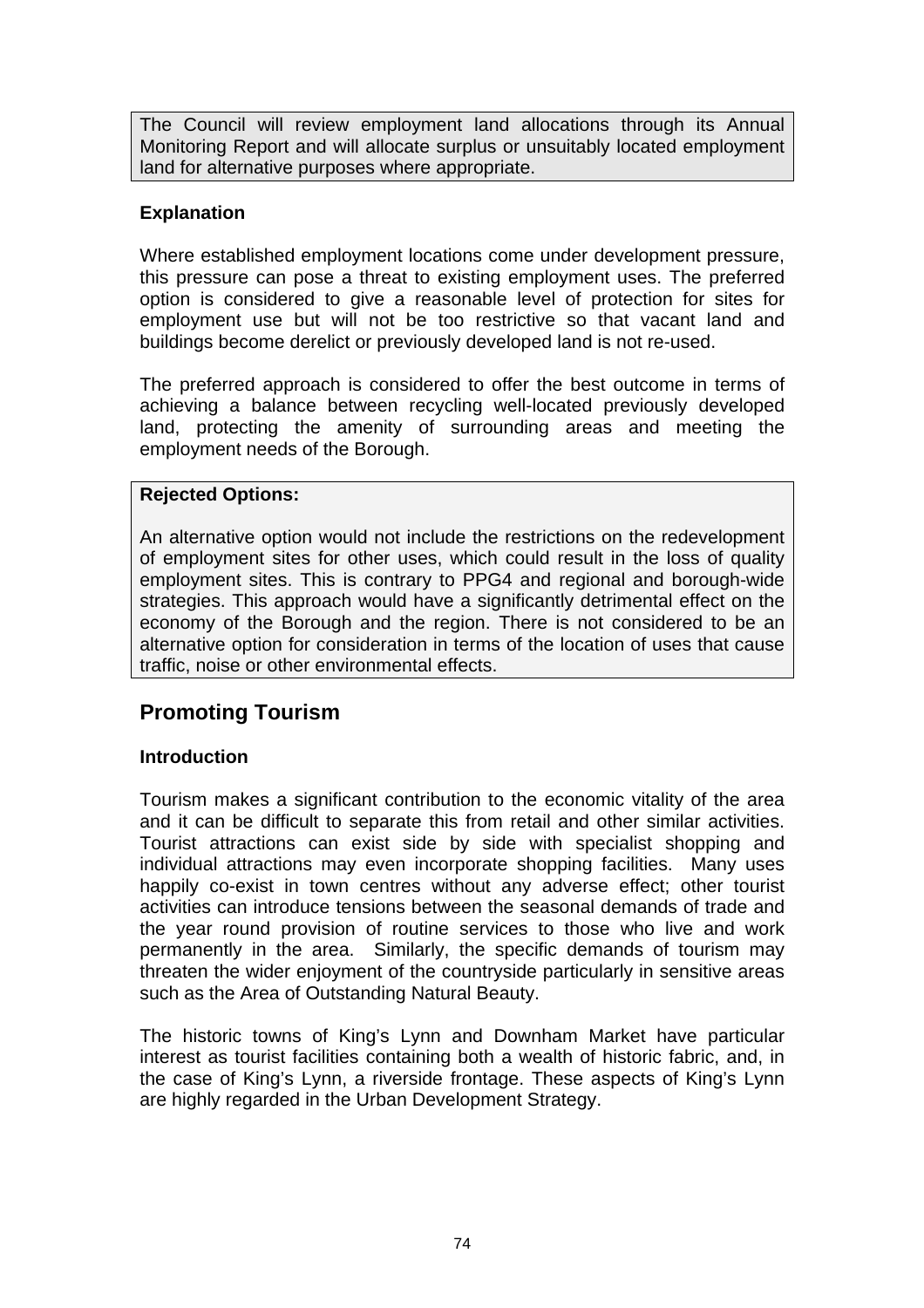Hunstanton also benefits from a historic centre, the legacy of Victorian development following on from the railway in the heyday of English seaside resorts.

Elsewhere within the Borough, there is a diversity of attractions that encourage, or can encourage, further tourist provision to bolster the local economy. These include the caravan parks along the east coast of The Wash; the villages and marshes of the Heritage Coast to the north and the chalk land of the Area of Outstanding Natural Beauty; isolated and remote farms, mills and historic houses scattered throughout the rural areas.

#### **25. Preferred Policy Option: Promoting Tourism**

- The Council will promote the historic parts of King's Lynn, particularly those that front onto the river, and Downham Market as tourist attractions and will encourage tourist related development that does not detract from the vitality or viability of the town centres, or the historic character of the localities or the amenities of those who live or work there.
- The Council will promote the role of Hunstanton as a holiday resort and seek to secure new and improved facilities to regenerate the vitality of the town without detracting from its viability or historic character. Regeneration of the sea-front areas may be required to contribute to or otherwise encourage improvements to public transport, walking and cycling to provide integrated and sustainable links within the town and to other coastal villages and settlements.
- The Council will promote Fens tourism and support appropriate development which is in keeping with the amenity of the area and complies with all other relevant policies in the Local Development Framework.
- The Council will promote the alternative use of agricultural buildings and the creation of small businesses within the rural areas in ways that improve the tourism infrastructure where this can be achieved without impairing a sustainable economy or adversely affecting the viability of existing retail services within villages, or adversely affecting the landscape, built environment, or nature conservation.

#### **Explanation**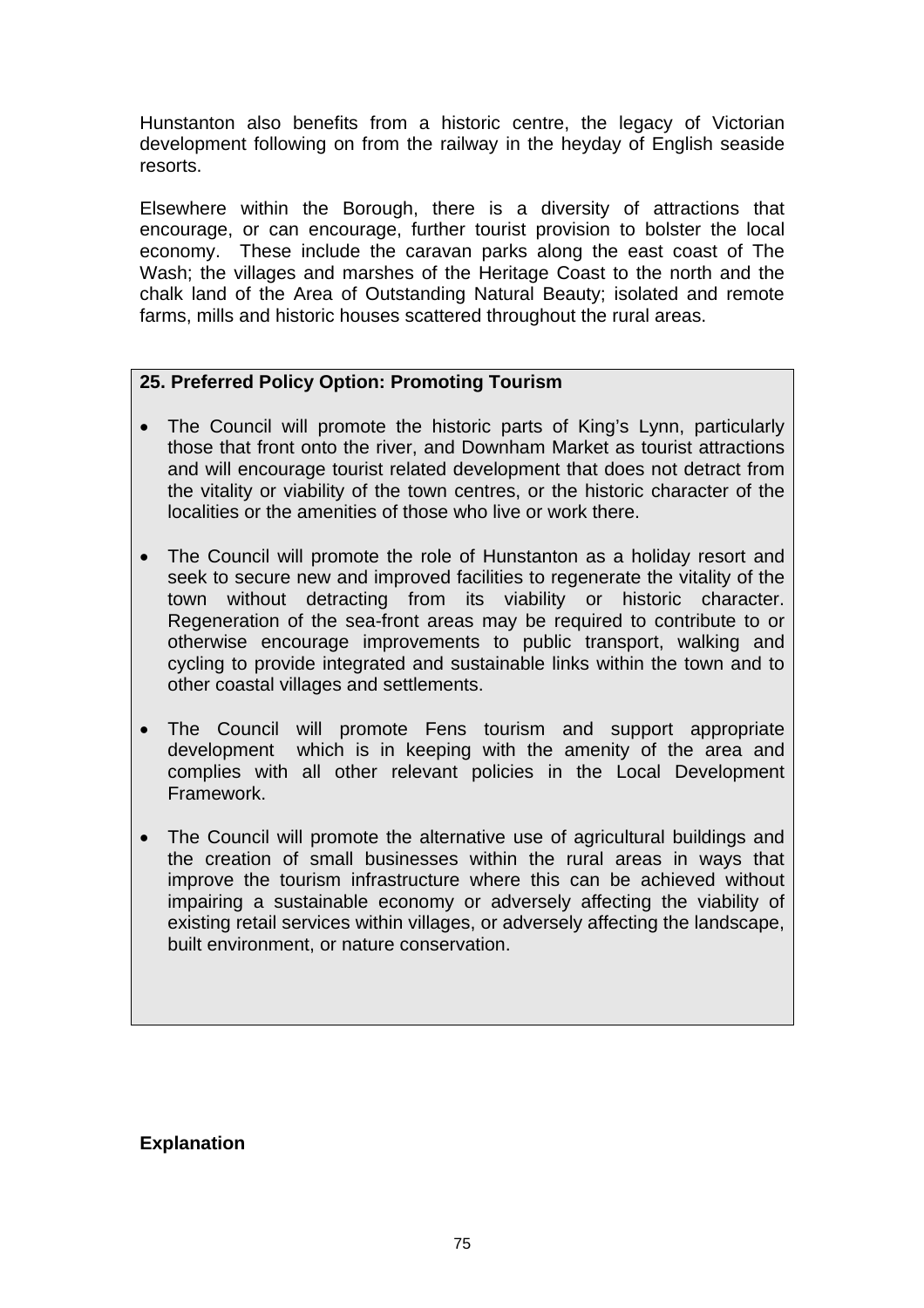Many of the tourist attractions exist because of their historic relationship to the land but their attractiveness can now threaten the broader consensus to protect and conserve the natural and historic features of importance within the landscape. Balances need to be struck if the excesses of unsustainable tourism are not to erode the values of acknowledged importance.

## **Rejected Options:**

To allow tourism development and attractions across the Borough in locations that are unsustainable which adversely affects sensitive sites and does not deliver the objectives of sustainable tourism.

# **Caravans, Cabins and Camping Sites**

## **Introduction**

Holiday and touring caravan parks are an important part of the self-catering holiday sector within the Borough. Whilst this needs to be actively encouraged to support both tourism and economic development throughout the Borough, caravans and other holiday related development are also very intrusive on the landscape. This is particularly the case along the coast, where the popularity of the area and the cumulative impact of caravan and holiday related development is compromising the environmental quality of the area and the special character and condition of the heritage coastline for which a large number of tourists are attracted to the area each year. The Coastal Zone as currently defined on the King's Lynn and West Norfolk Local Plan proposals map is an area of land which is particularly sensitive to development and which is important to protect because of its environmental amenity. The approximate area of the Coastal Zone is shown on the Key Diagram on Page 123. This area will be reviewed as part of the Site Allocations and Policies Development Plan Document.

## **26. Preferred Policy Option: Caravans, Cabins and Camping Sites**

Policies in the plan will seek to address the following:

• Given the existing provision and in the interests of protecting landscape quality, holiday site operators will be encouraged to improve the quality of their sites or relocate away from the most sensitive areas. Permission may be granted for the upgrading, sub-division or relocation of holiday caravans, cabins and camping sites in environmentally sensitive areas of the Borough where this would lead to beneficial visual, ecological or environmental improvements.

#### **Within the Coastal Zone and Area of Outstanding Natural Beauty.**

New or extended sites for static holiday caravans, touring caravans, holiday cabins and camping will not be permitted in the Coastal Zone as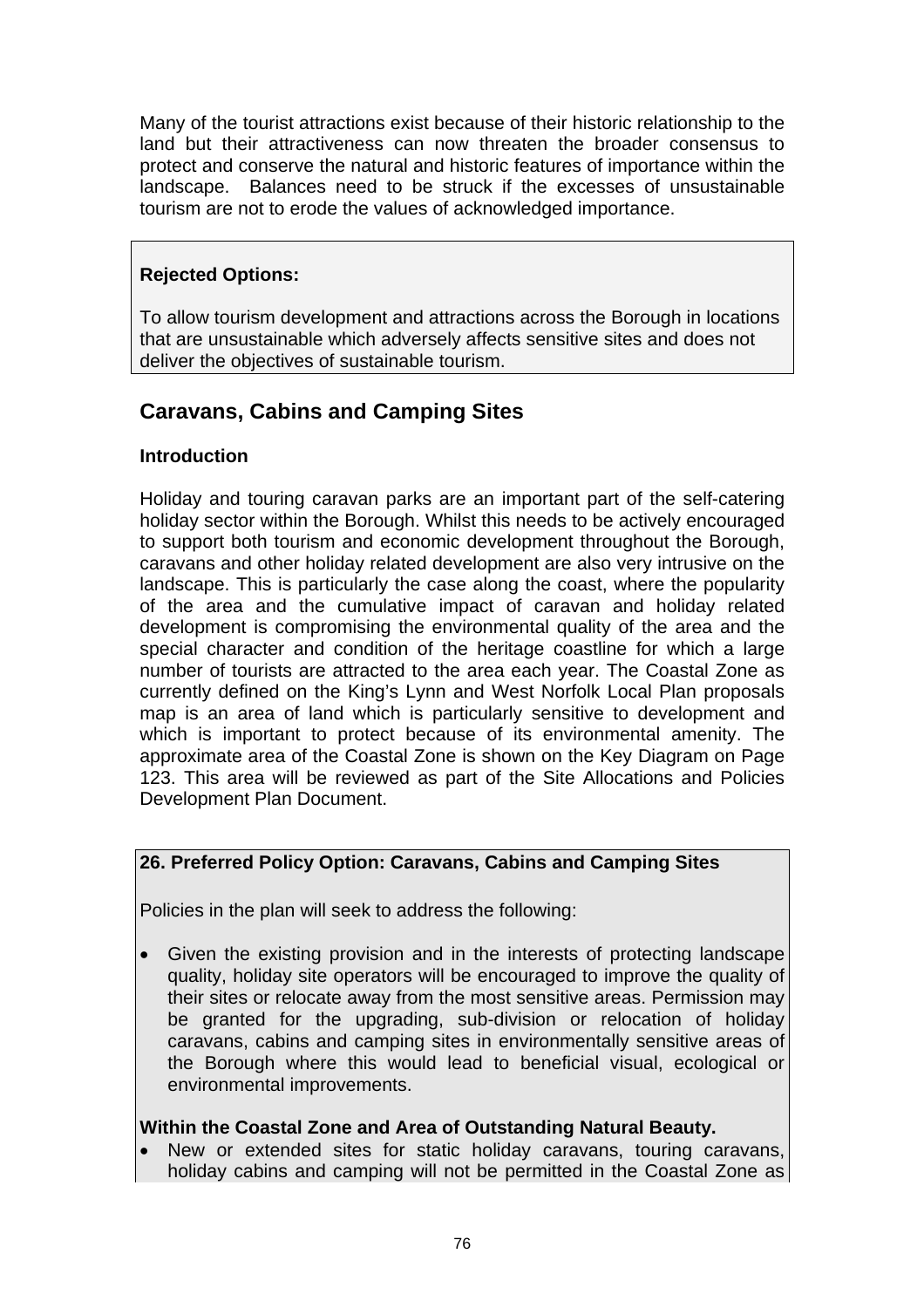shown on the Proposals Map or the designated Area of Outstanding Natural Beauty.

## **Outside the Coastal Zone and Area of Outstanding Natural Beauty.**

- Away from the Coastal Zone shown on the Proposals Map and the designated Area of Outstanding Natural Beauty, new or extended touring caravans, holiday cabins and camping sites which do not impair acknowledged planning interests, particularly landscape character and nature conservation will be permitted.
- Holiday cabins will only be permitted in locations which are appropriate for holiday use and fulfill the requirements of sustainable development. Any cabins permitted will be constructed with materials which are appropriate to the character of the location without providing any adverse visual, landscape or environmental impacts.

## **Explanation**

The preferred options are in the interests of safeguarding suitable accommodation for the self-catering element of the tourist industry within the Borough, whilst ensuring this does not compromise the environmental quality of the area.

## **Rejected Options:**

Alternative options that have been considered are to allow holiday related development in all parts of the Borough. Firstly it may not be essential to provide this type of accommodation in all areas of the Borough. Therefore given the vulnerability and sensitivity of both the Coastal Zone and the designated Area of Outstanding Natural Beauty it is essential that any development permitted in these locations respects the special character of this distinctive area. To allow unrestricted holiday related development in this area would cause severe landscape and environmental impacts, which in the long term could adversely compromise the attraction of the area to visitors.

Secondly to limit caravan, cabin and camping site development to holiday use only will prevent applicants securing what in principle could amount to a dwelling in the countryside, which would be contrary to national, regional and local level policy in respect to new development in the countryside.

# **Key Service Centres**

The Borough experiences particular problems arising from its physical size and dispersed population within the rural areas. Clearly, it will be inappropriate for residents to be required to travel to town centres for all of their needs and some local service is necessary.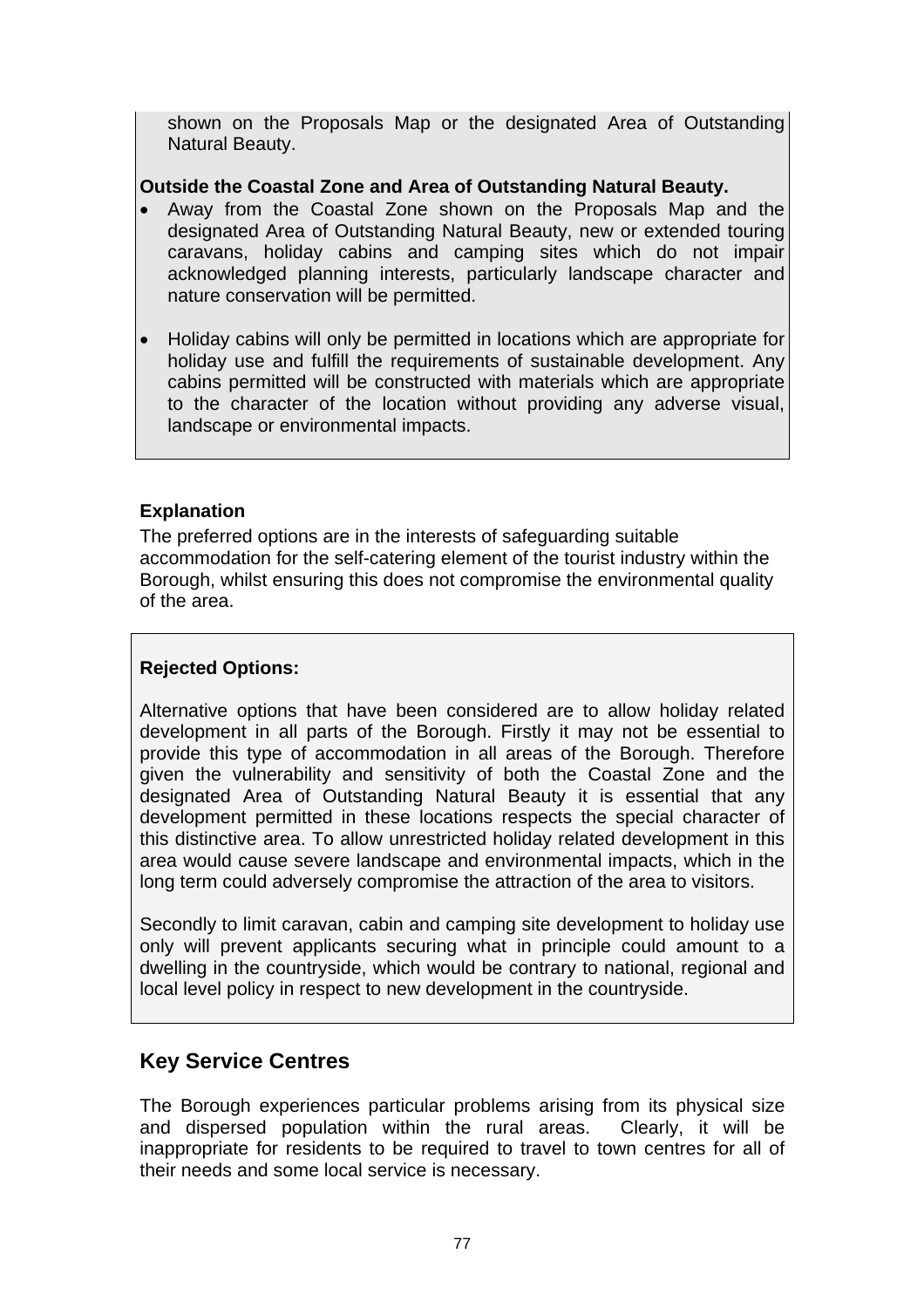To address this issue the Council has identified key service centres serving the broader rural areas, to maintain an appropriate level of convenient retail services and facilities for those residing outside of the towns. Whilst establishing key service centres has already been identified as a preferred option earlier in this paper within 'Achieving Sustainable Development' it is important to make reference to the settlements which have been identified as key service centres within this section:

- Dersingham
- Emneth/Upwell/Outwell (combined)
- $\bullet$  Heacham
- Methwold/Stoke Ferry (combined)

We cannot continue to permit new businesses that have no necessary ties to rural locations and so depend upon excessive travel for their service and customer needs.

Diversification of agriculture and creation of small businesses within the rural areas in ways that improve accessibility to retail, services or local employment is encouraged where this can be achieved without impairing a sustainable economy or adversely affecting the landscape, built environment, and nature conservation.

# **Safeguarding Rural Services - Retention of Village Facilities**

#### **Introduction**

The loss of the last remaining shop, public house or other key facility in a village or neighbourhood can have a serious impact upon access to services (particularly for those without the use of a car), as well as increasing the need to travel and harming the overall vitality of the local community.

#### **27. Preferred Policy Option: Safeguarding Rural Services**

Policies in the plan will indicate that:

- Development proposals should not result in an unacceptable reduction in the availability of key services and facilities in a settlement, unless it can be demonstrated that:
	- i) there is no reasonable prospect of the established use being retained or resurrected; and
	- ii) there is little evidence of public support for the retention of the facility.
- When considering whether an unacceptable reduction would occur,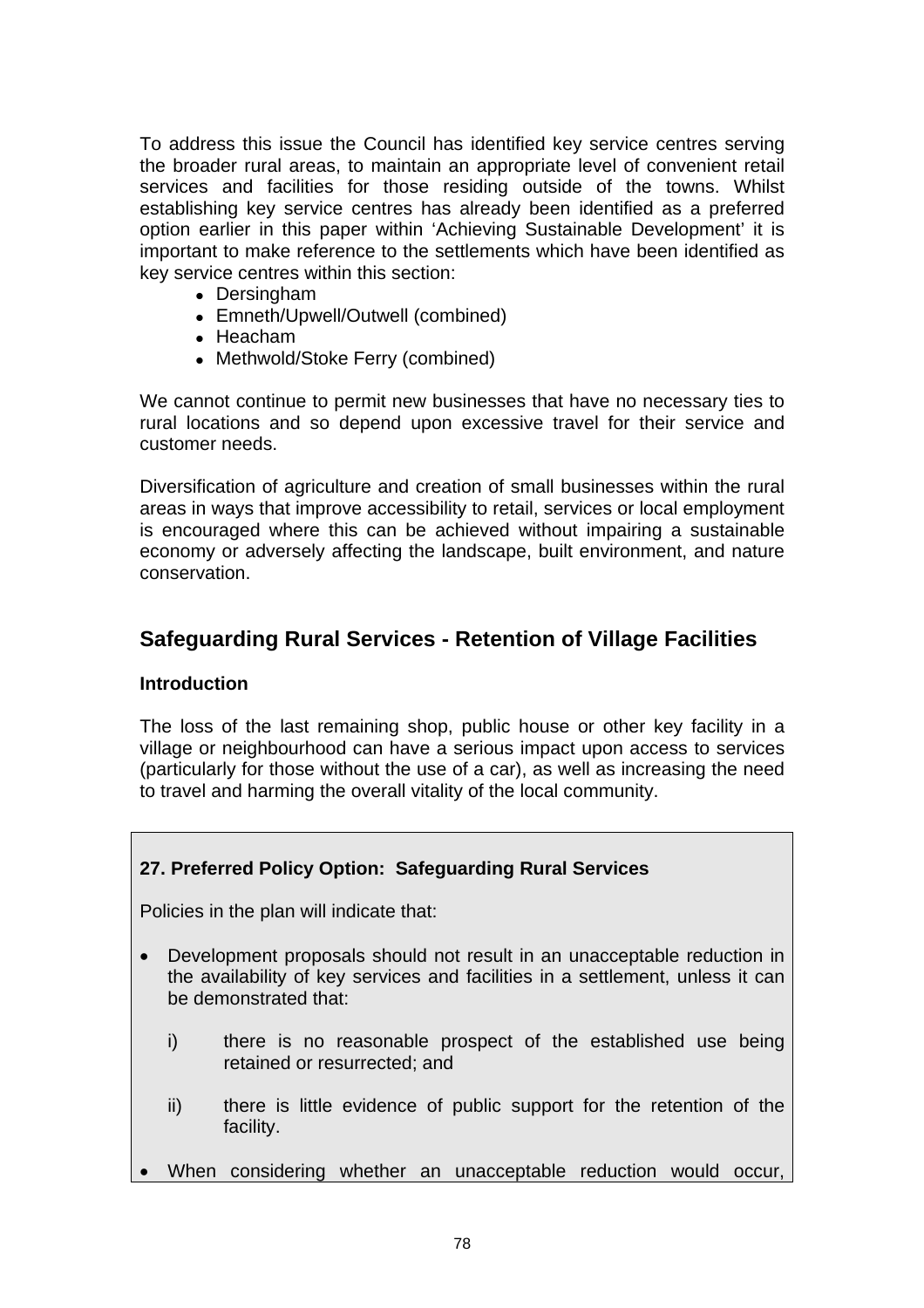consideration will be given to:

- i) Whether the facility is the last of its type within the settlement; and
- ii) Whether the loss of the facility would have a detrimental impact upon the overall vitality and viability of the rural centre.
- iii) For the purpose of this policy, key services and facilities include local shops, post offices, public houses, petrol filling stations, public halls and health care facilities.

## **Explanation**

In key service centres proposals that would result in a significant loss of facilities (even though this may not involve the last shop or service of a particular type) could also have a serious impact. The services of a business consultant will be used to assess the financial and other business information submitted in relation to this policy.

## **Rejected Options:**

This option is in line with PPS7 Sustainable Development in Rural Areas, and there are no alternative options.

# **Farm Diversification**

## **Introduction**

Changes in farming practice, the decline of agriculture and changes to the European Common Agricultural Policy continue to have a major impact on the rural economy.

There is a need to facilitate the diversification of farm-based operations in order to support agricultural businesses and sustain the rural economy. Farm diversification can entail various types of enterprise, such as food processing, farm shops, tourist accommodation, small scale specialist retail, creating workshops for letting to local firms and providing recreation facilities. It is important to ensure that diversification schemes bring long-term and genuine benefits to individual farm operations and the wider rural area, and do not undermine village centres.

## **28. Preferred Policy Option: Farm Diversification**

Policies in the plan will indicate that developments forming part of farm diversification schemes should: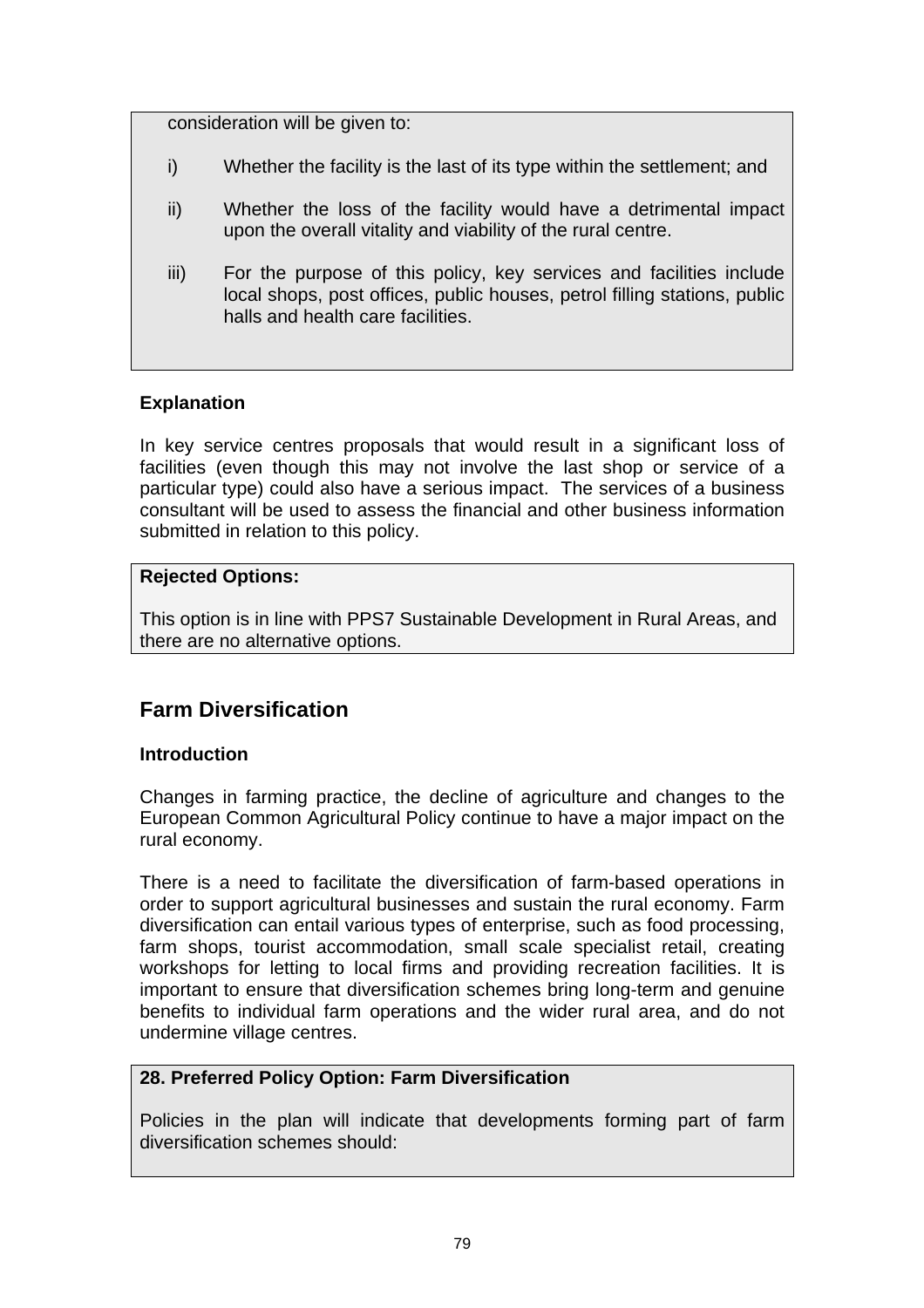- Make an ongoing contribution to sustaining the farm business as a whole;
- Not involve built development on undeveloped sites unless:
- i) the re-use or redevelopment of existing buildings on the holding for the intended use is not feasible, or an opportunity exists to demolish an existing structure and re-build in a more appropriate location; and
- ii) the siting and landscaping ensure that any impact upon the character and appearance of the countryside is minimised, and the development can be assimilated into its surroundings.
- Not involve residential development unless it complies with all other policies in the plan.

Diversification of agriculture and creation of small businesses within the rural areas in ways that improve accessibility to retail, services or local employment is encouraged where this can be achieved without impairing a sustainable economy or adversely affecting the landscape, built environment and nature conservation.

## **Explanation**

Diversification will in most cases involve changing the use of land and/or reusing (or redeveloping) existing buildings. Development on new sites will be discouraged unless it is the only feasible option, or enables the clearance and replacement of a badly sited structure. The policy approach outlined above sets out necessary criteria to ensure that any building on undeveloped sites is small in scale and carried out in the most environmentally sensitive manner.

## **Rejected Options:**

1. Any building on undeveloped land in association with farm diversification schemes could be restricted from alternative uses in order to protect the countryside from further development. However, this would restrict the ability of farm businesses to diversify, which in itself could harm the character of the countryside (as healthy farm businesses are necessary if farmers are to be able to maintain their holdings).

2. A more flexible approach to the siting and/or scale of new development could be employed (for example, by removing the presumption that existing buildings should be re-used where possible, or by increasing the maximum size of buildings allowed). However, this would increase the likelihood that new buildings would be erected in preference to re-using existing structures, thereby increasing the amount of built development in the countryside. If a retail use were involved (such as a farm shop), allowing a greater scale of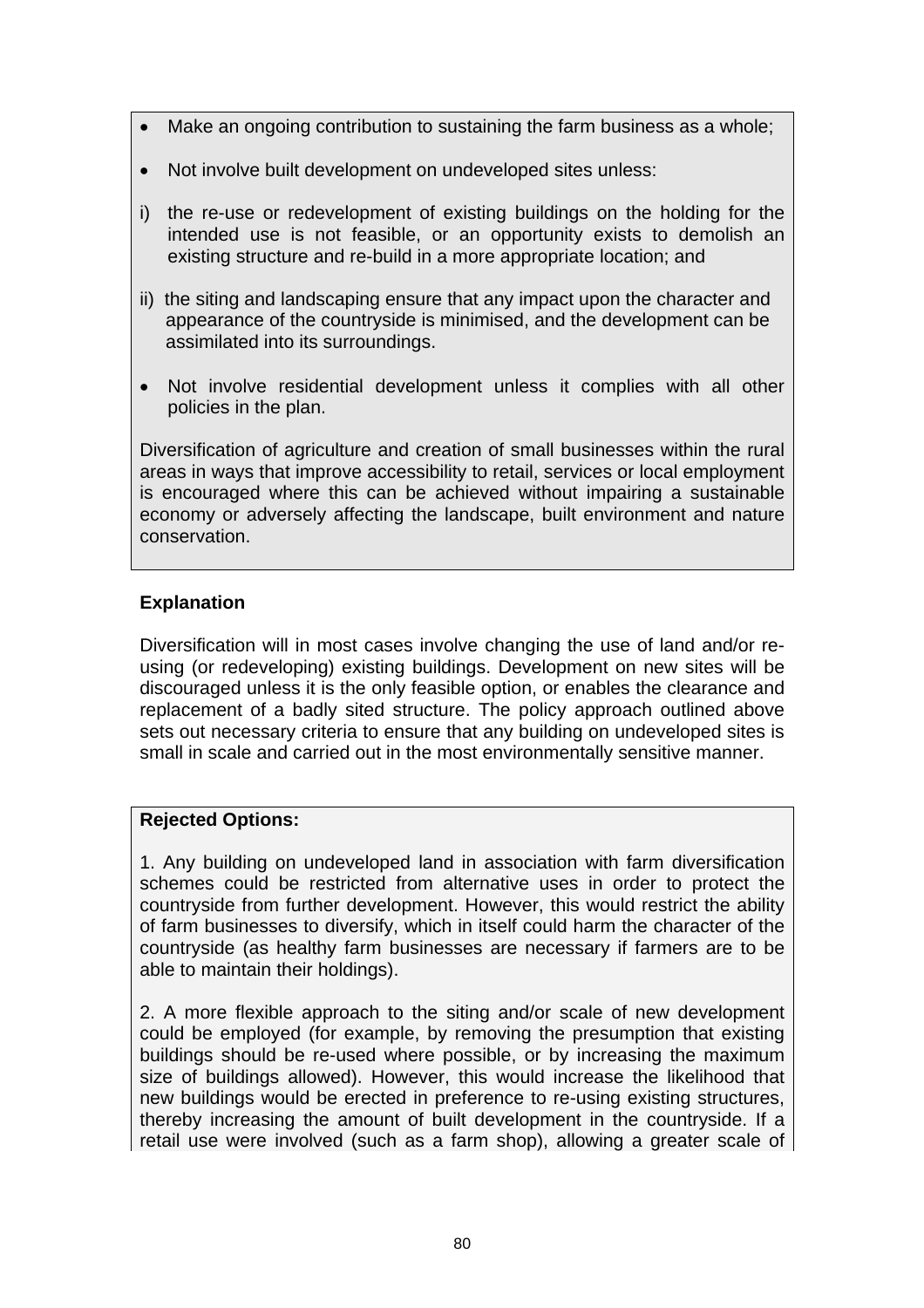development would in addition be likely to attract a greater volume of carborne trips, contrary to Government guidance.

## **Re-use and redevelopment of rural buildings for employment**

#### **Introduction**

The Borough contains large numbers of old farm buildings and other structures that are of historic or visual interest and make an important contribution to the character of the area. Many buildings in the countryside used for farming and other activities can be re-employed for a variety of purposes and the Council is keen to resist the loss of important employment sites in rural areas.

#### **29. Preferred Policy Option: Re-use and redevelopment of rural buildings for employment**

Policies in the plan will indicate that:

- Proposals to re-use existing buildings in the countryside for business purposes (including tourist accommodation and retailing) should conserve the character of any buildings of historic or visual interest.
- Proposals to redevelop existing buildings in the countryside for business purposes (including tourist accommodation and retailing) should:
- i) be limited to situations where the existing building is substantially intact;
- ii) not involve a significant increase in the scale of built development;
- iii) not result in the loss of a building of historic or visual interest;
- iv) not result in an unacceptable increase in traffic movements to local residents.

#### **Explanation**

The re-use and redevelopment of redundant farm buildings will be focussed primarily for further rural employment and appropriate business use and marketed for that purpose, prior to consideration of residential use. In villages, smaller settlements and rural areas priority will be given to the re-use of existing buildings for employment and community uses before residential.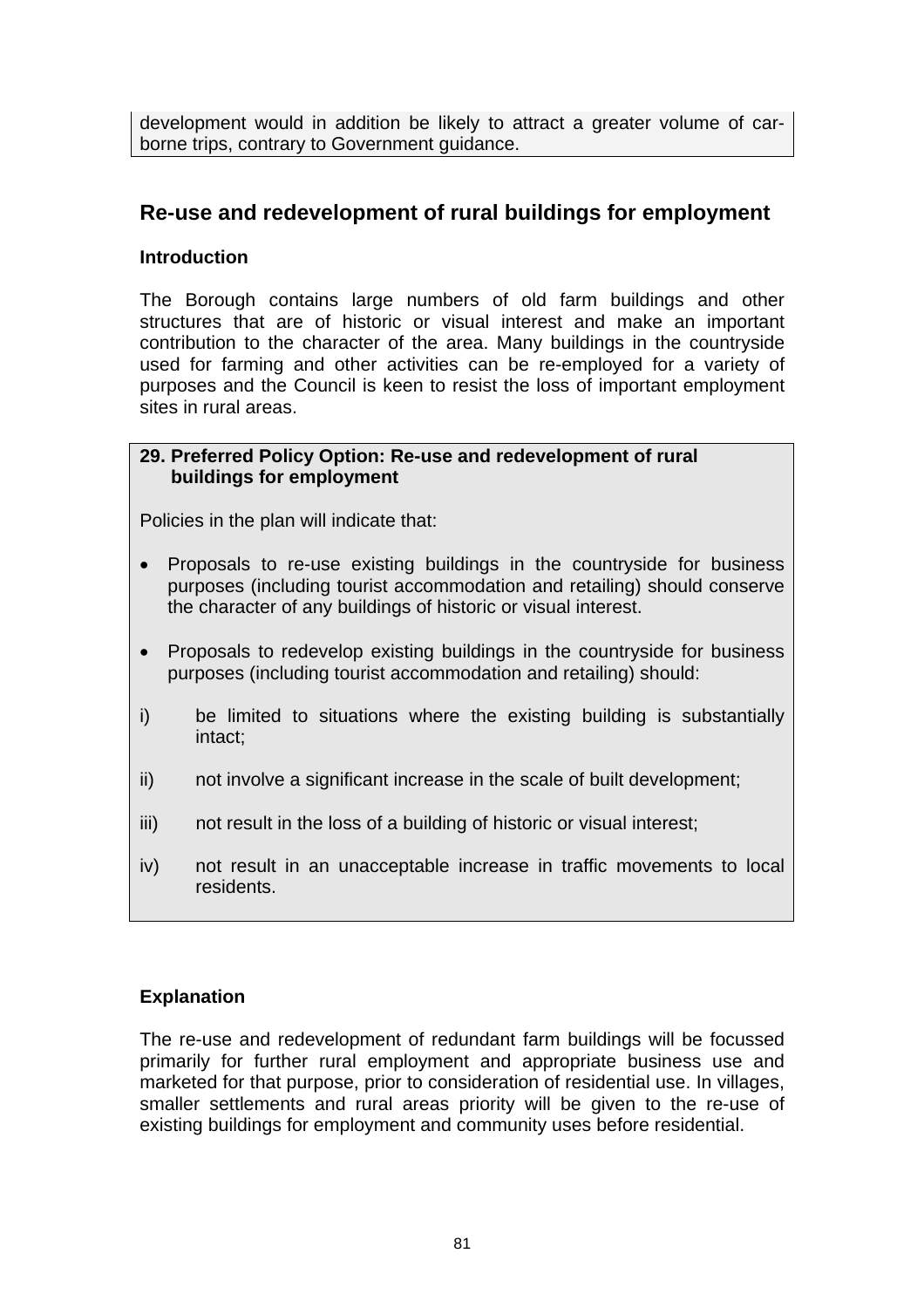It is however important to ensure that any proposal is appropriate both for the building itself and for the area in which it lies; any schemes for their re-use should ensure that these qualities are conserved, whether the building is listed or not.

Many proposals for the conversion of modern farm buildings are also received. In such cases particular regard will be had to other policies in the plan concerning the impact of development on its surroundings, including the scale and nature of traffic generated. These considerations apply to all proposals, but are particularly relevant to the re-use of modern buildings in the countryside, as most are large and of utilitarian appearance.

The redevelopment of existing buildings in the countryside may also be permitted and this can range from partial reconstruction to their complete replacement. Given the need to protect the character of the countryside, additional safeguards are needed to ensure that this does not result in an increased scale of development or the loss of buildings that should be retained. Nor will redevelopment be permitted where a building is in a poor state of repair or only its site remains, as this would mean allowing building in locations where the previous structure has, in effect, disappeared (or is in the process of doing so).

#### **Rejected Options:**

There are no alternative options. The re-use or redevelopment of existing buildings in the countryside for business purposes is encouraged by national guidance (PPS7), subject to appropriate criteria being included. The criteria suggested above are appropriate given the need to avoid adverse impacts upon buildings of historic or visual importance, or upon the wider character of the rural areas.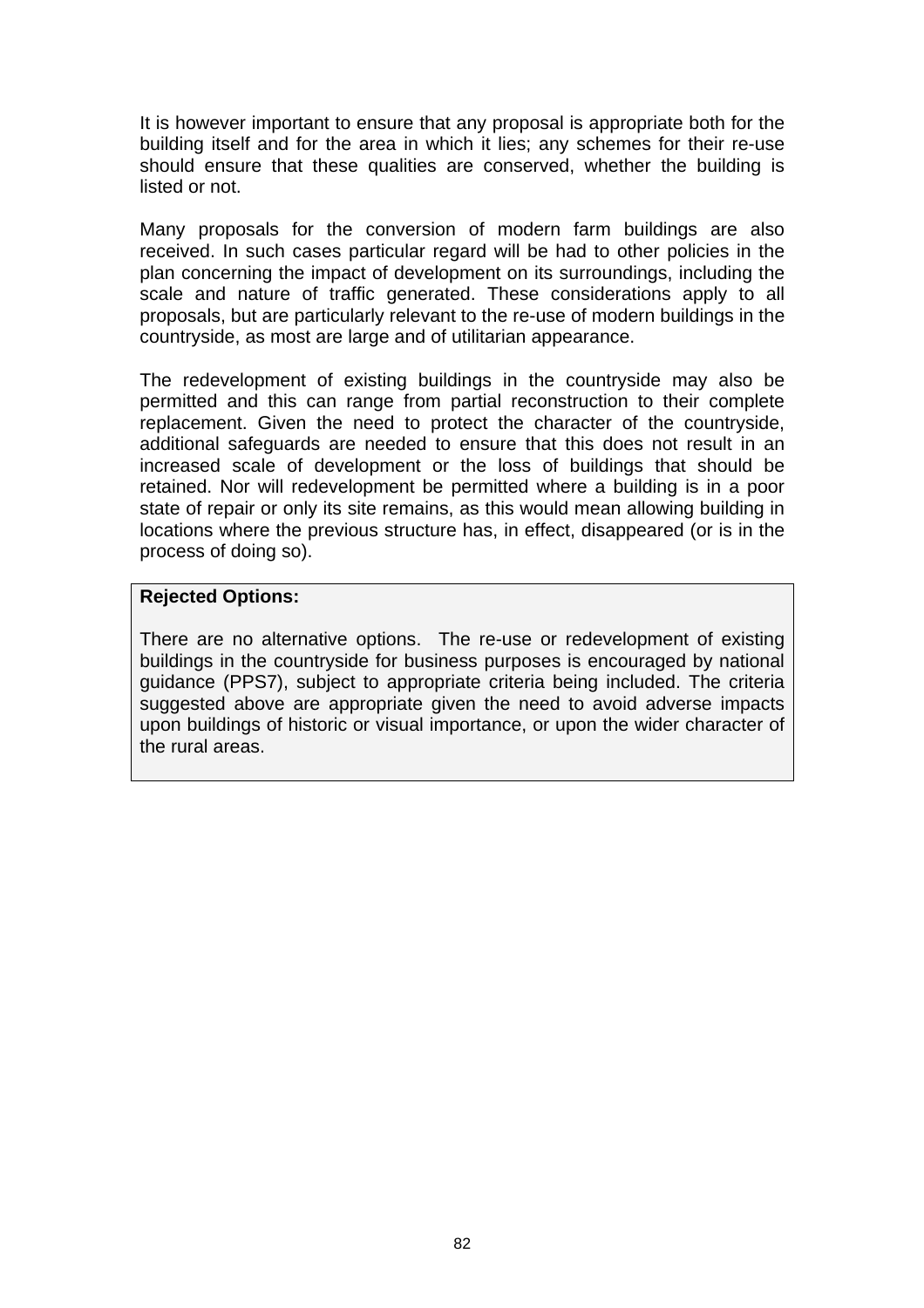# **9 TRANSPORT AND TRAVEL**

# **Improving Transport Services and Travel**

## **Introduction**

The panel report following the draft Regional Spatial Strategy (RSS) seeks to further develop King's Lynn as a Key Centre for Development and Change providing local access for services reducing the need to travel to larger centres such as Norwich, Peterborough or Cambridge. Transport provision needs to support the regeneration and sustainable growth of King's Lynn. King's Lynn is a Regional Transport Node with provision for enhanced public transport to, from and within the town. Transport links into the smaller towns in the Borough between those towns and the Regional Transport Node are critical. The draft RSS identified the King's Lynn Parkway Railway Station as a key element of strategic transport infrastructure.

The Borough Council has worked with the County Council to produce a Transport Strategy as part of the Urban Renaissance Strategy. This is now reflected in the 2006 - 2011 Local Transport Plan for Norfolk's King's Lynn area's Transport Strategy. Other parts of the Borough are covered by the Market Towns or the North Norfolk Coast Area of Outstanding Natural Beauty strategies.

While the demand for travel continues to grow policies need to reduce the impact of transport on climate change and the wider environment. Reducing congestion and improving road safety also have to form part of the overall approach. Transport infrastructure is a key element to underpin new development.

## **30. Preferred Policy Option: Improving Transport Services and Travel**

The Borough Council will work with the County Council to develop a safe and good transport system that increases the service available to residents of the Borough; that recognises the particular needs of rural residents; that assists accessibility to services for all residents that do not have the use of a private car; and that encourages walking, cycling and the use of public transport, while recognising the essential role of the private car**.** 

## **Explanation**

A safe and good transport system should minimise the risk of accidents while enabling people to carry out their journeys efficiently. Rural residents have particular transport issues which in sparsely populated areas are difficult to resolve. Car travel is often the only option in these rural areas. The private car is an essential mode of travel in many parts of the Borough where there is no viable alternative.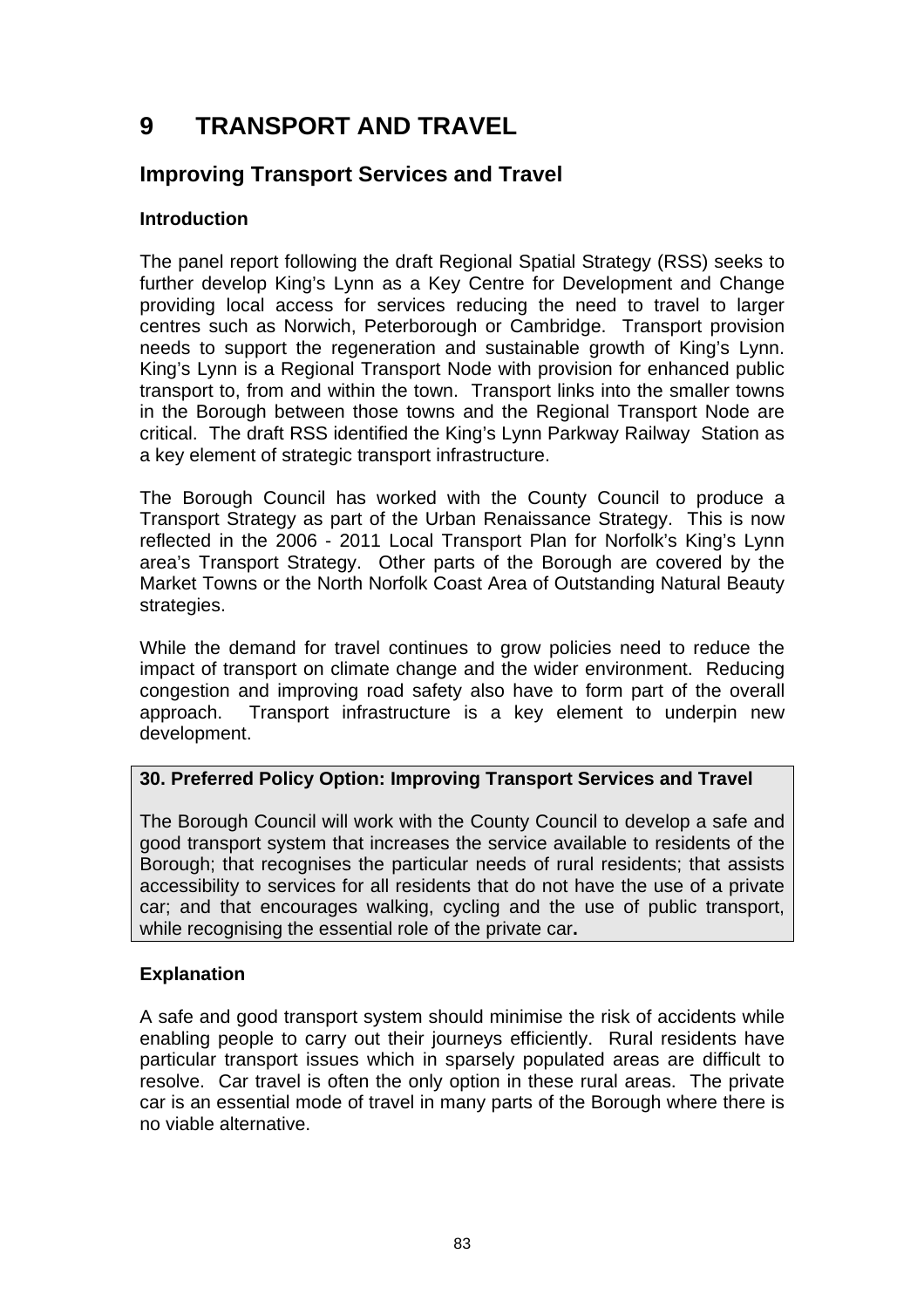Market towns and larger villages perform key roles as service centres for their surrounding areas. It is important to improve their function as centres for transport interchange; to improve accessibility to, within and between them; and to manage the impact of traffic on them.

#### **Rejected Options:**

This policy is in line with Government guidance in PPG13; with the Regional Transport Strategy; and the Local Transport Plan for Norfolk 2006-2011. No alternative options were considered.

## **Improving Accessibility**

## **31. Preferred Policy Option: Improving Accessibility**

## **Policies in the plan will indicate that:**

- The Council will seek to improve accessibility to services within the town centres of King's Lynn, Downham Market and Hunstanton where an attractive choice of means of transport can be provided, particularly public transport, walking and cycling.
- New development proposed within these centres should be located to minimise the need to travel and to reduce reliance on the private car.
- Some villages or groups of villages will act as key service centres. Services will include local transport interchange, where appropriate.
- In villages the Council will not permit development that will generate significant additional vehicular traffic.

#### **Explanation**

Local transport interchanges should offer the opportunity to transfer between modes in the key centres. This might include, for example, secure cycle parking at key bus stops.

#### **Rejected Options:**

This policy is in line with Government guidance in PPG13; with the Regional Transport Strategy; and the Local Transport Plan for Norfolk 2006-2011. No alternative options were considered.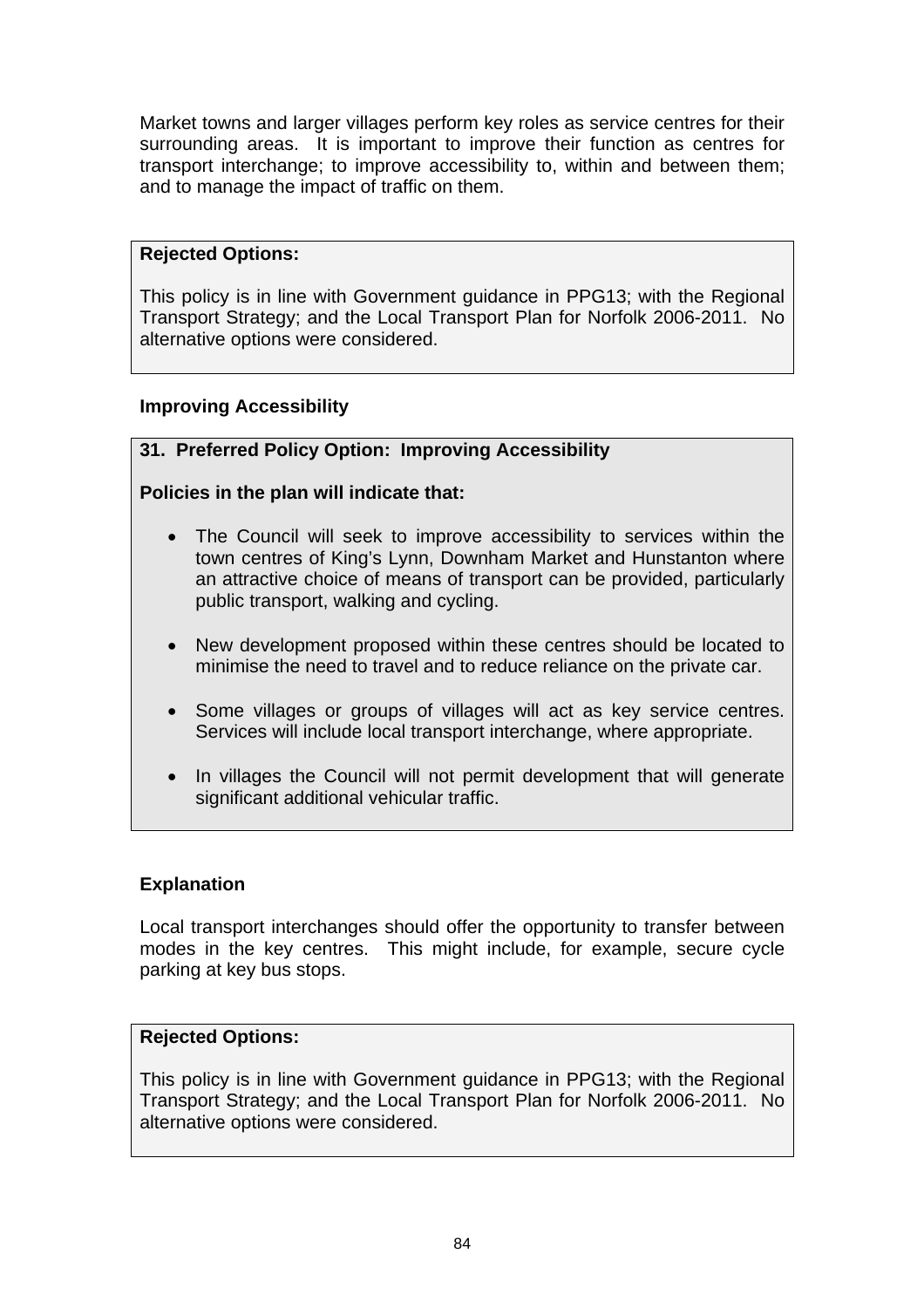## **Safeguarding Transport Routes**

Existing plans protect former railway track beds and routes for possible future public transport or walking and cycling routes. It is important to continue this protection where it is still appropriate. The precise routes to be protected will be reviewed and included in the Site Specific document. To reduce congestion and improve safety a network of routes need to be protected from the opening-up of new accesses that would reduce their ability to act as freeflowing corridors of movement.

## **32. Preferred Policy Option: Safeguarding Transport Routes**

The Council will continue to safeguard potential transport routes and corridors of movement.

## **Travel Plans and Parking Standards**

Travel Plans and the use of parking standards can help to reduce the impact of new development on the transport system, promoting sustainable transport choices and reducing reliance on cars for work and other journeys. Existing employers should also be encouraged to adopt them.

Parking standards for cars and bicycles will be developed jointly with the County Council. The parking standards for private cars will be a maximum; for cycles they will represent a minimum. In accordance with the principles of PPG13 to reduce the reliance on the private car we will seek to reduce car parking to the minimum necessary without threatening the viability or operation of new development. Reductions in parking provision should be encouraged in areas with good access to jobs and services. The adjustment to be applied will follow a site-specific assessment of accessibility that in the case of larger sites will form part of a transport assessment.

Car parking provision seeks to strike a balance between providing sufficient spaces for a development to cater for its parking demand on site and not over providing and encouraging unnecessary car trips. Where car parking is restrained it can lead to parking on the adjacent highway. This can also lead to blocking of footways and cycling routes. The impacts of on street parking will very much depend on the function and nature of that route. We will seek to protect key transport routes from on street parking that can lead to congestion and delay.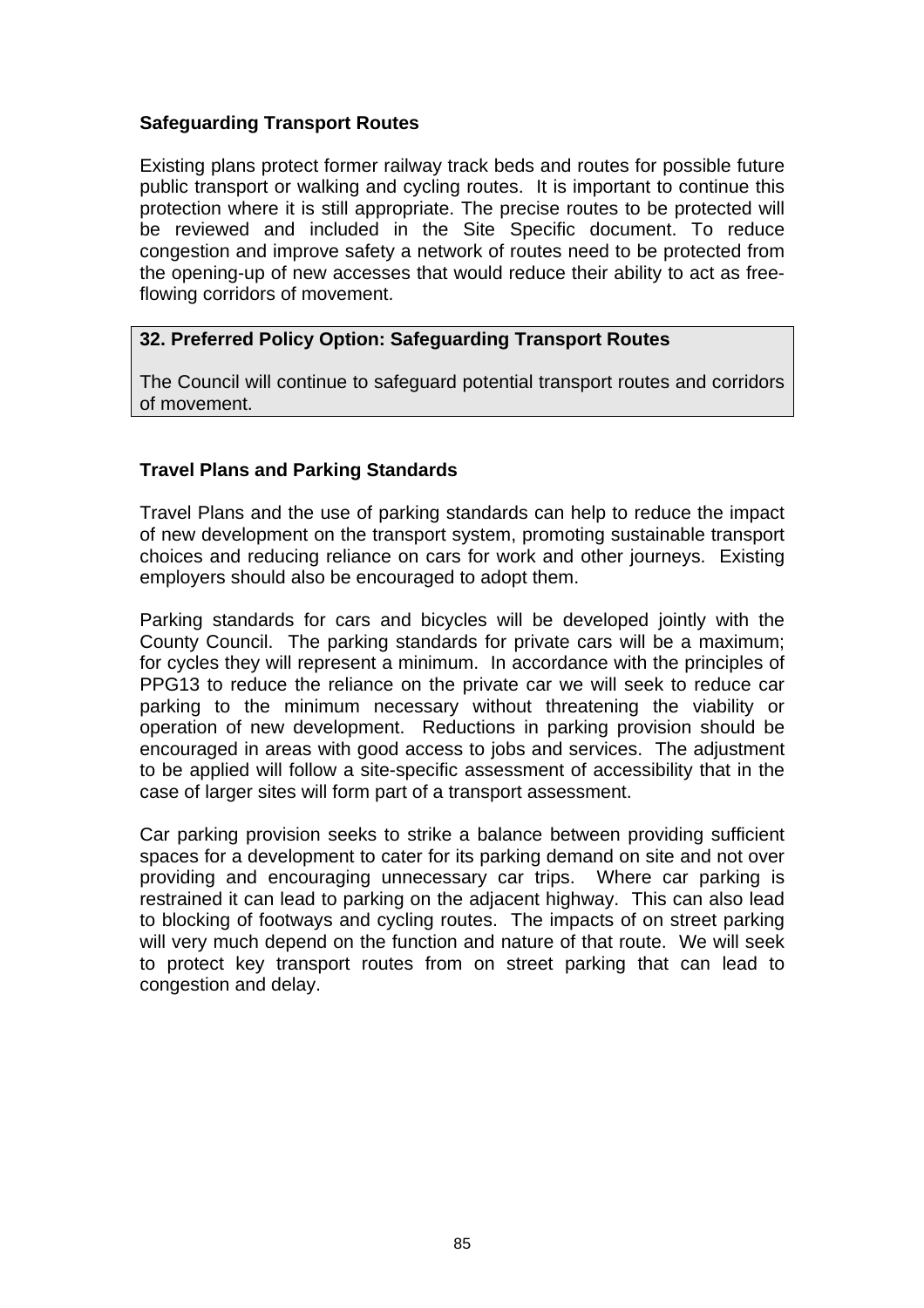## **33. Preferred Policy Option: Travel Plans and Parking Standards**

Policies in the plan will indicate that:

- The Council will require transport assessments and Travel Plans which emphasise sustainable transport choices and reduce reliance on private cars to accompany applications for new developments which are likely to have significant transport implications.
- The Borough Council will work with the County Council to develop parking standards for new developments. Sufficient on site parking will be provided to avoid on street parking problems where developments are adjacent to principal, primary and main distributor routs and key bus routes.

#### **Explanation**

Significant transport implications would normally be expected to arise from major development (the building of 100 or more houses or the creation of more than 1,000 sq. m. of new commercial, industrial or retail floorspace).

#### **Rejected Options:**

This policy is in line with Government guidance in PPG13; with the Regional Transport Strategy; and the Local Transport Plan for Norfolk 2006-2011. No alternative options were considered.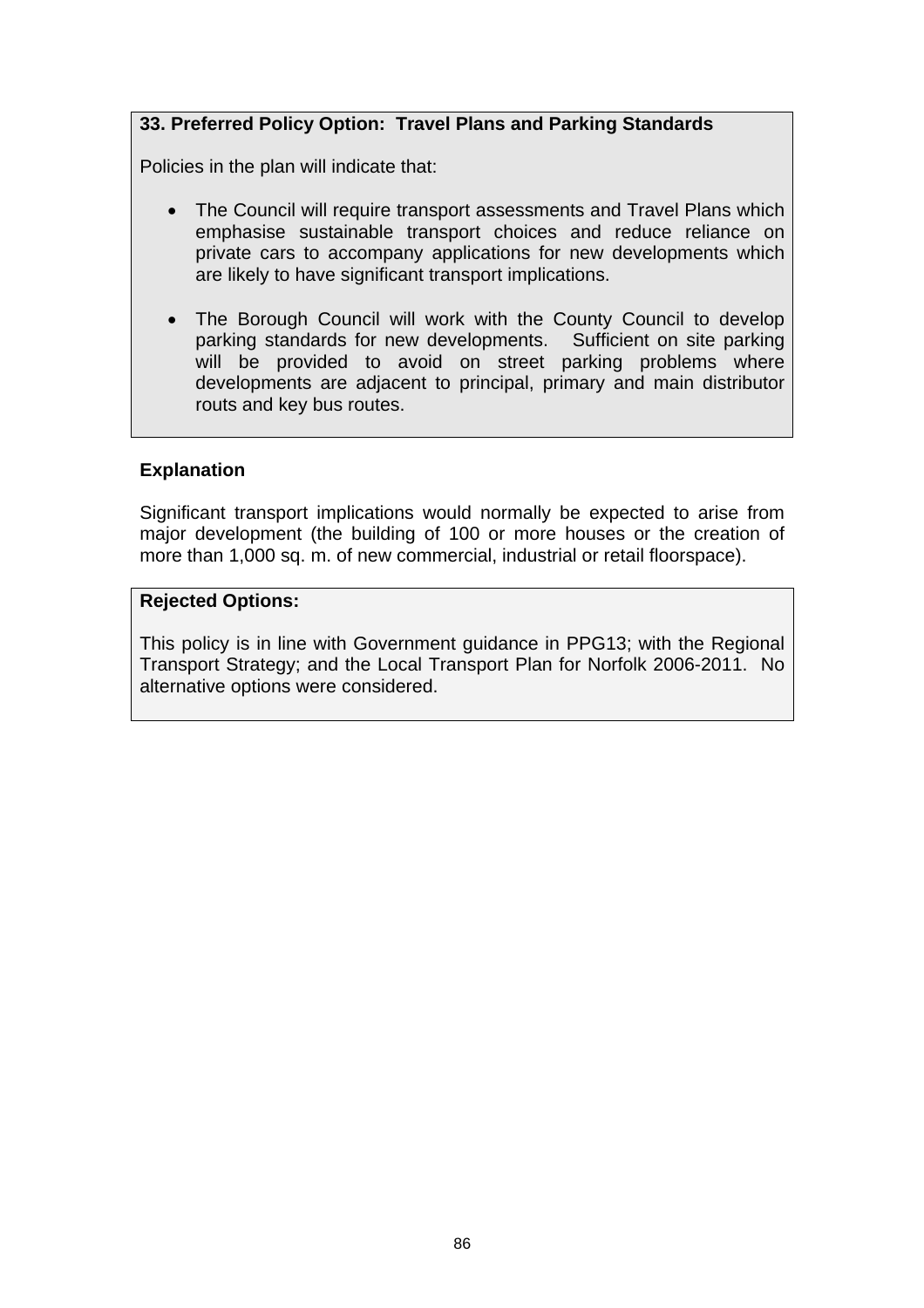# **10 SPORTS, RECREATION AND OPEN SPACE**

## **General Open Space Standards**

#### **34. Preferred Policy Option: General Open Space Standards**

The Council will seek to maintain an overall provision of general open space of 15 ha/1000 people, of which 1.7 ha/1000 people will be suitable for outdoor playing fields.

In support of this strategy the Council will not permit the loss of existing sports, recreation or open space facilities by redevelopment unless appropriate alternative provision is made with a similar or improved level of accessibility or a detailed assessment clearly demonstrates there is no longer any need for the provision of the facility within its catchment area.

#### **Explanation**

It is important that the Borough maintains sufficient open space which is both accessible and of a satisfactory standard. The provision of open space in the Borough should reflect national requirements.

Access to public open space should be enhanced throughout the Borough. Where development cannot avoid open space, the LDF must put into place measures to secure replacement open space of a better standard and in an equally accessible location.

#### **Rejected Option**

The above policy is in line with Government guidance contained in PPG17 Planning for Open Space, Sport and Recreation and no alternative options were considered.

#### **General Open Space Standards**

#### **35. Preferred Policy Option: Open Space Standards for New Development**

The Council will seek to require general open space provision as part of future housing development. General open space provision can comprise:

- Parks, gardens and amenity greenspace
- Outdoor sports fields
- Children's play space

The ratio of general open space provision should be 2.5 ha/1000 people.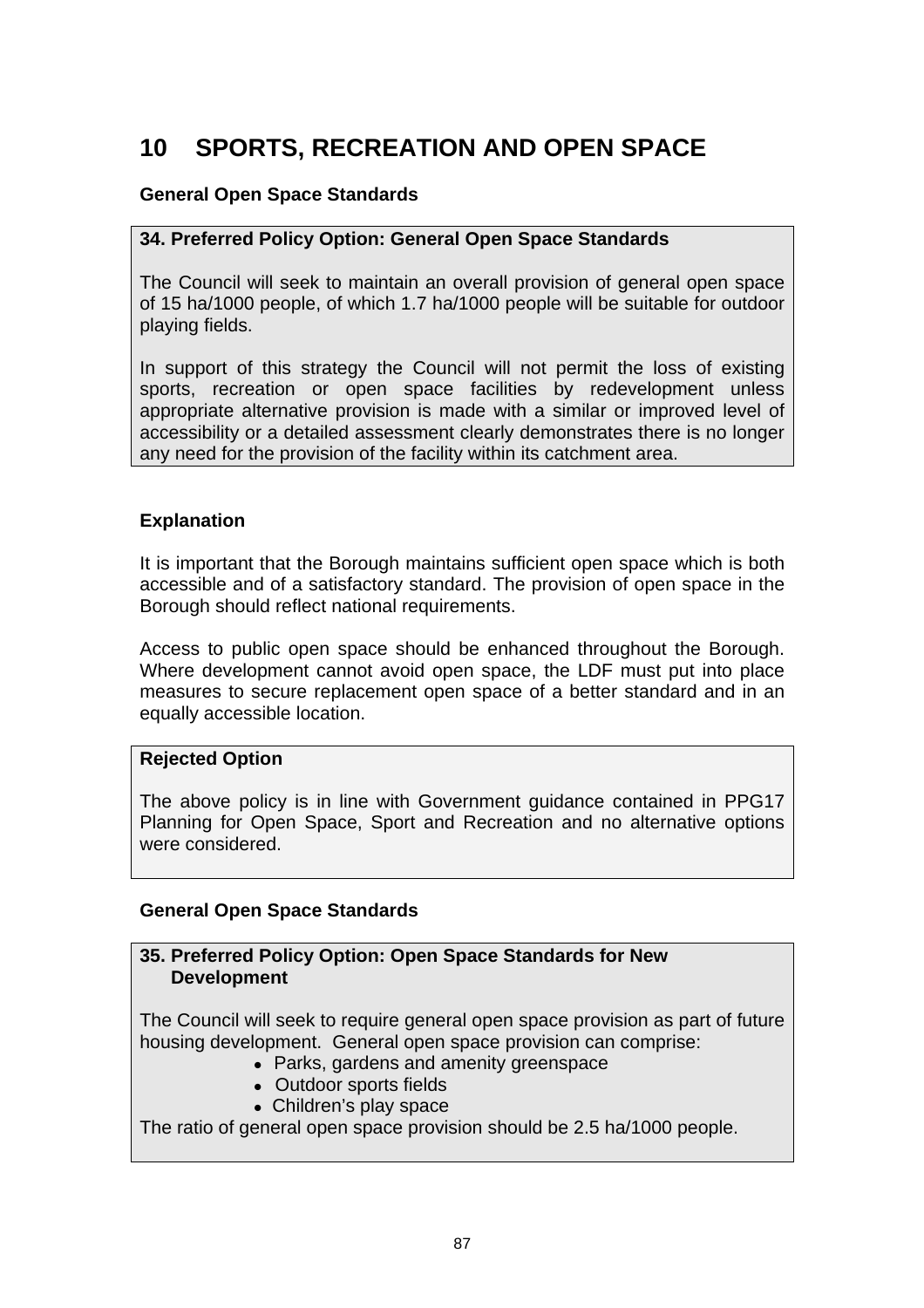Within housing schemes of more than 15 dwellings, the open space provision is expected to be provided within the development unless a significant public benefit can be demonstrated to exist by provision of a joint facility or improvement of an existing facility nearby. For schemes comprising 5 to 15 dwellings, the developer may elect to make a financial contribution to the Council for the provision of, or improvement of, alternative open space facilities. Schemes comprising fewer than five dwellings will be exempt from these requirements.

The rate of financial contribution required will be reviewed from time to time but generally follow the formula:

#### *Area x average housing land price + maintenance*.

#### **Explanation**

As new development locates on previously developed land rather than greenfield sites some 90% of future housing is likely to be provided on sites accommodating less than 50 dwellings.

It is important to ensure new development acts as a catalyst to remedy local deficiencies in the quantity or quality of open space provision. Developers should therefore be given the opportunity to make alternative financial contributions to improve local provision in the first instance or, where immediate provision is adequate, be aggregated with other contributions to make improved provision elsewhere. The type of open space required e.g. playing fields, equipped play areas will be based on the latest sports, recreation and open space report undertaken by the Borough Council.

#### **Rejected Option:**

 The above policy is in line with Government guidance contained in PPG17 Planning for Open Space, Sport and Recreation and no alternative options were considered.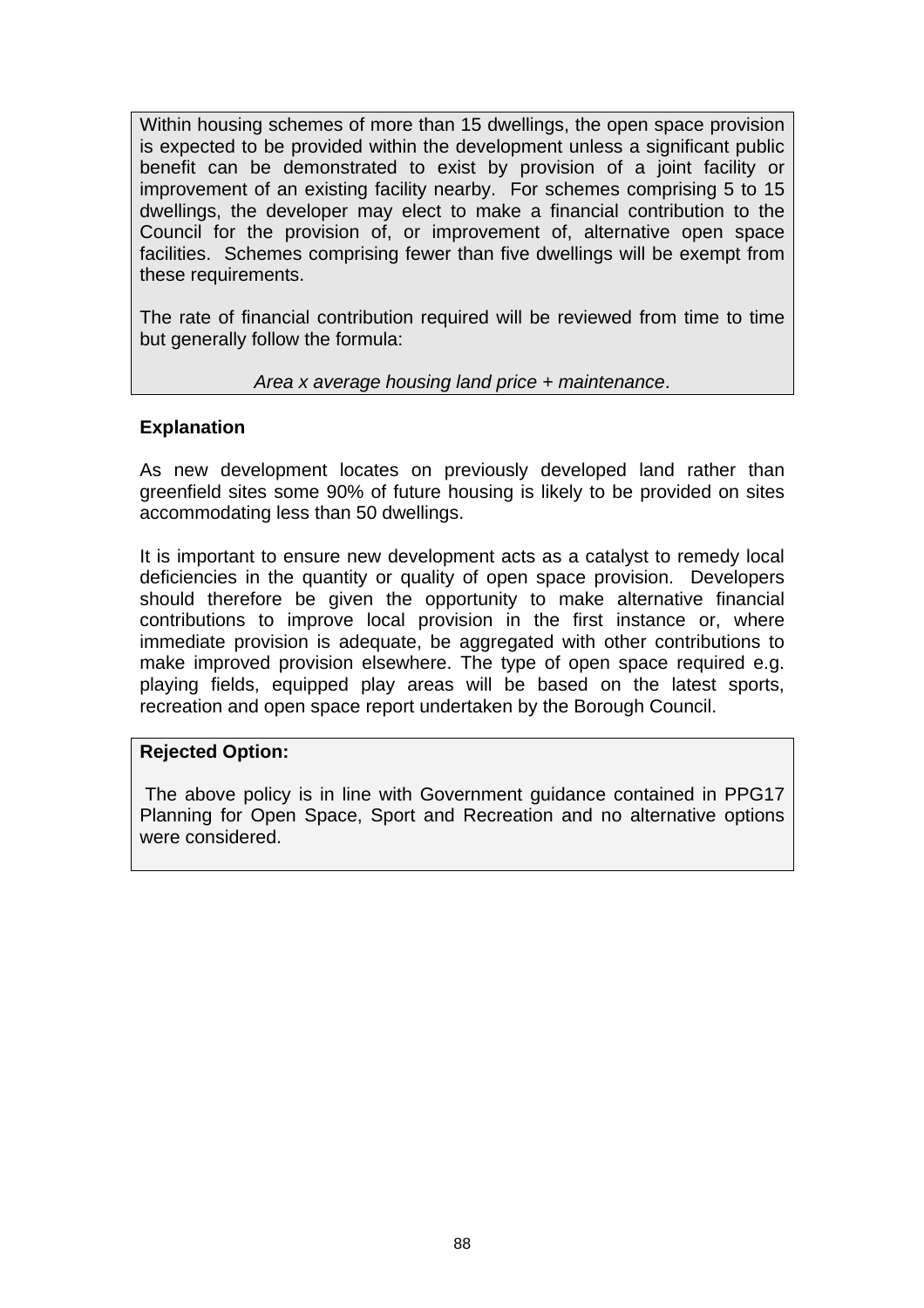# **11 ENVIRONMENTAL PROTECTION**

## **Water, Air and Soil Resources**

#### **Introduction**

Unpolluted natural resources are fundamental in sustaining a healthy environment and providing a high quality of life. The impacts we have on water, soil and air in our homes and gardens, in commerce, industry and in agriculture, have a direct aspect on the environment. Therefore the protection and conservation of these resources is needed to safeguard the long term future of the environment.

## **36. Preferred Policy Option: Water, Air and Soil Resources**

Policies in the plan will indicate:

- Support for proposals to protect and sustainably use soil resources and restore degraded land and soil to beneficial after uses which enhance and are in keeping with the natural environment.
- Support for proposals to ensure the sustainable use of localised water resources and protection of our rivers, lakes, canals, streams, wetlands, reservoirs, ground water resources and flood areas, such as Welney.
- Encouragement and support for infrastructure for cleaner transport fuels and to reverse the growth of motor traffic.
- That proposals for new development should not exacerbate air pollution in existing and potential air quality management areas.
- That hedges will be protected and new planting to help to reduce soil erosion will be encouraged within development proposals. The planting of trees in urban developments will be encouraged in order to combat the heat island effect.

## **Explanation**

As the Borough has such high quality agricultural land, it is important that it is protected and degraded areas restored. The after-use of these restored areas should contribute to the character and ecology of the landscape.

The Borough's water resources are utilised for many purposes, proposals which affect this resource need to ensure that they do not damage, pollute or jeopardise their benefit for future generations.

Development which adversely affects air quality in the Borough should not be permitted as this does not maintain a healthy and sustainable environment,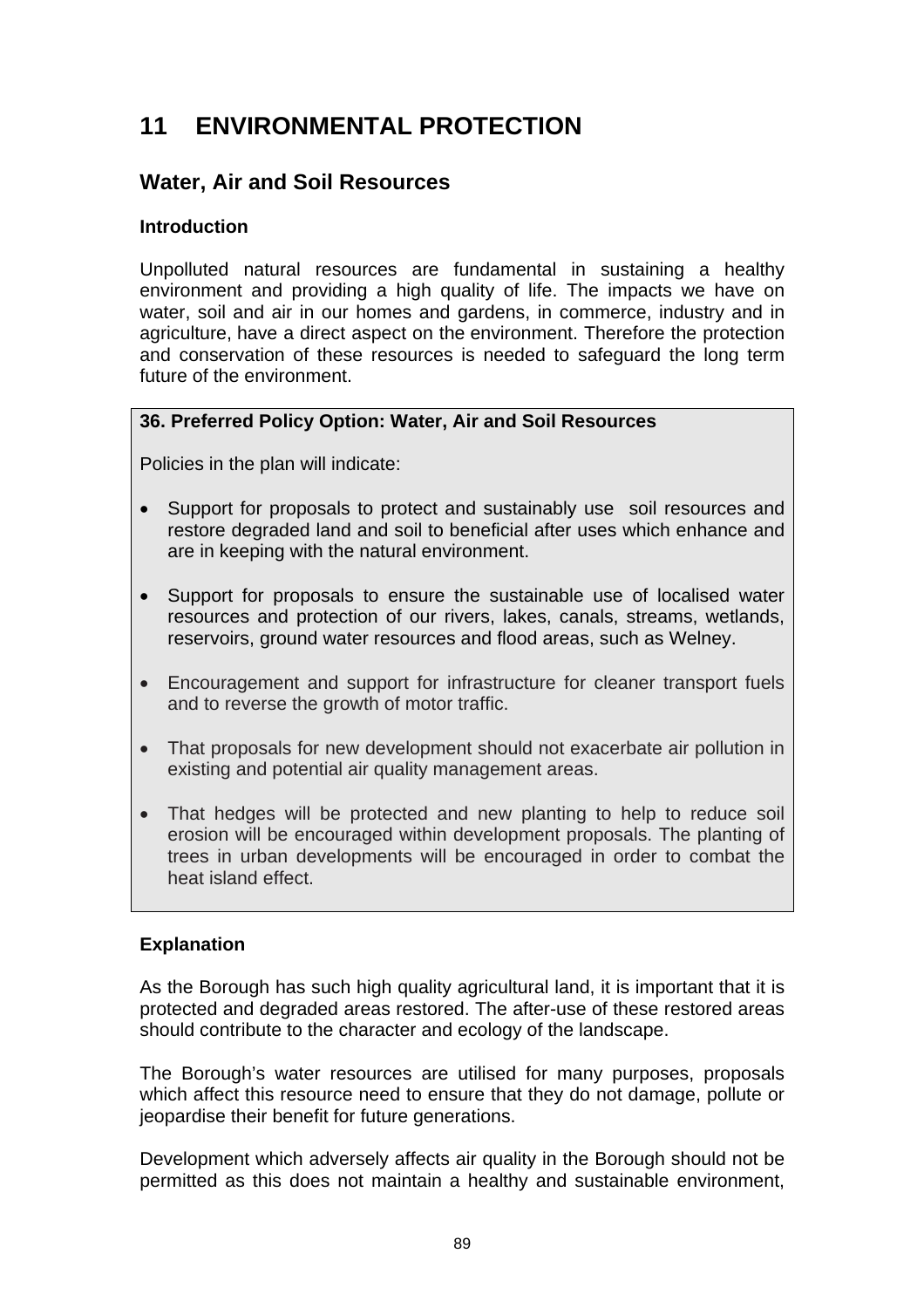and can affect human health. This will seek to increase air quality both within the air quality management areas and across the Borough as a whole.

#### **Rejected Options:**

The above policy is in line with Government guidance contained in PPS1, PPS7, and PPS23 and no alternative options were considered.

# **Flood Risk**

## **Introduction**

There are large areas of the Borough which are at risk of flooding. With the effects of climate change, this risk is predicted to increase over time. Therefore it is important to locate development in areas of the lowest risk to people and property.

## **37. Preferred Policy Option: Flood Risk**

Policies in the plan will indicate that development should:

- avoid areas at flood risk.
- In areas where development is proposed which are subject to flooding, apply the **sequential test**. This means that the applicant will need to demonstrate that there are no alternative sites available in areas where there is a lower probability of flooding that would be acceptable for the type of development proposed.
- If after applying the sequential test, there are no alternative sites, the applicant will need to show through the **exception test** that:
	- the location of the development has wider sustainability gains which outweigh the disadvantages of being located in a flood risk area.
	- the development will help sustain the local community in terms of its economic and social benefits.
	- a flood risk assessment shows the risk is acceptable and can be managed.
	- the development incorporates flood mitigation measures.
	- the development will not increase the risk to properties elsewhere.

## **Explanation**

Where development is proposed in areas at flood risk, developers should investigate alternative sites which may also be suitable but less likely to flood. This has benefits both for the developer in terms of lower development costs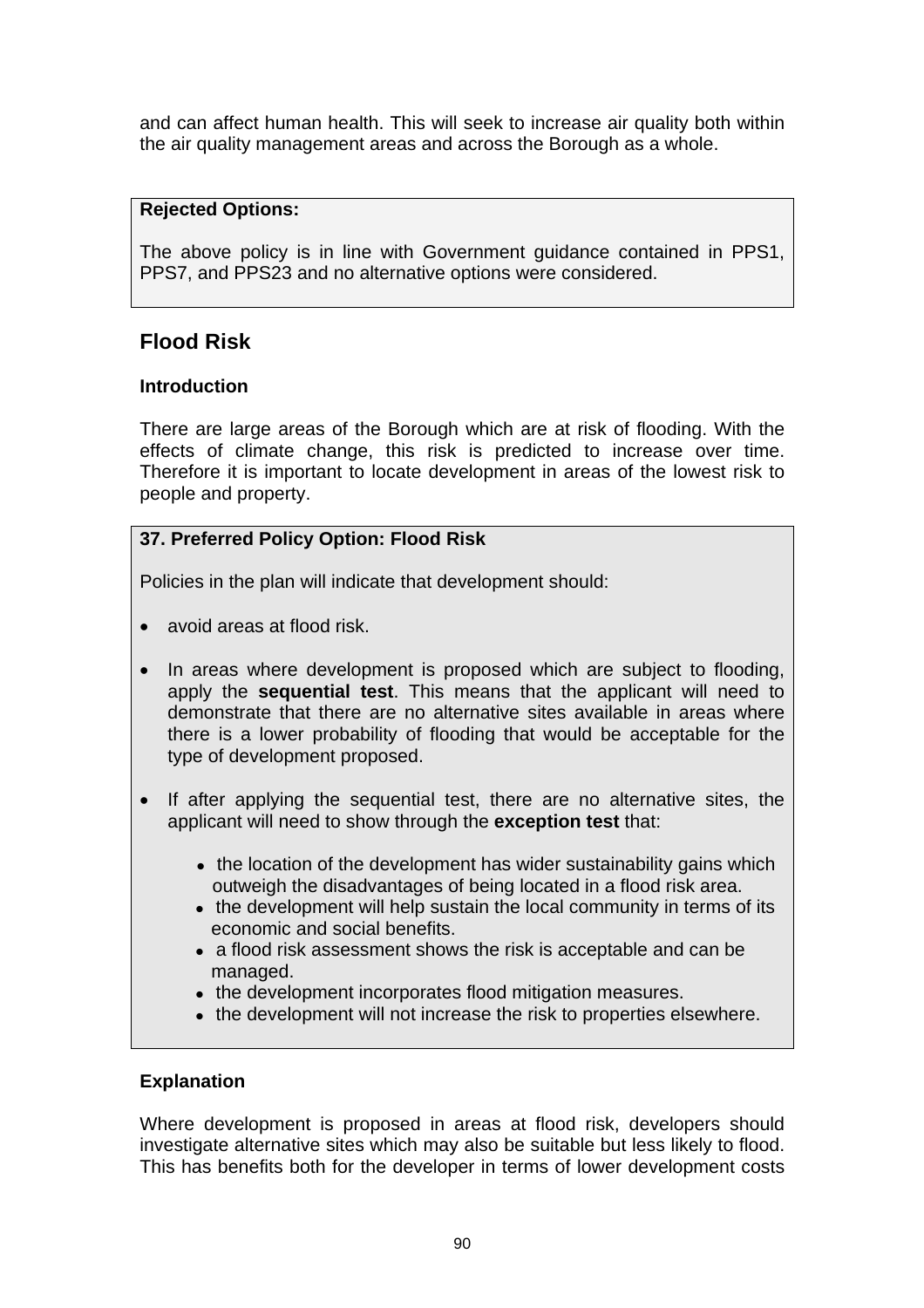and the ability to sell the property and the potential occupiers through lower insurance premiums and more importantly not being subject to the devastating destruction of flooding.

In sustainable locations such as the towns of King's Lynn, Hunstanton and Downham Market as well as the key service centres identified, regeneration and development of previously developed sites is essential. However, where development is necessary to sustain the local community and to avoid economic and social blight, it will be essential to show through a flood risk assessment, that the development provides a satisfactory level of flood protection.

## **Rejected Options:**

The above policy is in line with Government guidance contained in PPG25 and no alternative options were considered.

# **Water Quality and Drainage Systems**

## **Introduction**

The groundwater resources in the aquifers of the Anglian Region are an essential source for public supply, industry and agriculture as well as sustaining base flows in the rivers.

## **38. Preferred Policy Option: Sewage and Drainage Systems**

Policies in the plan will indicate that development should:

- Protect potable water resources, the quality and flows of aquifers and surface and coastal waters from waste water discharge or the disturbance of contaminated land.
- Promote the use of sustainable drainage systems (SUDS).
- Prioritise the use of sustainable drainage systems over watercourses, with surface water drainage into sewers being the least favourable option.
- Only be permitted where main foul sewers and sewerage treatment works are of an adequate capacity and design or will be provided in time to serve the development. If connection to main sewer is not possible or feasible then a package treatment plant will be considered. Septic tanks will only be considered as a last resort and then only where they will not lead to significant environmental, amenity or public health problems.

## **Explanation**

The groundwater resources in the aquifers of the Anglian Region are an essential source for public supply, industry and agriculture as well as sustaining base flows in the rivers. The clean up of contaminated groundwater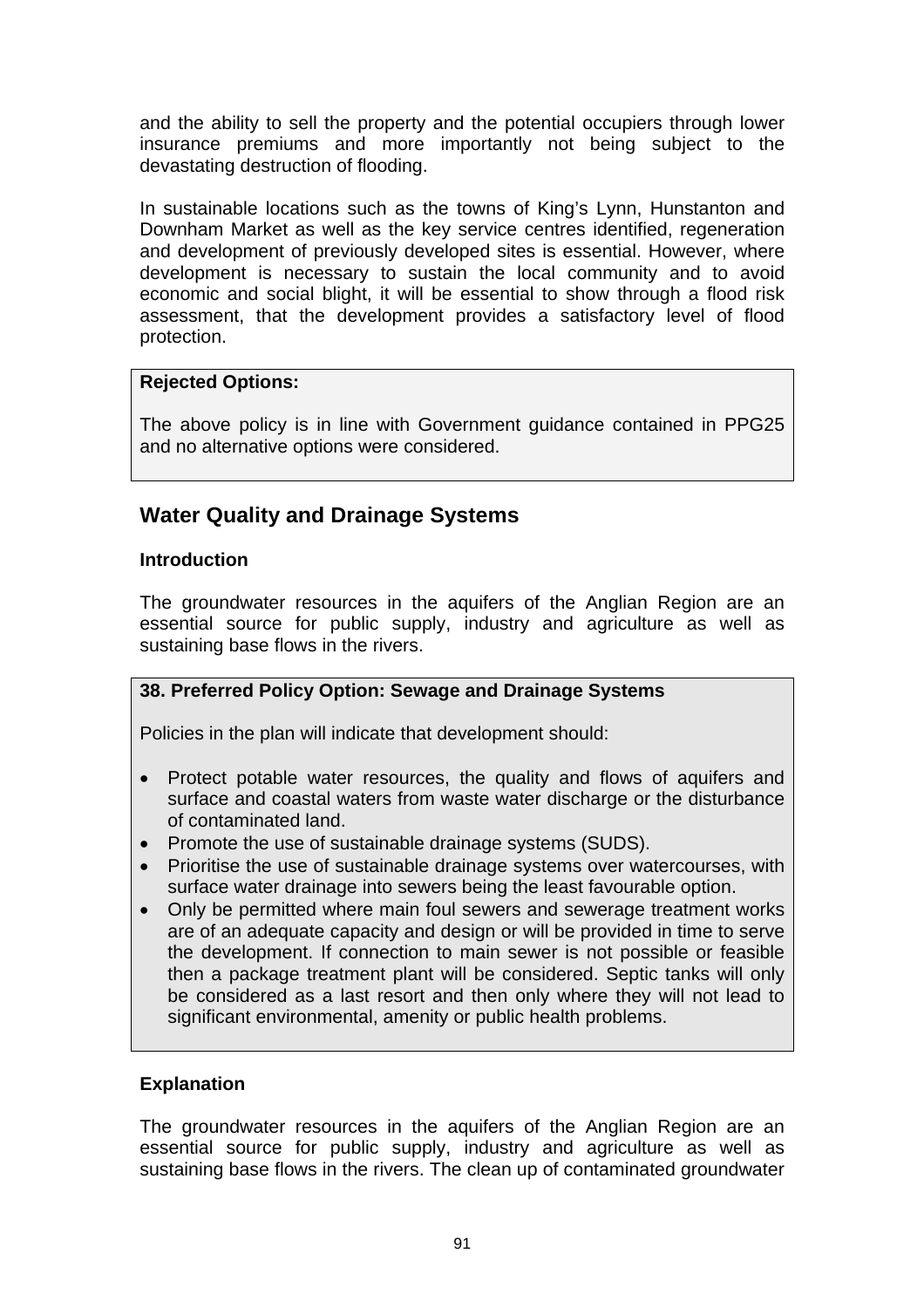is difficult, expensive and sometimes impossible. It is therefore better to prevent or reduce the risk of groundwater contamination, than deal with its consequences. Similarly, abstraction and dewatering can affect quantities available and engineering works can obstruct groundwater flow within an aquifer. The area of high chalk upland to the east of King's Lynn is an important local source of ground water public supply. Boreholes and other sources provide local water supplies and it is essential that their gathering grounds are protected from pollution and that demand is not allowed to exceed supply.

## **Rejected Options:**

The above policy is in line with Government guidance contained in draft PPS 25 and DETR Circular 03/99 and no alternative options were considered.

## **Noise/Dust/Dirt/Odour/Vibration**

#### **Introduction**

Noise, dust, dirt and odour and vibration have become an inherit consequence of our day to day activities and lifestyles. To improve the quality of life for all in the Borough it is important that development is not permitted which contributes to or exacerbates the existing situation.

## **39. Preferred Policy Option: Noise/Dust/Dirt/Odour**

Policies in the plan will indicate that:

- Proposals in locations where noise generation would adversely affect the reasonable occupation of noise-sensitive development or environmentally /ecologically sensitive areas will not be permitted.
- Proposals will not be permitted where the development is likely to produce emissions of smoke, fumes, gases, dust, steam, smell, vibration and light pollution which are seriously detrimental to the amenity and environment of the area.
- In localities in or adjacent to internationally or nationally designated sites proposals which generate noise, dust, dirt and odour that will adversely affect the integrity of the site will not be permitted.
- Measures to reduce emissions of noise, dust, dirt and odour will be encouraged.

#### **Explanation**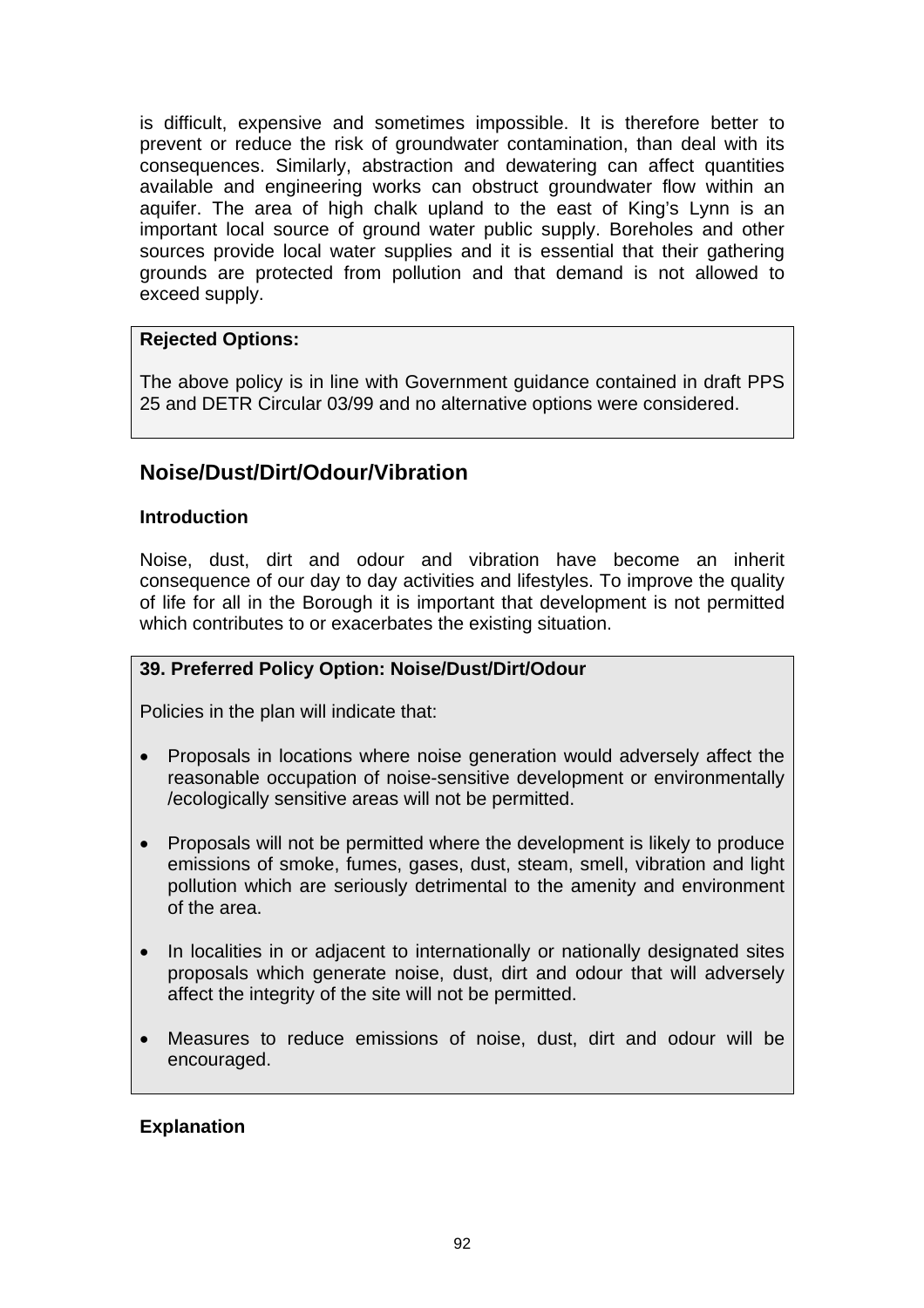Many developments and land use practices may be subject to the generation of noise, dust, dirt, odour and vibration which may cause annoyance or detriment to the area.

## **Rejected Options:**

1. To allow development in locations where noise, dust, dirt, odour and vibration is inevitable, but to provide appropriate mitigation measures to alleviate any adverse impacts associated with the proposal.

2. 'Do-nothing' – having no consideration for noise, dust, dirt, odour and vibration in permitting development proposals.

# **Waste/Recycling**

#### **Introduction**

To move towards a sustainable society which conserves resources for future generations and creates a healthy environment with minimal waste and landfill sites, the way in which materials are disposed of needs to be addressed. Waste therefore needs to be seen as a resource in the Borough and efforts made to allow everyone access to reducing and recycling their waste.

## **40. Preferred Policy Option: Waste/Recycling**

The Preferred Option clearly reflects (i) the waste hierarchy and (ii) the proximity principle to:

- Ensure adequate provision of recycling bins and facilities for recycling.
- Provide guidance for sustainable waste management in all forms of new development.
- Make proposals to support local community recycling projects.
- Protect areas of designated landscape and nature conservation value from adverse environmental effects from the handling, processing, transport and disposal of waste.
- Incorporate waste recycling facilities in new and existing developments*.*

## **Explanation**

The Council has little input to the allocation and functioning of waste disposal centres and recycling facilities as it is not a Waste Disposal Authority.

However it is important that recycling and efforts to reduce the Borough's waste are encouraged, including the recycling of trade waste and using waste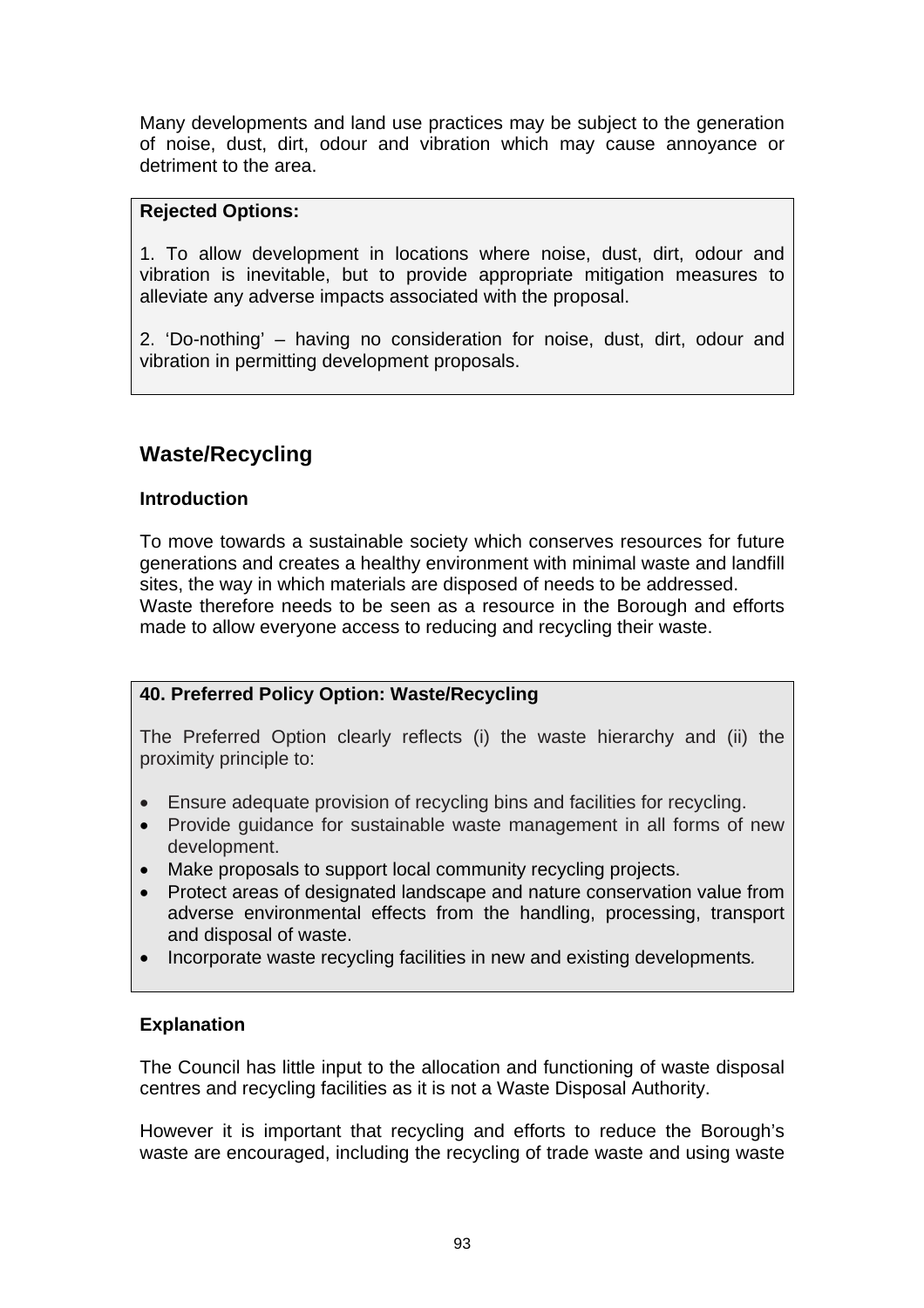for land reclamation. Sensitive areas need to be protected from the adverse effects of processing the Borough's waste, from handling through to disposal.

## **Rejected Options:**

The above policy is in line with Government guidance contained in PPS23 and no alternative options were considered.

## **Pollution**

## **Introduction**

It is important that the Borough reduces its pollution. This can lead to economic growth and employment, creating a healthier environment which can be enjoyed and preserved for future generations and helps to conserve our valuable natural resources.

## **41. Preferred Policy Option: Pollution**

Policies in the plan will contain:

- Proposals to reclaim and restore derelict and contaminated land in the Borough, particularly where it would enable suitable development to make effective use of brownfield sites and produce healthier living and environmental conditions.
- Proposals to minimise increases in pollution by locating generation plants as close a proximity as possible to sources of fuel.
- Proposals to limit pollution in the first instance. However in the unfortunate event pollution occurs, limit and reduce the adverse impact of pollution on local amenity, landscape and wildlife and control development in proximity to potential sources of pollution.
- Proposals not to permit pollution arising from development, increased motor traffic or as a result of intensive farming which would have a negative impact on wildlife close to international and other designated sites.
- Proposals not to permit development that affects the quality and flows of water sources, both ground water and surface waters, by waste water discharge or disturbing contaminated land. However, the plan will encourage the restoration of contaminated land where possible, and not use this as an excuse for not doing so.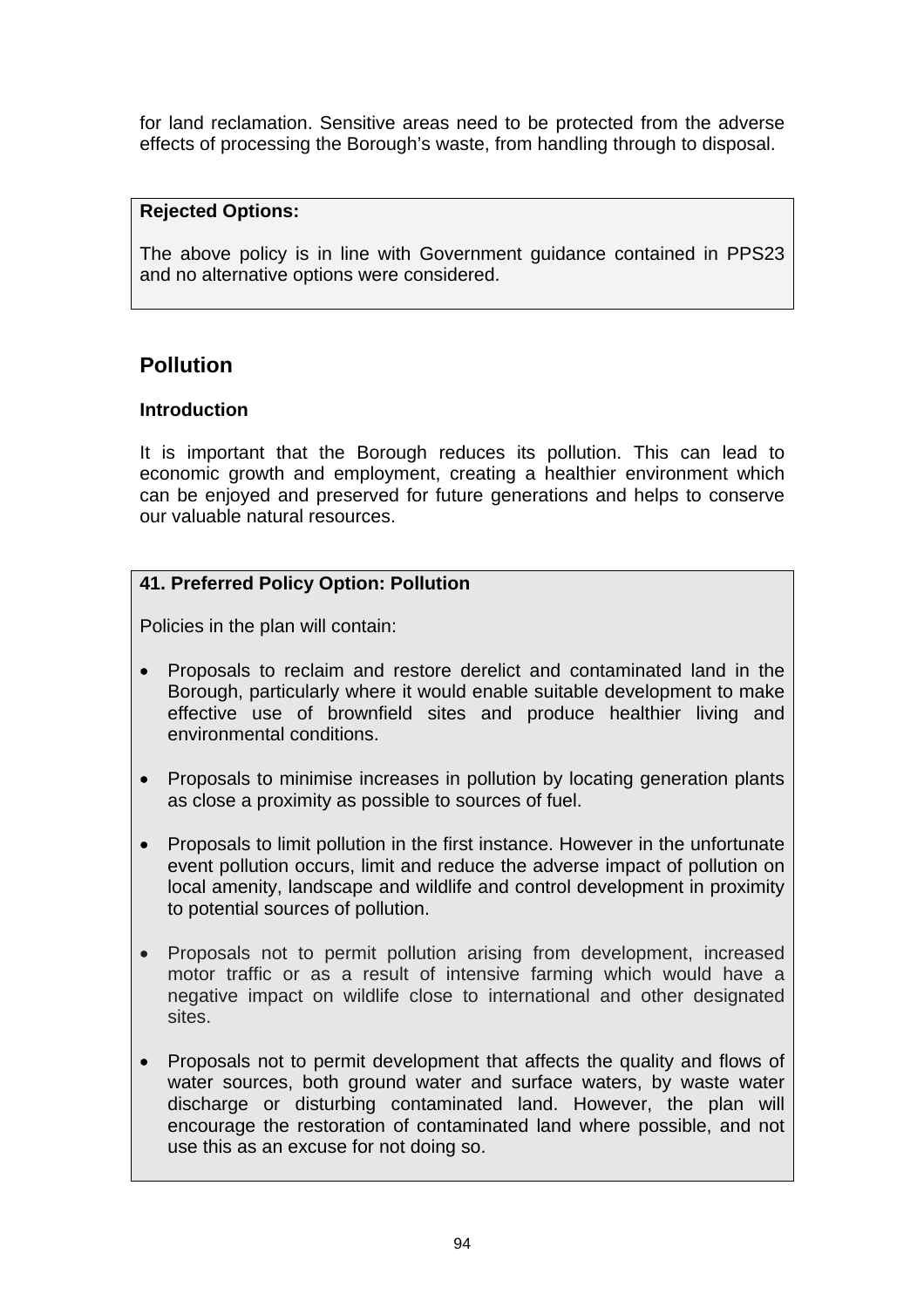• Proposals to localise patterns of living, working and access to services, facilities, recreation and shops to reduce the need to use the car.

## **Explanation**

With the demand for extra housing it is important that the Borough's greenfield sites are protected from unnecessary development. Therefore if previously developed land which has been subject to contamination can be restored, this reduces the pressure on greenfield sites. This will also help to improve the quality of life and the environment by removing risks to human health and preventing contamination spreading further.

It is also important to decrease reliance on the car by creating and enhancing more sustainable communities and encouraging public transport, at the same time recognising the differentiation between urban and rural areas in requiring the car.

#### **Rejected Options:**

1. Leave contaminated land and continue to focus development on greenfield sites. This option has been rejected as Government policy gives strong protection to greenfield sites and areas of countryside. These sites should be retained for their own sake and therefore requires brownfield (often contaminated) sites to be fully utilised. Leaving contaminated sites and directing further development to greenfield sites could have a significant impact upon the visual, ecological and aesthetic aspects of the countryside.

2. Pay no regard to locating generation plants within close proximity to the fuel source. This option has been rejected as having no regard to the proximity of the fuel to the location of the generation plant and would mean that unnecessary transport would take place which would be unsustainable and uneconomic in terms of the viability of this form of energy generation.

## **Geology and Land Stability**

#### **Introduction**

The Borough has high quality agricultural land and many sites which are designated for their geological interest. Land instability is caused primarily by human activities and climatic variations. Natural resources tend to be resilient to climate variations. They can eventually recover from disturbances, such as drought, floods and even from human-induced impacts, such as overgrazing. When land is degraded, however, this resilience is greatly weakened and soils can become waterlogged or eroded. This has both physical and socioeconomic consequences. As the Borough has such a strong association with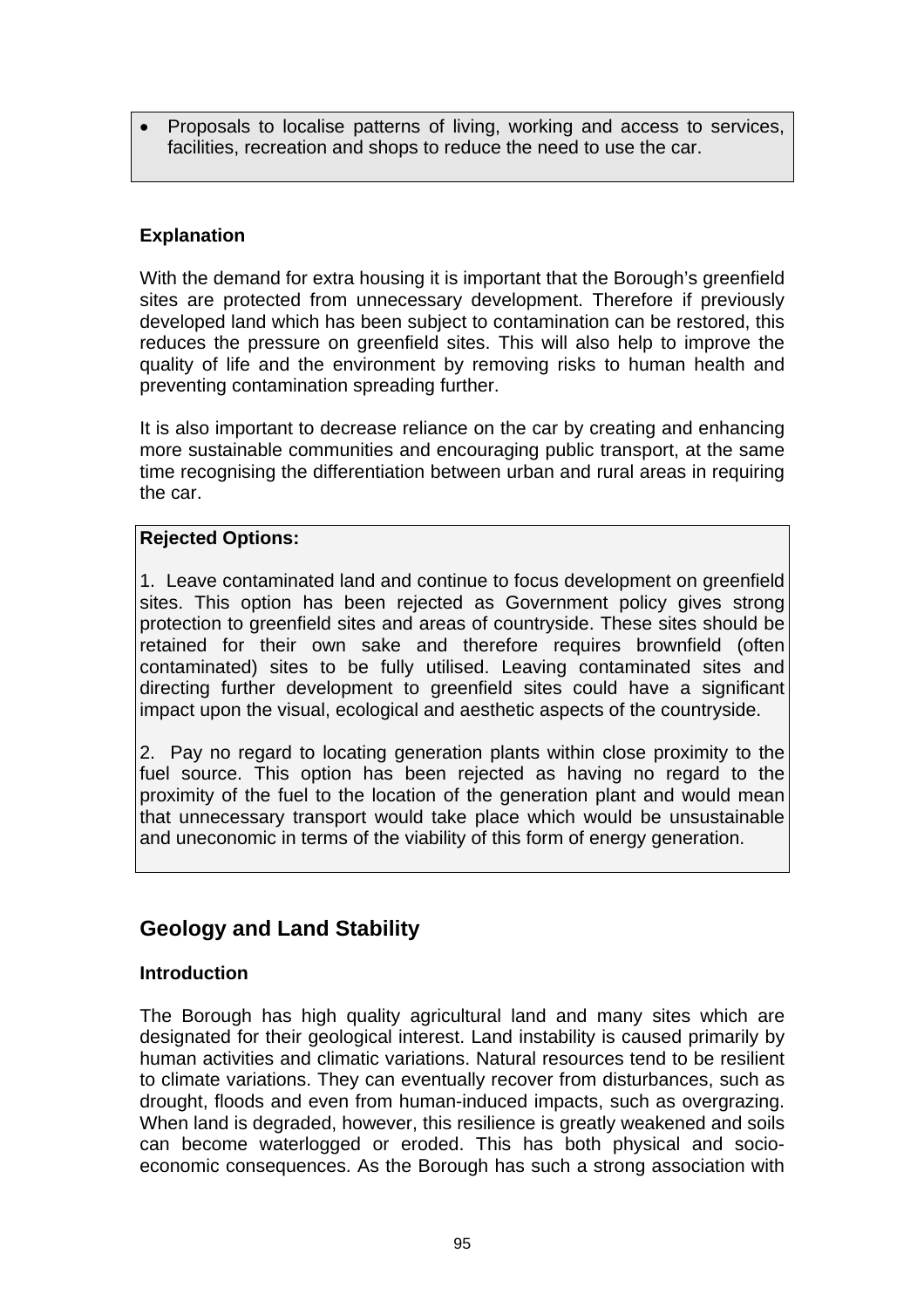agriculture and provides some of the best exposures of the Anglian till, chalk formations and experiences the 'running silt' in the Fens, it is imperative that every effort is made to reduce the threat of land instability.

## **42. Preferred Policy Option: Geology and Land Stability**

Policies in the plan will state:

- Development on land where there are issues of land instability will require a stability report.
- A presumption against built development in areas of coastal landslides or rapid coastal erosion.
- Proposals for stabilisation works will require an environmental assessment.
- Proposals to recommend land reclamation or other remedial action to enable beneficial use of unstable land to reduce pressures on the Borough's greenfield sites.
- Support for the maintenance, enhancement and restoration of significant geological sites.
- Seek to protect international (i.e. the Borough's North Coast including Hunstanton Cliffs), national (i.e. Bawsey SSSI) and local (i.e. Blackborough Pit) designated areas of geological importance.
- Promote the incorporation of geological features into the design of development.
- Development which seeks to conserve or enhance land stability and geological interests should be permitted. Development which harms geology or land stability and which cannot be located on an alternative site that would result in less or no harm should provide for adequate mitigation measures. If an alternative site cannot be found or mitigated against then compensation should be sought. If harm cannot be prevented, mitigated against or compensated for then planning permission should be refused.

#### **Explanation**

In some cases it might be sufficient that actual or potential instability can reasonably be overcome. In other cases, more detailed guidance might be appropriate. A stability report describing and analysing the issues relevant to ground instability and indicating how they would be overcome may be needed. The stability report should demonstrate an adequate appreciation of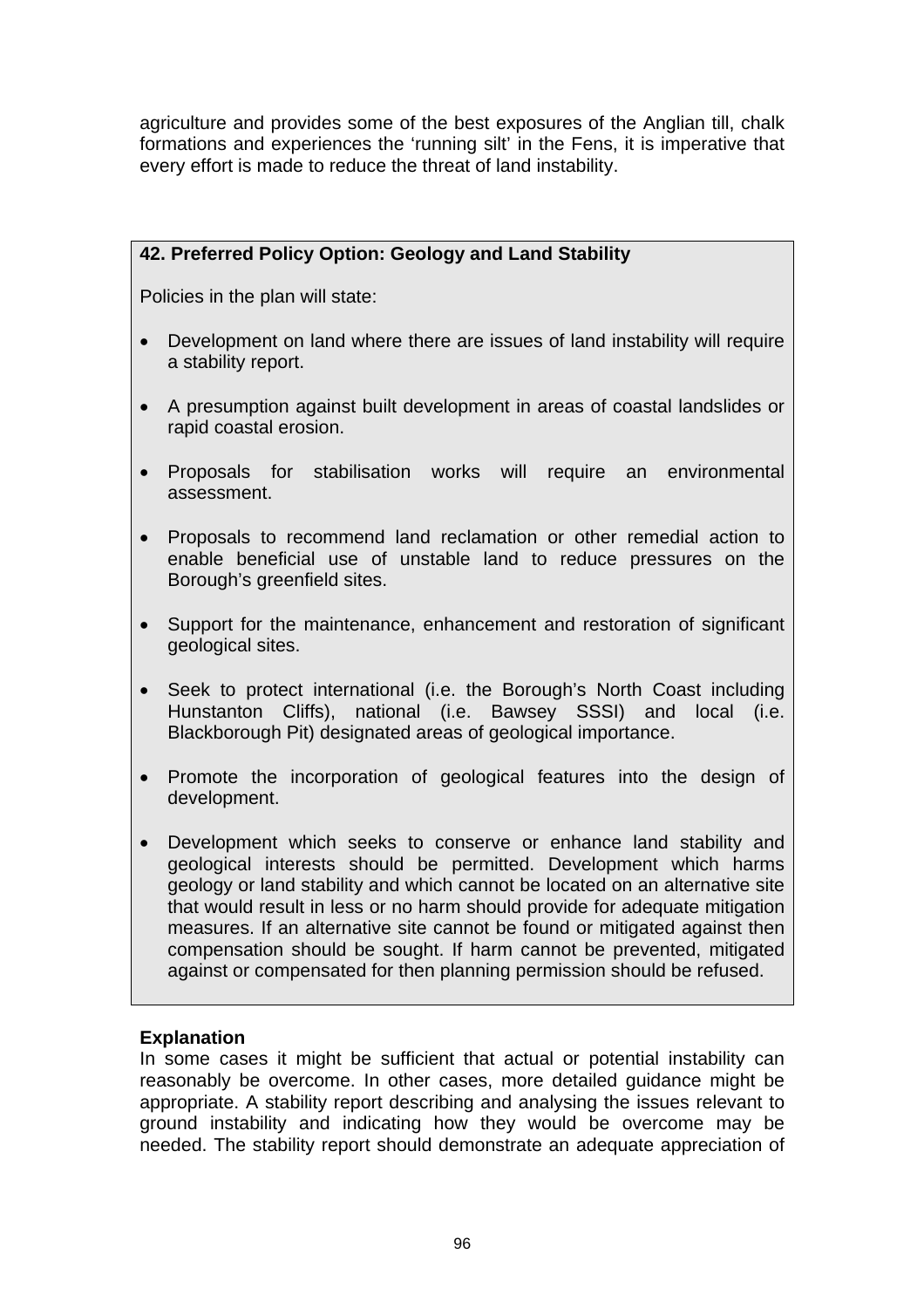ground and groundwater conditions and any other relevant factors influencing stability.

Stabilisation works may, by their size and location, require an environmental assessment. This will identify the condition of the land and any negative impacts stabilisation works would have on the ecology.

Physical constraints of an area of unstable land should be identified and prospective landowners and developers informed. Land reclamation or other remedial action may be recommended to enable beneficial use of unstable land.

#### **Rejected Options:**

The above policy is in line with Government guidance contained in PPS9, PPG14 and Government Circular 06/05, and no alternative options were considered.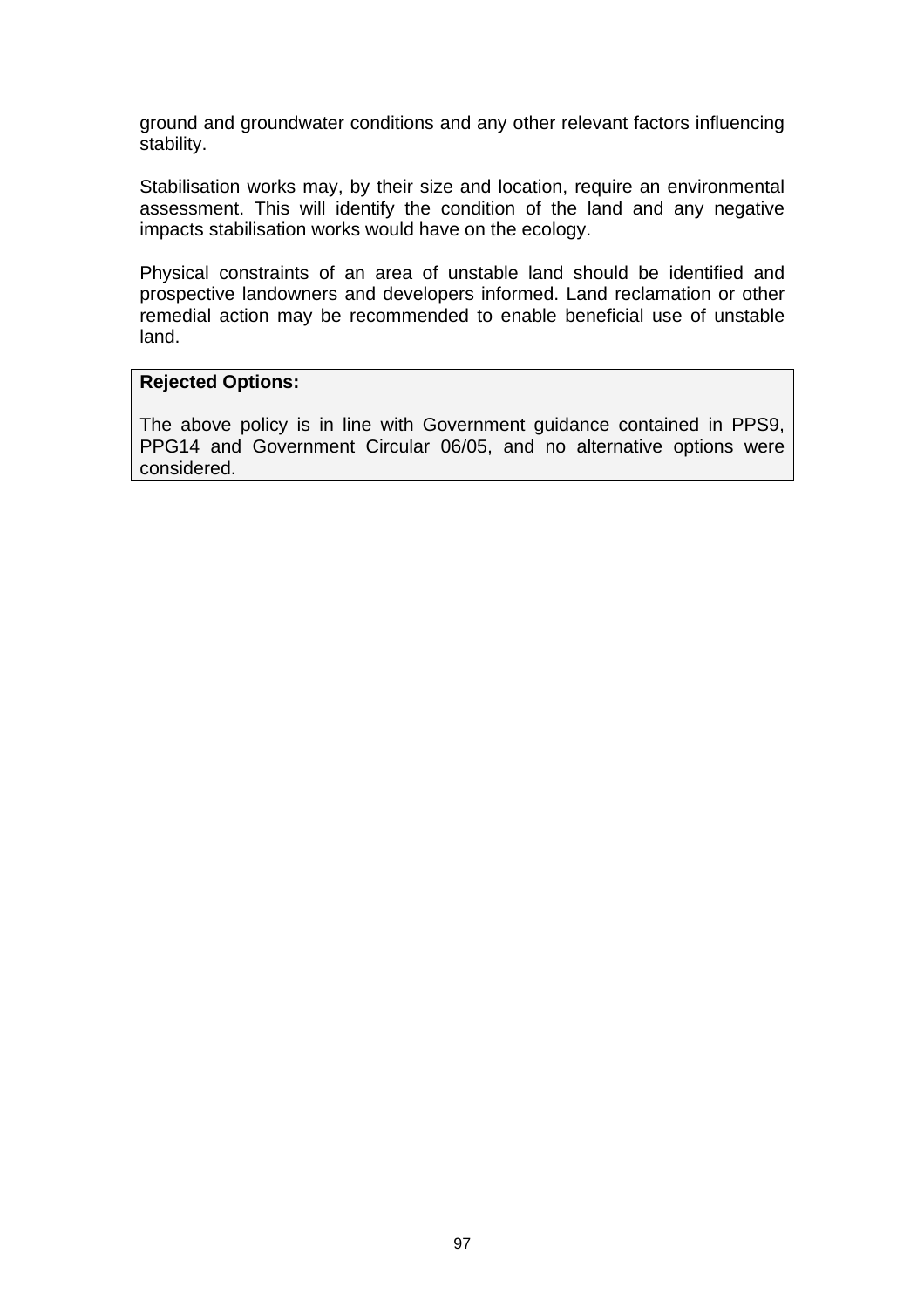# **12 COASTAL PLANNING**

#### **Introduction**

The Norfolk coastline is primarily composed of Quaternary deposits derived from the Anglian glaciations approximately 500,000 years ago, underlain by chalk bedrock. The nature of these glacial deposits creates a coastline susceptible to erosion and flooding due to enhanced wave action from the North Sea. A history of storm surges along the east coast, coupled with increasing sea levels has created a coastline both dynamic and volatile to change.

In West Norfolk we have an area of over 40km of coastline, most of which is low-lying, a lot of which is naturally defended. This coastline is a honey-pot for tourist activity, attracted by the naturalness and beauty of the area as a heritage coastline and for its conservation interests.

The current management of most of the Borough's coastline comes under the policies of Sediment Sub cell 3A of the North Norfolk Shoreline Management Plan (SMP). The current approach is to 'Hold the Existing Line' which basically means to retain the status quo, through either annual recycling and importing of beach material or continuous maintenance and reconstruction of existing defences. With the predictions of sea level rise and the pressures to adapt to climate change, to retain the existing line in the long term is likely to be unsustainable. The SMP already recognises 'retreating the existing line' to be a medium to long term option in some locations. The first SMP for this area was published in 1996, and it is pending a review in Winter 2006/07.

In order to address the challenges and pressures we will face in the 21<sup>st</sup> century such as adapting to climate change, development pressures, rising sea levels, exacerbated coastal flooding and erosion, Government has recognised the need to develop a more strategic and integrated approach to managing coastal flooding and erosion risks management in England. 'Making Space for Water' is a 20 year Government strategy which seeks to implement a more holistic approach to managing coastal erosion and flood risk, to reduce the threat to people and their property, and to deliver the greatest environmental, social and economic benefits in achieving the wider objectives of sustainable development.

With this in mind, the Local Development Framework needs to address these issues and, with the production of the new SMP, Coastal Habitat Management Plans (CHAMPs), Norfolk Coast Area of Outstanding Natural Beauty Management Plan, Wash Estuary and Special Area of Conservation Management Plans, determine the appropriate management response to this dynamic coastline.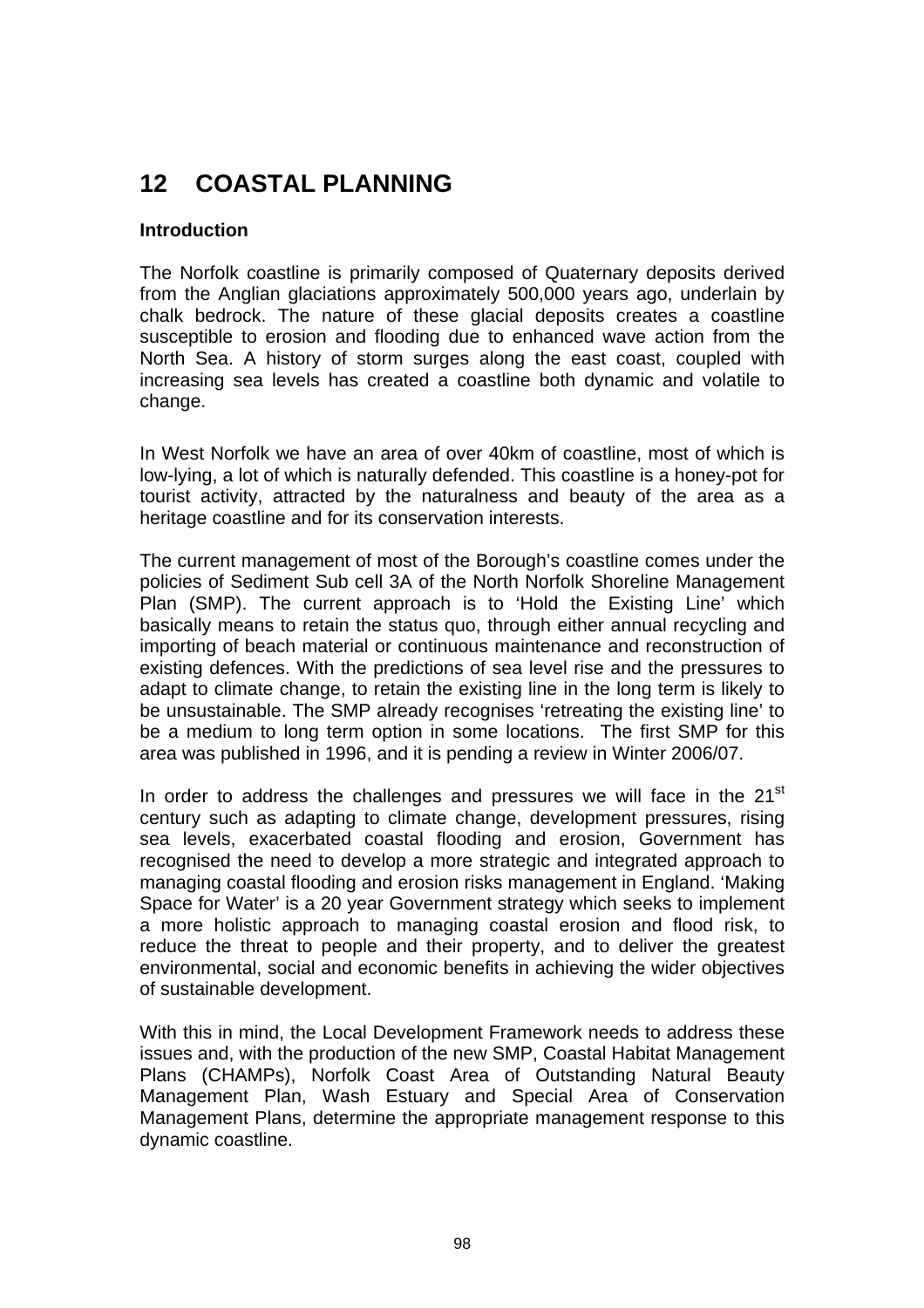## **43. Preferred Policy Option: Coastal Management**

Improve the existing mechanisms of coastal management and move towards a process of integrated coastal zone management which deals with the physical constraints of a dynamic coastline, integrates and acknowledges social, recreational, economic, physical and environmental issues by:

- Defining the coastal zone for planning purposes.
- Where possible, changing the approach to management of the West Norfolk coastline by moving away from heavily engineered defences to a more sustainable approach of managed retreat and 'naturally functioning coastlines'.
- Adopting the precautionary principle approach to land affected or likely to be affected by coastal erosion or land instability, which will be mapped. Proposals for new development within this zone will not be permitted where erosion is likely to occur and/or jeopardise the development or the amenity of occupants during the lifetime of the development.
- Only permitting proposals for minor works (which do not increase habitable accommodation e.g. bedrooms) to existing buildings where the proposals pay regard to the risks of erosion and flooding.
- Not permitting proposals for development, which increase the frequency or rate of coastal flooding and/or erosion.
- Not permitting proposals for development, which do not require a coastal location, within the coastal zone, and seeking opportunities for development further inland.
- Permitting proposals which enhance or regenerate parts of the developed coast, providing they do not impair any acknowledged physical constraints/risks (flooding, erosion or land instability) as well as nature conservation, landscape or archaeological interests.
- Positively considering any proposal, which brings environmental, social and economic benefits providing it does not impair any physical constraints/risks (flooding, erosion, nature conservation, landscape, townscape, historic and archaeological environment) and does not increase the threat from coastal flooding and erosion to people's lives and property.
- Planning for the impacts of climate change and mitigating for potential losses of habitats, undeveloped land, productive agricultural holdings and historic features on the coast. Coastal planning and development should not compromise the options for adaptation in the future.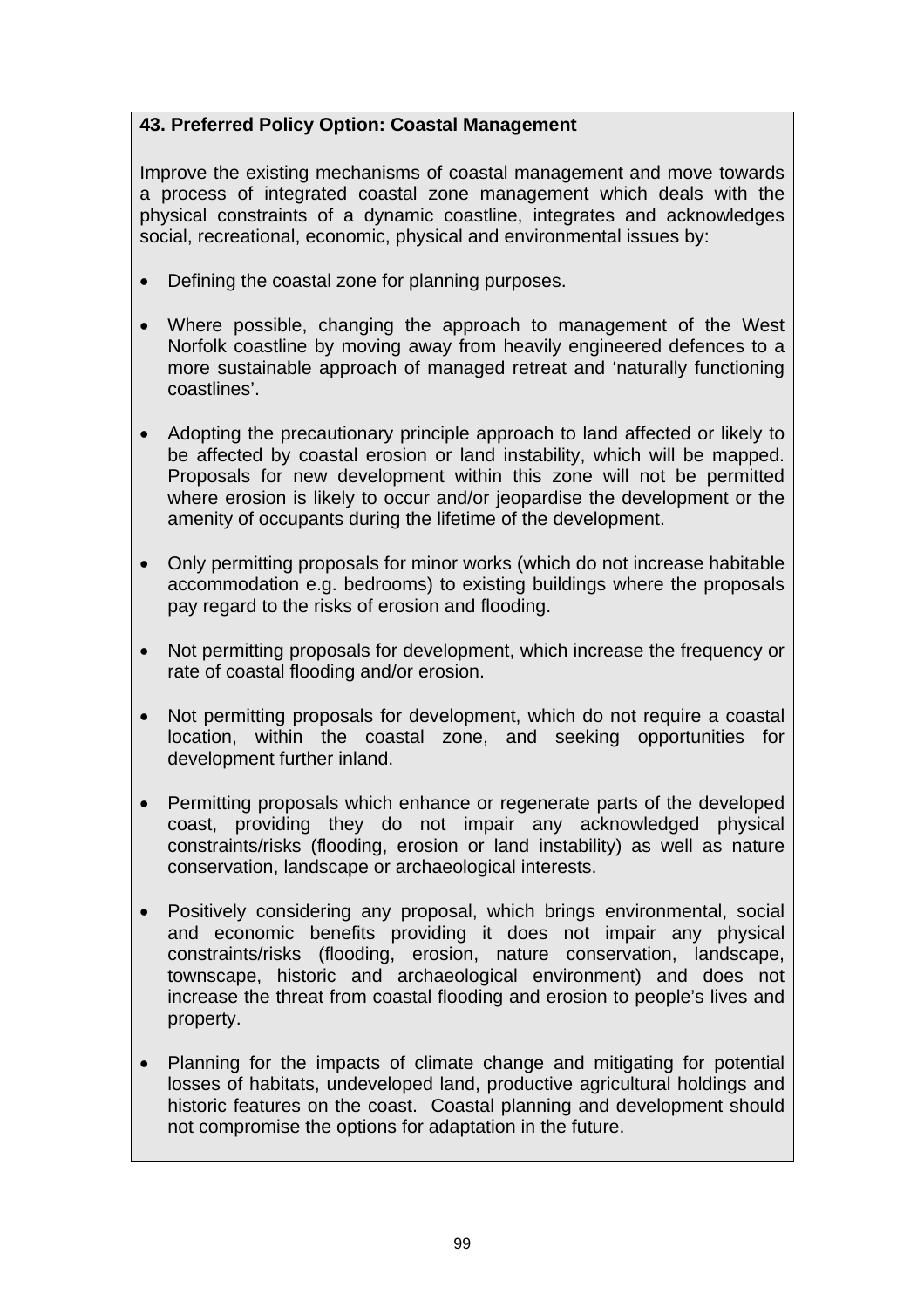- Identifying existing development (including transport infrastructure and access) that could be vulnerable to future changes in the coast, and planning for mitigation and relocation where needed.
- Considering the impact of off-shore turbines within the remit of coastal planning. Whilst this is outside the controls of the planning system, and is dealt with under other legislation, the impact of infrastructure coming onshore from such developments needs consideration. This includes the impacts such development could have on weakening defence lines if these need to be breached to allow infrastructure to come ashore.
- Opening up access to open spaces along the coastline where this is viable and sustainable.

#### **Explanation**

With the dynamic nature of the West Norfolk coastline a step change is needed in its management. However it is recognised that the wider social and economic considerations as well as the environmental ones need to be effectively managed when taking a new management approach.

The purpose of this policy response is to begin to address and adapt to climate change balancing against this pressures for development in coastal locations. Such an approach will seek to improve and enhance the coast in the Area of Outstanding Natural Beauty, regenerate rundown parts of the developed coast, and assist in restoring stretches of despoiled coastline. This will still ensure that community and economic needs are addressed but in a way that is sustained against physical constraints and safeguarding the environment in the long term.

#### **Rejected Options:**

Holding the existing line  $-$  is a genuine alternative option which is considered, however the certainty of this option remains in doubt until the second round of Shoreline Management Plans emerge. Funding for defences to safeguard the existing line is down to the DEFRA priority scoring system and therefore until funding to hold the line in the long term is established, consideration of this option as a realistic one, should be rejected.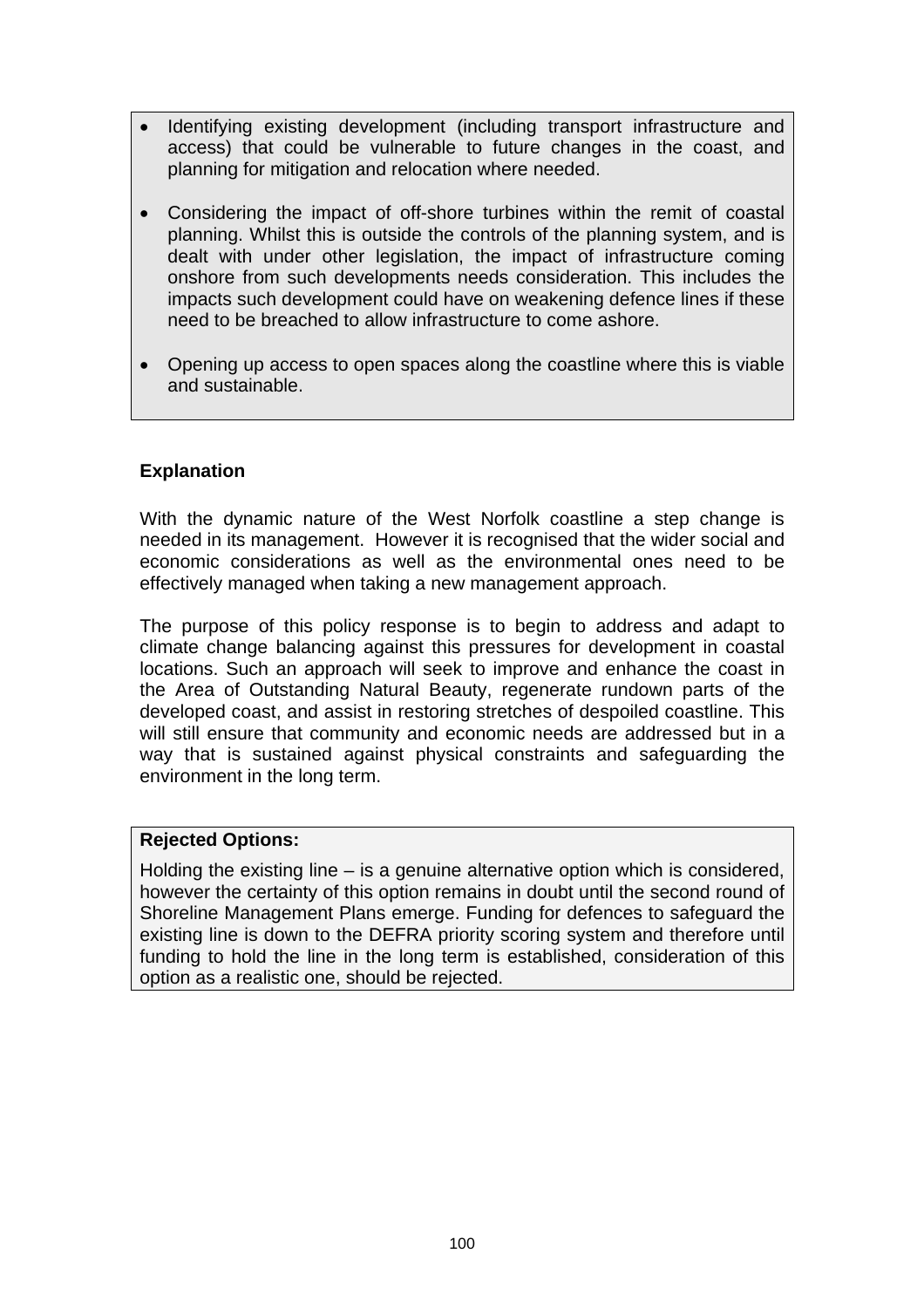# **13 COUNTRYSIDE & LANDSCAPE PROTECTION**

## **Countryside Protection and Development in the Countryside**

#### **44. Preferred Policy Option: Countryside Protection & Development in Countryside**

Policies in the plan will indicate:

That the area outside the defined settlement and defined as countryside on the Proposals Map shall be an area of development restraint which will be protected for its own sake. Development will be permitted in the countryside where it supports the rural economy or communities, and helps to conserve the countryside and where it is:

- Necessary for the purposes of agriculture, farm diversification, forestry, recreation, tourism and other enterprises with an essential requirement to locate in the countryside, or
- For facilities, which are essential, to meet the needs of local communities which cannot be accommodated satisfactorily within built up areas, or
- For new uses in existing rural buildings consistent with the building's scale, massing, character and location, or
- For the extraction of minerals or the disposal of waste.

Any agricultural building built in the countryside once redundant from the permitted use shall be demolished and the site reinstated to its previous use as countryside. The building shall not be converted to any alternative uses.

## **Explanation**

It is Government policy that development in the countryside should be strictly controlled, in order to conserve its character and natural resources. This policy approach summarises the limited circumstances in which development outside settlements will be allowed.

#### **Rejected Options:**

The only other option considered would be to allow unrestricted development within the countryside. This approach could not be supported by national or regional policy; as such an approach would cause severe impacts on the visual amenity of the countryside.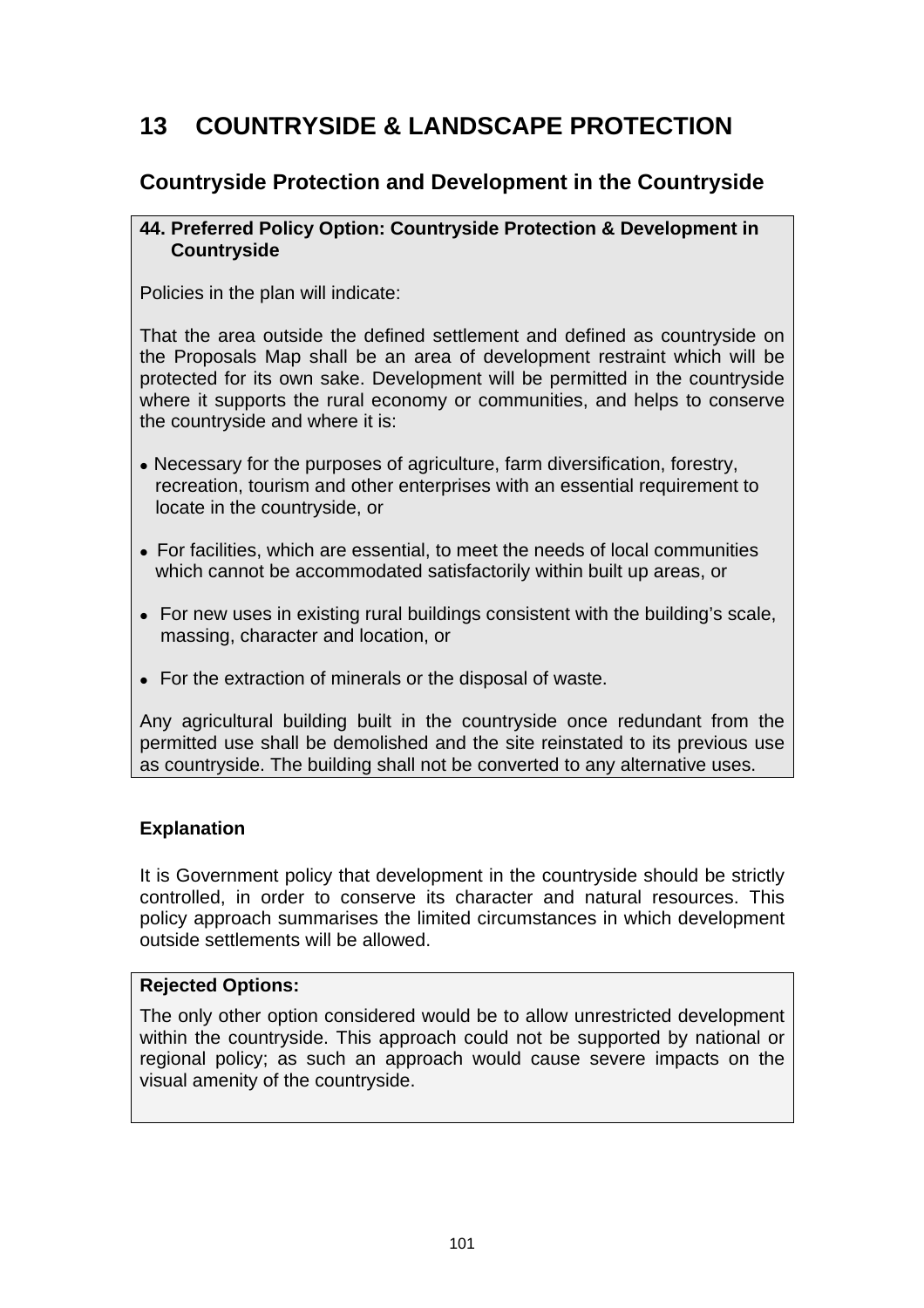# **Protected Areas of Landscape Quality**

## **Introduction**

The Borough benefits from a diverse and complex landscape, from the flat panoramic views of the Fens, the tranquil coastal marshes, through to the straight blocks of coniferous and mixed plantations of the wooded slopes and the regular network of geometric arable fields. Interspersed are historic towns and villages, ancient monuments, historic parks and gardens and designated sites of important landscape and wildlife quality, such as the Norfolk Coast Area of Outstanding Natural Beauty

It is important that the Borough protects the environment from development likely to have adverse effects on the landscape's visual amenity and environmental value.

The quality of our landscape needs to be protected and enhanced to promote tourism and provide income and jobs in the Borough, as well as maintaining a healthy environment for the population to live and work in.

Where development cannot be avoided then mitigation measures or enhancement of the landscape should be implemented.

## **45. Preferred Policy Option: Protecting and Enhancing the Landscape**

Policies in the plan will:

- Protect the distinctive character or appearance of the landscape.
- Protect and enhance landscape features such as trees, woodlands, orchards, hedgerows, heath lands, lakes, ponds, streams, commons, fen reclamation banks and salterns.
- Seek to protect parks and gardens valued for their historic characteristics from development which would have an adverse affect on their integrity.
- Promote good standards of building design and landscaping which contribute to the visual amenities of the landscape and respect nature conservation interests, and restore and create new habitats in line with the Biodiversity Action Plan priorities.
- Encourage an increase in woodland cover and planting of native trees in small and large scale development which respects and enhances local landscape character.
- .
- Promote and encourage the expansion of agri-environment schemes to increase the landscape, historic and wildlife value of farmland.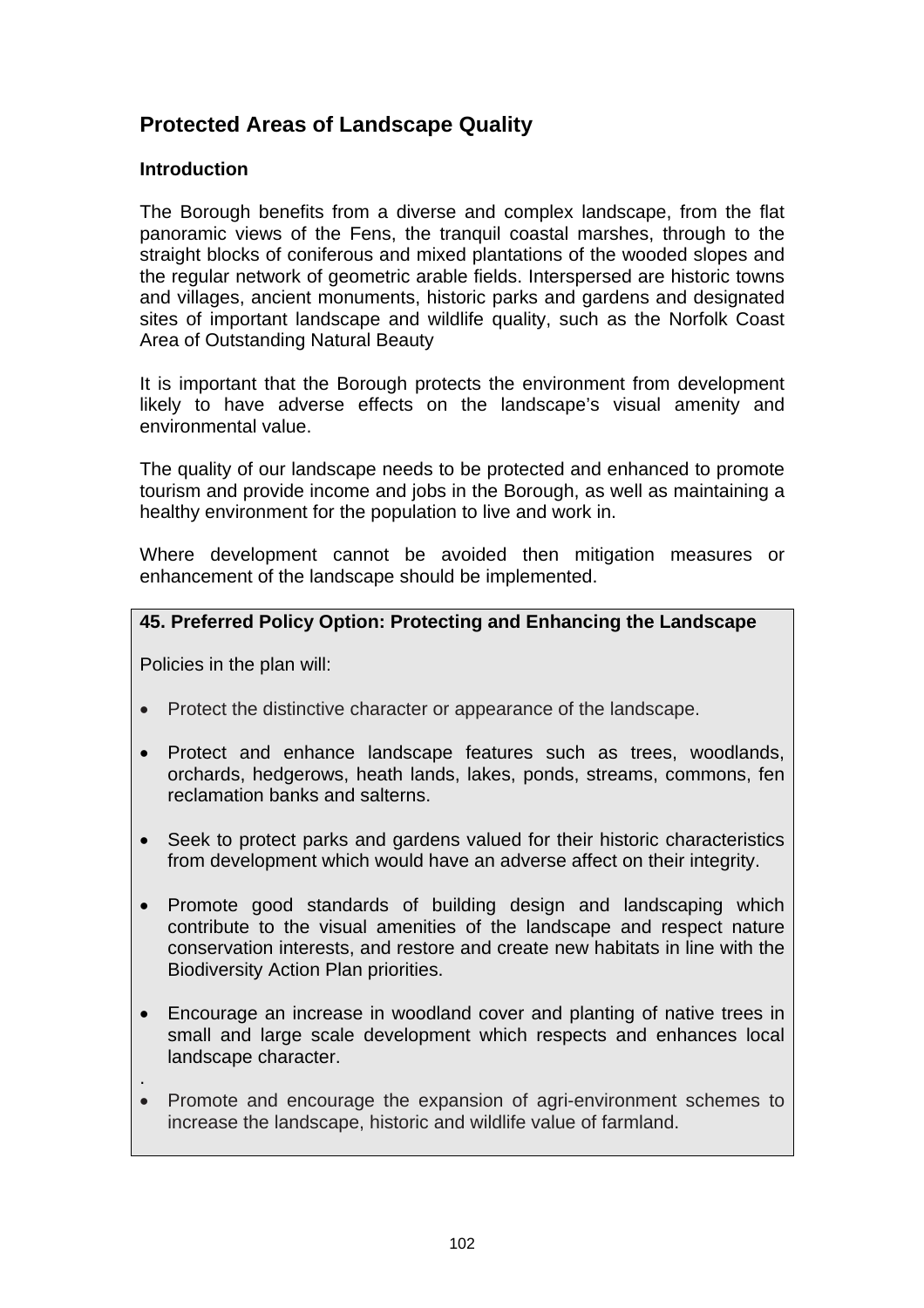• Ensure that development in rural areas is carefully planned to avoid adverse impacts in the countryside.

#### **Explanation**

As well as the need to protect the landscape it is important that the landscape is also enhanced so that a healthy environment is maintained. Development can sit comfortably in the landscape provided that it is sensitive to the surroundings and sustainable.

#### **Rejected Options:**

1) Do nothing – This would lead to inappropriate development and have serious environmental consequences.

2) To allow development in locations where there would be a detrimental affect on the landscape and its features, providing adequate mitigation is imposed to alleviate effects. This would spoil the unique features of Norfolk which adds to the quality of life.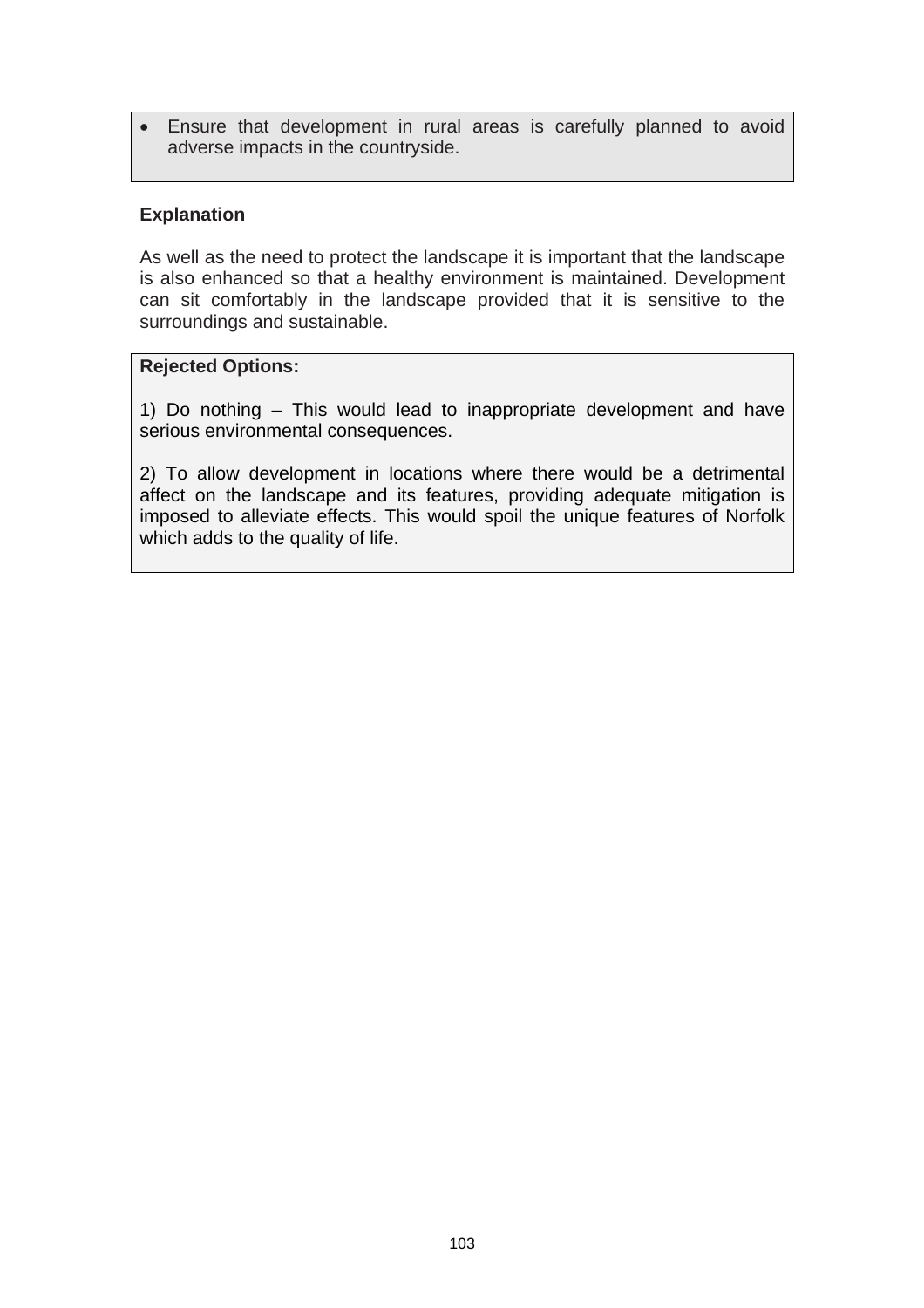# **14 BIODIVERSITY**

# **Enhancing, Protecting and Creating Areas of Biodiversity and Nature Conservation**

#### **Introduction**

Biodiversity is short for biological diversity. It refers to the variety of life on earth (plants, animals, micro – organisms).

It is vital that the Borough recognises its biodiversity and nature conservation areas as a valuable resource which adds to a better, more healthy and sustainable standard of living. Therefore enhancing and creating opportunities for biodiversity across the whole Borough is as important as protecting areas already recognised for their biodiversity benefits.

#### **46. Preferred Policy Option: Enhancing, Protecting, Creating Areas of Biodiversity and Nature Conservation**

Policies in the plan will seek to undertake the following:

- Conserve, protect and enhance the Borough's biodiversity, encourage habitat creation and restore lost or damaged environmental features where possible in designated and non designated sites of biodiversity importance.
- Plan strategically when looking at environmental issues especially when issues cross authority boundaries and recognise the contributions that areas and features of biodiversity make individually and in combination. In doing so, opportunities to strengthen connections to create a network of biodiversity interest.
- Proposals to plant new woodlands or well treed areas should protect the biodiversity and character of existing woodlands and areas of nature conservation and archaeological significance. Encourage broadleaved native planting which benefits the natural, historic and built landscape.
- Seek to improve the wildlife and diversity of the Borough by enhancing and protecting the quality and extent of natural habitat, geological and geomorphological sites, the physical processes they depend on and the species they support.
- Agricultural land in the Borough will be protected from impacts which would adversely affect its biodiversity and visual qualities. Mitigation will be sought where there is no alternative solution, for example where agricultural practices would necessitate the need for some disturbance.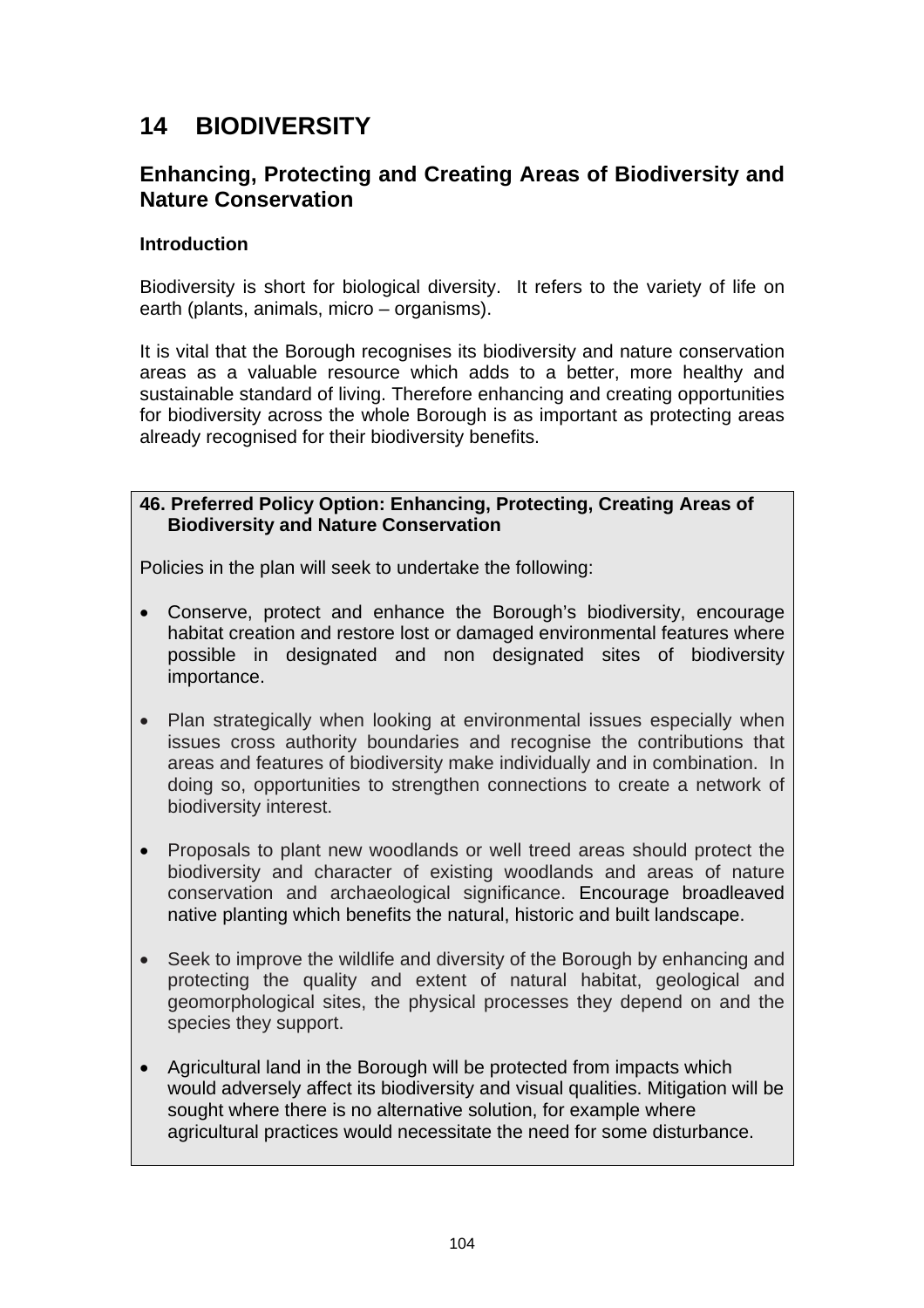- Proposals to enhance and create biodiversity in green spaces and among developments to create areas which contribute to a healthy environment and to people's sense of well being will be supported. The creation of new spaces should be encouraged.
- Encourage planting schemes (where these would not have adverse effects on habitats), particularly in urban environments to improve the character of the townscape, and conserve and enhance the ecological value of roadside verges. These should be well maintained to bring long term benefits.

## **Explanation**

It is important that biodiversity is treated at a strategic level as species and habitats do not respect local authority boundaries. This way biodiversity issues can be dealt with more effectively.

Planting programmes can add to or damage the biodiversity of the area. Some areas such as heathland need large open spaces to establish so planting would have a negative effect. Planting can be beneficial in reducing flood risk.

In areas which are to be planted, native species are more beneficial to biodiversity and add character to the local area by creating a more 'natural' landscape.

Geological and geomorphological sites can be harder to monitor as their processes occur underground in the soil, rocks and cliffs.

These sites are important traces of our past and influence the biodiversity which they support. Climate change, flooding, pollution and development can all affect these important sites, therefore close monitoring and management of these sites is needed to remove or decrease adverse effects.

The protection and enhancement of biodiversity can bring a wide range of benefits. Apart from safeguarding and maintaining natural functioning ecosystems, it can also contribute to landscape character, public amenity, health and well-being and provide attractive environments for tourism and other businesses.

#### **Rejected Options:**

The above policy is in line with Government guidance contained in PPS9 and no alternative options were considered.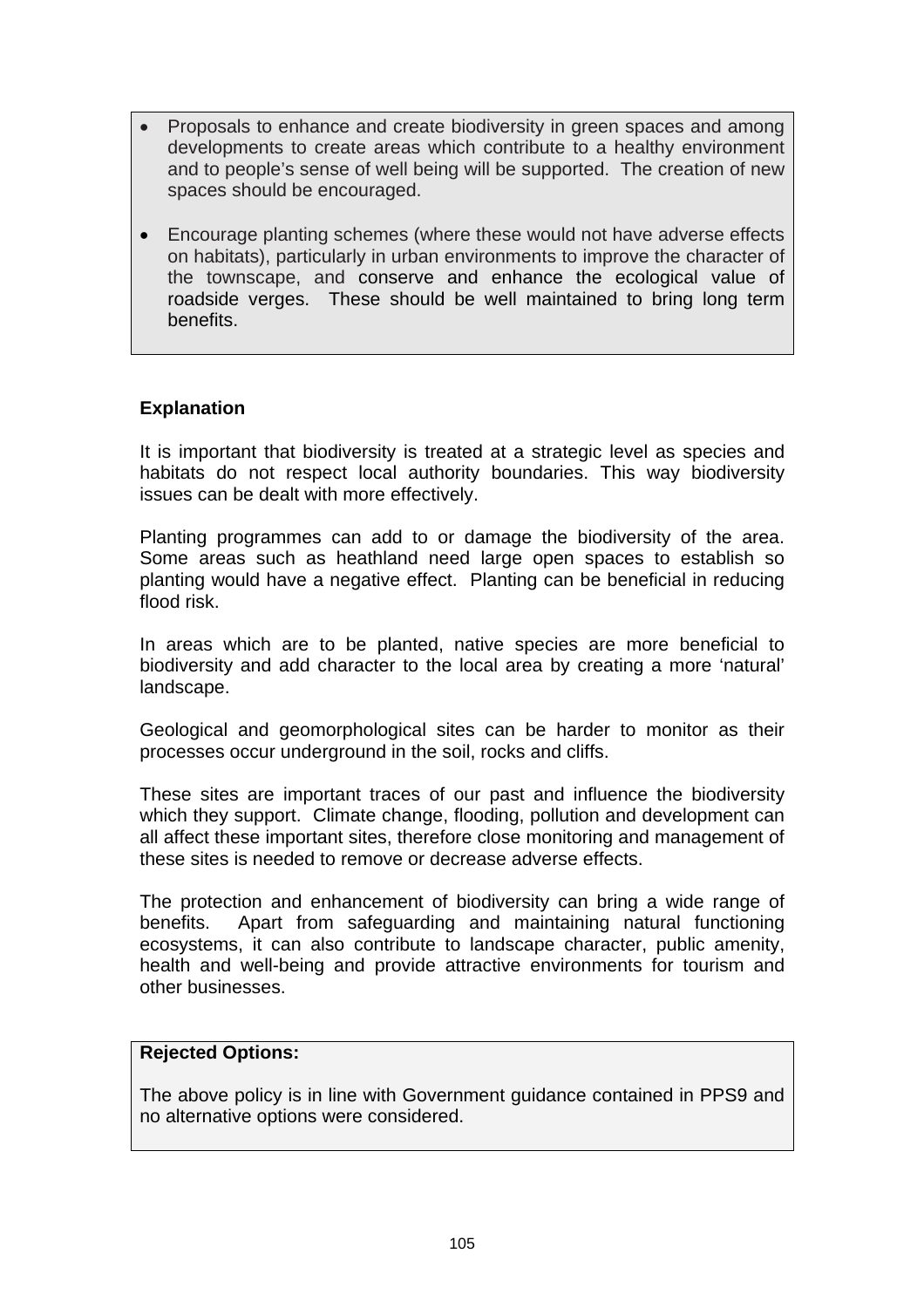# **Special Sites**

## **Introduction**

Some areas are designated for their nature conservation and biodiversity value. The highest designation being internationally recognised sites; Special Areas of Conservation, Special Protection Areas and Ramsar sites.

Nationally designated sites fall into Sites of Special Scientific Interest, Proposed Sites of Special Scientific Interest and National Nature Reserves. Locally designated sites such as County Wildlife Sites and Local Nature Reserves also receive some protection although limited in comparison to internationally and nationally designated sites.

There are also local areas which do not fall under any type of designation. These areas may have rare or important species present, are unique habitats or may be valued by local communities beyond their intrinsic biodiversity interest. These sites are still significant in their own right and also need to be protected.

## **47. Preferred Policy Option: Special Sites**

- Sites of nature conservation value of international and national significance should be protected from development which would, either directly or indirectly, harm their reasons for designation.
- Local sites of nature conservation interest and geological importance will be protected and enhanced and permission for development will be refused where the damage would outweigh the development benefits, and cannot be mitigated or compensated for.
- Where it is appropriate and it will not adversely affect the integrity of sites of nature conservation interest, access should be created, enhanced and maintained.

## **Explanation**

International and national sites are protected under PPS9 Biodiversity and Geological Conservation, and by law under the Habitats Directive and the Countryside and Rights of Way Act 2000. These sites are our most important areas of biodiversity and will be afforded protection from development proposals.

Sites which are not designated but are important areas for biodiversity will need to be monitored by the authority and protected from development proposals that could damage their interest.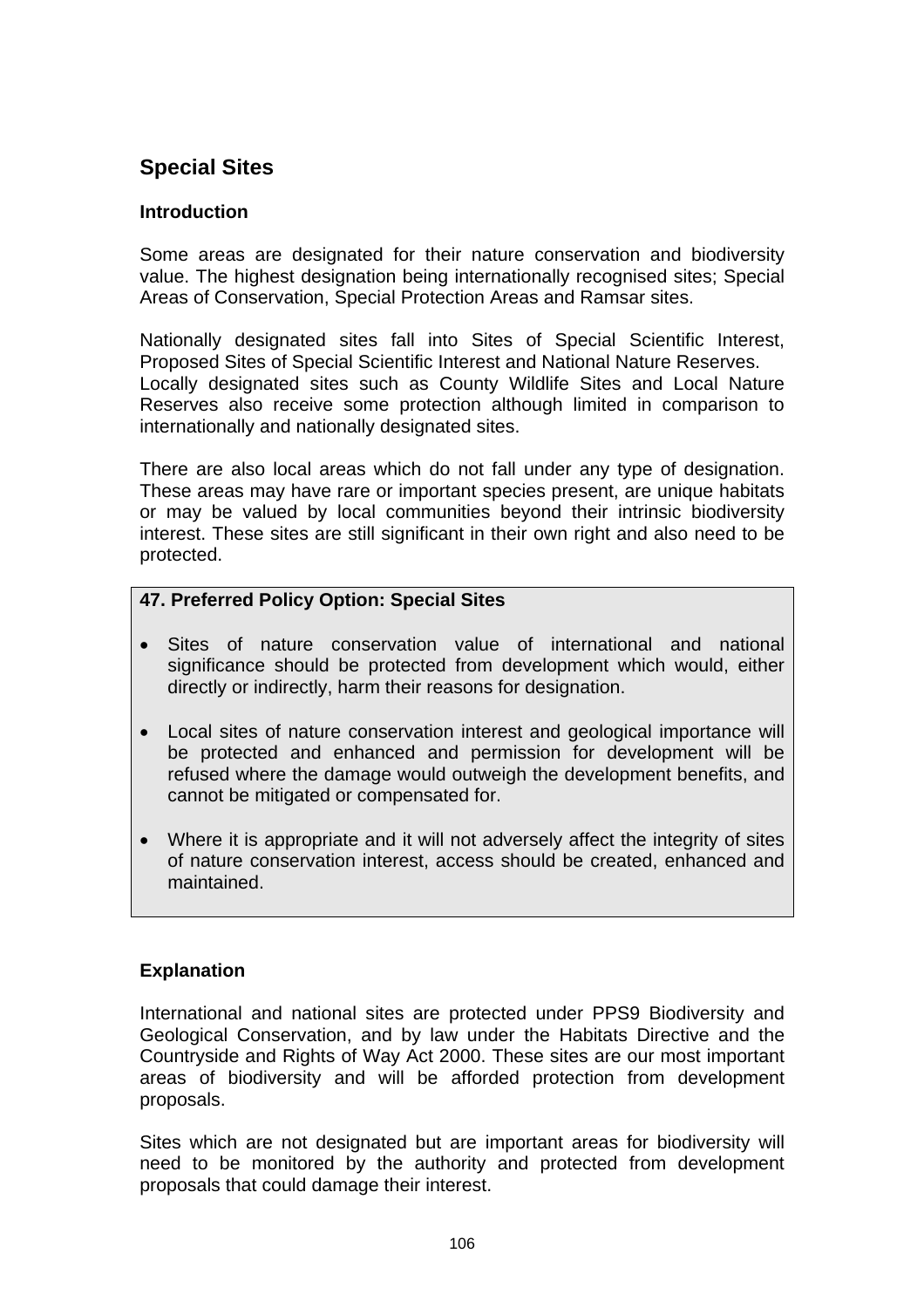Improving access to such sites, providing measures are put in place to avoid adverse impacts, has the potential to increase the amount of open space and contact with nature available to residents. Additionally, allowing people to visit these sites has the potential to increase tourism in the Borough.

#### **Rejected Options:**

The above policy is in line with Government guidance contained in PPS9 and no alternative options were considered.

## **Habitats and Species**

## **Introduction**

Like designated sites there are rare or valued habitats and species which are recognised by law and/or the Norfolk Biodiversity Partnership as being particularly vulnerable to change. These habitats and species will need to be protected from any negative impacts. As well as these acknowledged habitats and species there are a number of local habitats and species in the Borough which are not recognised by law but which are still valued by local communities and add to the nature conservation interest of the area. These need to be protected and enhanced to promote a healthy environment.

## **48. Preferred Policy Option: Habitats and Species**

- Ancient woodlands will be protected from development which would cause adverse effects. Areas of ancient woodland will be identified that do not have statutory protection. Aged or 'veteran' trees found outside ancient woodland are valuable for biodiversity and in providing a sense of place and their loss or damage should be avoided.
- Ecological networks such as river corridors, hedgerows, ponds, and woodland will be protected to maintain a healthy functioning ecosystem and avoid fragmentation. Seek to avoid or repair and protect networks from fragmentation and isolation of natural habitats. Strengthen and integrate networks within developments.
- Conserve and protect natural habitat and species types that have been identified in the Countryside and Rights of Way Act 2000 section 74 list, BAP listed species and habitats, brownfield and greenfield sites and important local nature conservation sites, and identify opportunities to enhance and add to them and minimise any adverse effects.
- The Borough's orchards will be protected from development and proposals which would destroy or adversely affect this threatened habitat. Seek to conserve old orchards through management and enhancement programmes to prolong their lifespan and biodiversity value.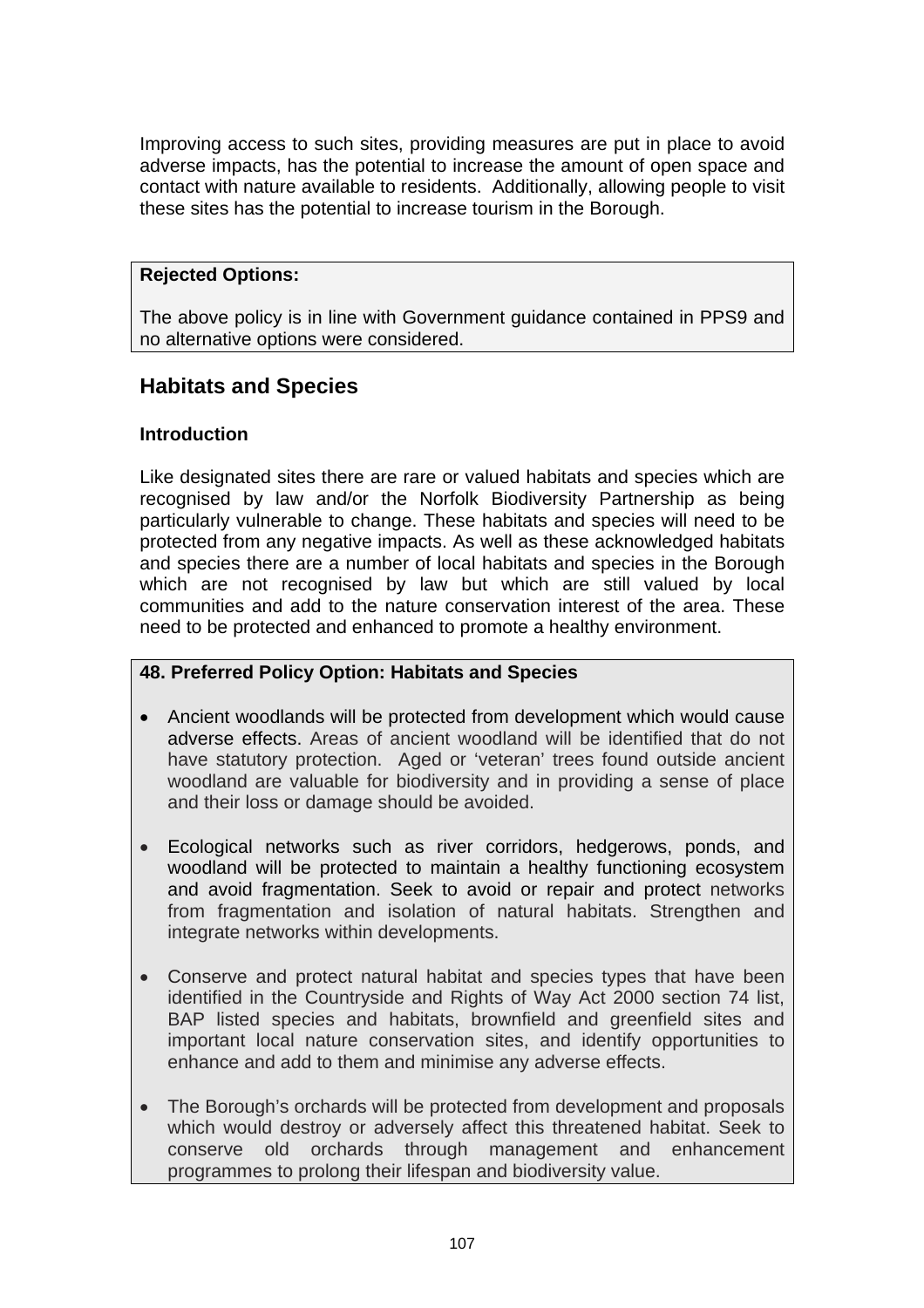- Plan for the effects of climate change by identifying those habitats and species that are most at risk and adopt appropriate mitigation and relocation strategies where appropriate.
- Sand and clay pits are a haven for biodiversity in the Borough and therefore will be protected from any effects which would damage these unique habitats and the species which depend upon them.

#### **Explanation**

In addition to protecting habitats and species for their intrinsic value, these assets also have benefits for the wellbeing and health of residents and visitors to the Borough. The protection and enhancement of characteristic habitats and species has the potential to improve the appearance of the Borough, leading to indirect positive effects on the local economy.

There are few ancient woodlands and veteran trees in the Borough. Veteran trees can be hard to locate and due to their rarity and fragility, difficult to conserve. Protected species such as bats and owls favour these habitats and therefore it is important to save these natural features.

The Tree Warden Scheme can assist in locating relicts of ancient woodland and veteran trees and help to bring this to the Council's attention so that Tree Preservation Orders can be made and the trees/woodland monitored.

Networks of habitats can include natural corridors such as rivers, streams and hedgerows. There are also patches of habitats such as ponds, groups of trees, orchards and areas of grassland. These enable species to move around and colonise other areas, thus decreasing genetic inbreeding and establishing healthy species. When these networks are destroyed then species become isolated in the wider landscape and gradually decrease, therefore networks need to be conserved and strengthened where damage has occurred in order for species to flourish.

Protected species and habitats will need to be monitored effectively in designated areas and on the Borough's brownfield and greenfield sites where, although not designated, they could house species of important nature conservation interest. Therefore development will need to take into account the biodiversity of the location.

The Borough's orchards are decreasing rapidly. These are valuable habitats which support a varied and wide population of species and provide an important link to other habitats.

As there is such a great loss of this characteristic habitat to Norfolk, further loss has to be avoided through protection from development and agricultural intensification.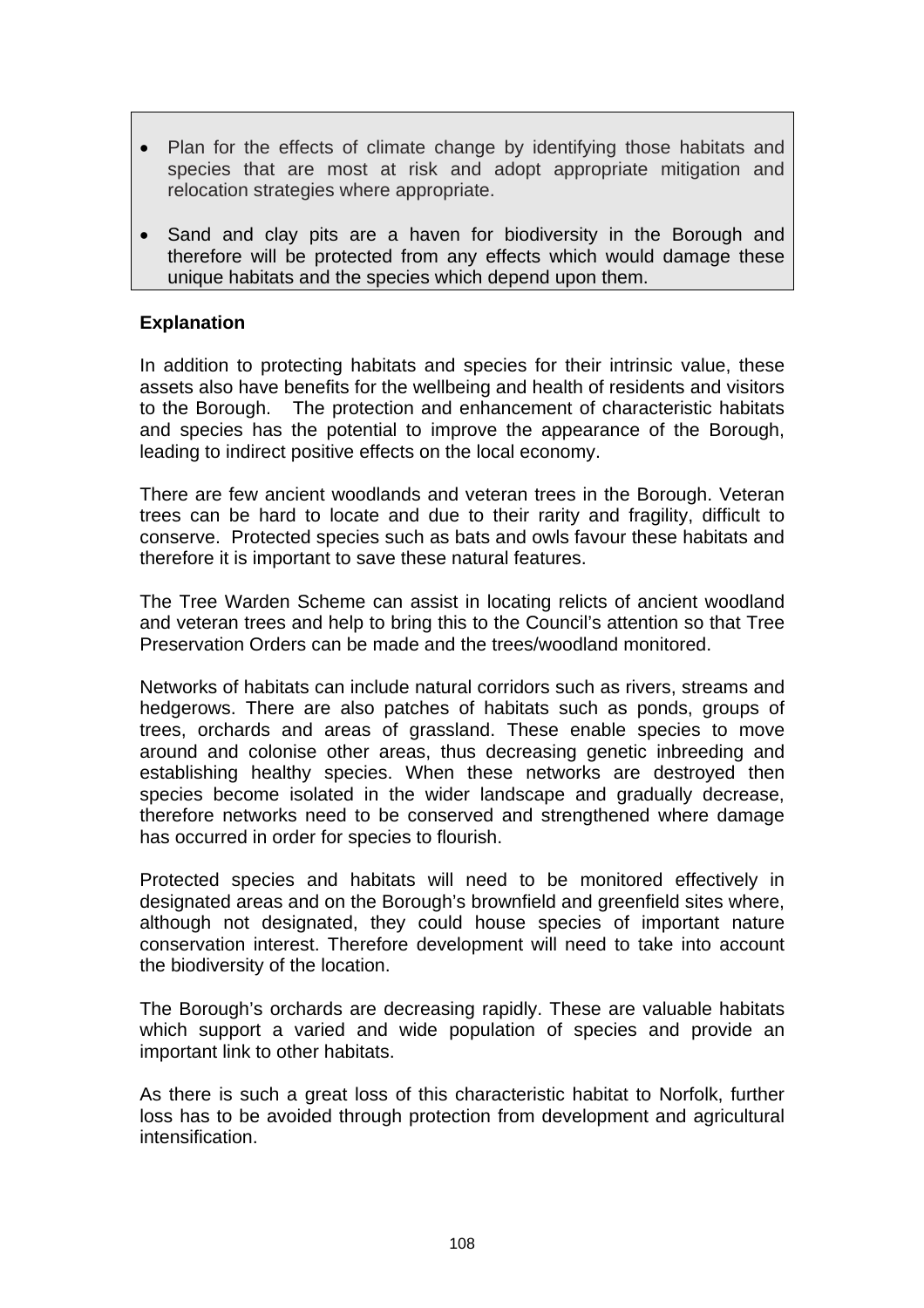## **Rejected Options:**

The above policy is in line with Government Guidance contained in PPS9 and the Wildlife and Countryside Act 1981 and therefore no alternative options were considered.

# **Development and Biodiversity**

## **Introduction**

Important areas of biodiversity and nature conservation need to be protected from development, for example new housing developments can cause an increase of dog walkers which can have negative effects on sites where there are ground nesting birds. However biodiversity should not be seen as a negative burden on the developer. Sometimes biodiversity features can be incorporated into developments and add an interesting feature, or mitigation can be put in place where there are no alternatives.

It should be recognised that biodiversity can be incorporated into our surroundings and add to a better standard of living and therefore biodiversity features should be encouraged where possible in developments, for example with the inclusion of bat boxes or creating habitats such as ponds.

## **49. Preferred Policy Option: Development and Biodiversity**

Policies in the plan will:

- Consider the nature and location of proposed development and how this would affect biodiversity i.e. light, noise and pollution. Ensure minimal damage to biodiversity and protect international, national and local sites of nature conservation importance and enhance where possible.
- Where development would result in significant harm to nature conservation interests the applicant will need to locate on an alternative site that would result in less or no harm. Where there is no such alternative, then mitigation measures need to be put in place. Where proposals would result in significant harm to biodiversity and geological interests which cannot be prevented or adequately mitigated against, appropriate compensation measures should be sought. If that significant harm cannot be prevented, adequately mitigated against, or compensated for, then planning permission should be refused.
- Development occurring on land within or outside a designated site that would have an adverse effect (either individually or in combination with other developments) will not be permitted.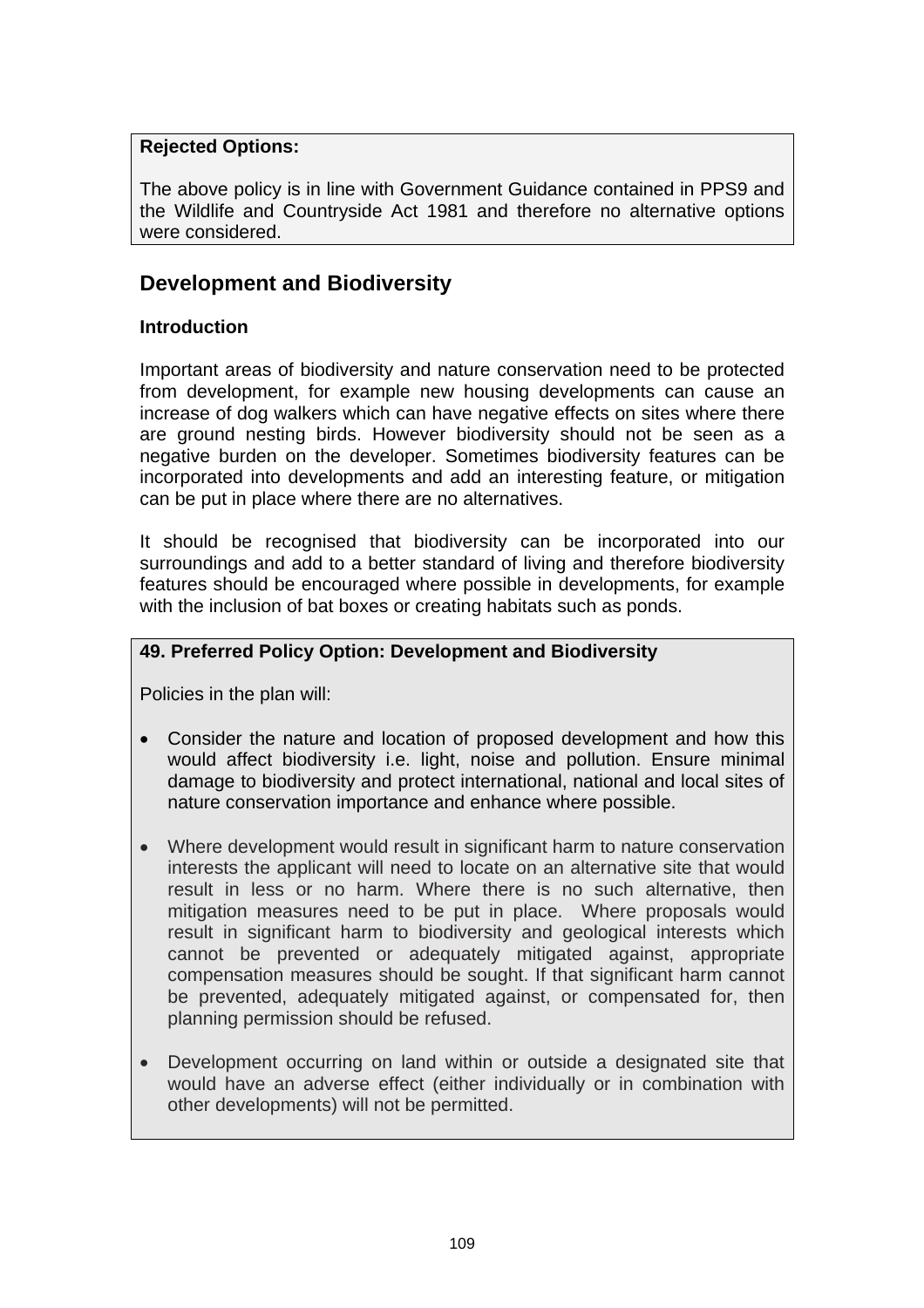- Encourage the incorporation of biodiversity features in or alongside development, whether or not the development is expected to have adverse impacts on biodiversity.
- Permit and encourage proposals where the principal objective is to conserve and enhance biodiversity.
- Where possible, encourage the creation of new habitats as part of development proposals.

### **Explanation**

Developers need to consider how their development may affect the biodiversity of the area. Disturbance through construction, added transport pressure, water abstraction and increased run-off can all impact on the local environment.

Environmental Impact Assessments can aid in highlighting and mitigating such effects. The Biodiversity SPG can also help to steer development towards decreasing the loss of biodiversity.

Noise, light and pollution arising from development can harm designated sites even if the development is some distance away, depending on the nature of the development and the species or habitat concerned, as some species/habitats are more susceptible to change than others. Therefore proposals for development need to take into account adjacent designated sites and decide on the level of impact and make decisions based on this.

Mitigation measures can include the creation of new habitats, transferring species to another suitable habitat or restoring the area to its present state. It should be noted that mitigation is a last resort as it takes many years for a species and habitat to return to its natural value, and in some cases it will not be possible at all.

The Council will support proposals to conserve and enhance biodiversity by providing advice, working with the Biodiversity Partnership for Norfolk and gaining support and advice from organisations such as English Nature, the Norfolk Wildlife Trust and Countryside Agency, and providing grants in some cases.

### **Rejected Options:**

The above policy is in line with Government guidance contained in PPS9 and no alternative options were considered.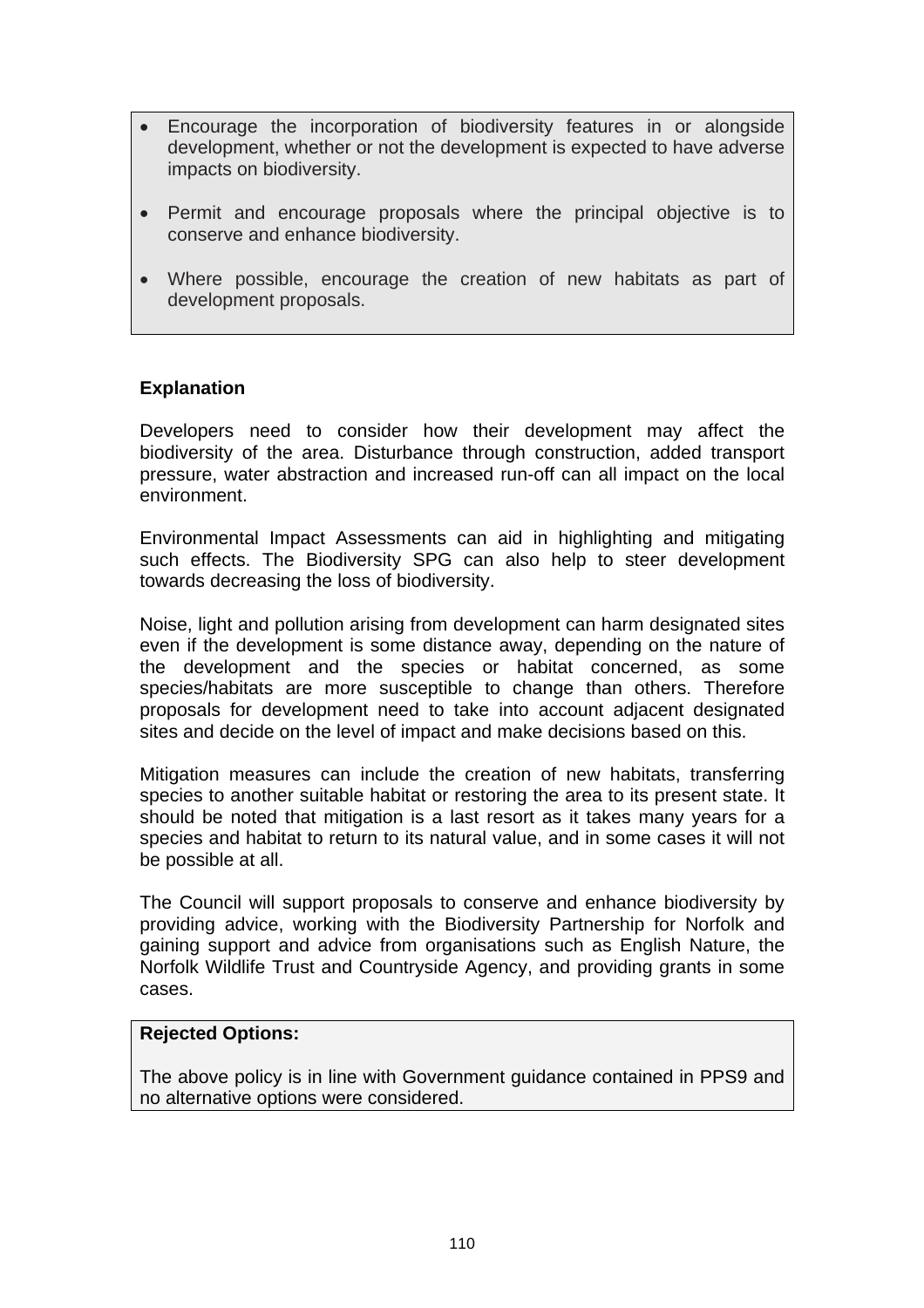# **15 CONSERVATION OF THE BUILT ENVIRONMENT**

## **Introduction**

The strong, local identity of West Norfolk owes much to the rich quality of its architecture and the special character of its towns and villages. Conservation policies seek to protect this valuable asset, to ensure appropriate uses for the historic building stock, to enhance the built environment and to encourage regeneration.

# **50. Preferred Policy Option – Conservation of the Built Environment**

- The Council will seek to preserve the fabric of its listed buildings by:
	- Ensuring that applications to change uses or alter buildings of special architectural or historic interest are considered so that no damage is caused to historic fabric and materials and the character and setting is protected.
	- Where buildings are vacant and the original use has ceased, seeking alternative uses.
- New development in Conservation Areas will be required to preserve or enhance the character or appearance of the area. The demolition of buildings which contribute to the character or appearance will not be permitted. Development adjoining Conservation Areas will be controlled to protect the setting and views in or out.
- There will be a presumption against the demolition of historic buildings of local interest where new development is proposed.
- High quality of design will be encouraged which respects and is sympathetic to its location in terms of scale, form, design and materials, without stifling experiment, originality or initiative.
- The Council will encourage the use of local building materials and also the salvage and re-use of existing material where possible.

## **Explanation**

Listed buildings are a relatively small proportion of the building stock. Their importance is recognised by their listed status and their fabric, form, appearance and setting needs to be protected.

The listed building protection project will be completed with the intention of providing owners with 'log books' explaining the special qualities of their property and giving appropriate advice. Advice will be provided to owners and occupiers to ensure appropriate repair and maintenance of listed buildings. The information gathered as part of the listed building protection project will be used to inform the Buildings at Risk register and will be updated annually. The list will also include scheduled monuments (including ruined churches) as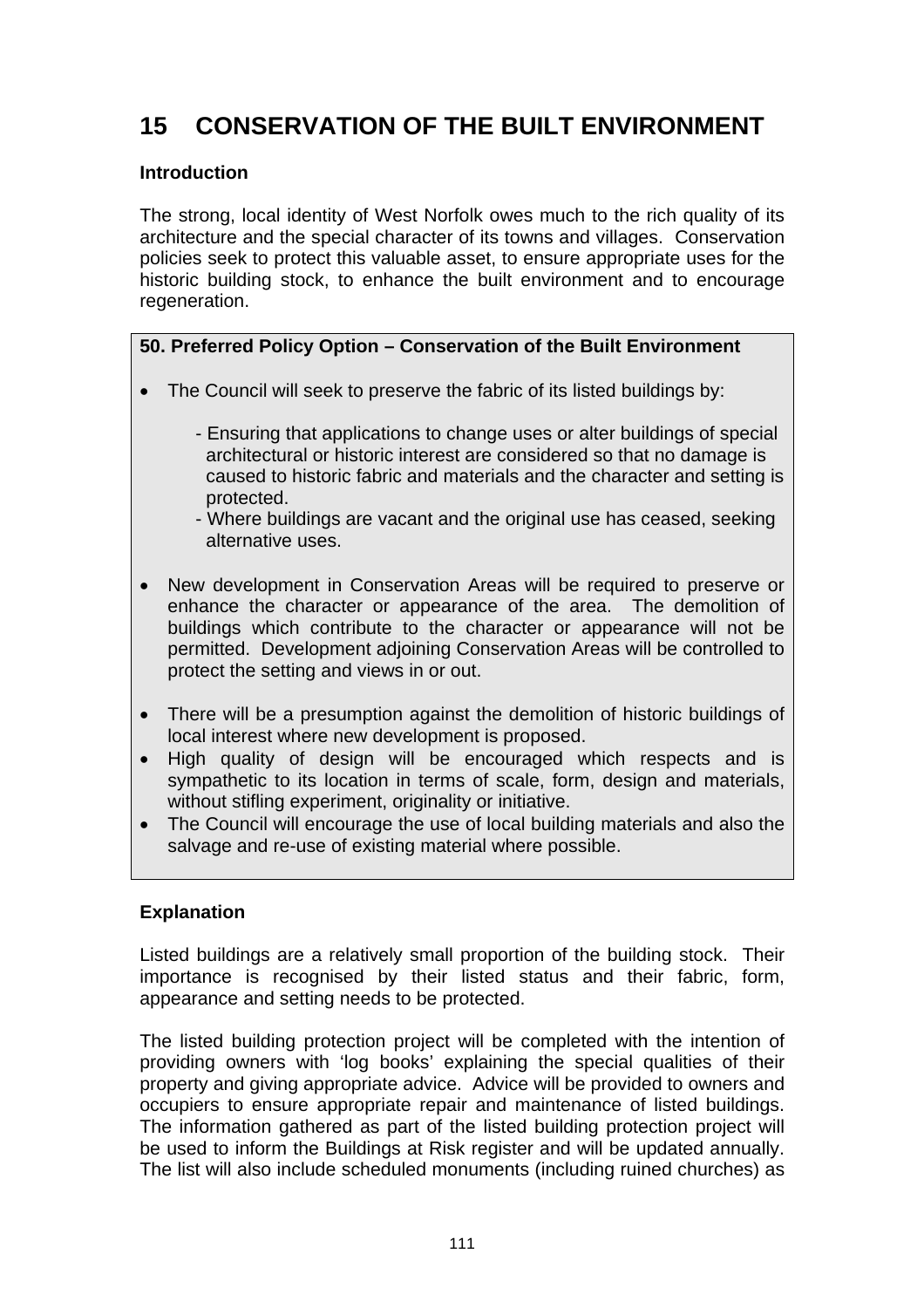appropriate. Action will be taken to ensure the proper preservation of buildings on that list.

Grants can be used to ensure the survival of architectural features or the use of particular crafts and skills to properly repair historic buildings. Where unauthorised works have taken place, the Council will take appropriate action to remedy the situation and where buildings have been allowed to fall into serious disrepair, will consider emergency works and/or compulsory purchase. Repairs notice action will be taken where necessary.

The survival of historic buildings often depends on ensuring their continued use. The use for which the building was established is the most appropriate, but where that is no longer possible, alternatives which do not damage the fabric, historic interest, form or setting will be considered. A residential use should not be the first option. Other less-damaging uses may be more appropriate.

There are a number of buildings in West Norfolk which though not of sufficient interest to warrant listing, nevertheless have particular qualities of appearance or local historical connection to merit some protection. We will continue preparing a 'local list' to help identify those buildings which make such a positive contribution to the Borough's character.

The mix of buildings of different ages, their traditional form and use of local materials make up the character of individual towns and villages. This special quality is protected by means of designating Conservation Areas. It is important to ensure that development within conservation areas does not harm the very character that designation seeks to protect.

Traditional buildings within the Borough have made use of local building materials of brick, flint, carstone and chalk. Pantiles (red, black and grey 'smuts') and clay peg tiles (pintiles) are used on roofs with some straw or reed thatch. Where local building materials are used, they should respect local tradition and style. Carstone, for example, when used should match the existing colour, style and coursing – golden Snettisham carstone will not match the darker Downham Market carstone and ironstone conglomerate. Similarly, chalk blocks (clunch) are usually coursed and chalk lump crudely coursed, but rarely random and certainly not laid in a crazy paving random pattern. Galetting, the placing of small pieces of stone, flint or clinker, between mortar joints, is a tradition within the Borough and a feature of some conservation areas.

The salvage of existing material ensures the recycling of resources and it is particularly important where the material is now difficult to source. Red chalk (Hunstanton red rock) and silver carr (Sandringham sandstone) are examples.

Enhancement and management schemes will be prepared for conservation areas. These schemes may include improvements to the public realm – street furniture, paving – or grant schemes for private owners to encourage improvements, particularly where partnership funding can be secured. Such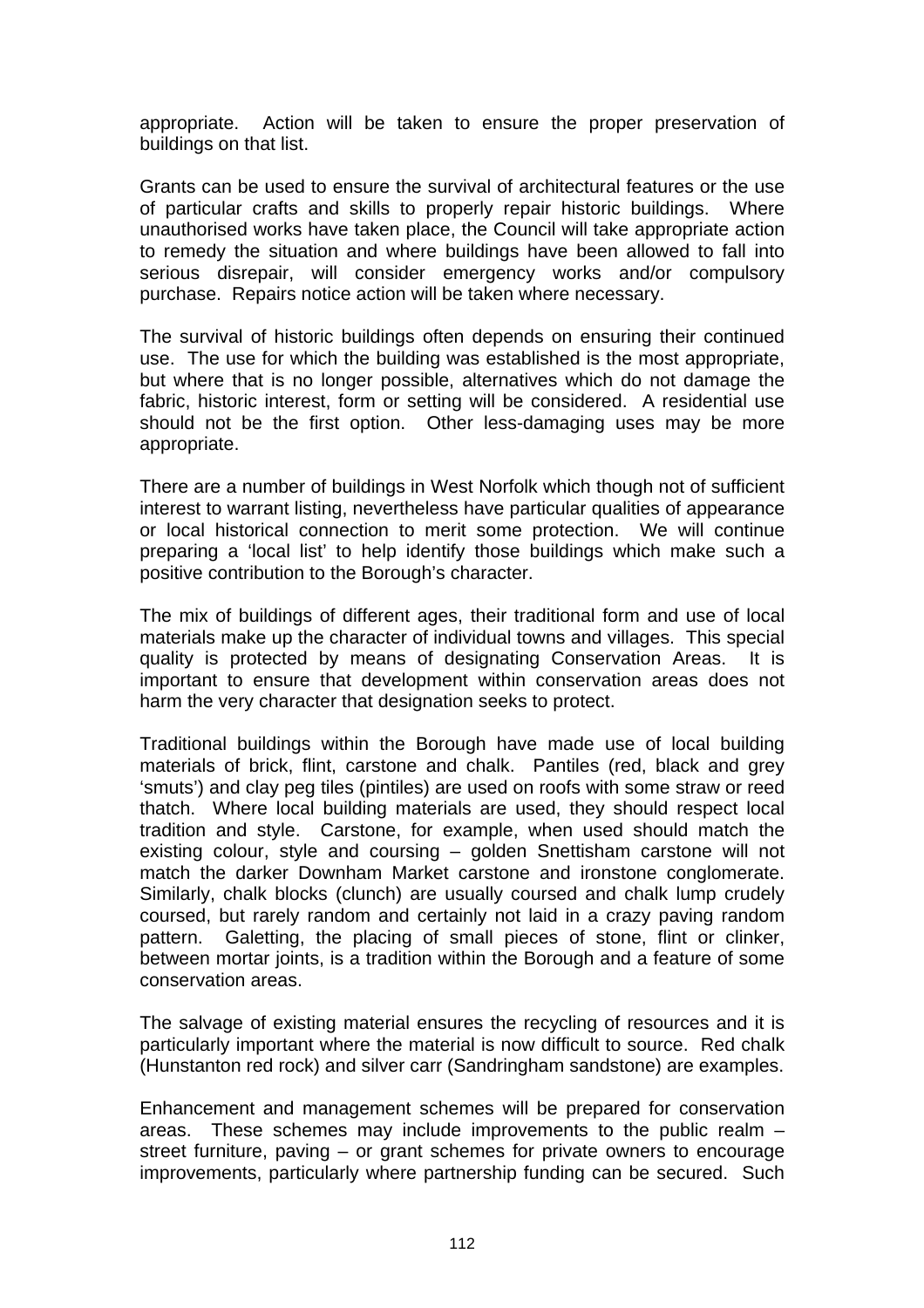schemes help protect the character of conservation areas; they can also help to revitalise an area, particularly as part of a regeneration programme.

Guidance will be provided to help residents and developers. The style of windows and doors is important in protecting the character of conservation areas. Replacement windows can have a damaging effect on the character of some areas and the Council will consider extending existing Article 4 directions to prevent further damage.

Design guidance will be prepared to ensure good standards of design of shopfronts. Control over shopfront design is required to improve the quality of the environment and to protect and improve the character of shopping areas. Particular concerns include the excessive use of plastics and illumination, which 'cheapen' the appearance, the use of over-large fascia signs and the use of corporate design having little regard to local character.

#### **Rejected Options:**

The approach is in line with Government guidance in PPG15 and no alternatives were considered.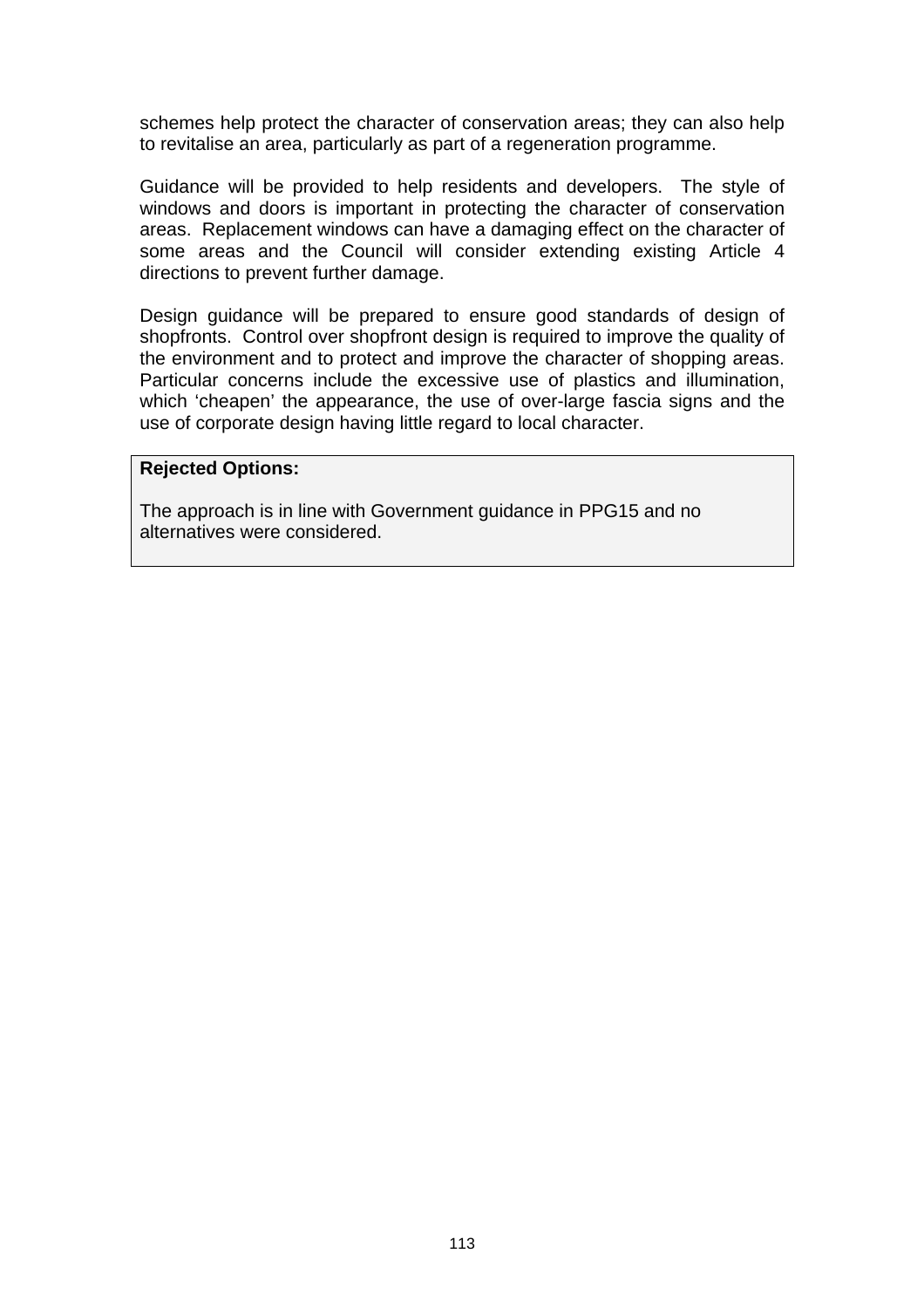# **16 GENERAL CONSIDERATIONS**

This element of the Preferred Options Report sets out preferred options and seeks to provide solutions to issues, which are important to this Borough.

# **Advertisements and Areas of Special Control**

## **Introduction**

All outdoor advertisements will affect the appearance of a building or locality where they are displayed. The main purpose of the advertisement control system is to ensure that the display of outdoor advertising makes a positive contribution to the appearance and enhancement of the local environment.

The advertisement control system covers a very wide range of advertisements and signs including:

- Posters and notices
- Placards and boards
- Fascia signs and projecting signs
- Pole sign and canopy signs
- Models and devices
- Advance signs and directional signs
- Estate agents' boards
- Captive balloon advertising
- Flag advertisements
- Price markers and price displays
- Traffic signs
- Town and village name-signs

Most outdoor advertisements are subject to the Town and Country Planning (Control of Advertisements) Regulations 1992 as amended in 1994 and 1999. Under these regulations some advertisements are excluded whilst others qualify for 'deemed consent' provided that they conform to certain conditions. They must:

- Be kept clean and tidy
- Be kept in a safe condition
- Have the permission of the owner of the site on which they are displayed (this includes the Highway Authority if the sign is to be placed on highway land)
- Not obscure, or hinder the interpretation of, official road, rail, waterway or aircraft signs, or otherwise make hazardous the use of these types of transport
- Be removed carefully where so required by the planning authority.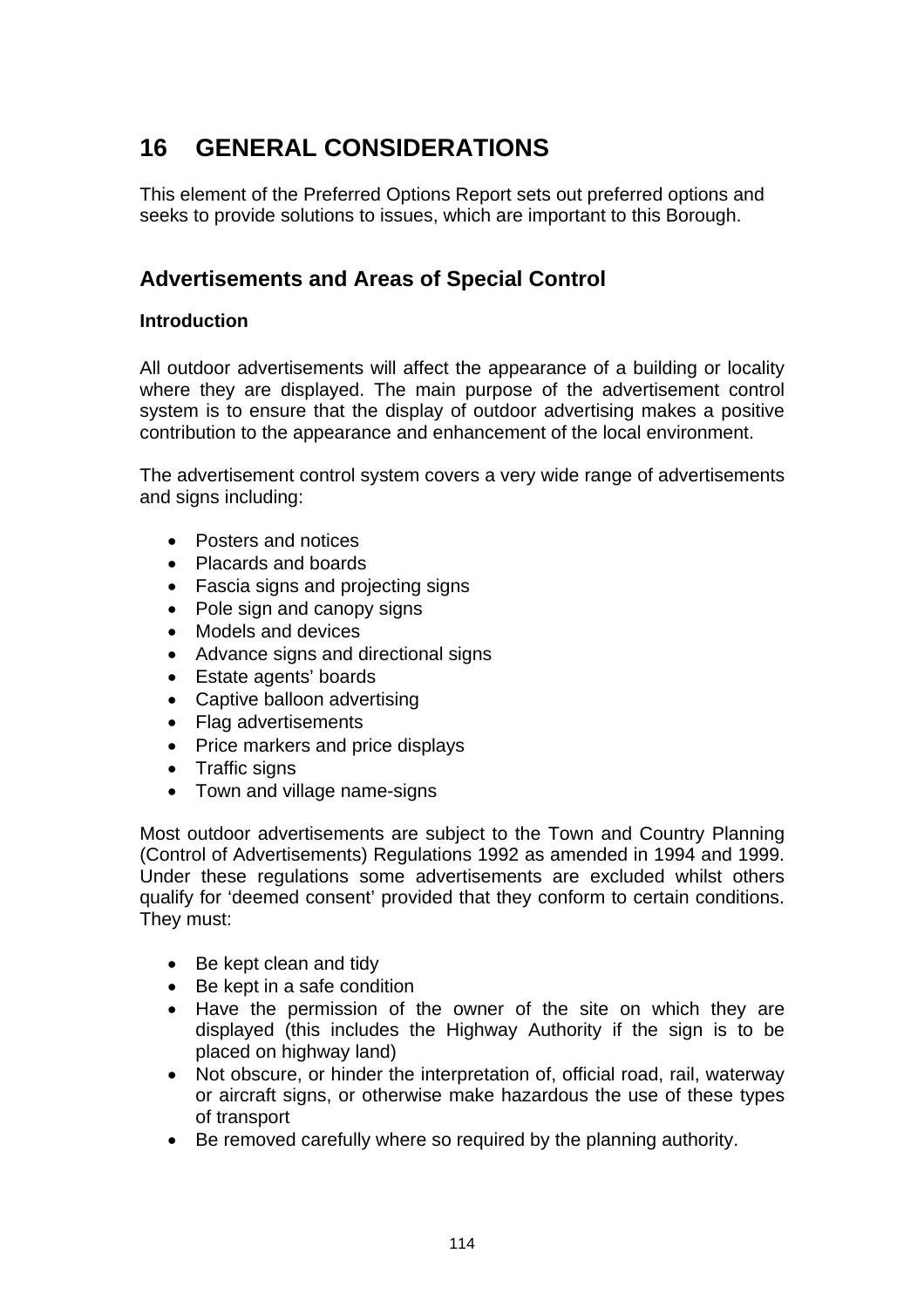Additional controls may apply to the display of advertisements on listed buildings and on the site of a scheduled Ancient Monument. In Areas of Outstanding Natural Beauty and Conservation Areas stricter controls may apply to the display of advertisements that do not normally require the express consent of the Local Planning Authority.

An Area of Special Control covers the whole of the rural area except for Downham Market, Heacham, Hunstanton and part of the beach areas. Stricter advertisement controls apply in this area. There is a lower maximum height limit, and a smaller maximum size of letters or characters, on all advertisements displayed with 'deemed consent'. Some classes of advertisement, in particular general poster hoardings, may not be displayed at all. The area currently designated, as an Area of Special Control will be reviewed as part of the Site Specific Allocations & Policies Development Plan Document.

### **51. Preferred Policy Option: Advertisements and Areas of Special Control**

When considering applications for the consent to display an advertisement policies in the plan will seek to:

- Have regard to the impact of the proposal upon the amenity of the area and public safety. Planning permission will be granted provided that the proposal is:
- 1) sympathetic in size, appearance, design and position to the building or site on which it is displayed and any illumination does not adversely affect the character and appearance of the surrounding area;
- 2) not unduly prominent;
- 3) not detracting from the character of the surrounding area;
- 4) not adversely affecting the highway or public safety.
- Within the Norfolk Coast Area of Outstanding Natural Beauty, Conservation Areas, Listed Buildings and Scheduled Ancient Monuments, the Borough Council will require all advertisements to be of a high standard of design with no illumination and where appropriate, may restrict certain categories of deemed advertisement consents by use of the relevant directions.

## **Explanation**

The purpose is to ensure that outdoor advertisements are sufficiently controlled to minimise any adverse impact these could have upon the immediate and surrounding area, paying particular regard to maintaining the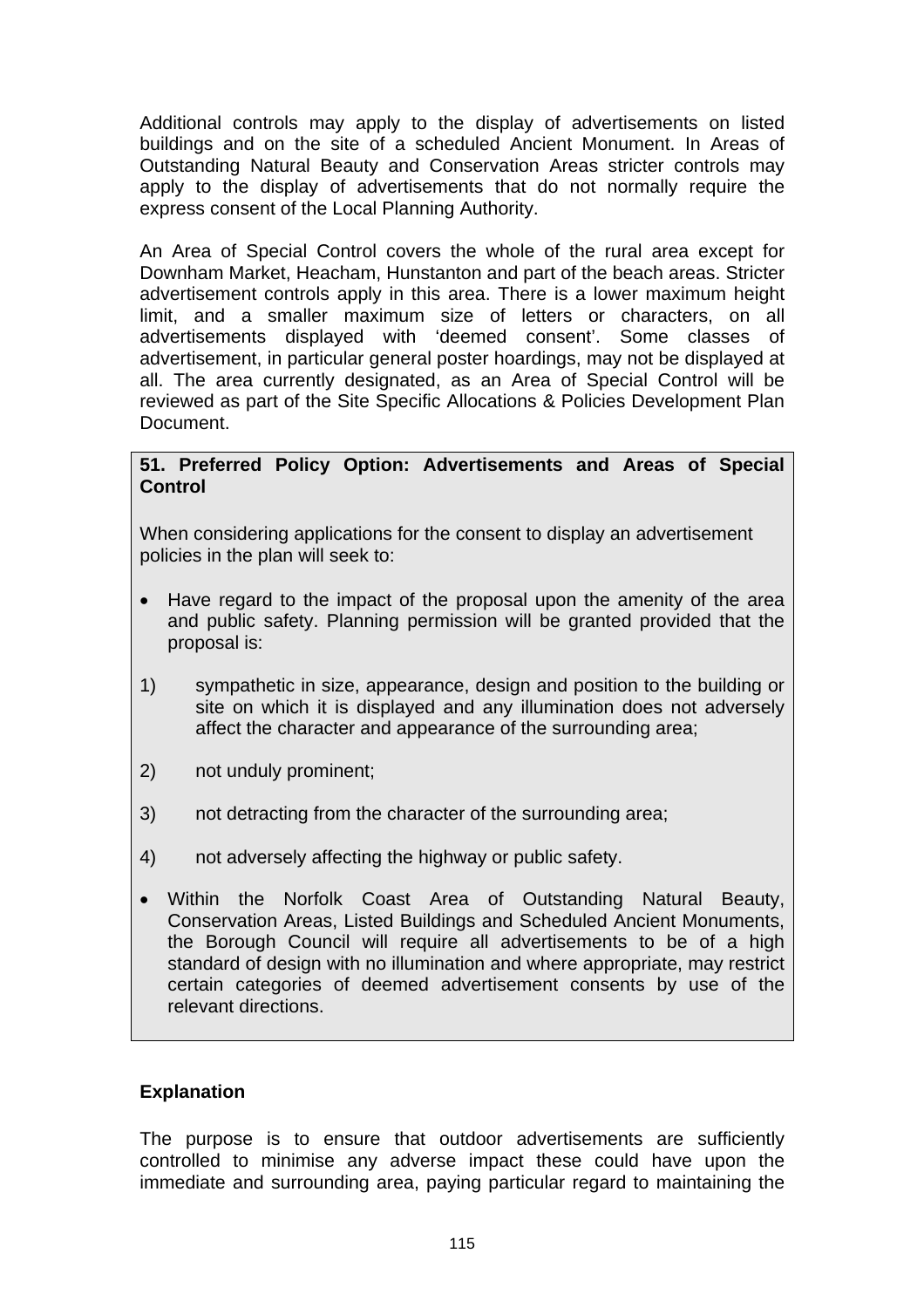character of our historic heritage in particular the Borough's conservation areas, listed buildings and scheduled ancient monuments.

## **Rejected Options:**

The above policy is in line with Government guidance contained in PPG19 and no alternative options were considered.

# **Public Amenity**

## **Introduction**

The Government advises that in determining planning applications account should be taken of the interests of third parties by determining whether the proposal would unacceptably affect amenities and the existing use of land and buildings, which ought to be protected in the public interest. Good neighbourliness is amongst the yardsticks against which development proposals can be measured.

## **52. Preferred Policy Option: Public Amenity**

Policies in the plan will seek to:

- Promote good standards of building design and landscaping
- Respect for visual and residential amenities
- Maintain safe road and secure environmental conditions
- Maintain secure social conditions.

## **Explanation**

Policies in the plan should ensure that new development contributes to and where possible enhances the amenity of the locality. Development should incorporate proper landscaping and protect areas of importance in terms of nature conservation and biodiversity. Developments should be secure and help improve the safety within the locality. Proper highway considerations always need to be taken into account.

### **Rejected Options:**

The above policy is in line with Government guidance contained in PPS1 and no alternative options were considered.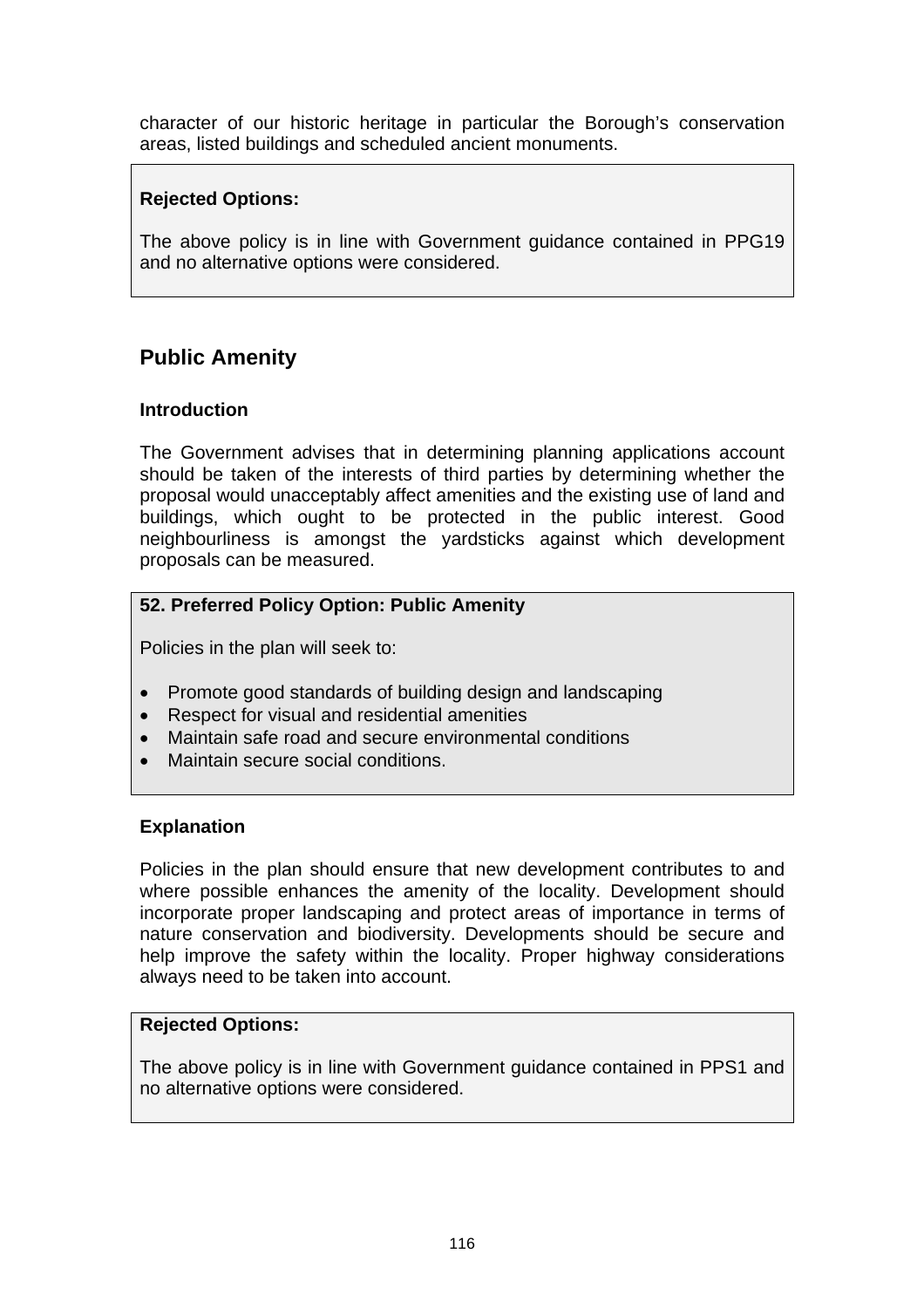# **Design**

## **Introduction**

The environment of the Borough is of a high, and in many cases, exceptional, quality. Consequently developers should aim for a high quality of design and landscaping in all new developments. A well-designed scheme, which respects the local environment, can do much to make new developments acceptable to the local community. It is recognised that the achievement of good design rests primarily with developers, their architects and agents, but it may be helpful for all concerned to work with a clear framework of design principles appropriate to the area, derived from an appreciation of its established character.

# **53. Preferred Policy Option: Design**

Policies in the plan will:

- Promote high quality architecture, which improves the visual appearance of the locality and recognises what makes places special and distinct.
- Ensure the scale of development takes account of local factors.
- Create buildings and places of interest, with the use of appropriate layouts, form, pallet of materials and design.
- Ensure the scale and mass of new-build will have regard to the characteristics of existing built form(s).
- Avoid overlooking where possible and allow adequate sunlight into development.
- Promote good connections between existing places and proposed development and within the proposed development. There should be logic to the development, which allows people to access locations by a variety of transport means and which takes into account the needs of people with disabilities.
- Promote layouts which encourage walking and cycling.
- Promote designs which encourage the development of communities.
- Provide a mix of uses where possible and acceptable to improve the vitality of places.
- Incorporate green corridors, which aid biodiversity.
- Require the incorporation of public art in large-scale development.
- Minimise light pollution.
- In King's Lynn, take into account the aims and objectives of the Urban Development Strategy.
- Incorporate Secure by Design standards.

## **Explanation**

Design is an important aspect of sustainable development. Creating buildings and places that are functional but also visually attractive makes them desirable locations to live and maintain. Taking account of a variety of issues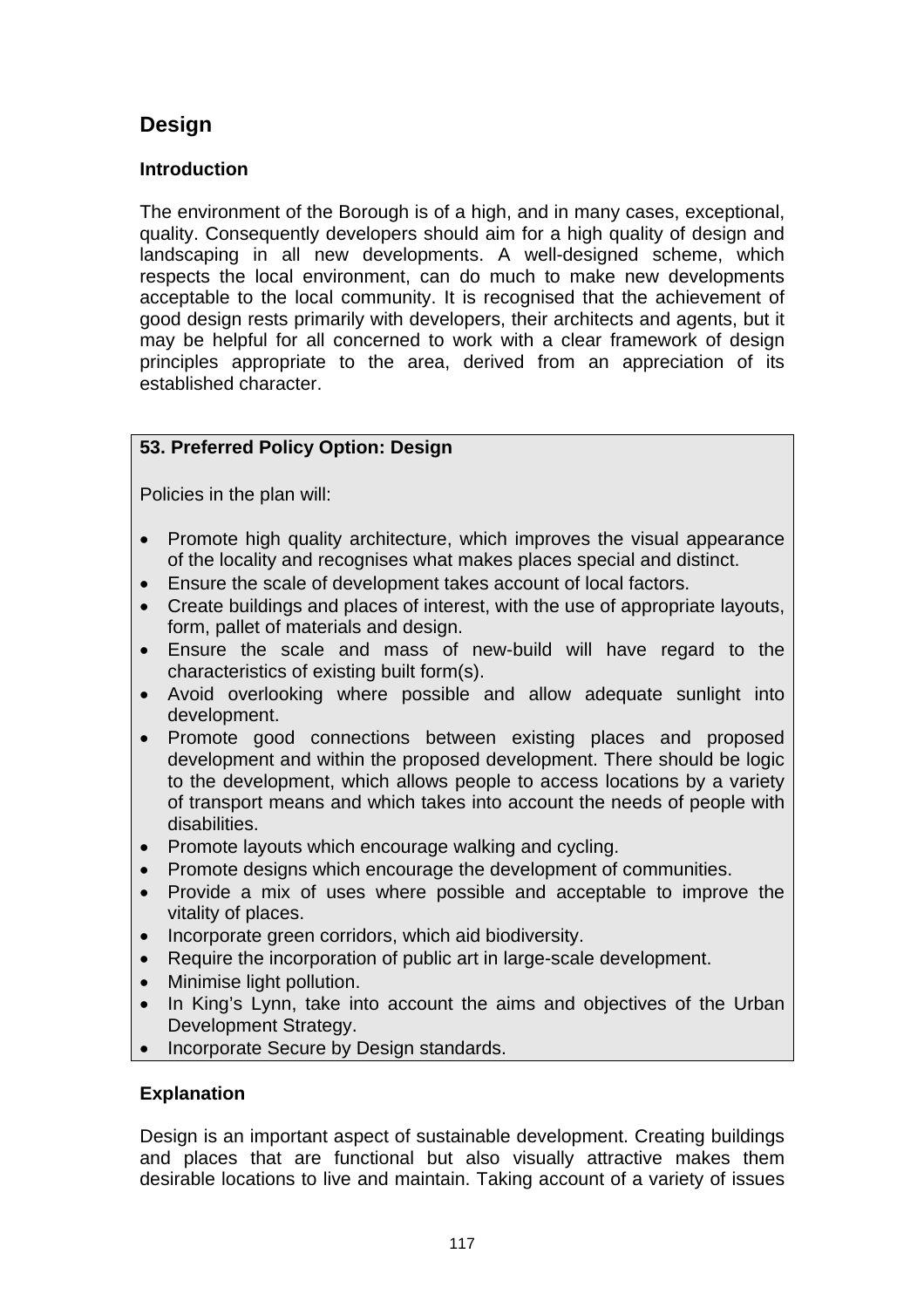at an early stage in the design process, which are important to the quality of life for people, can significantly improve the development. Design needs to be of a standard that will stand the test of time, helping to create safe communities. Village design statements may become supplementary planning documents (SPD) in relation to this policy.

## **Rejected Options:**

The above policy is in line with Government guidance contained in PPS1 and no alternative options were considered.

# **Securing Planning Obligations**

### **Introduction**

Planning obligations or "Section 106 agreements" are enforceable terms negotiated between local planning authorities and developers, usually in the context of planning applications, and seek to make development acceptable. Developers can also offer obligations as unilateral undertakings.

Obligations might be used to prescribe the nature of a development; or to mitigate a development's impact or to secure a contribution from a developer to compensate for loss or damage created by a development. The outcome of all three of these uses of planning obligations should be that the proposed development concerned is made to accord with published local, regional or national planning policies. Consequently, a planning obligation must be:

- relevant to planning:
- necessary to make the proposed development acceptable in planning terms;
- directly related to the proposed development;
- fairly and reasonably related in scale and kind to the proposed development; and
- reasonable in all other respects.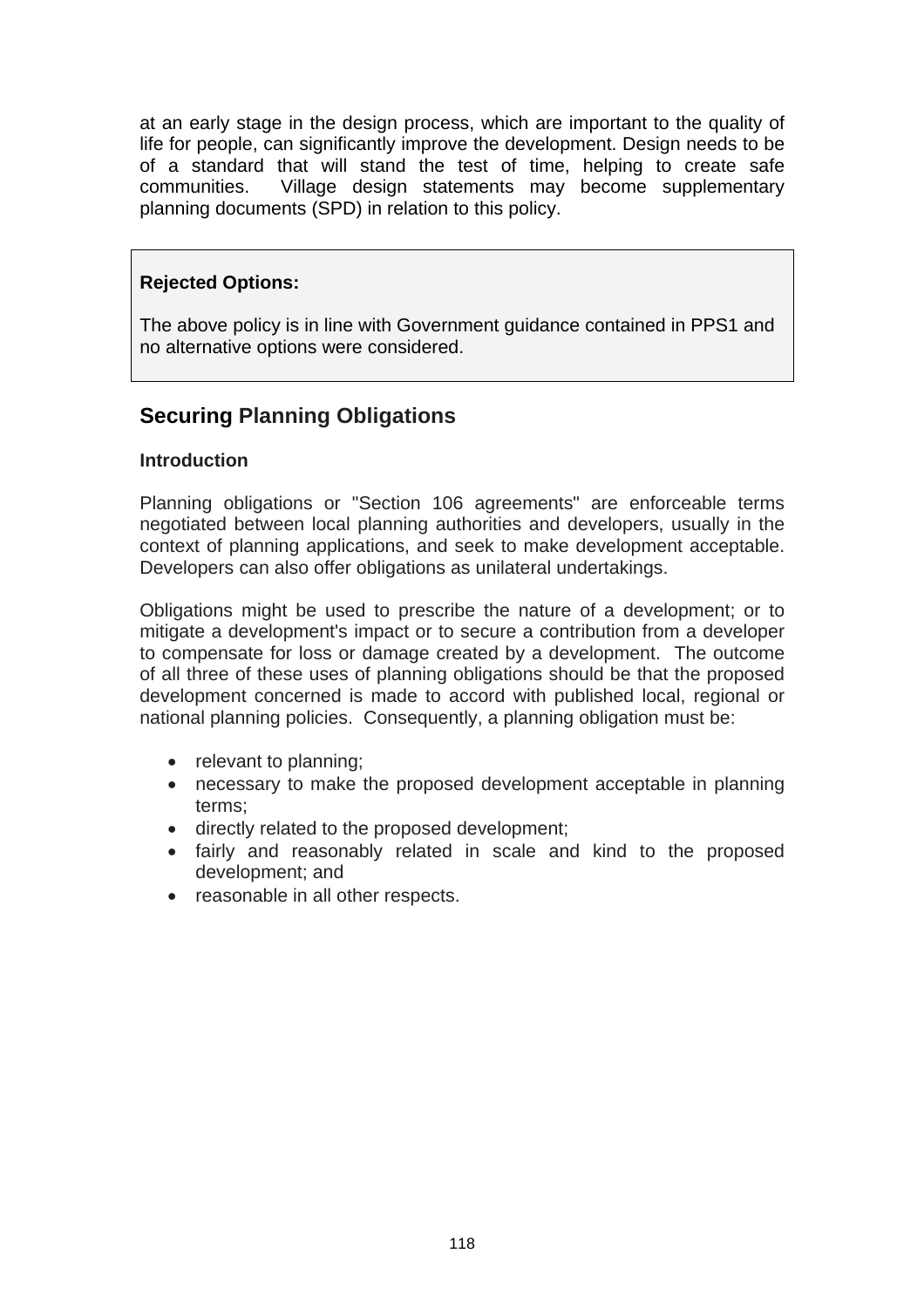## **54. Preferred Policy Option: Securing Planning Obligations**

• In determining applications the Council may seek planning obligations to secure appropriate benefits reasonably related in scale and kind to the proposed development. These may seek to secure the following:

## **1) Community Facilities**

Proposals likely to give rise to requirements for buildings and facilities normally provided by public authorities, including schools.

## **2) Affordable Housing**

Any permission granted for affordable housing or residential development comprising an element of affordable housing shall be regulated by a planning obligation to ensure the provision of affordable housing within the development and also ensure the benefits of affordable housing will be enjoyed by the initial and successive occupiers.

## **3) Public Infrastructure**

The Council may seek planning obligations to ensure that development is provided with appropriately timed utilities and services.

## **4) Public Open Space**

This provision will be regulated by planning obligations. Where any financial contribution falls short of the overall cost of provision the contribution may be held by the Council to pool with other contributions to achieve eventual provision. Where the Council or other public body are to operate and/or maintain facilities provided, a maintenance payment may also be required. Any facilities remaining within the control of the developer may be subject to an obligation setting out terms such as public access and maintenance regimes.

### **Explanation**

Development plan policies are crucial in justifying the seeking of any planning obligations since they set out the matters, which, after consultation with potential developers, the public and other bodies, are agreed to be essential in order for development to proceed. What is sought must also be fairly and reasonably related in scale and kind to the proposed development and reasonable in all other respects. Planning obligations should not be used solely to resolve existing deficiencies in infrastructure or to secure contributions to wider planning objectives beyond those necessary to allow consent to be given for a particular development.

### **Rejected Options:**

The above policy is in line with Government guidance and no alternative options were considered.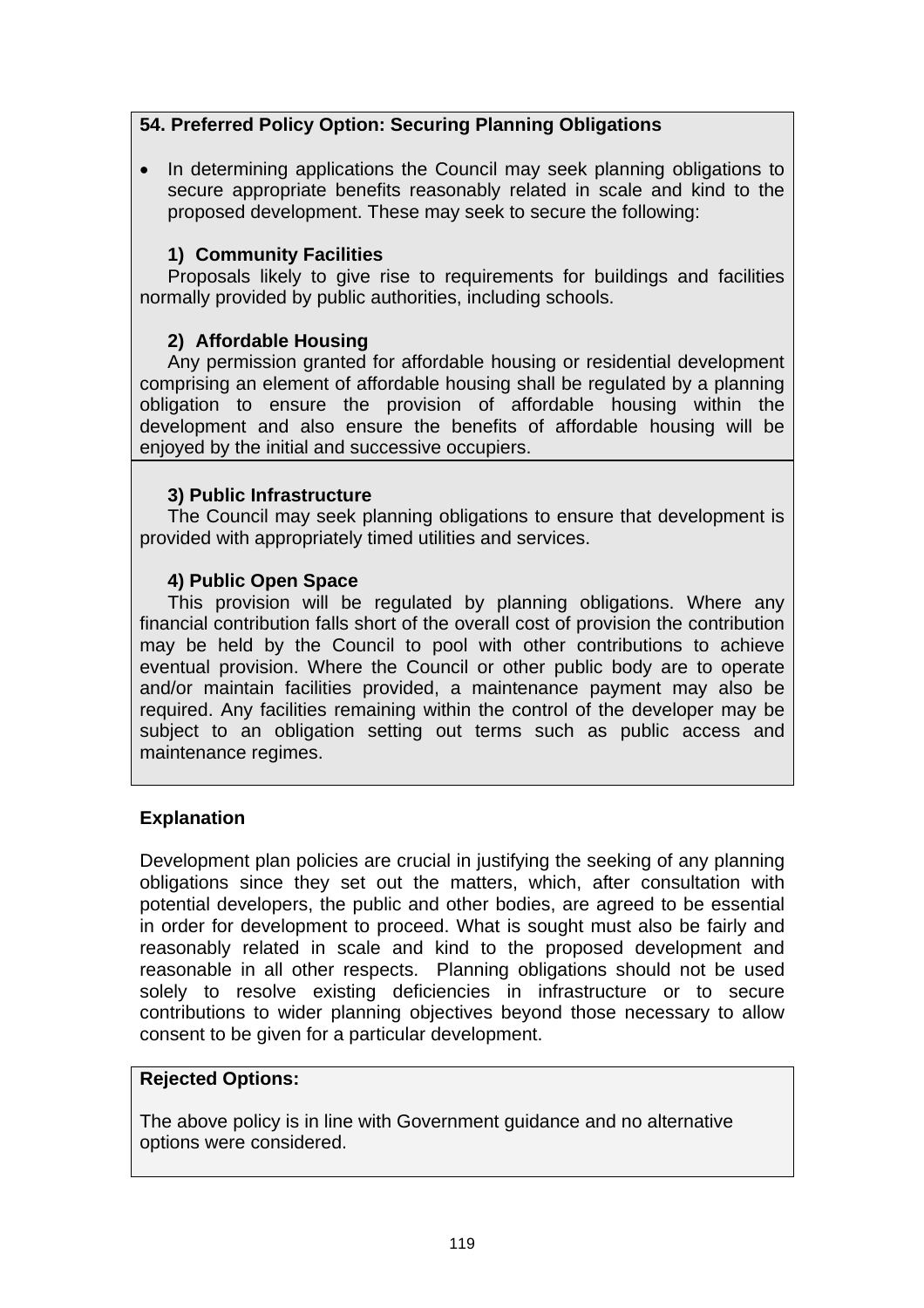# **Telecommunications**

## **Introduction**

Modern telecommunications are an essential and beneficial element in the life of the local community and in the national economy. New communications technology has spread rapidly to meet the growing demand for better communications at work and at home, in business, in public services and in support of electronic commerce. Fast, reliable and cost-effective communications can attract business to an area and help firms remain competitive, thus contributing to the achievement of other policy goals, including increased employment opportunities. Good communications can enrich life at home and offer new choices in education and entertainment, in shopping and banking. Modern telecommunications can benefit the environment through reducing the need to travel, and hence reducing vehicle emissions of carbon dioxide and other pollutants.

The aim of telecommunications policy is therefore to ensure that people have more choice as to who provides their telecommunications service, a wider range of services from which to choose, and equitable access to the latest technologies as they become available.

At the local level, this technology manifests itself most publicly in requirements for "mobile phone" type masts. Although larger masts may require specific planning permission, many benefit from "permitted development" rights where planning applications are not required; nevertheless, the Borough Council may intervene in certain circumstances. Accordingly, the Council expects new development to be sited and designed to minimise visual and environmental impacts.

## **55. Preferred Policy Option: Telecommunications**

Policies in the plan will ensure:

- Development providing or associated with telecommunications infrastructure is, subject to technical and operational considerations, and is sited and designed to minimise any visual or environmental impact particularly in or near to the Area of Outstanding Natural Beauty, Sites of Special Scientific Interest and other locations of nature conservation or landscape value. This may require the sharing of existing facilities or erection of antennae on existing buildings or other structures.
- Where the Council receives Prior Notification of proposed telecommunications infrastructure and the siting or design does adversely impact upon the visual amenity or environmental qualities of an area the Council may require prior approval of the detailed siting or appearance of the development and so ensure the impact is minimised.
- Where the Council is not satisfied that proposals achieve minimal impact upon the visual amenity or environmental quality of the area and that there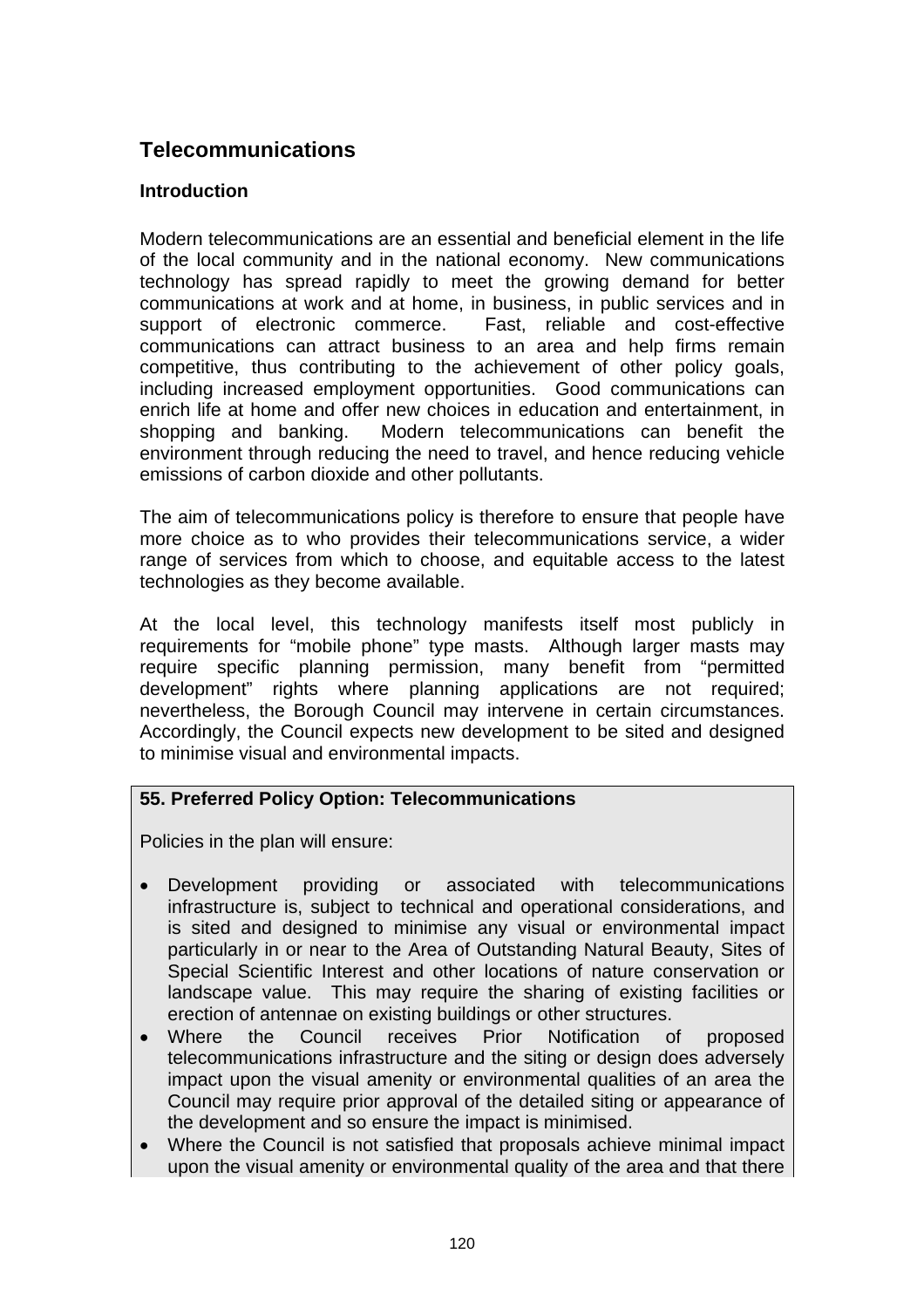remains a reasonable possibility of utilising alternative designs or relocating to alternative sites without prejudicing technical and operational considerations the Council may refuse to permit the development.

• Where prior approval has not been required and it subsequently appears to the Council that the implemented siting or design has not minimised the visual or environmental impact and alternative siting or appearance is available the Council may intervene to secure improvements that minimise such impact.

## **Explanation**

Health considerations and public concern can, in principle, be material considerations in determining applications for planning permission and prior approval. However, present Government guidance (Planning Policy Guidance 8: Telecommunications) stresses the planning system is not the place for determining health safeguards. All new mobile phone base stations are expected to meet guidelines established by the International Commission on Non-Ionizing Radiation Protection (ICNIRP) and all applicants should include with their applications, a statement that confirms this. In addition, the applicants should also provide a statement for each site indicating its location, the height of the antenna, the frequency and modulation characteristics, and details of power output. Where a mobile phone base station is added to an existing mast or site, the operator should confirm that the cumulative exposure will not exceed the ICNIRP guidelines.

#### **Rejected Options:**

The above approach is in line with Government guidance in PPG8 and no alternative options were considered.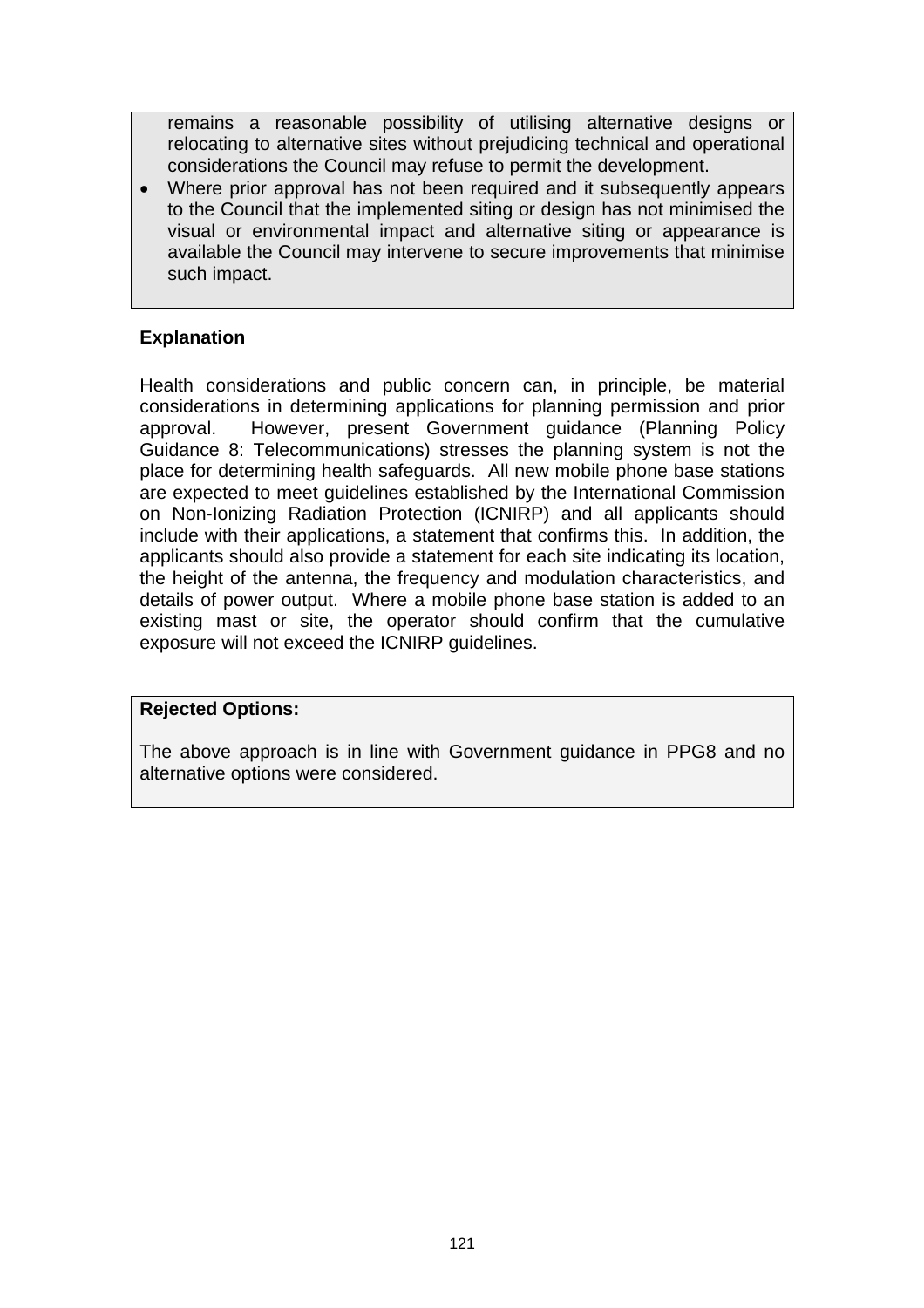# **17. KEY DIAGRAM**

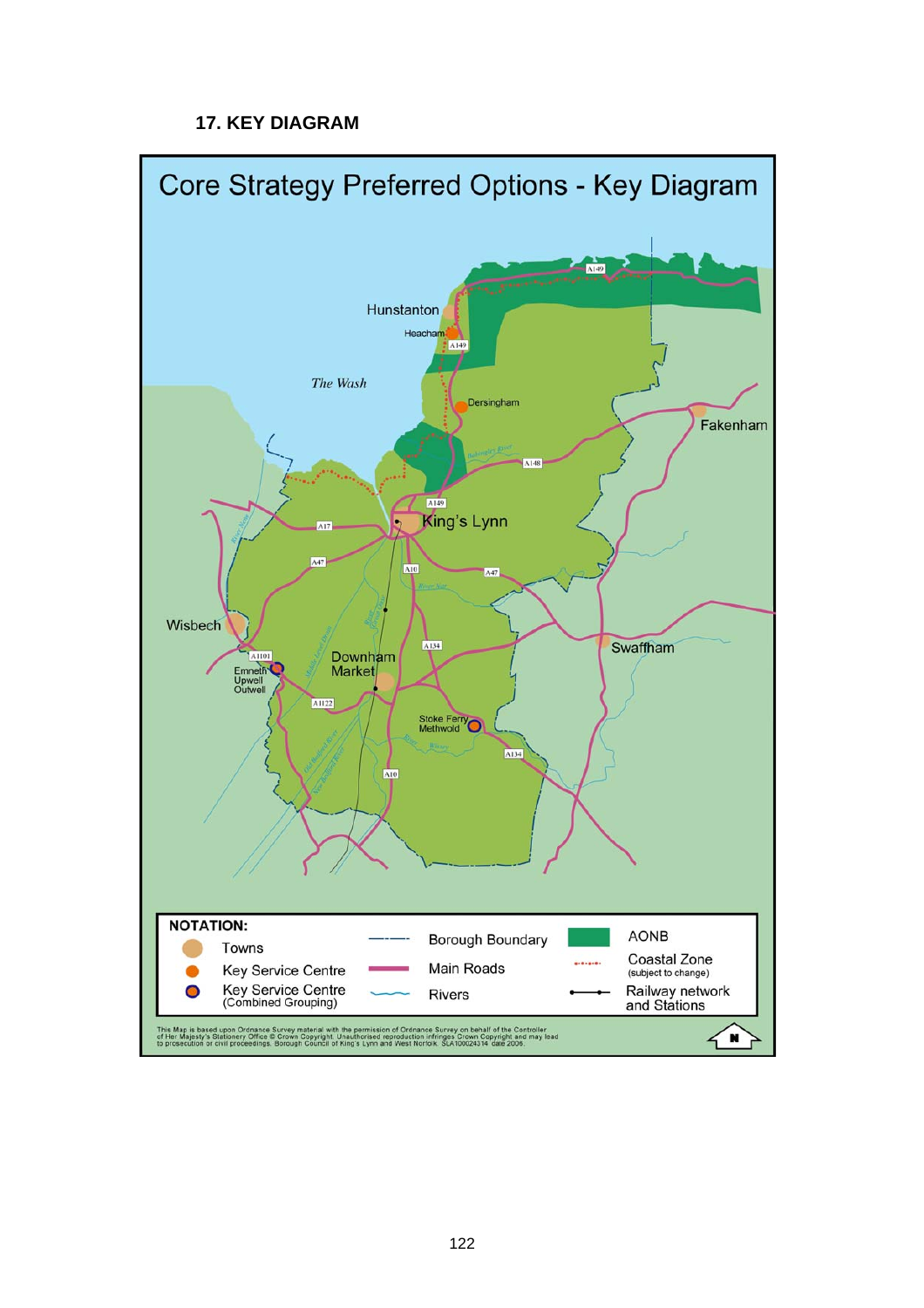# **18 SCOPE AND STRUCTURE OF THE SUBMISSION DOCUMENT**

The submitted Core Strategy will have the following scope and structure:

- 1. Issues, needs, natural resources and constraints facing the area.
- 2. Summary of regional spatial strategy requirements.
- 3. Relationship to other development plan documents or saved policies. Impact of other regional/local initiatives and strategies e.g. regional and local housing strategy, economic strategies, community strategy, local neighbourhood renewal strategy.
- 4. Spatial vision and spatial objectives.
	- Overall Vision/Objectives
	- Spatial Strategy for King's Lynn
	- Spatial Strategy for Downham Market
	- Spatial Strategy for Hunstanton
	- Spatial Strategy for the Rural Areas
- 5. Summary of proposed strategy, including options for the type, mix and location of development. Policy themes will include:
	- Achieving Sustainable Development;
	- Housing;
	- Economic Regeneration;
	- Transport and Travel;
	- Sports, Recreation & Open Space;
	- Countryside and Landscape Protection;
	- Environmental Protection;
	- Coastal Planning;
	- Biodiversity;
	- Conservation of the Built Environment;
	- General Considerations.
- 6. Key diagram showing how developments relate to one another
- 7. Details of specific consultation arrangements, in accordance with the Statement of Community Involvement or Regulations if former is not in place.
- 8. Information on how to respond.
- 9. Response form.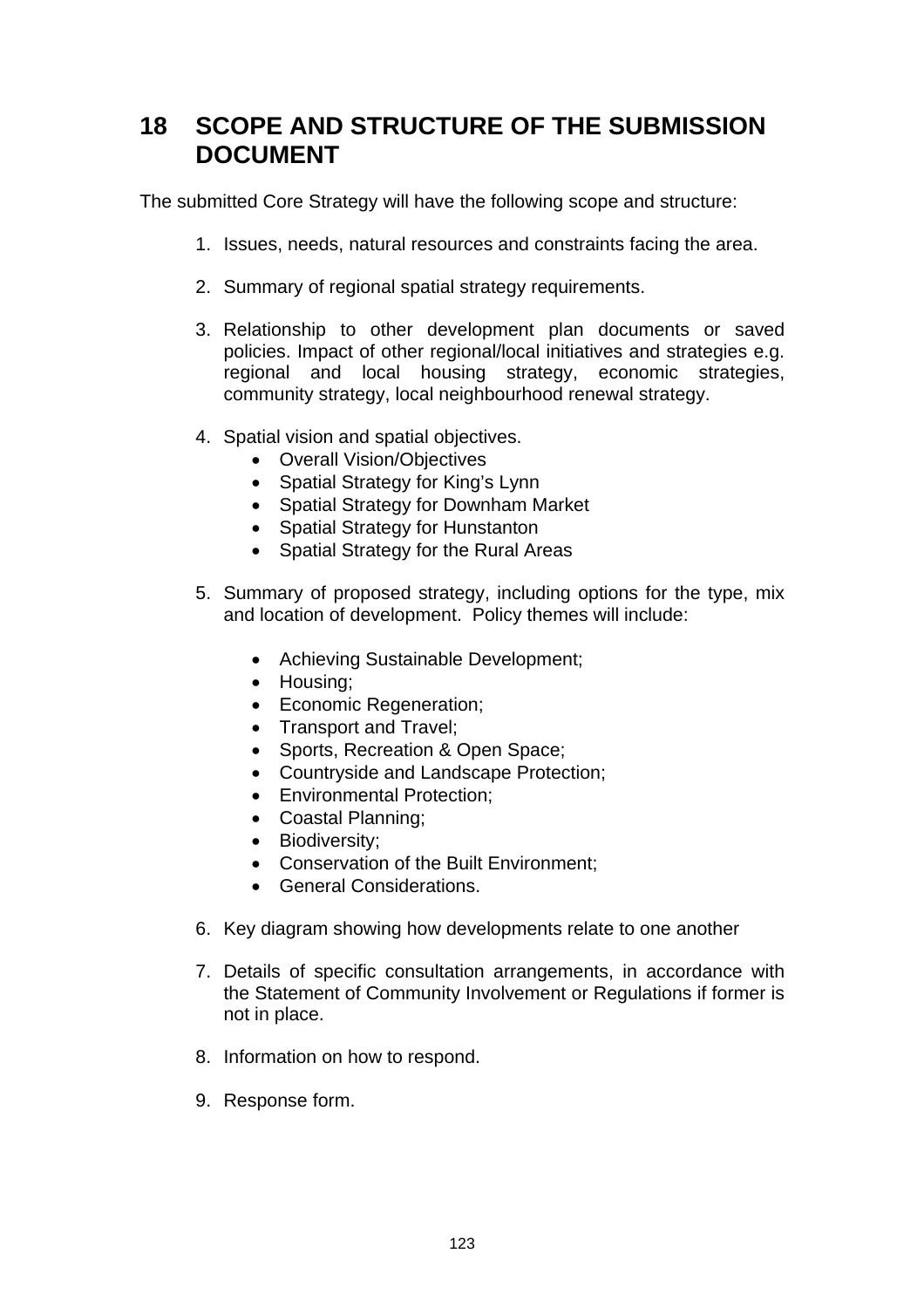# **SCHEDULE 1: SUMMARY OF REGIONAL SPATIAL STRATEGY REQUIREMENTS**

# **What is the East of England Plan (EEP)?**<sup>1</sup>

The East of England Plan is the document that sets out the strategy to guide planning and development in the East of England to the year 2021.

The Plan encompasses economic development, housing, the environment, transport, waste management, culture, sport and recreation, mineral extraction and more. Its geographical spread covers Bedfordshire, Cambridgeshire, Essex, Hertfordshire, Luton, Norfolk, Peterborough, Suffolk, Southend-on-Sea and Thurrock.

# **Key features of the draft East of England Plan**

Key proposals included:

- planning for up to 421,500 new jobs across the East of England up to 2021, to meet future economic growth needs and in particular to meet the regeneration needs of less prosperous areas.
- provision of 478,000 new homes by 2021 (nearly 60,000 have already been built since 2001 and, of the balance, more than half already have planning permission or are allocated in existing development plans).
- a major increase more than doubling in the supply of social rented, key worker, and other forms of affordable housing, to address housing shortages in the region (someone earning £25,000 a year can afford to buy a property in only 7 out of the region's 48 districts).
- ensuring that at least 60% of all new development takes place on previously developed ('brownfield') land.
- proposals for more sustainable forms of transport, seeking to reduce the rate of growth in car and lorry traffic and promoting public transport, walking and cycling.
- proposals for environmental and social measures, such as more energy/water efficient development, investment in education, skills training and health services, and cultural and recreation development.

The draft Plan rejected:

- a second runway at Stansted Airport.
- the need for a further 18,000 homes requested by the Government.

The Plan warned that significant additional investment would be needed in the region's social, environmental and physical infrastructure if it was to achieve its desired outcomes.

# **Why is the East of England Plan important?**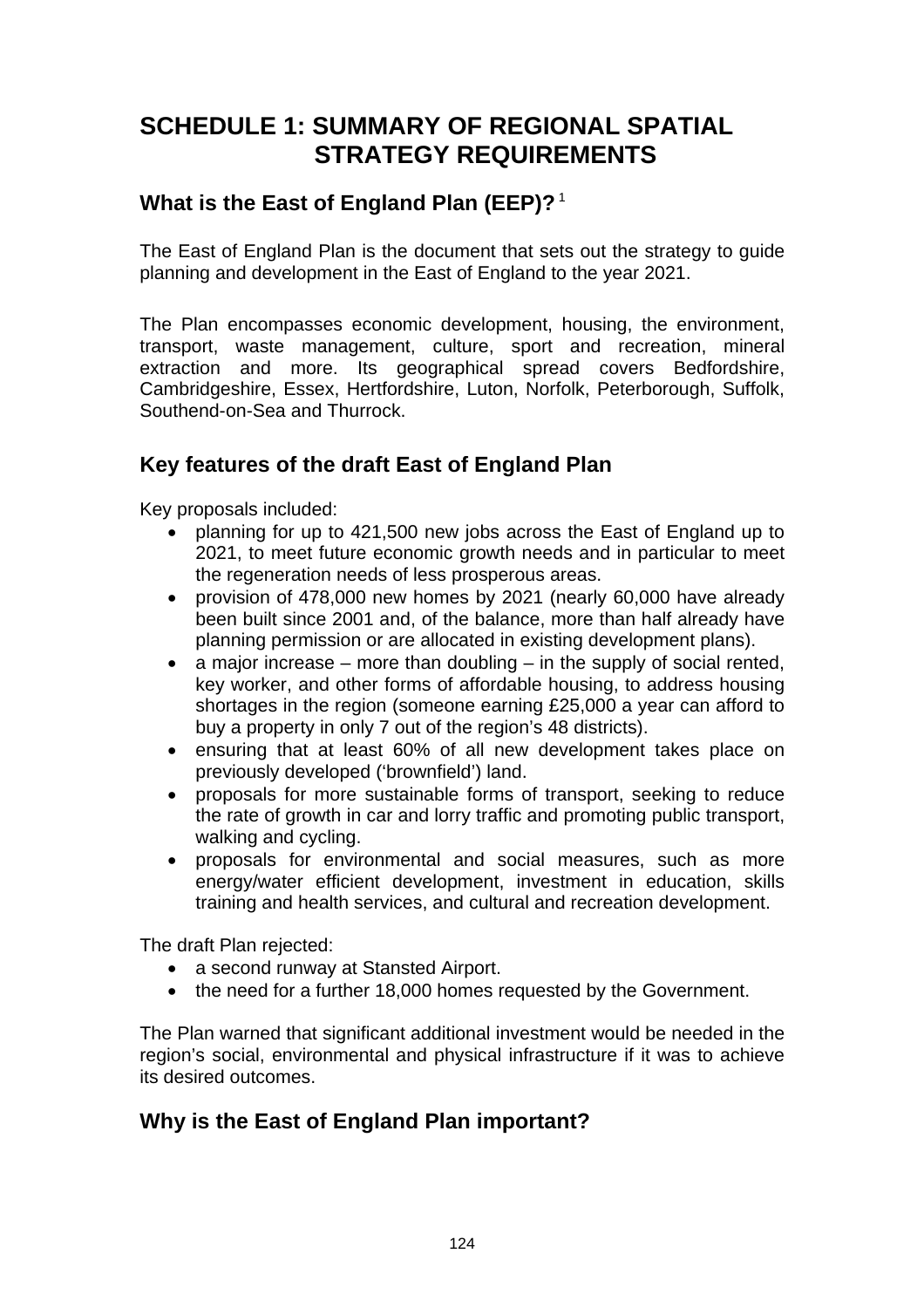The Plan has a key role in contributing to the sustainable development of the region. It sets out policies which address the particular regional and subregional circumstances of the East of England. These policies provide a development framework for the next 15 to 20 years that will influence the nature of places and how they function, and inform other strategies and plans.

A major feature of the Plan is that it identifies the significant investment that will be needed in social, environmental and physical infrastructure if it is to achieve its desired results. That investment will come from a variety of sources, including central and local government, and private developer funding.

# **How will the Plan affect me?**

The Plan sets out proposals which have a bearing on where we work and live and how we move about the region, the provision of health and education services, sports, recreation and cultural facilities. It also makes proposals for improving access to skills and training, addressing problems of social exclusion and the need for regeneration, crime reduction and the impact of climate change.

# **Who has produced the East of England Plan?**

It has been produced by the East of England Regional Assembly (EERA), a voluntary regional chamber comprising 102 members drawn from every local authority in the region plus community stakeholders.

EERA was given the task of producing the Plan because it is the statutory regional planning body under the Planning and Compulsory Purchase Act 2004. Within the Assembly, production of the Plan has been led by the Regional Planning Panel.

# **How many more jobs will there be in the region?**

The draft Plan provided for 421,500 new jobs in the East of England between 2001 and 2021.

To put this into context, it is estimated that employment in the region grew by 221,000 in the decade between 1991 and 2001 i.e. at a slightly higher rate than the one now proposed.

The Plan aims to support and develop the regional economy and to ensure it continues making a significant contribution to national, regional and local prosperity. It also aims to ensure that less prosperous areas can catch up.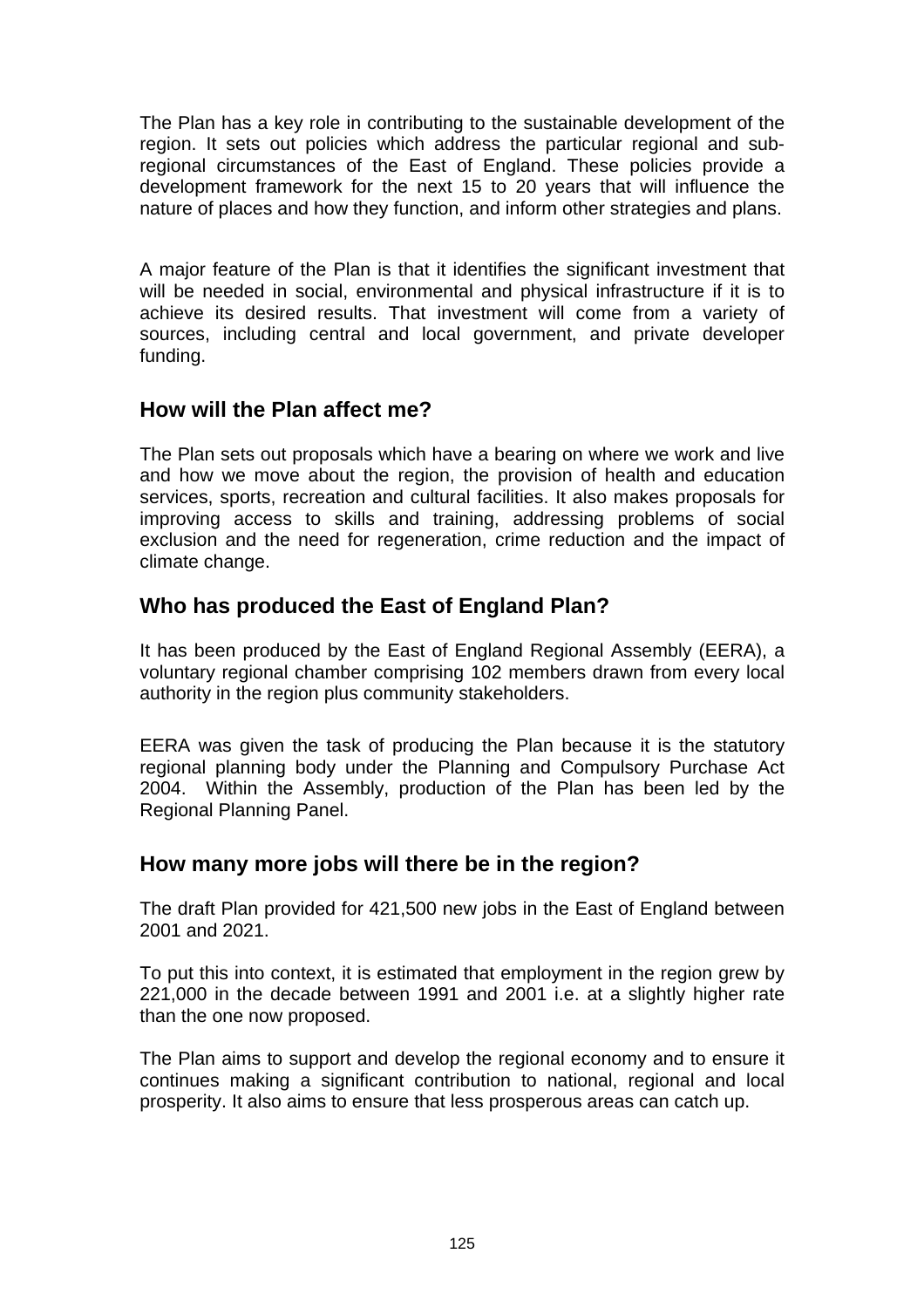The Plan sets out a range of policies to help make this happen and, in particular, it looks to local authorities to ensure that their local development plans help deliver the job targets.

# **How many more people will there be in the region?**

Nearly five and a half million people live in the East of England (mid-2003). It is estimated that a further 648,000 people will live in the region by 2021. Nearly 60% of household growth will come from the existing population and the remainder will result from more people moving into the region than out.

# **How many more houses will there be?**

The draft Plan provided for 478,000 new dwellings in the region between 2001 and 2021.

This took account of the need to:

- increase the amount of affordable housing to meet the needs of:
	- − key workers, particularly those in the lower paid public and private sectors i.e. people working in health and education services, bus and train drivers and other transport workers, shop workers and clerical staff;
	- − people who are homeless, sharing overcrowded houses and flats or who are unable to leave their parental home to live independently;
- ensure there are sufficient homes to meet the long term needs of the region's increasing workforce;
- cater for more people living in the region as a consequence of natural growth of the existing population and in-migration to the region;
- acknowledge that there will continue to be many people who will live in the region but commute to London for work;
- meet the needs of a society in which people are living in smaller households. This is mainly due to an ageing population living in smaller households as children leave home, but also due to an increased tendency for more younger and middle-aged adults to live in single adult households (with or without children).

Nearly 60,000 have already been built since 2001 and, of the balance, more than half already have planning permission or are allocated in existing development plans.

# **What land will be used to build on?**

The Plan aims to ensure that at least 60% of all new development in the region is provided on previously-used ('brownfield') land or by re-using existing buildings. Not only will this help minimise the amount of greenfield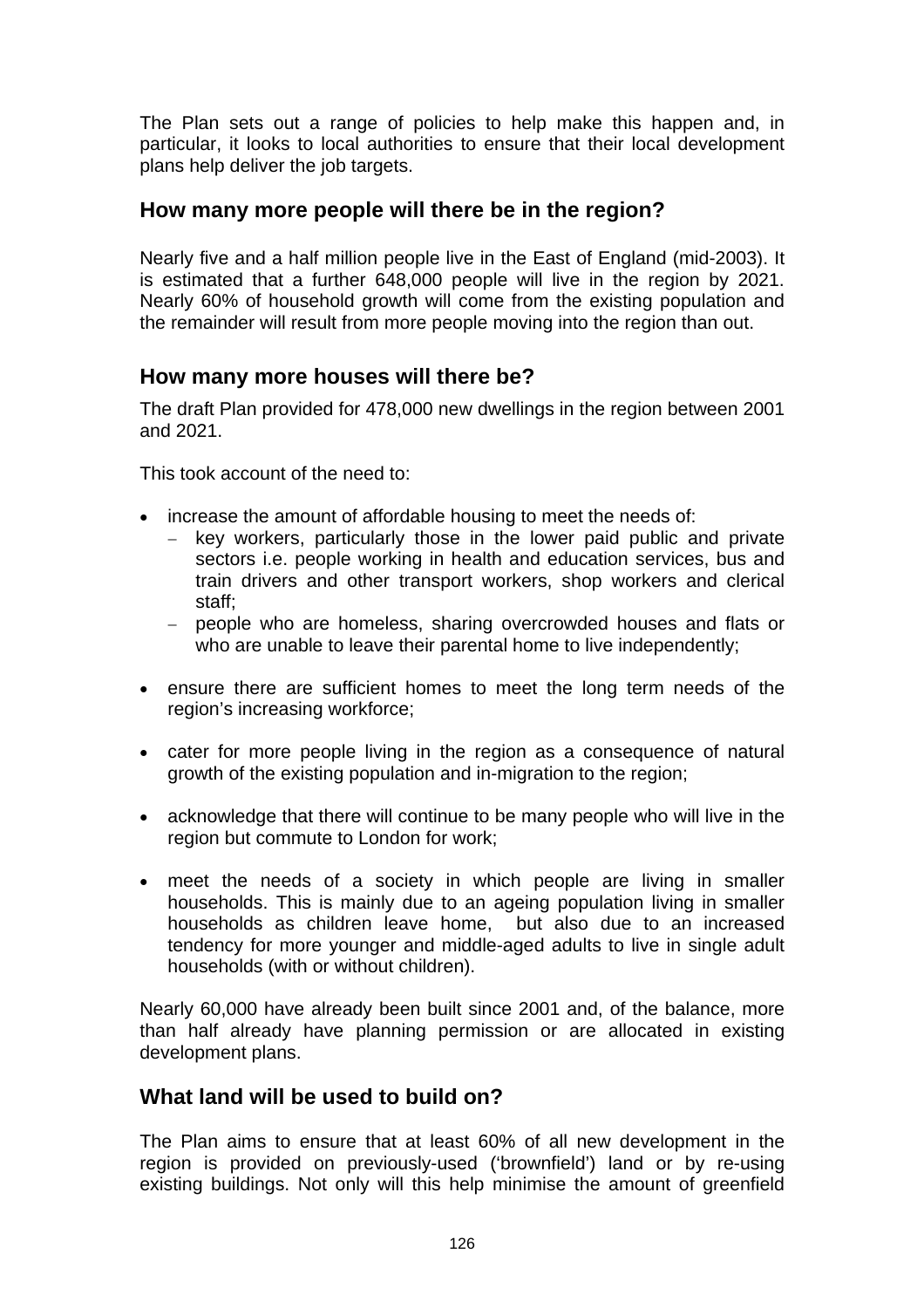land used for development, it will provide an opportunity to maintain and improve the quality of life in urban areas.

# **Implications of the Draft Plan for King's Lynn & West Norfolk**

The Plan identified a Sub Region based around King's Lynn as the Sub Regional Centre. King's Lynn was identified as a key centre, a regional retail centre and a regional (transport) interchange centre. King's Lynn & West Norfolk was a Priority Area for Regeneration. The Plan required us to provide for 11,000 houses (550 annually) in King's Lynn & West Norfolk between 2001 and 2021.

# **Implications of the Panel Report Recommendations for King's Lynn & West Norfolk**

The Draft Plan was subject to public consultation between December 2004 and March 2005. An Examination in Public was held between November 2005 and March 2006 by an independent panel appointed by the Secretary of State. The panel's report was published on 22 June 2006. The Government will consider the Panel's report before publishing proposed changes to the Plan for a twelve-week period of consultation. The proposed changes are likely to be published in November 2006.

At present the Report has no formal status and is not open to comment. The Plan should be adopted next Spring (2007). The Panel recommendations have implications for the Preferred Options report. The most significant is in recommending an increase of 1,000 to the **housing provision** for the Borough to 12,000 houses (2001 to 2021). It is felt that this can be accommodated in King's Lynn in line with the Core Strategy, utilising urban capacity and some urban extensions. Another significant change is in replacing the King's Lynn Sub Region with a designation of **Key Centre for Development and Change**. The policy refers to a 50,000 population target. Again this remains in line with the thrust of the Core Strategy.

The Panel Report now names King's Lynn as a **Regional Transport Node**. This designation would replace the Regional Interchange Centre status from the draft Plan. The Panel felt that changing the name would more clearly convey the purpose.

King's Lynn & West Norfolk is still a **Priority Area for Regeneration** in Policy SS5 as an area with weak economic performance and high deprivation. This is subject to a Panel request for further editing to improve clarity because it is not always clear whether it is the whole district or just a town within it which is being identified. There was also seen to be a lack of clarity on the nature and policy implications of the 'priority' accorded to these locations.

The panel recommend a **job growth** target of 5,000 jobs for the Borough.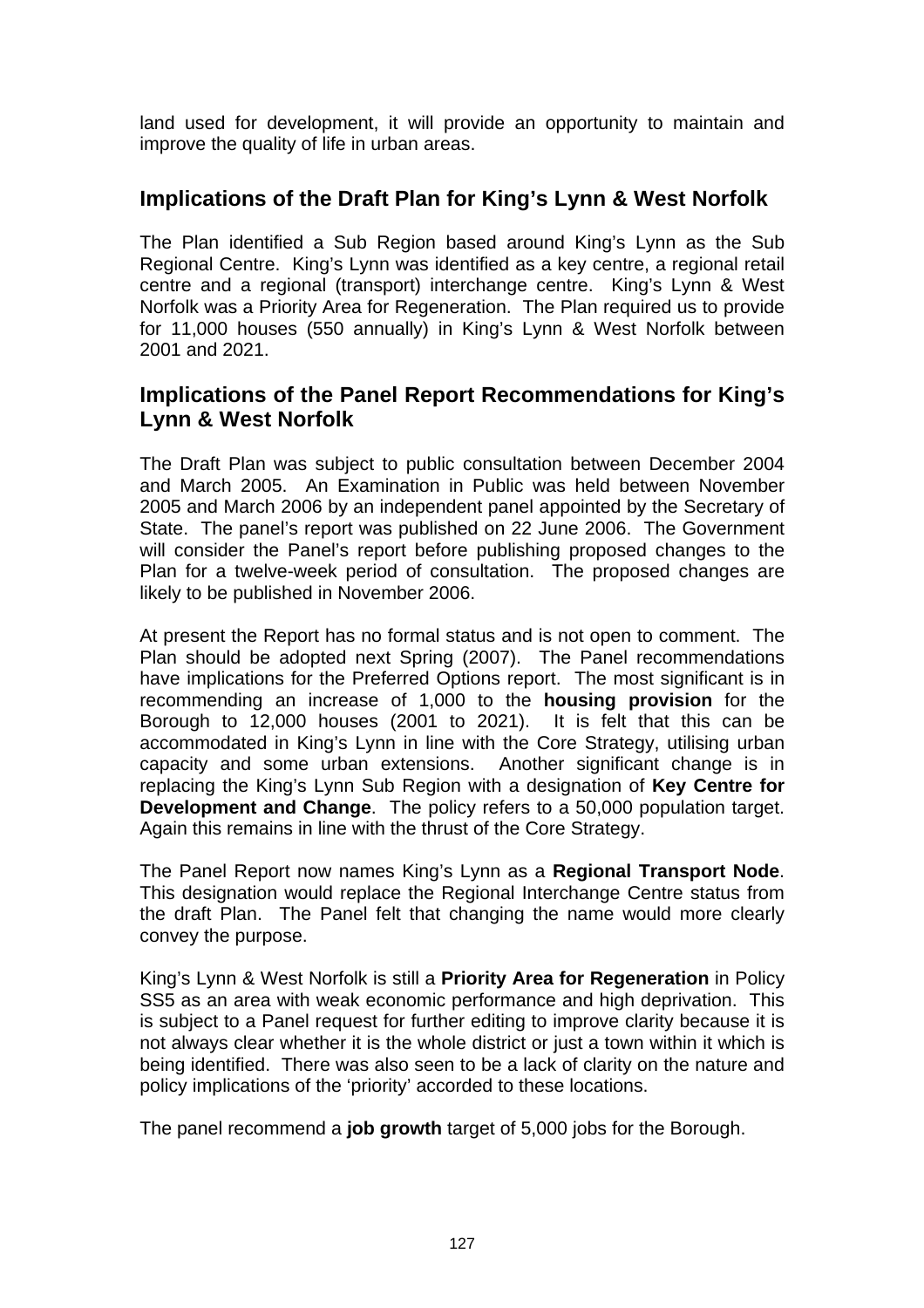King's Lynn is named as a **major town centre** under the policy for towns and cities of regional strategic importance for retail and other town centre purposes. The draft plan used the term 'regional centre' to describe King's Lynn and other places now termed major towns.

An **affordable housing** target of 35% is recommended to be achieved in the Region overall. The Panel recognised the need for flexibility for higher or lower targets to be included in LDDs to reflect local assessments.

The detailed requirements for **energy efficiency in buildings** in Policy ENV.8 are dropped in favour of a more strategic approach to the topic and the inclusion of appropriate policies in LDDs.

A new policy to promote **water efficiency** is suggested with a target of 25% efficiency savings in new development and 8% in existing development over 2006 levels.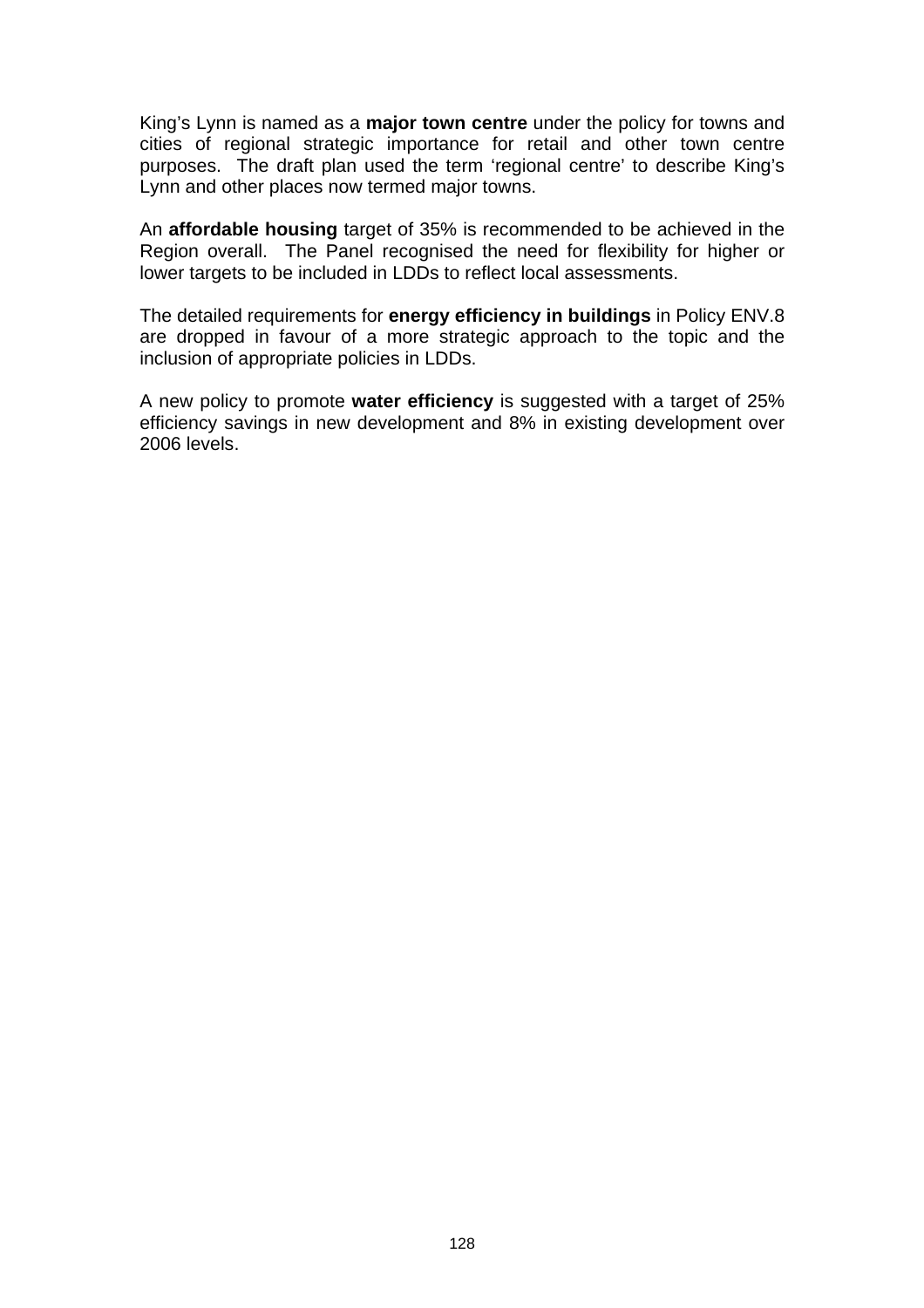# **SCHEDULE 2: RELATIONSHIP WITH DEVELOPMENT PLAN DOCUMENTS, SAVED POLICIES & OTHER STRATEGIES**

The King's Lynn & West Norfolk Local Plan was adopted in November 1998 and covers the period to the end of 2006. The impact of the new Planning Act (2004) was to automatically "save" all its policies until September 2007. A number of policies from the Norfolk Structure Plan 1999 are also saved. These are listed in the Local Development Scheme and in the draft Regional Spatial Strategy. Over the coming years, Local Development Plan Documents will be produced to replace the saved Local Plan policies and proposals. As each new Development Plan Document is adopted, the policies, proposals and supporting text in the Local Plan it replaces will be withdrawn.

The Core Strategy is the key document to which other Development Plan Documents will be linked and be in conformity with.

# **Impact of Other Regional/Local Initiatives and Strategies e.g. regional and local housing strategy, economic strategies, community strategy, local neighbourhood renewal strategy**

The Core Strategy has to relate to and deliver other key regional and local strategies.

# **Regional Strategies**

Some of the key regional strategies which will influence the Local Development Framework are summarised below. As there are at least 19 regional strategies this section picks out those thought to have the most significance for the LDF.

### **Regional Economic Strategy**

A shared vision: the regional economic strategy for the East of England represents the latest revision of the regional economic strategy for the region, which was originally produced in 1999 and revised in 2001. This document takes into account, policy initiatives, data and research that post-date the production of the 2001 strategy.

The regional economic strategy sets the long-term vision for the sustainable economic development of the East of England.

This strategy should be considered alongside the regional spatial strategy for the East of England which covers the period up to 2021. The regional economic strategy is formally reviewed every three years but it is also a live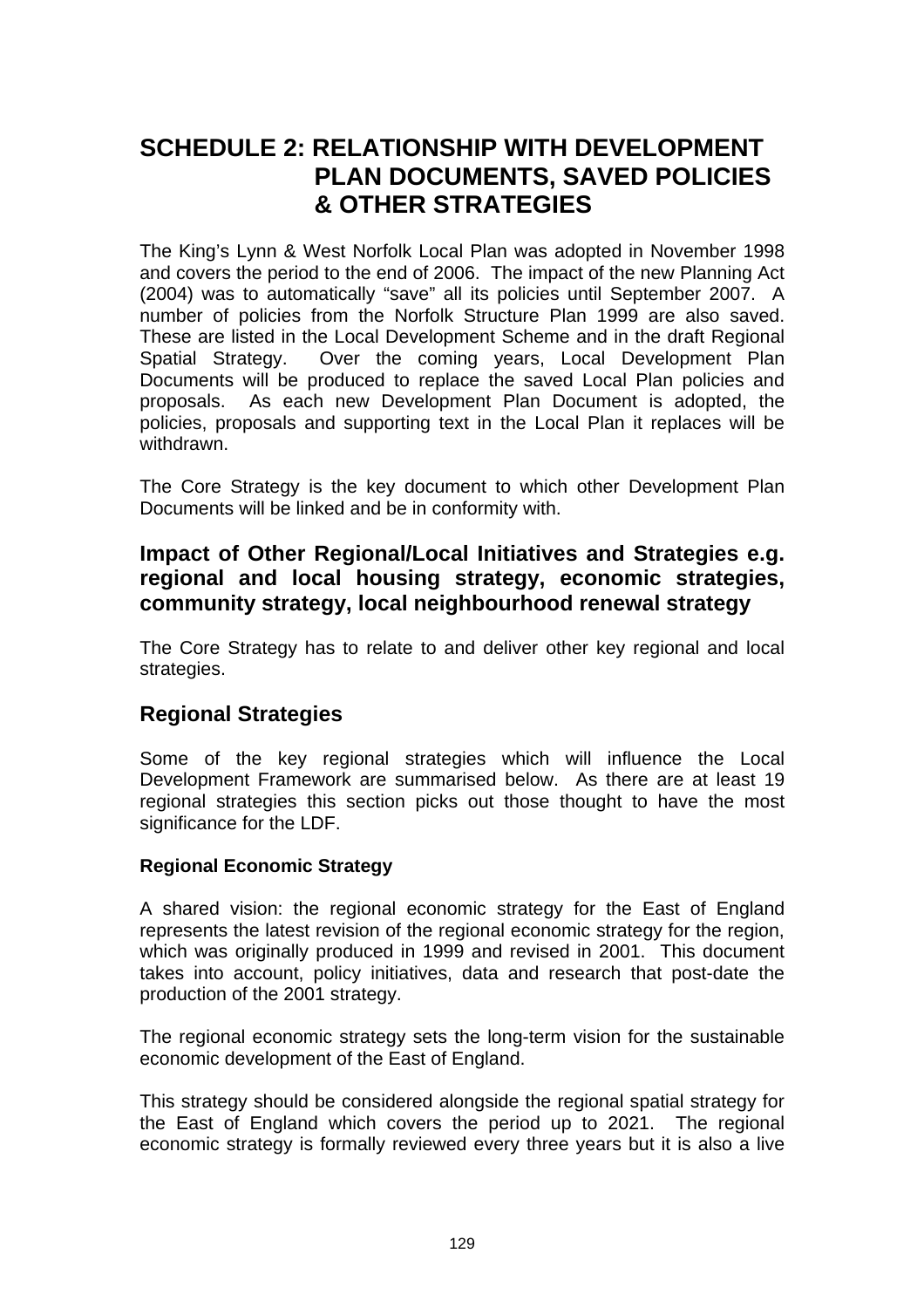document that is subject to an ongoing and transparent process of monitoring and review.

The regional economic strategy is one of a suite of regional strategies. Production of these strategies is overseen or is the responsibility of a number of different regional organisations. The regional economic strategy informs, emphasises, seeks coherence between and builds upon the economic development aspects of these regional strategies.

The regional spatial strategy sets the spatial development framework for the region. Other strategies, for example the environment strategy and the social strategy, emphasise different aspects of sustainable development. EERA has also led on the production of an integrated regional strategy for the East of England which, building on the sustainable development framework, will provide an overarching context for the other regional strategies.

## **The vision for the region is…**

**'…a leading economy, founded on our world-class knowledge base and the creativity and enterprise of our people, in order to improve the quality of life of all who live and work here.'** 

For the King's Lynn Sub Region the RES shows the following areas for development:

- Improve the provision of locally-based higher education and support training programmes in association with local business
- Support the regeneration and renaissance of King's Lynn and reinforce its role as a key service centre, through the redevelopment of brownfield land, a high quality mixed use urban environment and the provision of employment land and business premises
- Support local communities to develop solutions and address their own needs particularly in relation to improving employment access for disadvantaged communities.
- Promote closer economic links to the Cambridge, Peterborough and Norwich sub-regions to maintain and attract complementary businesses
- Improve transport connections to the rest of the region and the East Midlands by both road and rail.

## **Regional Housing Strategy 2005 – 2010**

The Regional Housing Strategy for the East of England sets out the strategic direction for the delivery of housing in the East of England - helping to meet the challenges of growth and regeneration in the Region, and more specifically to inform the recommendations for public investment in affordable housing.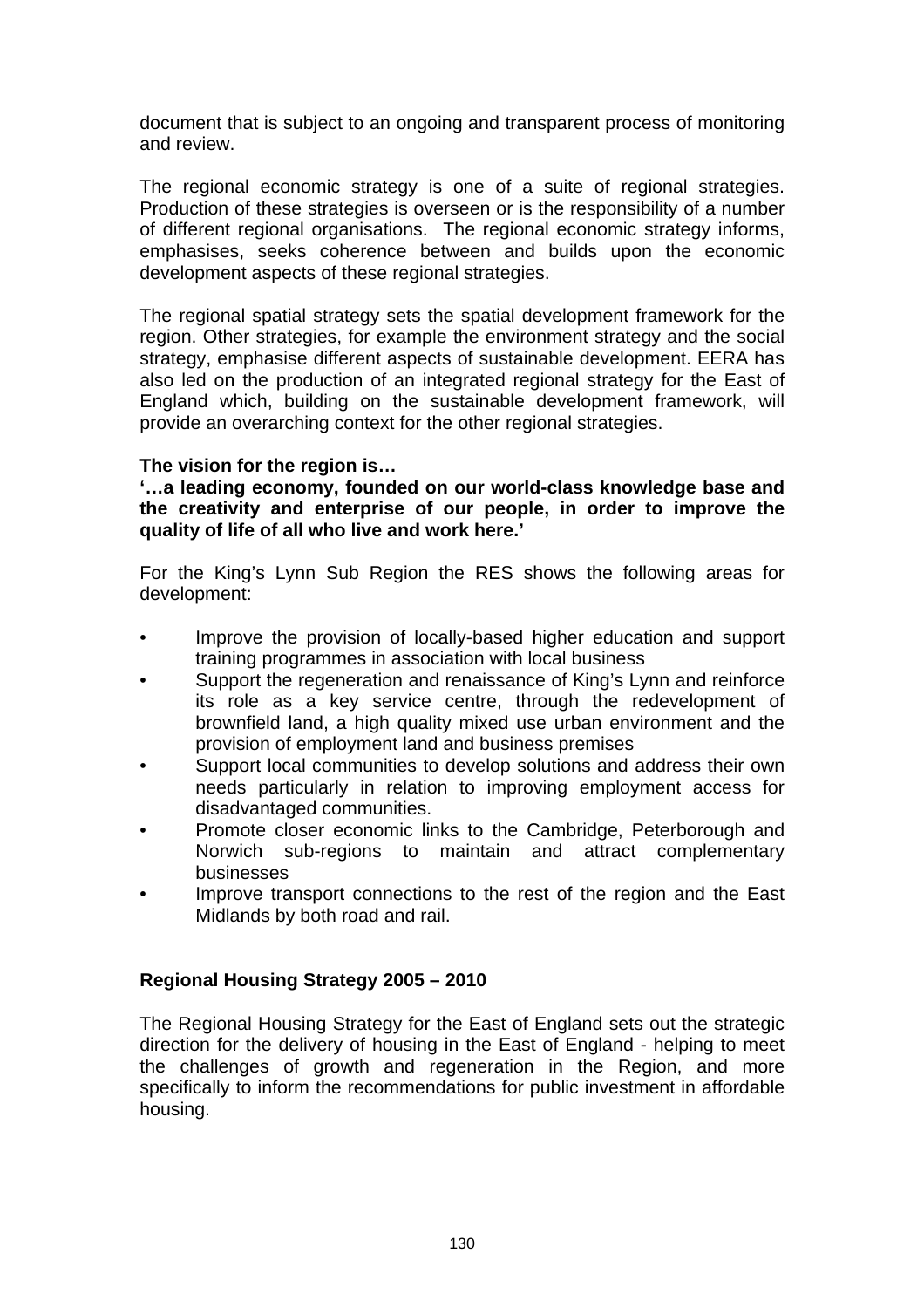The Regional Housing Strategy (RHS) is based on a *vision of the Region where everyone can live in a decent home which meets their needs, at a price they can afford and in locations that are sustainable.*

## **Integrated Regional Strategy**

The Integrated Regional Strategy (IRS) is an EERA led strategic initiative, **the vision for which is: 'to improve the quality of life for everyone who lives or works in the East of England'.** The White Paper, "Your Region, Your Choice", May 2002, presented an early opportunity for the development of the IRS, which outlines the Government's commitment to greater regional integration. The White Paper encouraged public bodies, operating in the region, to develop a 'joined up' approach and to identify and drive forward the main priorities for the region. The completed IRS seeks to do just that. It was developed though a two stage process:

- a review and analysis of regional strategies, ranging from the east of England Plan to the Regional Cultural Strategy; and
- the identification and reconciliation of the main priorities incorporated in these regional strategies.

The purposes of the IRS are:

- To provide a joined up statement of regional priorities.
- To flag any areas where the regional strategies may conflict.
- To suggest processes through which tensions between regional strategies might be mitigated and resolved.
- To provide an overarching context for the development of regional strategies in the future, building on the current Regional Sustainable Development Framework.
- To provide a clear statement to central government of the East of England's regional priorities.

The IRS tackles the critical issues facing the region, for example housing, transport, health, skills and economy. It combines a strong strategic vision for the region with the necessary co-ordination framework for all other strategies, regional partnership bodies and delivery mechanisms.

### **Sustainable Development Framework**

The East of England Sustainable Development Framework sets out a vision for sustainable development in the region, and identifies its contribution to sustainable development at the national level.

The Sustainable Development Framework was produced in October 2001 by EERA and the Sustainable Development Round Table. The Framework is a high level document, aiming to influence the development of regional policy, rather than setting out a plan for action. It has played a central part in the development of the Integrated Regional Strategy for the East of England.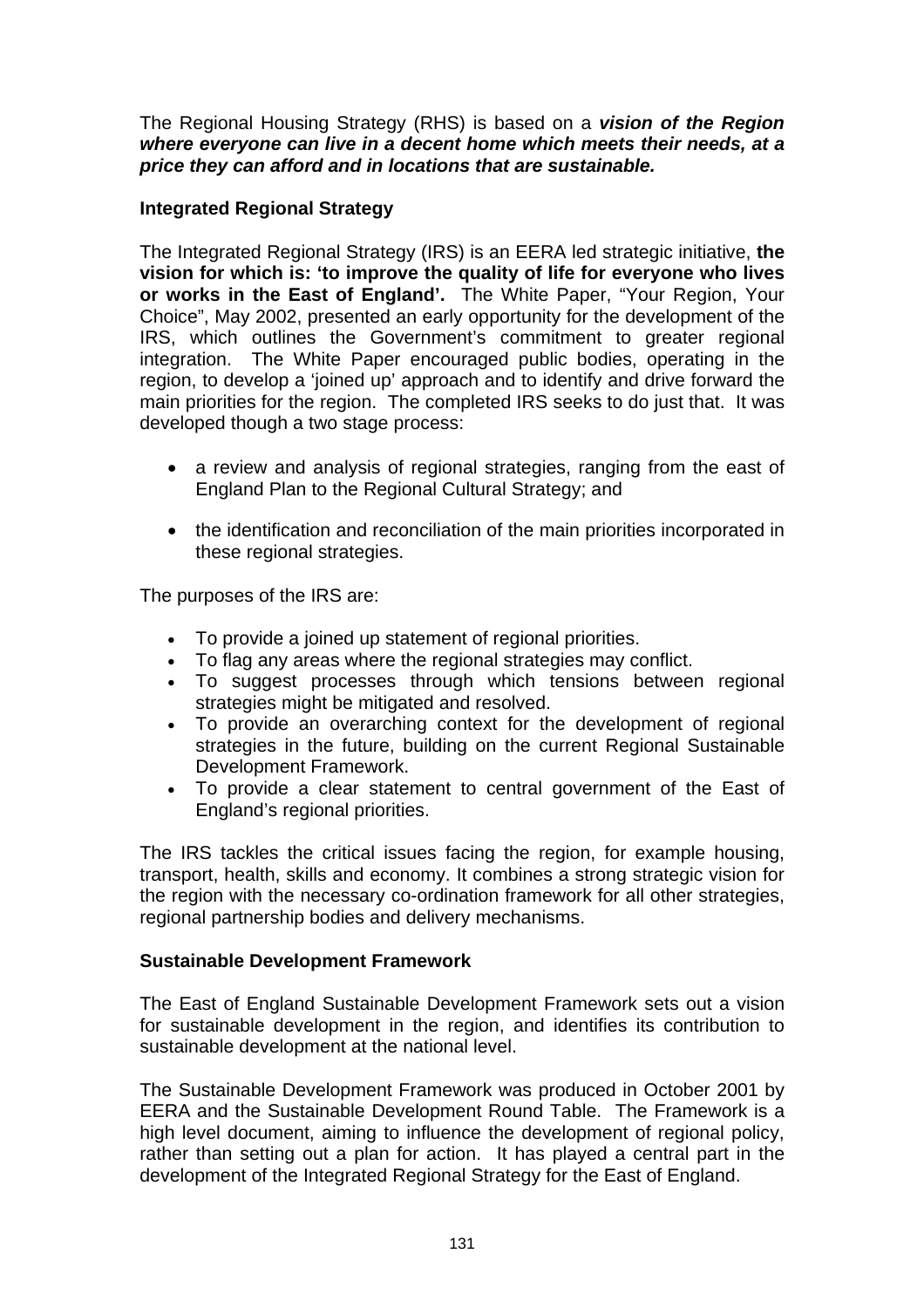## **Cultural Strategy**

A draft Cultural Strategy has been produced by Living East. The Cultural Strategy embraces performing arts, media, museums and archives, libraries and literature, sport, built heritage, archaeology, landscapes and countryside recreation, parks and play activities and tourism. Rather than determining cultural policies or individual projects, the role of the strategy will be to highlight the value of cultural activity and its importance to the quality of life in the East of England.

## **Regional Social Strategy**

The Regional Social Strategy sets out the vision, objectives and means for achieving a fair and inclusive society in the East of England. It identifies regional priorities, policies and actions to support local activity and provides a framework for tackling social exclusion in the region.

## **Towns and Cities Strategy (Urban Renaissance)**

EEDA's Urban Renaissance Strategy built on the recommendations of the Government's Urban White Paper and the Urban Task Force report. An initial consultation phase led to the creation of the Towns and Cities Strategy and Action Plan and a Good Practice Guide.

Actions from the Action Plan are being developed. These include:

- Regional Centre of Excellence for Regeneration and Renaissance (RCE)
- Regional Design Action Manager
- Local Strategies
- Enabling Sustainable Development
- Design Quality Criteria

# **County Strategies**

## **Local Transport Plan for Norfolk 2006 – 2011**

This document, Norfolk's second Local Transport Plan, covers the five year period from April 2006 to March 2011 but with a longer term strategy up to 2021. **The Vision is that "Norfolk is a well-connected place in which to live and do business and to visit, and is known as a national leader in making the transport system safer and reducing the impact transport has on climate change and the wider environment.** The Plan contains a number of thematic strategies together with area strategies for King's Lynn and, in the rural areas, for the Norfolk Market Towns and the North Norfolk Coast Area of Outstanding Natural Beauty.

## **Norfolk Ambition: The Community Strategy for Norfolk 2003 to 2023**

The County's Community Strategy sets out a vision for the next 20 years.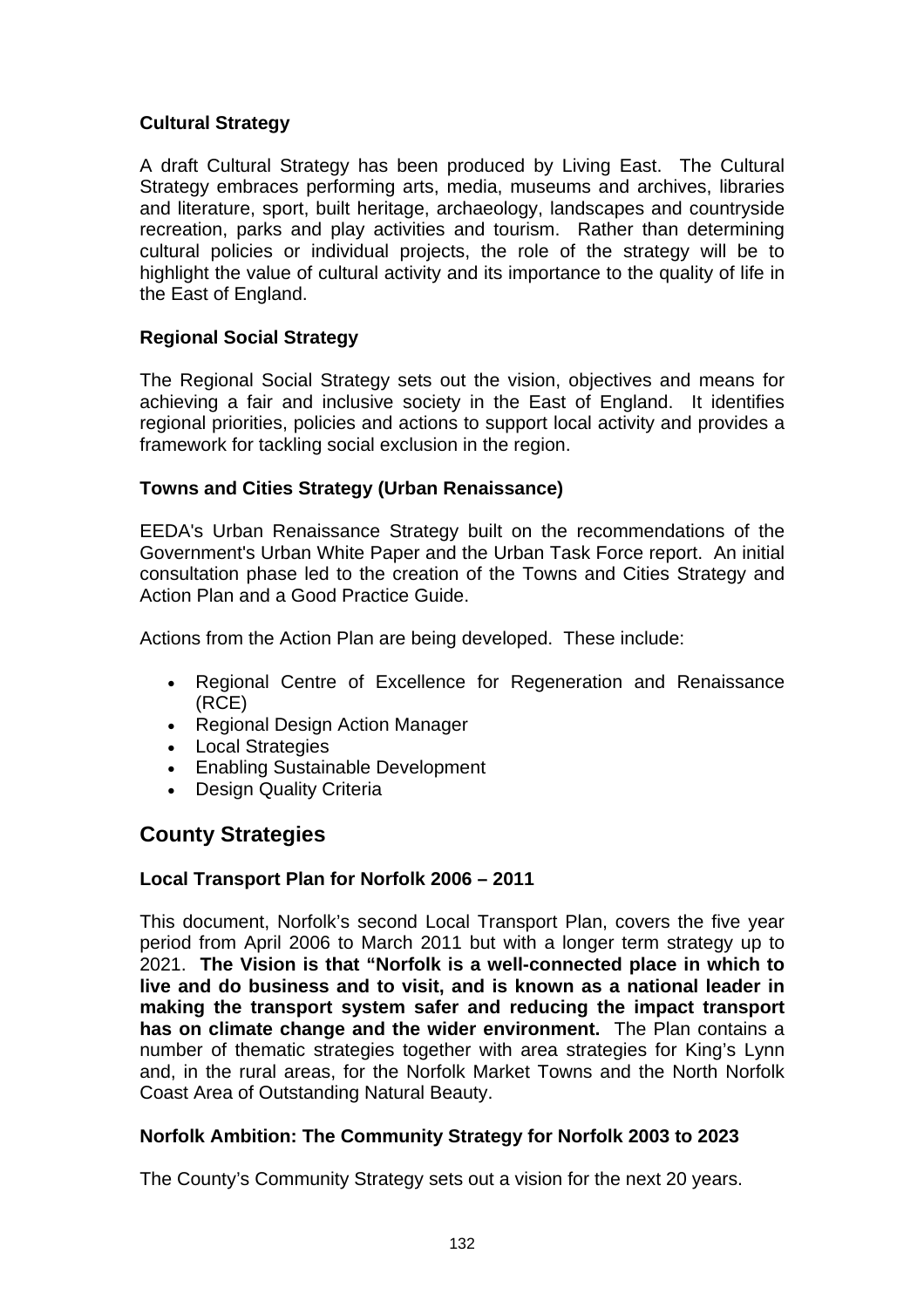## **The Vision**

## **To improve the quality of life for all of the people of Norfolk.**

This means in 2023 Norfolk will be recognised as a county:

- where all individuals have the opportunity to achieve a good quality of life
- where people enjoy healthy lifestyles and have equitable access to high standards of health and social care
- where people in communities feel safe
- with excellent educational attainment and opportunities for learning at all stages throughout life
- where individuals from all backgrounds can play an active part in community life
- where the high quality environment is respected and enhanced for everyone's enjoyment and is matched by a strong reputation for renewable energies
- which is renowned for its culture, creativity and spirituality
- with a distinctive economy characterised by innovative and dynamic businesses
- where the physical and virtual communications infrastructure meets the needs of a forward-looking county

# **Local Strategies**

**Golden Past…Brighter Future The Vision for King's Lynn 2000 - 2023**

### **The Vision**

The Vision for King's Lynn is that:

**King's Lynn will be an attractive, vibrant and prosperous town, where people will choose to live, work, and visit.** 

The Vision will be delivered through:

#### **King's Lynn being the primary retail, leisure and cultural centre serving the populations of west Norfolk, north Cambridgeshire and south Lincolnshire**

with the associated growth in population, income and wealth, and in the range and quality of facilities.

**King's Lynn being a strong economic centre where there is a diverse employment base built on the town's strengths in engineering, food and food related activities, and tourism** with the emphasis on the more technically advanced, higher value added activities providing higher quality, better paid and sustainable jobs.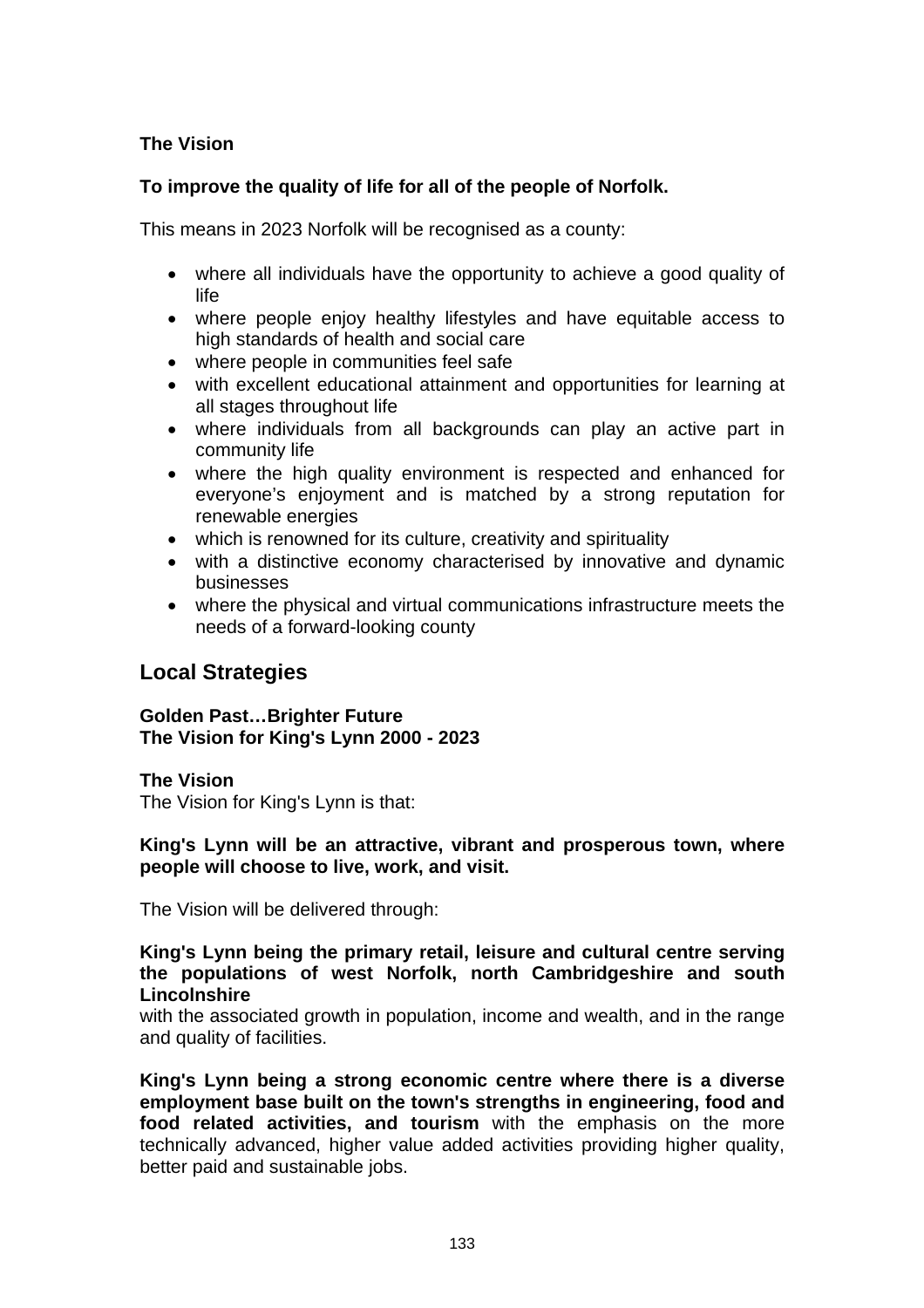Local people, the local business community and the public sector agencies, working in partnership, will concentrate on the agreed priorities through a series of short and longer term actions.

#### **Shaping the Future – A Strategy for Economic Regeneration in the Borough of King's Lynn and West Norfolk March 2003**

This was prepared by the West Norfolk Economic Forum. It sets out the priorities and indicative actions needed to achieve the goal contained in the Local Strategic Partnership's Community Plan of King's Lynn and West Norfolk being "A prosperous place to live with a diverse and growing economy".

A key element of the Strategy is the focus on King's Lynn as the main economic driver and employment centre of the Borough. The success of King's Lynn, supported by the regeneration of the market towns, will have the greatest impact on securing the future prosperity of the Borough.

Shaping the Future – West Norfolk provides the West Norfolk element of the Norfolk Shaping the Future Economic Development Strategy. Shaping the Future recognizes the need to implement the strategy at the local level. This concentration on activity at the local level will not only strengthen the local economies, but will also lead to an overall improvement to the prosperity of the County. Shaping the Future in turn links with the East of England Development Agency's Regional Development Strategy.

### **West Norfolk Partnership Strategic Framework 2005**

In 2002 the West Norfolk Partnership developed and published the first West Norfolk Community Strategy - 'Working Together. Making a Difference.'

The West Norfolk Strategy provided a long term view of how local quality of life in West Norfolk could be improved. It set out the 'stepping stone' goals to help move us towards this future.

The board has reviewed its strategy by working with key partnerships. The revised West Norfolk Community Strategy was published in April 2005, together with six 'daughter strategies' - one for each of the six Standing Partnerships.

The priorities of this document are expressed in the local area agreement under the headings:

- 1 Healthier communities and older people
- 2 Economic development and enterprise
- 3 Children and young people
- 4 Safe and stronger communities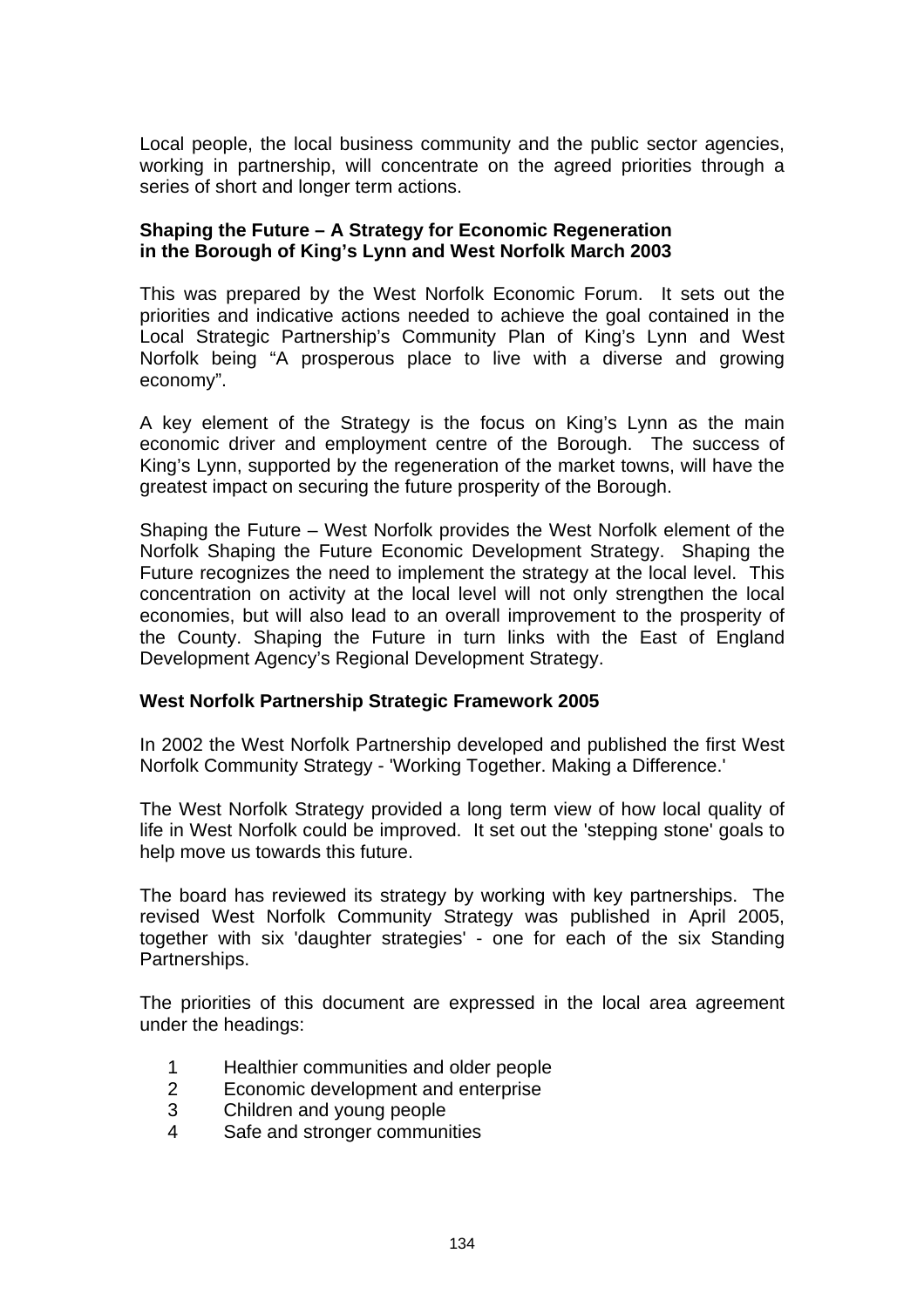### **Corporate Strategy: Transforming and Regenerating West Norfolk 2003- 2007 (Updated October 2004, Revised April 2006)**

The Council's Corporate Strategy has been reviewed. The 2006 version still has a Vision of "Transforming and Regenerating West Norfolk". However the new Strategy starts by more explicitly setting out our **values** (the way we want the Council to be seen by our customers, staff and partners). These comprise:

- Providing value for money
- Customer-focused
- Ready for Business
- High quality services
- Making West Norfolk the place to live, work, visit and invest

It then sets out how this will be done e.g. work together, make continuous improvements and the **corporate priorities** for the next year e.g. regenerate King's Lynn; tackle issues that are important to local people (e.g. anti-social behaviour, affordable housing, skills in the local economy); look after the environment; develop leisure, tourism and heritage. It also identifies the need for each Service Area to set out in an annual service plan how they contribute to these values and corporate priorities, together with their own operational service priorities.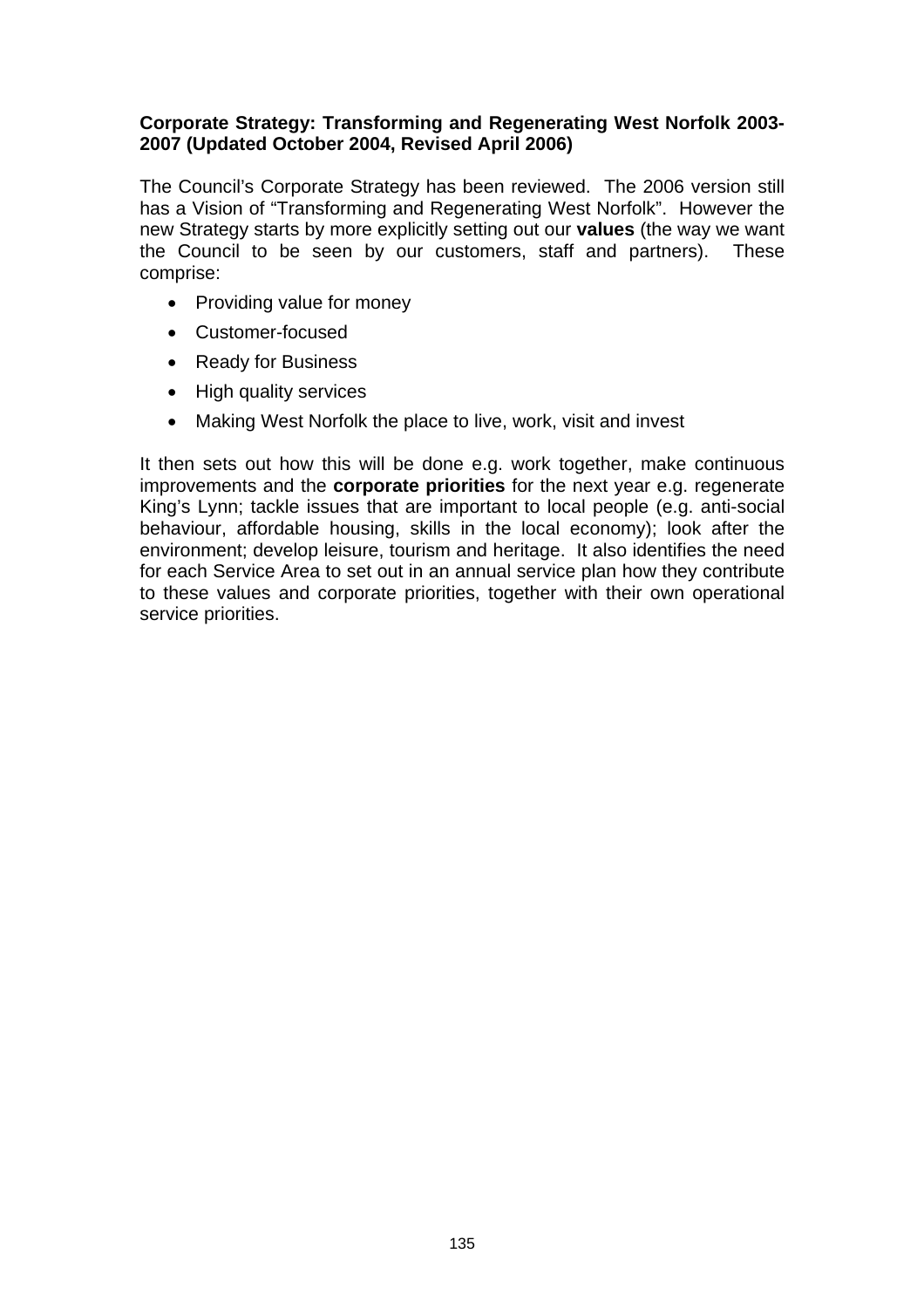# **Glossary**

**BAP Listed Species and Habitats**: The Norfolk Biodiversity Action Plan (BAP) was developed in 1999 to translate national objectives, set by Government in response to commitments made at the 1992 Rio 'Earth' Summit, into local action. It contains clear targets and actions that specify what needs to be done, by whom, and by when, to conserve Norfolk's most endangered animals, plants and habitats.

**BREEAM**: BRE's Environmental Assessment Method (**BREEAM**) is used to assess the environmental performance of both new and existing commercial buildings.

**Brownfield (previously developed land)**: land which is or was occupied by a permanent structure (excluding agricultural or forestry buildings), and associated fixed surface infrastructure.

**Community Strategy: local authorities are required by the Local Government Act** 2000 to prepare these, with the aim of improving the social, environmental and economic well being of their areas. Through the Community Strategy, authorities are expected to co-ordinate the actions of local public, private, voluntary and community sectors. Responsibility for producing Community Strategies may be passed to Local Strategic Partnerships, which include local authority representatives.

**Core Strategy**: states the long-term spatial vision for the local planning authority area, the spatial objectives and strategic policies to deliver that vision. The Core Strategy will have the status of a Development Plan Document.

**County Wildlife Sites**: are identified as sites of wildlife importance which, together with statutory sites, should be treated as the critical natural capital of an area.

**EcoHomes**: balances environmental performance with the need for a high quality of life and a safe and healthy internal environment.

**Environmentally Sensitive Area (ESA)**: is a type of designation for an agricultural area which needs special protection because of its landscape, wildlife or historical value. In 2005 the scheme was superseded by Environmental Stewardship.

**Green Tourism**: is a term used to describe best environmental practice within the tourism sector. It covers issues such as business efficiency, environmental management, waste, transport, as well as topics like social responsibility and biodiversity.

**Greenfield**: land which has no previous development or has been occupied by agricultural or forestry buildings and uses.

**Housing Market Assessment**: aims to develop an understanding of the balance between housing demand and supply across the Borough and hence allow for a more informed judgement.

**Intermediate Housing**: Housing provided at prices or rents above those of socialrental but below market prices or rents.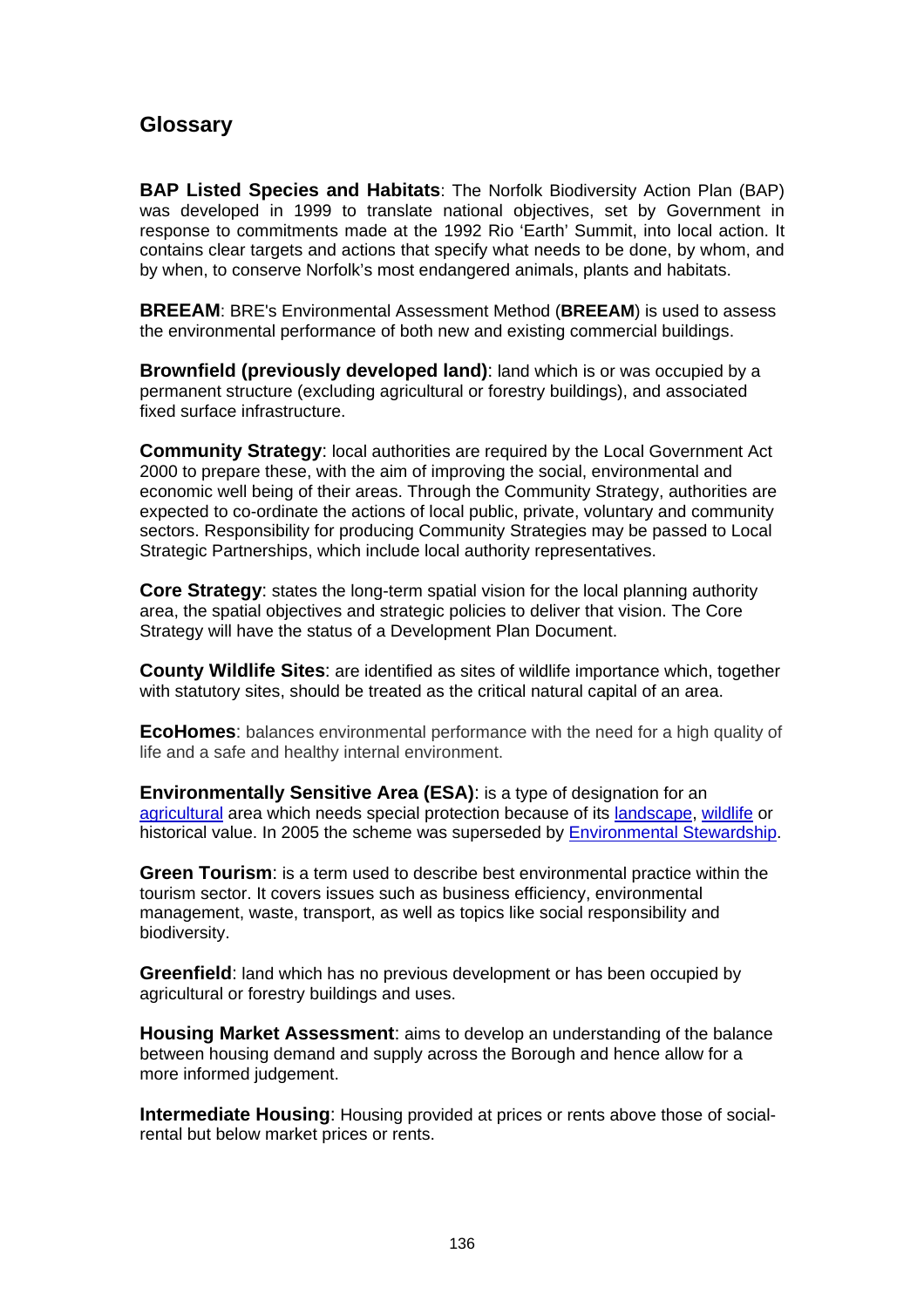**Issues and Options**: produced during the early production stage of the Development Plan Document process.

**Key Centre for Development and Change**: in which King's Lynn will make further provision for housing, employment and other growth in the town in order to further the aims of achieving an urban renaissance and raising the town's population to 50,000. The intention will be to:

- enhance the quality of the urban environment:
- make better use of previously-developed land;
- provide for an improved range of services in the town:
- support the regeneration of communities; and
- provide improved transport choices both within King's Lynn and between the town and the areas looking to it.

**Key Diagram**: authorities may use a key diagram to illustrate broad locations of future development.

**Key Service Centres**: are large villages or groups of villages with a good level of services which serve the wider adjoining hinterland.

**Local Development Document:** the collective term in the Planning and Compulsory Purchase Act 2004 for Development Plan Documents, Supplementary Planning Documents and the Statement of Community Involvement.

**Local Development Framework**: the name for the portfolio of Local Development Documents. It consists of Development Plan Documents, Supplementary Planning Documents, a Statement of Community Involvement, the Local Development Scheme and Annual Monitoring Reports. Together these documents will provide the framework for delivering the spatial planning strategy for a local authority area.

**Local Nature Reserves**: are for both people and wildlife. They are places with wildlife or geological features that are of special interest locally.

**Local Transport Plan**: A 5-year strategy prepared by the County Council for the development of local, integrated transport, supported by a programme of transport improvements.

**National Nature Reserves**: are places where wildlife comes first. They were established to protect the most important areas of wildlife habitat and geological formations in Britain.

**Polluter Pays Principle:** Any cost implications of any actions which are adverse to either the environment, economy or well being of the Borough's population will be directed to the people responsible.

**Precautionary Principle**: where there is uncertainty and potentially serious risks exist to the environment, this principle seeks to implement action to alleviate any risks that may be necessary.

**Ramsar Sites**: are wetlands of international importance designated under the Ramsar Convention. Ramsar Sites are international designations.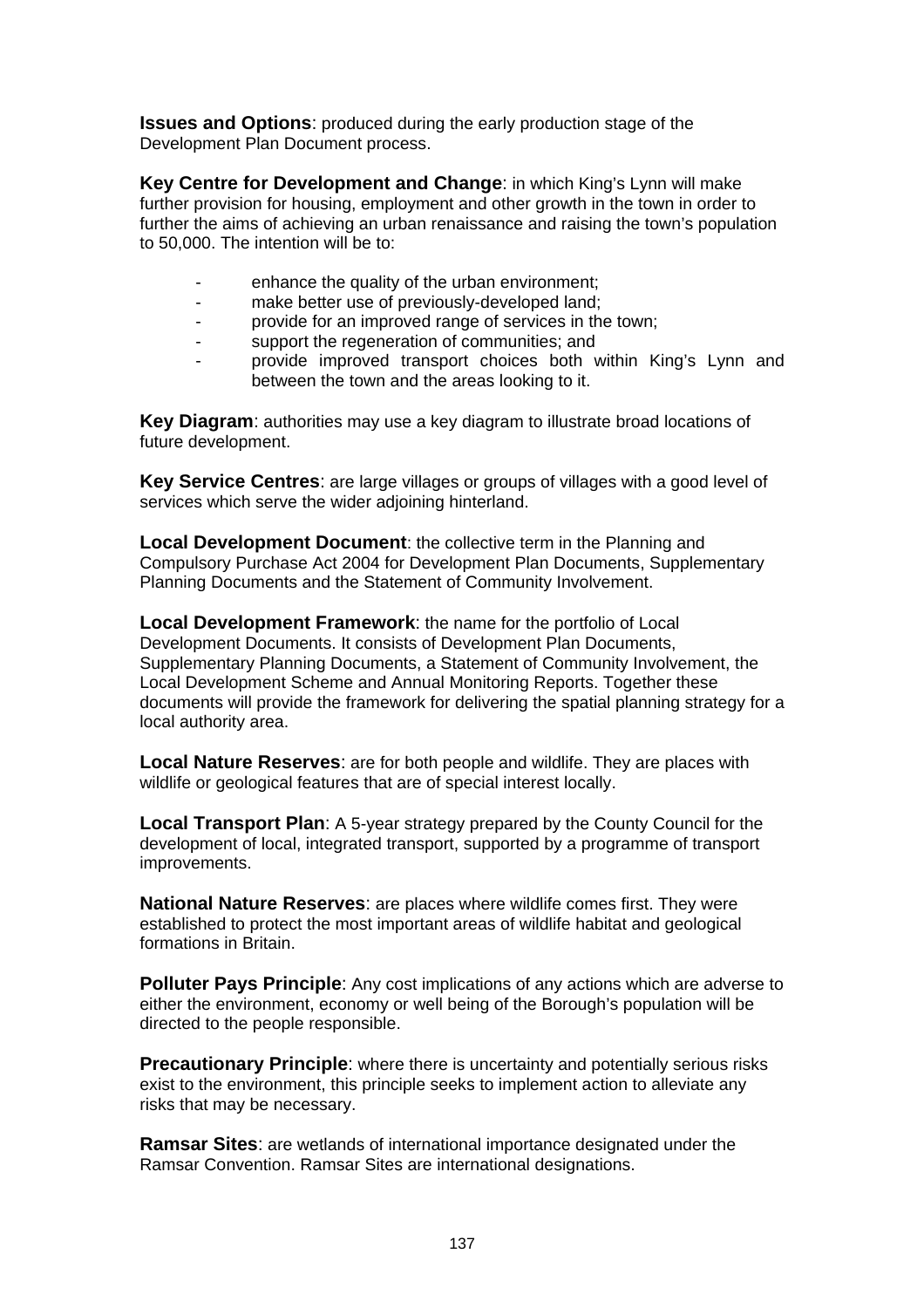**Regional Spatial Strategy**: sets out the region's policies in relation to the development and use of land and forms part of the development plan for local planning authorities.

**Regional Transport Node**: a key interchange point for transport modes within the Regional Transport Network.

**Sites of Special Scientific Interest**: are areas of land of special interest by reason of their flora, fauna or geological or physiographical features. Sites of Special Scientific Interest are National designations under the care of English Nature.

**Social rented housing:** rents are controlled by the Housing Corporation and kept at an affordable level.

**Special Areas of Conservation (SACs)**: are areas which have been given special protection under the European Union's Habitats Directive. They provide increased protection to a variety of wild animals, plants and habitats and are a vital part of global efforts to conserve the world's biodiversity. Special Areas of Conservation are International designations.

**Special Protection Areas (SPAs)**: are strictly protected sites classified in accordance with Article 4 of the EC Directive on the conservation of wild birds (79/409/EEC), also known as the Birds Directive, which came into force in April 1979. Special Protection Areas are International designations.

**Statement of Community Involvement:** sets out the standards which authorities will achieve with regard to involving local communities in the preparation of Local Development Documents and development control decisions. The Statement of Community Involvement is not a Development Plan Document but is subject to independent examination.

**Sustainability Appraisal**: tool for appraising policies to ensure they reflect sustainable development objectives (i.e. social, environmental and economic factors) and required in the Planning and Compulsory Purchase Act to be undertaken for all local development documents.

**Sustainable Development**: development which meets the present needs without compromising the ability of future generations to meet their needs and aspirations.

**Sustainable Urban Drainage Systems**: Drainage systems can be developed in line with the ideals of sustainable development, by balancing the different issues that should be influencing the design. Surface water drainage methods that take account of quantity, quality and amenity issues are collectively referred to as Sustainable Drainage Systems (SUDS). These systems are more sustainable than conventional drainage methods because they:

- Manage runoff flow rates, reducing the impact of urbanisation on flooding
- Protect or enhance water quality
- Are sympathetic to the environmental setting and the needs of the local community
- Provide a habitat for wildlife in urban watercourses
- Encourage natural groundwater recharge (where appropriate).